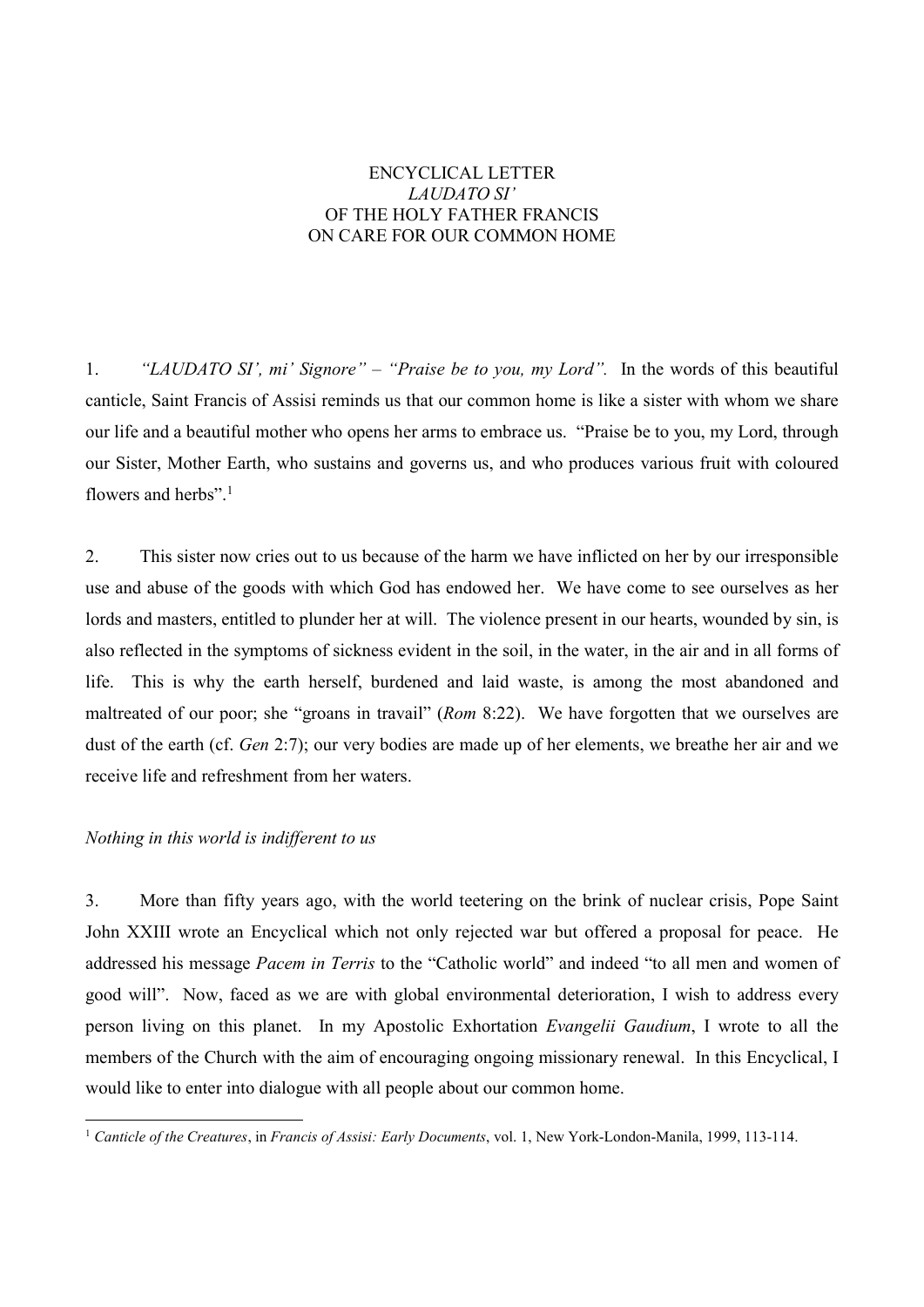4. In 1971, eight years after *Pacem in Terris*, Blessed Pope Paul VI referred to the ecological concern as "a tragic consequence" of unchecked human activity: "Due to an ill-considered exploitation of nature, humanity runs the risk of destroying it and becoming in turn a victim of this degradation".2 He spoke in similar terms to the Food and Agriculture Organization of the United Nations about the potential for an "ecological catastrophe under the effective explosion of industrial civilization", and stressed "the urgent need for a radical change in the conduct of humanity", inasmuch as "the most extraordinary scientific advances, the most amazing technical ablities, the most astonishing economic growth, unless they are accompanied by authentic social and moral progress, will definitively turn against man".3

5. Saint John Paul II became increasingly concerned about this issue. In his first Encyclical he warned that human beings frequently seem "to see no other meaning in their natural environment than what serves for immediate use and consumption".<sup>4</sup> Subsequently, he would call for a global ecological *conversion*. 5 At the same time, he noted that little effort had been made to "safeguard the moral conditions for an authentic *human ecology*".6 The destruction of the human environment is extremely serious, not only because God has entrusted the world to us men and women, but because human life is itself a gift which must be defended from various forms of debasement. Every effort to protect and improve our world entails profound changes in "lifestyles, models of production and consumption, and the established structures of power which today govern societies".7 Authentic human development has a moral character. It presumes full respect for the human person, but it must also be concerned for the world around us and "take into account the nature of each being and of its mutual connection in an ordered system".8 Accordingly, our human ability to transform reality must proceed in line with God's original gift of all that is.9

 <sup>2</sup> Apostolic Letter *Octogesima Adveniens* (14 May 1971), 21: AAS 63 (1971), 416-417.

<sup>3</sup> *Address to FAO on the 25th Anniversary of its Institution* (16 November 1970), 4: AAS 62 (1970), 833.

<sup>4</sup> Encyclical Letter *Redemptor Hominis* (4 March 1979), 15: AAS 71 (1979), 287.

<sup>5</sup> Cf. *Catechesis* (17 January 2001), 4: *Insegnamenti* 41/1 (2001), 179.

<sup>6</sup> Encyclical Letter *Centesimus Annus* (1 May 1991), 38: AAS 83 (1991), 841.

<sup>7</sup> Ibid., 58: AAS 83 (1991), p. 863.

<sup>8</sup> JOHN PAUL II, Encyclical Letter *Sollicitudo Rei Socialis* (30 December 1987), 34: AAS 80 (1988), 559.

<sup>9</sup> Cf. ID., Encyclical Letter *Centesimus Annus* (1 May 1991), 37: AAS 83 (1991), 840.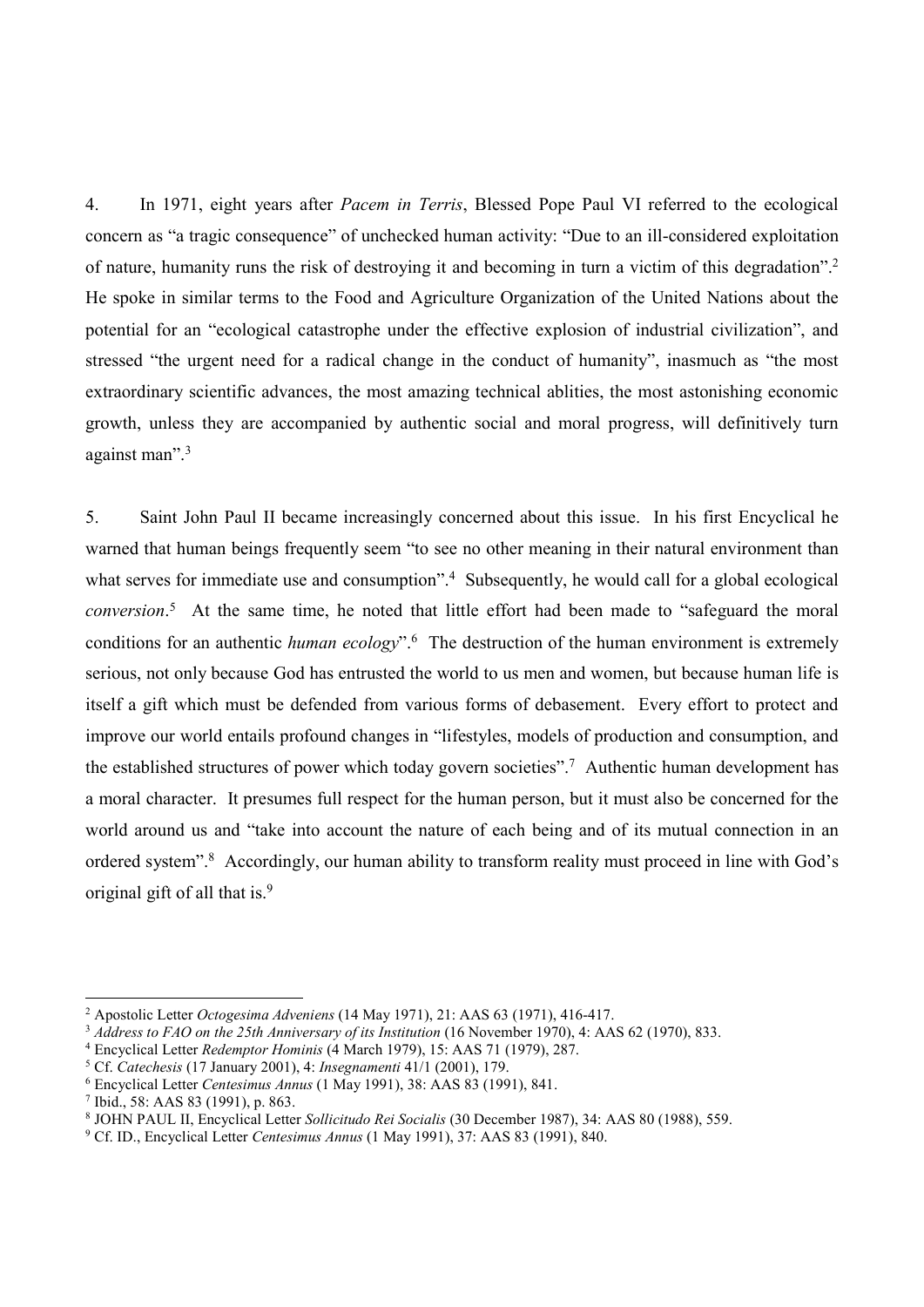6. My predecessor Benedict XVI likewise proposed "eliminating the structural causes of the dysfunctions of the world economy and correcting models of growth which have proved incapable of ensuring respect for the environment".<sup>10</sup> He observed that the world cannot be analyzed by isolating only one of its aspects, since "the book of nature is one and indivisible", and includes the environment, life, sexuality, the family, social relations and so forth. It follows that "the deterioration of nature is closely connected to the culture which shapes human coexistence".11 Pope Benedict asked us to recognize that the natural environment has been gravely damaged by our irresponsible behaviour. The social environment has also suffered damage. Both are ultimately due to the same evil: the notion that there are no indisputable truths to guide our lives and hence human freedom is limitless. We have forgotten that "man is not only a freedom which he creates for himself. Man does not create himself. He is spirit and will, but also nature".<sup>12</sup> With paternal concern, Benedict urged us to realize that creation is harmed "where we ourselves have the final word, where everything is simply our property and we use it for ourselves alone. The misuse of creation begins when we no longer recognize any higher instance than ourselves, when we see nothing else but ourselves".<sup>13</sup>

### *United by the same concern*

7. These statements of the Popes echo the reflections of numerous scientists, philosophers, theologians and civic groups, all of which have enriched the Church's thinking on these questions. Outside the Catholic Church, other Churches and Christian communities – and other religions as well – have expressed deep concern and offered valuable reflections on issues which all of us find disturbing. To give just one striking example, I would mention the statements made by the beloved Ecumenical Patriarch Bartholomew, with whom we share the hope of full ecclesial communion.

8. Patriarch Bartholomew has spoken in particular of the need for each of us to repent of the ways we have harmed the planet, for "inasmuch as we all generate small ecological damage", we are called to acknowledge "our contribution, smaller or greater, to the disfigurement and destruction of

 <sup>10</sup> *Address to the Diplomatic Corps Accredited to the Holy See* (8 January 2007): AAS 99 (2007), 73.

<sup>11</sup> Encyclical Letter *Caritas in Veritate* (29 June 2009), 51: AAS 101 (2009), 687.

<sup>12</sup> *Address to the Bundestag*, Berlin (22 September 2011): AAS 103 (2011), 664.

<sup>&</sup>lt;sup>13</sup> *Address to the Clergy of the Diocese of Bolzano-Bressanone* (6 August 2008): AAS 100 (2008), 634.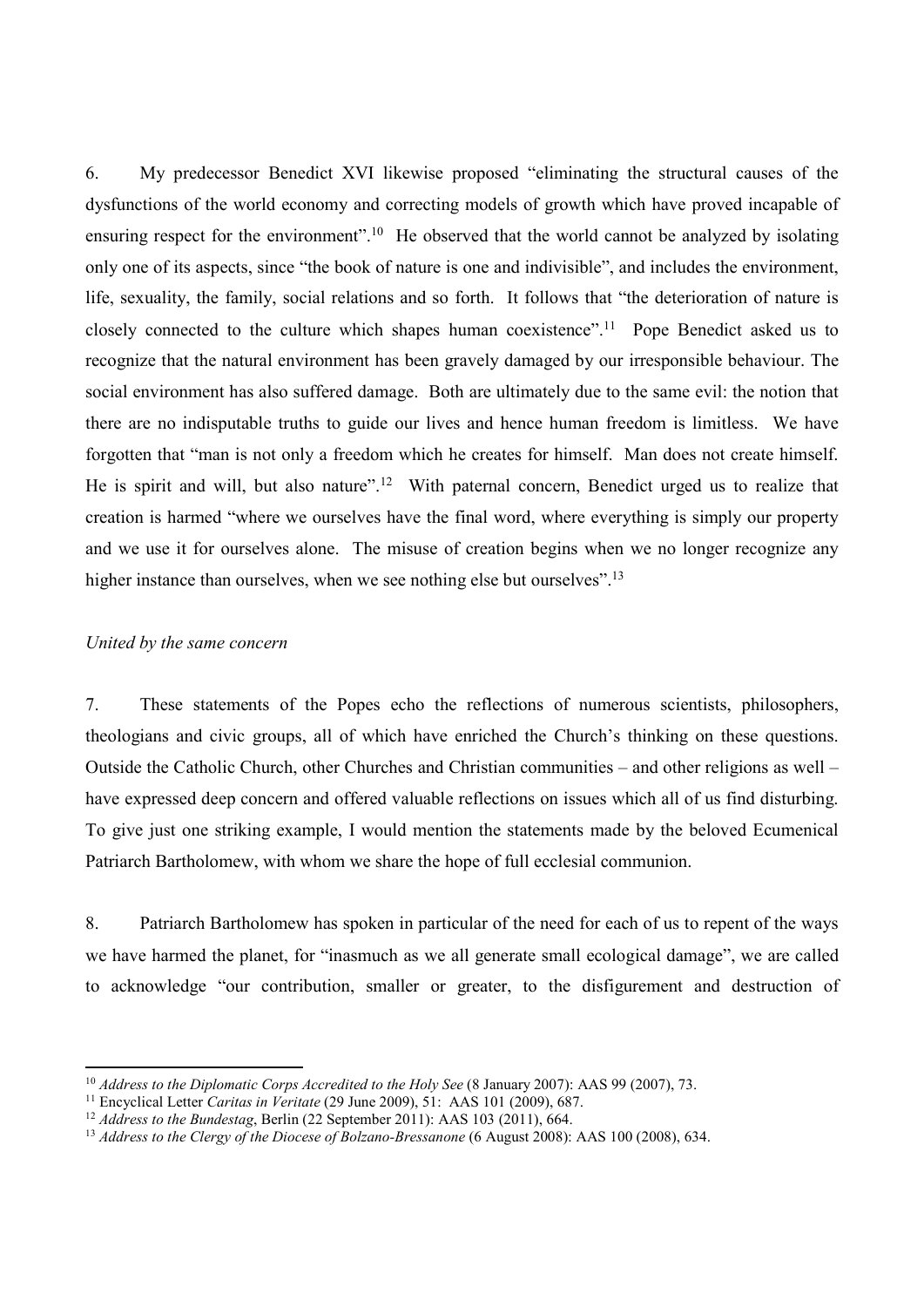creation".14 He has repeatedly stated this firmly and persuasively, challenging us to acknowledge our sins against creation: "For human beings… to destroy the biological diversity of God's creation; for human beings to degrade the integrity of the earth by causing changes in its climate, by stripping the earth of its natural forests or destroying its wetlands; for human beings to contaminate the earth's waters, its land, its air, and its life – these are sins".<sup>15</sup> For "to commit a crime against the natural world is a sin against ourselves and a sin against God".16

9. At the same time, Bartholomew has drawn attention to the ethical and spiritual roots of environmental problems, which require that we look for solutions not only in technology but in a change of humanity; otherwise we would be dealing merely with symptoms. He asks us to replace consumption with sacrifice, greed with generosity, wastefulness with a spirit of sharing, an asceticism which "entails learning to give, and not simply to give up. It is a way of loving, of moving gradually away from what I want to what God's world needs. It is liberation from fear, greed and compulsion".17 As Christians, we are also called "to accept the world as a sacrament of communion, as a way of sharing with God and our neighbours on a global scale. It is our humble conviction that the divine and the human meet in the slightest detail in the seamless garment of God's creation, in the last speck of dust of our planet".18

#### *Saint Francis of Assisi*

10. I do not want to write this Encyclical without turning to that attractive and compelling figure, whose name I took as my guide and inspiration when I was elected as Bishop of Rome. I believe that Saint Francis is the example par excellence of care for the vulnerable and of an integral ecology lived out joyfully and authentically. He is the patron saint of all who study and work in the area of ecology, and he is also much loved by non-Christians. He was particularly concerned for God's creation and for the poor and outcast. He loved, and was deeply loved for his joy, his generous self-giving, his openheartedness. He was a mystic and a pilgrim who lived in simplicity and in wonderful harmony

<sup>&</sup>lt;sup>14</sup> Message for the Day of Prayer for the Protection of Creation (1 September 2012).

<sup>15</sup> *Address in Santa Barbara, California* (8 November 1997); cf. JOHN CHRYSSAVGIS, *On Earth as in Heaven: Ecological Vision and Initiatives of Ecumenical Patriarch Bartholomew*, Bronx, New York, 2012.

 $16$  Ibid.

<sup>17</sup> *Lecture at the Monastery of Utstein*, Norway (23 June 2003).

<sup>&</sup>lt;sup>18</sup> "Global Responsibility and Ecological Sustainability", Closing Remarks, Halki Summit I, Istanbul (20 June 2012).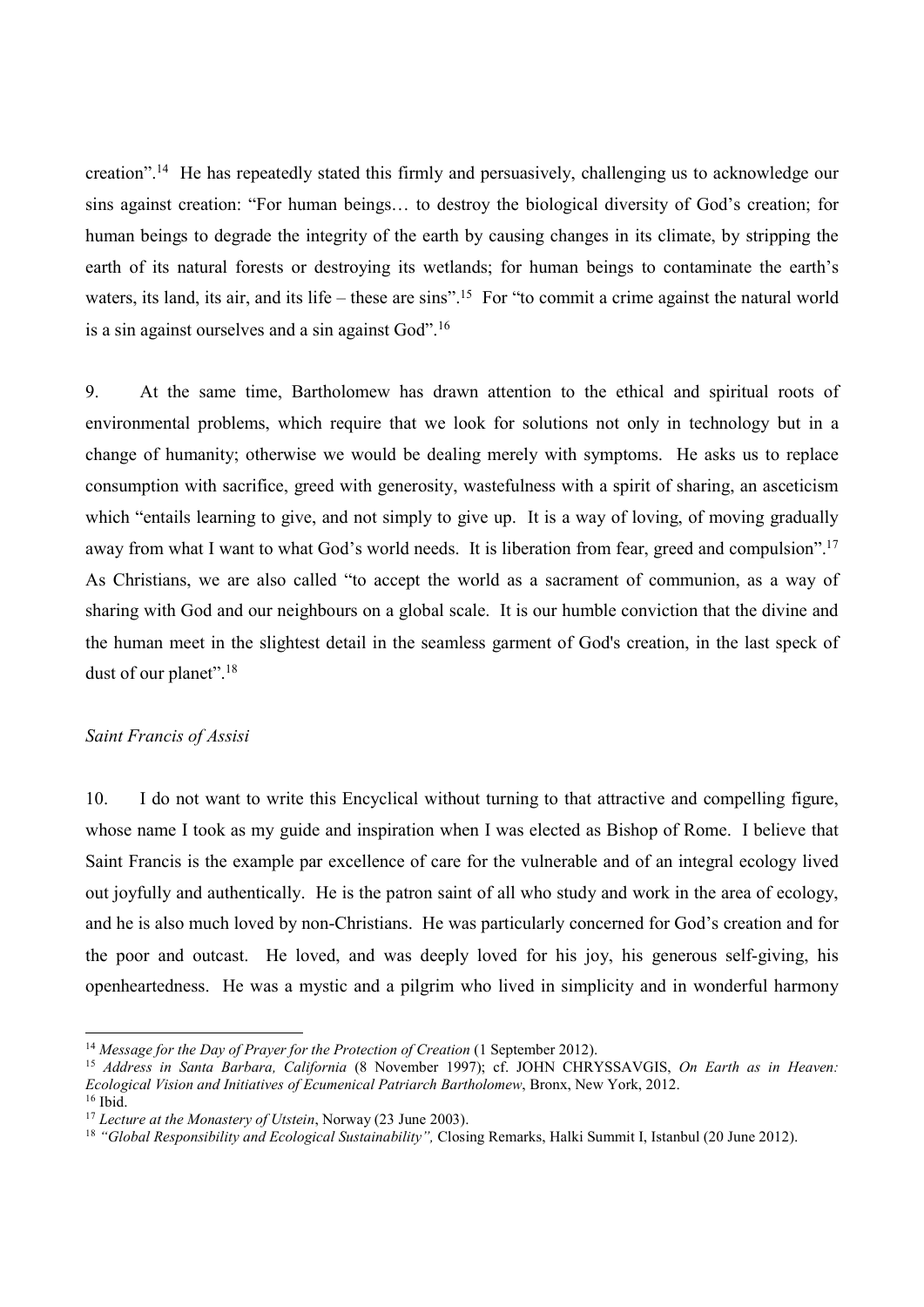with God, with others, with nature and with himself. He shows us just how inseparable is the bond between concern for nature, justice for the poor, commitment to society, and interior peace.

11. Francis helps us to see that an integral ecology calls for openness to categories which transcend the language of mathematics and biology, and take us to the heart of what it is to be human. Just as happens when we fall in love with someone, whenever he would gaze at the sun, the moon or the smallest of animals, he burst into song, drawing all other creatures into his praise. He communed with all creation, even preaching to the flowers, inviting them "to praise the Lord, just as if they were endowed with reason".<sup>19</sup> His response to the world around him was so much more than intellectual appreciation or economic calculus, for to him each and every creature was a sister united to him by bonds of affection. That is why he felt called to care for all that exists. His disciple Saint Bonaventure tells us that, "from a reflection on the primary source of all things, filled with even more abundant piety, he would call creatures, no matter how small, by the name of 'brother' or 'sister'".20 Such a conviction cannot be written off as naïve romanticism, for it affects the choices which determine our behaviour. If we approach nature and the environment without this openness to awe and wonder, if we no longer speak the language of fraternity and beauty in our relationship with the world, our attitude will be that of masters, consumers, ruthless exploiters, unable to set limits on their immediate needs. By contrast, if we feel intimately united with all that exists, then sobriety and care will well up spontaneously. The poverty and austerity of Saint Francis were no mere veneer of asceticism, but something much more radical: a refusal to turn reality into an object simply to be used and controlled.

12. What is more, Saint Francis, faithful to Scripture, invites us to see nature as a magnificent book in which God speaks to us and grants us a glimpse of his infinite beauty and goodness. "Through the greatness and the beauty of creatures one comes to know by analogy their maker" (*Wis* 13:5); indeed, "his eternal power and divinity have been made known through his works since the creation of the world" (*Rom* 1:20). For this reason, Francis asked that part of the friary garden always be left untouched, so that wild flowers and herbs could grow there, and those who saw them could raise their

 <sup>19</sup> THOMAS OF CELANO, *The Life of Saint Francis*, I, 29, 81: in *Francis of Assisi: Early Documents*, vol. 1, New York-London-Manila, 1999, 251.

<sup>20</sup> *The Major Legend of Saint Francis*, VIII, 6, in *Francis of Assisi: Early Documents*, vol. 2, New York-London-Manila, 2000, 590.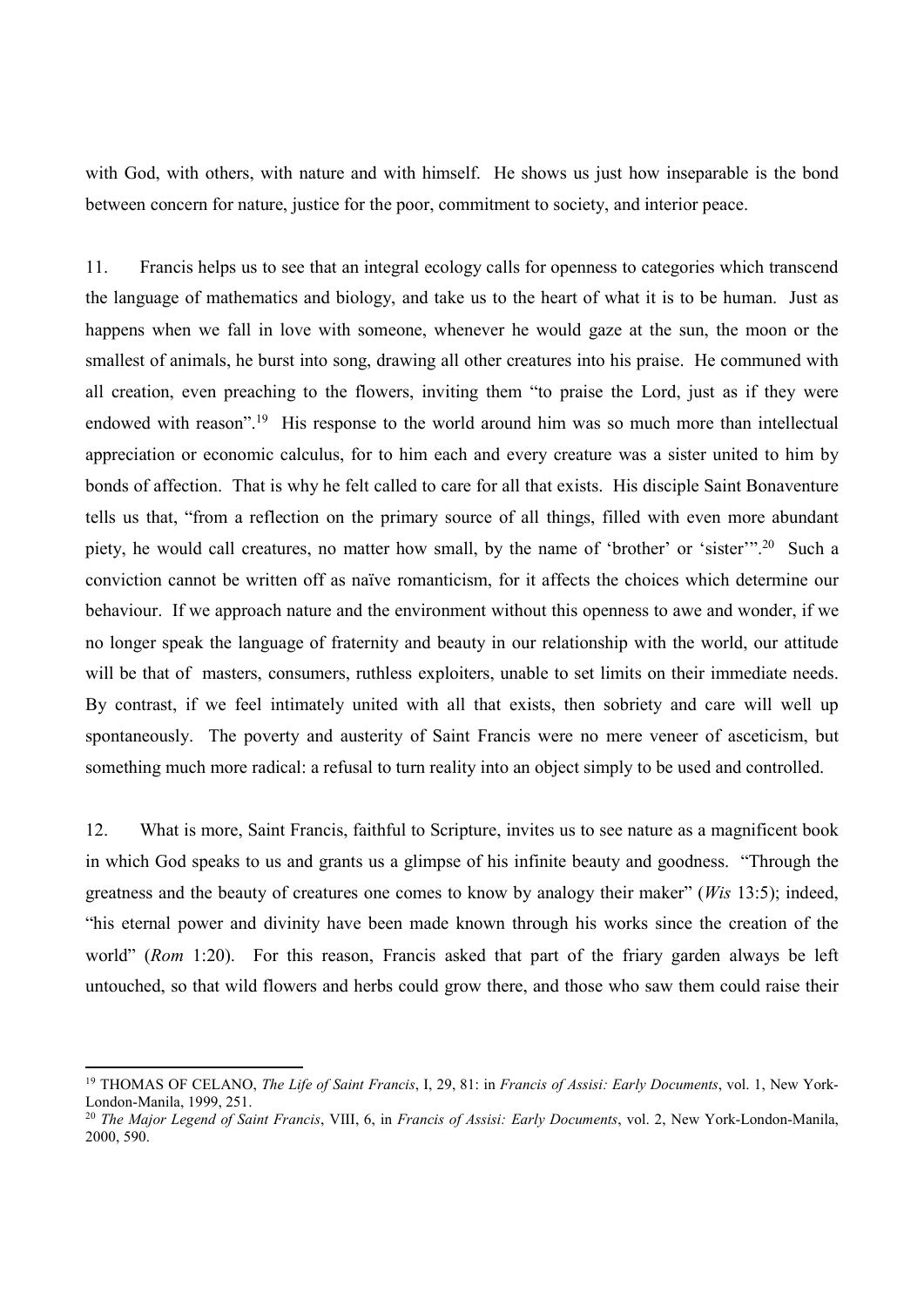minds to God, the creator of such beauty.<sup>21</sup> Rather than a problem to be solved, the world is a joyful mystery to be contemplated with gladness and praise.

 <sup>21</sup> Cf. THOMAS OF CELANO, *The Remembrance of the Desire of a Soul*, II, 124, 165, in *Francis of Assisi: Early Documents*, vol. 2, New York-London-Manila, 2000, 354.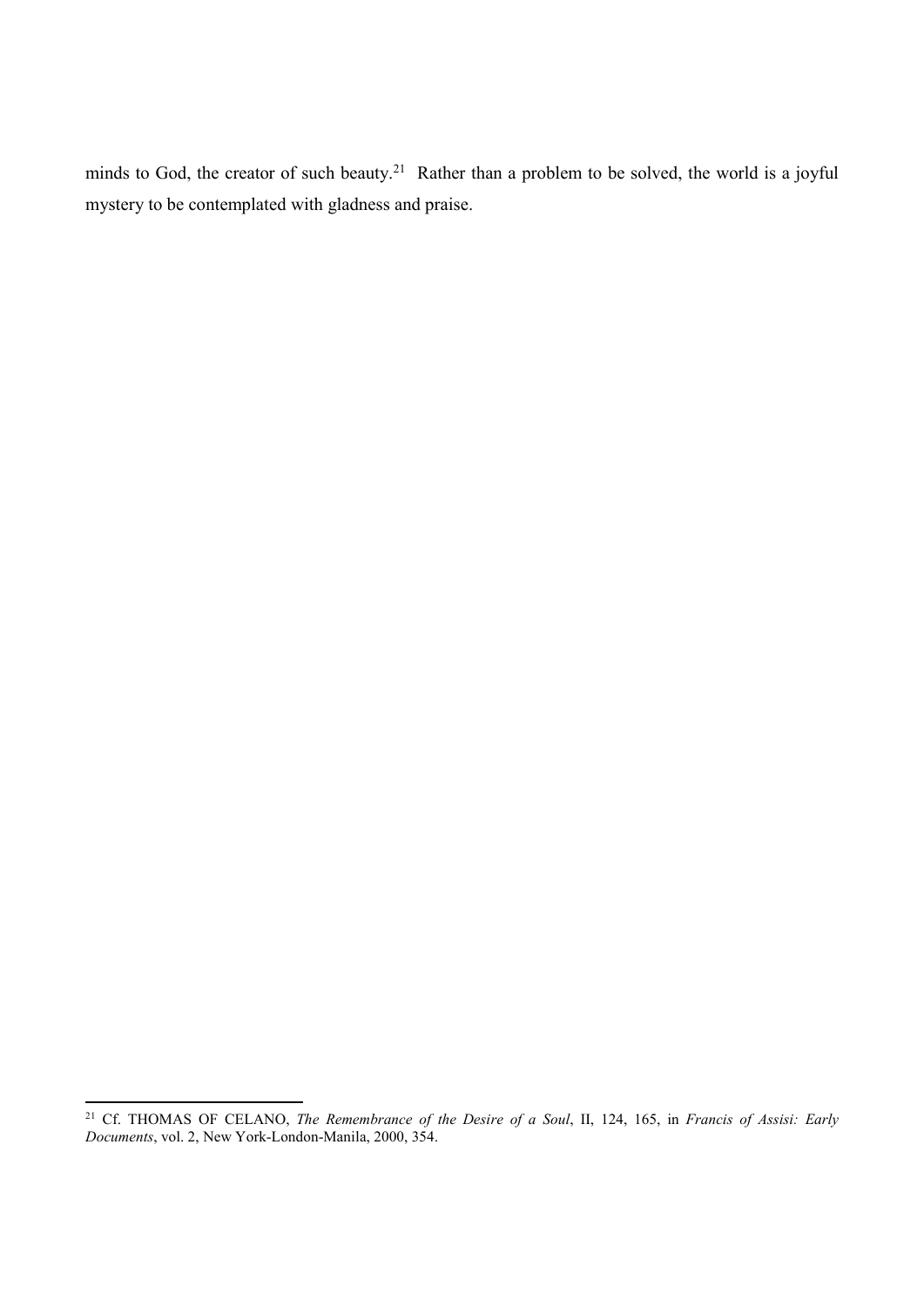#### *My appeal*

13. The urgent challenge to protect our common home includes a concern to bring the whole human family together to seek a sustainable and integral development, for we know that things can change. The Creator does not abandon us; he never forsakes his loving plan or repents of having created us. Humanity still has the ability to work together in building our common home. Here I want to recognize, encourage and thank all those striving in countless ways to guarantee the protection of the home which we share. Particular appreciation is owed to those who tirelessly seek to resolve the tragic effects of environmental degradation on the lives of the world's poorest. Young people demand change. They wonder how anyone can claim to be building a better future without thinking of the environmental crisis and the sufferings of the excluded.

14. I urgently appeal, then, for a new dialogue about how we are shaping the future of our planet. We need a conversation which includes everyone, since the environmental challenge we are undergoing, and its human roots, concern and affect us all. The worldwide ecological movement has already made considerable progress and led to the establishment of numerous organizations committed to raising awareness of these challenges. Regrettably, many efforts to seek concrete solutions to the environmental crisis have proved ineffective, not only because of powerful opposition but also because of a more general lack of interest. Obstructionist attitudes, even on the part of believers, can range from denial of the problem to indifference, nonchalant resignation or blind confidence in technical solutions. We require a new and universal solidarity. As the Bishops of Southern Africa have stated: "Everyone's talents and involvement are needed to redress the damage caused by human abuse of God's creation". <sup>22</sup> All of us can cooperate as instruments of God for the care of creation, each acccording to his or her own culture, experience, involvements and talents.

15. It is my hope that this Encyclical Letter, which is now added to the body of the Church's social teaching, can help us to acknowledge the appeal, immensity and urgency of the challenge we face. I will begin by briefly reviewing several aspects of the present ecological crisis, with the aim of drawing on the results the best scientific research avaiable today, letting them touch us deeply and provide a

 <sup>22</sup> SOUTHERN AFRICAN CATHOLIC BISHOPS' CONFERENCE, *Pastoral Statement on the Environmental Crisis* (5 September 1999).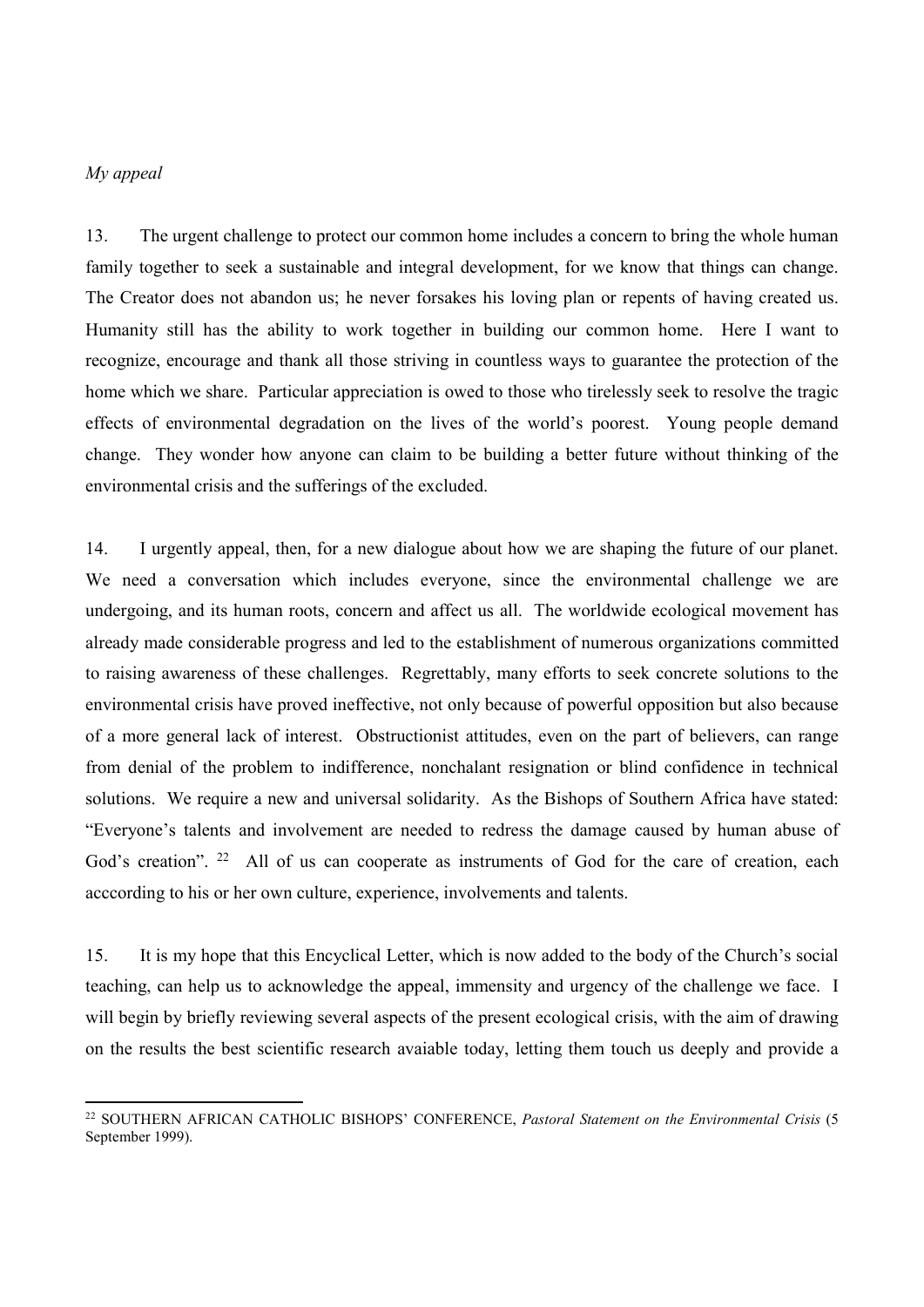concrete foundation for the ethical and spiritual itinerary that follows. I will then consider some principles drawn from the Judaeo-Christian tradition which can render our commitment to the environment more coherent. I will then attempt to get to the roots of the present situation, so as to consider not only its symptoms but also its deepest causes. This will help to provide an approach to ecology which respects our unique place as human beings in this world and our relationship to our surroundings. In light of this reflection, I will advance some broader proposals for dialogue and action which would involve each of us individually no less than international policy. Finally, convinced as I am that change is impossible without motivation and a process of education, I will offer some inspired guidelines for human development to be found in the treasure of Christian spiritual experience.

16. Although each chapter will have its own subject and specific approach, it will also take up and re-examine important questions already dealt with. This is particularly the case with a number of themes which will reappear as the Encyclical unfolds. As examples, I would point to the intimate relationship between the poor and the fragility of the planet, the conviction that everything in the world is connected, the critique of new paradigms and forms of power derived from technology, the call to seek other ways of understanding the economy and progress, the value proper to each creature, the human meaning of ecology, the need for forthright and honest debate, the serious responsibility of international and local policies, the throwaway culture and the proposal of a new lifestyle. These questions will not be closed and left behind, but reframed and enriched again and again.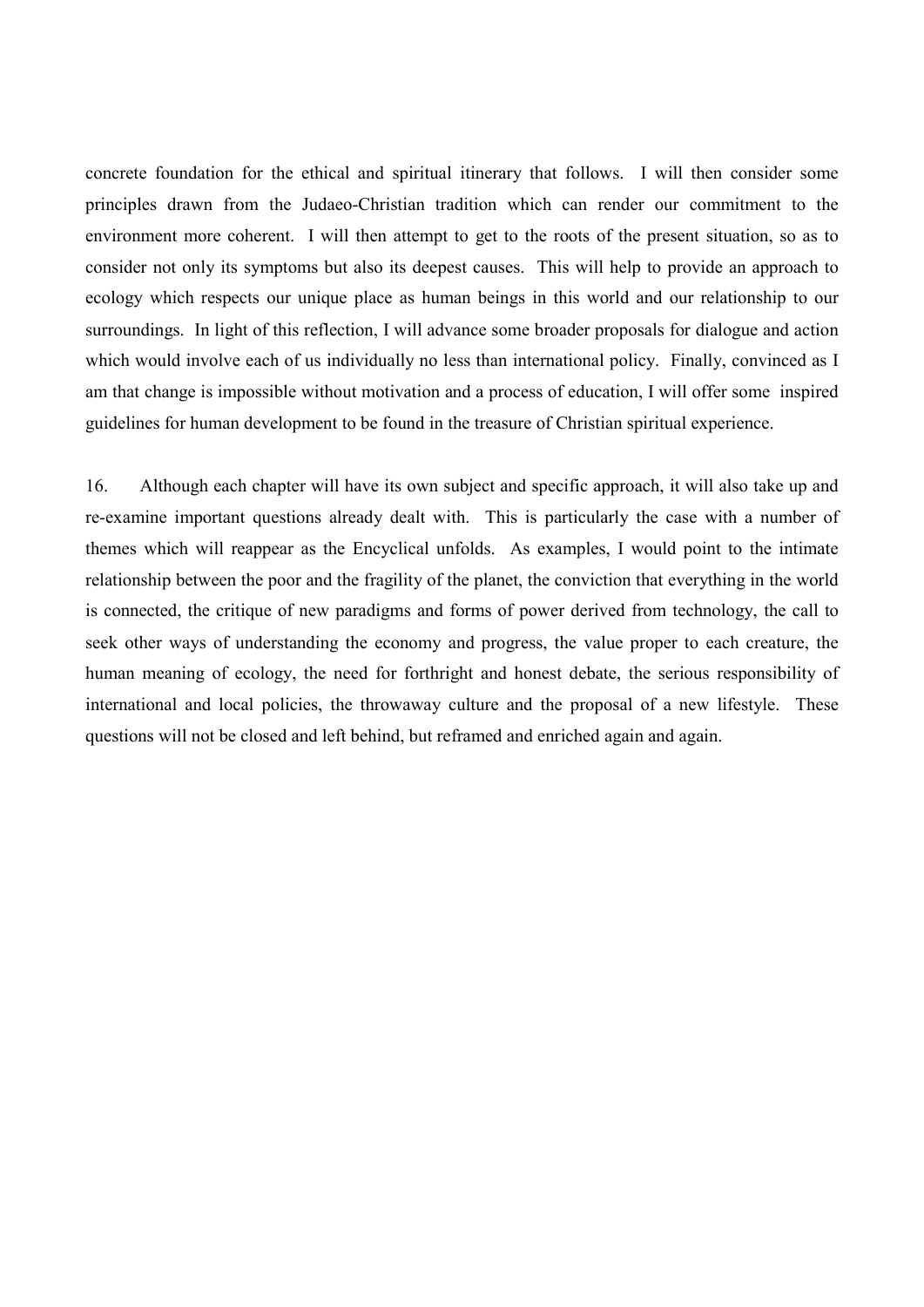#### CHAPTER ONE

### WHAT IS HAPPENING TO OUR COMMON HOME

17. Theological or philosophical reflections on the situation of humanity and the world can sound tiresome and abstract, unless they are grounded in a fresh analysis of our present situation, which is in many ways unprecedented in the history of humanity. So, before considering how faith brings new incentives and requirements with regard to the world of which we are a part, I will briefly turn to what is happening to our common home.

18. The continued acceleration of changes affecting humanity and the planet is coupled today with a more intensified pace of life and work which might be called "rapidification". Although change is part of the working of complex systems, the speed with which human activity has developed contrasts with the naturally slow pace of biological evolution. Moreover, the goals of this rapid and constant change are not necessarily geared to the common good or to integral and sustainable human development. Change is something desirable, yet it becomes a source of concern when it causes harm to the world and to the quality of life of much of humanity.

19. Following a period of irrational confidence in progress and human abilities, some sectors of society are now adopting a more critical approach. We see growing sensitivity to the environment and the need to protect nature, along with a growing concern, both genuine and distressing, for what is happening to our planet. Let us review, however cursorily, those questions which are troubling us today and which we can no longer sweep under the carpet. Our goal is not to amass information or to satisfy curiosity, but rather to become painfully aware, to dare to turn what is happening to the world into our own personal suffering and thus to discover what each of us can do about it.

### I. POLLUTION AND CLIMATE CHANGE

#### *Pollution, refuse and the culture of waste*

20. Some forms of pollution are part of people's daily experience. Exposure to atmospheric pollutants produces a broad spectrum of health hazards, especially for the poor, and causes millions of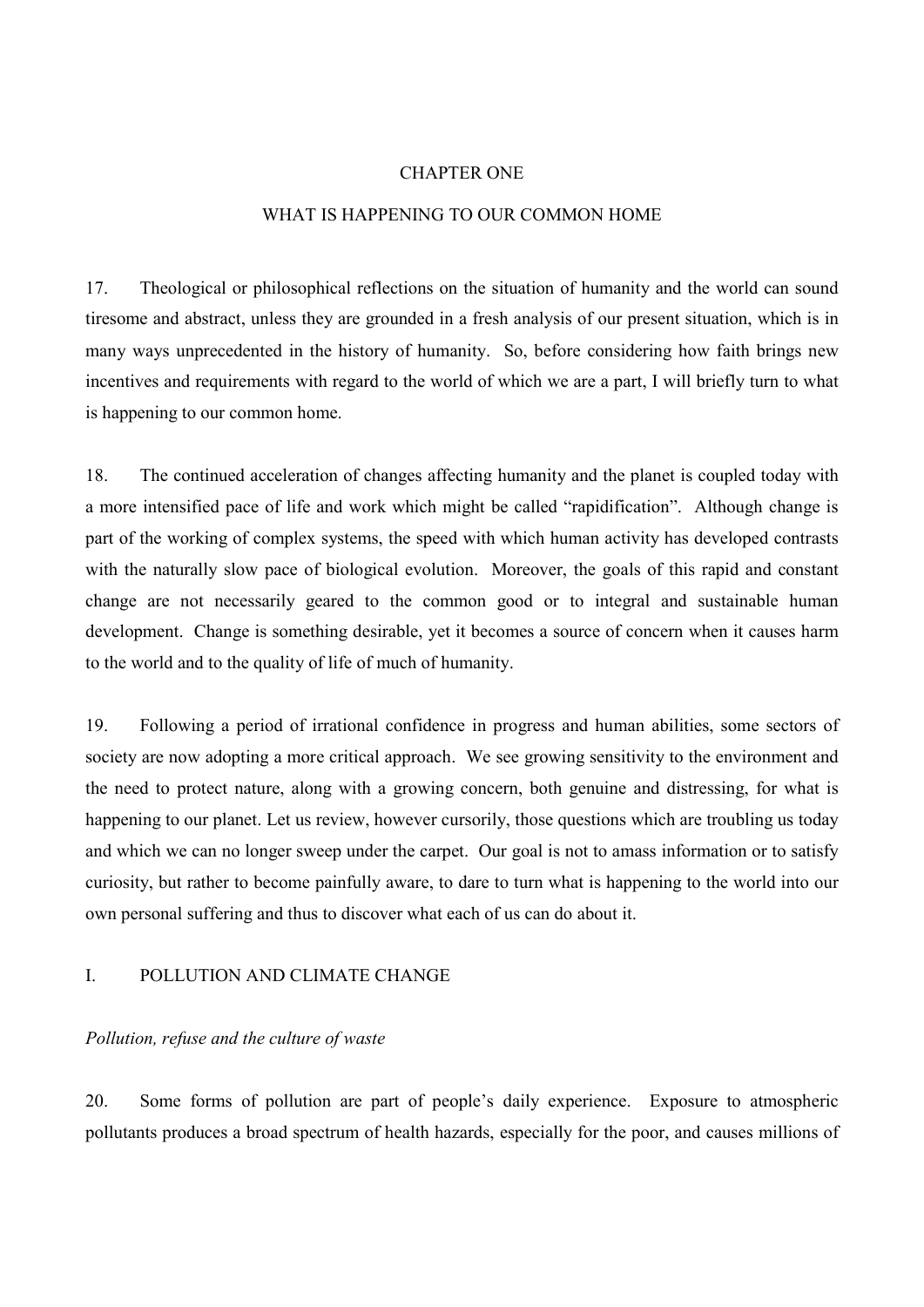premature deaths. People take sick, for example, from breathing high levels of smoke from fuels used in cooking or heating. There is also pollution that affects everyone, caused by transport, industrial fumes, substances which contribute to the acidification of soil and water, fertilizers, insecticides, fungicides, herbicides and agrotoxins in general. Technology, which, linked to business interests, is presented as the only way of solving these problems, in fact proves incapable of seeing the mysterious network of relations between things and so sometimes solves one problem only to create others.

21. Account must also be taken of the pollution produced by residue, including dangerous waste present in different areas. Each year hundreds of millions of tons of waste are generated, much of it non-biodegradable, highly toxic and radioactive, from homes and businesses, from construction and demolition sites, from clinical, electronic and industrial sources. The earth, our home, is beginning to look more and more like an immense pile of filth. In many parts of the planet, the elderly lament that once beautiful landscapes are now covered with trash. Industrial waste and chemical products utilized in cities and agricultural areas can lead to bioaccumulation in the organisms of the local population, even when levels of toxins in those places are low. Frequently no measures are taken until after people's health has been been irreversibly affected.

22. These problems are closely linked to a throwaway culture which affects the excluded just as it quickly reduces things to rubbish. To cite one example, most of the paper we produce is thrown away and not recycled. It is hard for us to accept that the way natural ecosystems work is exemplary: plants synthesize nutrients which feed herbivores; these in turn become food for carnivores, which produce significant quantities of organic waste which give rise to new generations of plants. But our industrial system, at the end of its cycle of production and consumption, has not developed the capacity to absorb and reuse waste and by-products. We have not yet managed to adopt a circular model of production capable of preserving resources for present and future generations, while limiting as much as possible the use of nonrenewable resources, moderating their consumption, maximizing their efficient use, reusing and recycling them. A serious consideration of this issue would be one way of counteracting the throwaway culture which affects the entire planet, but it must be said that only limited progress has been made in this regard.

#### *Climate as a common good*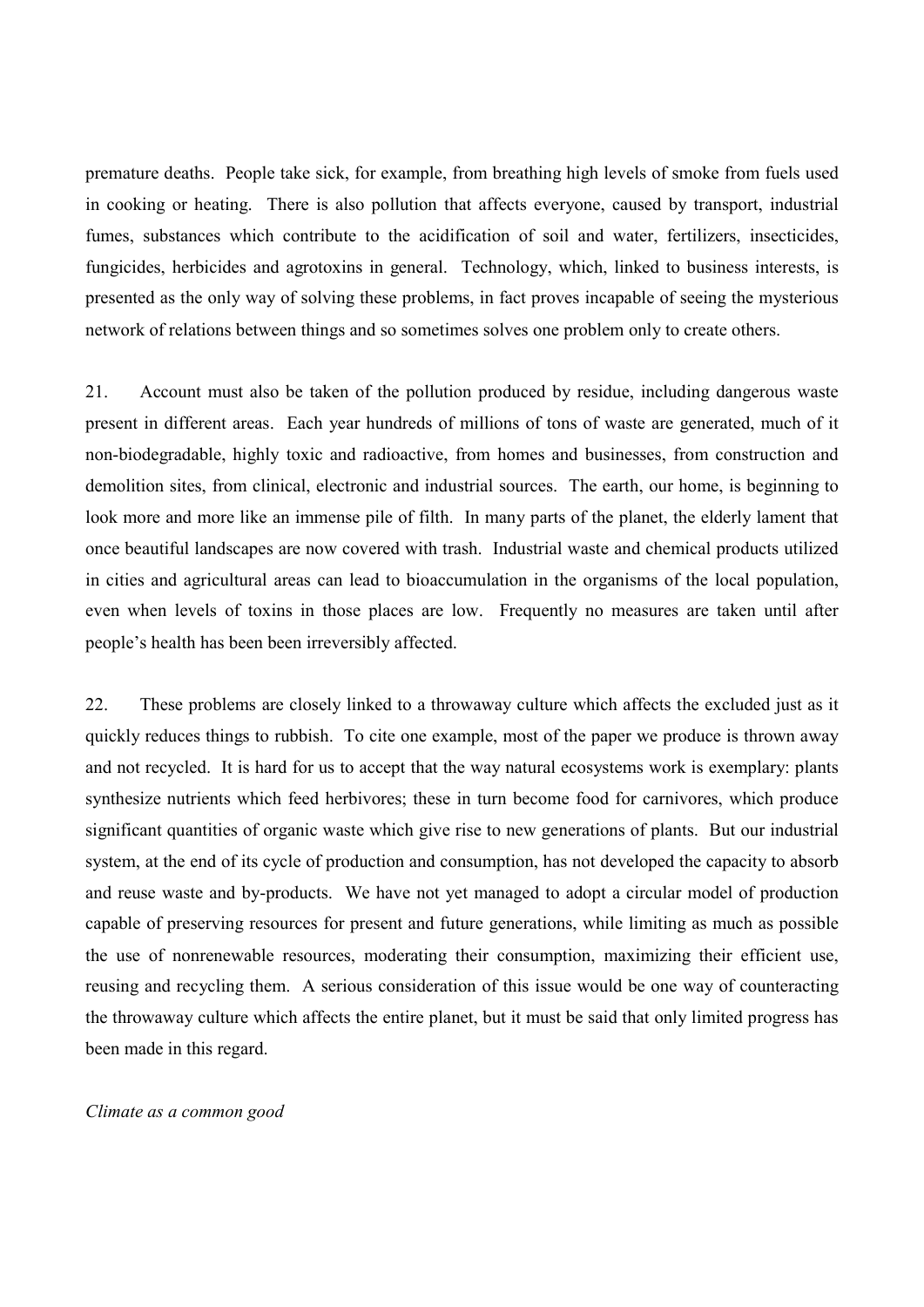23. The climate is a common good, belonging to all and meant for all. At the global level, it is a complex system linked to many of the essential conditions for human life. A very solid scientific consensus indicates that we are presently witnessing a disturbing warming of the climatic system. In recent decades this warming has been accompanied by a constant rise in the sea level and, it would appear, by an increase of extreme weather events, even if a scientifically determinable cause cannot be assigned to each particular phenomenon. Humanity is called to recognize the need for changes of lifestyle, production and consumption, in order to combat this warming or at least the human causes which produce or aggravate it. It is true that there are other factors (e.g., volcanic activity, variations in the earth's orbit and axis, the solar cycle), yet a number of scientific studies indicate that most global warming in recent decades is due to the great concentration of greenhouse gases (carbon dioxide, methane, nitrogen oxides and others) released mainly as a result of human activity. Concentrated in the atmosphere, these gases do not allow the warmth of the sun's rays reflected on the earth to be dispersed in space. The problem is aggravated by a model of development based on the intensive use of fossil fuels, which is at the heart of the worldwide energy system. Another determining factor has been an increase in changed uses of the soil, principally deforestation for agricultural purposes.

24. Warming has effects on the carbon cycle. It creates a vicious circle which aggravates the situation even more, affecting the availability of essential resources like drinking water, energy and agricultural production in warmer regions, and leading to the extinction of part of the planet's biodiversity. The melting in the polar ice caps and in high altitude plains can lead to the dangerous release of methane gas, while the decomposition of frozen organic material can further increase the emission of carbon dioxide. Things are made worse by the loss of tropical forests which would otherwise help to mitigate climate change. Carbon dioxide pollution increases the acidification of the oceans and compromises the marine food chain. If present trends continue, this century may well witness extraordinary climate change and an unprecedented destruction of ecosystems, with serious consequences for all of us. A rise in the sea level, for example, can create extremely serious situations, if we consider that a quarter of the world's population lives on the coast or nearby, and that the majority of our megacities are situated in coastal areas.

25. Climate change is a global problem with serious implications, environmental, social, economic, political and for the distribution of goods; it represents one of the principal challenges facing humanity in our day. Its worst impact will probably be felt by developing countries in coming decades. Many of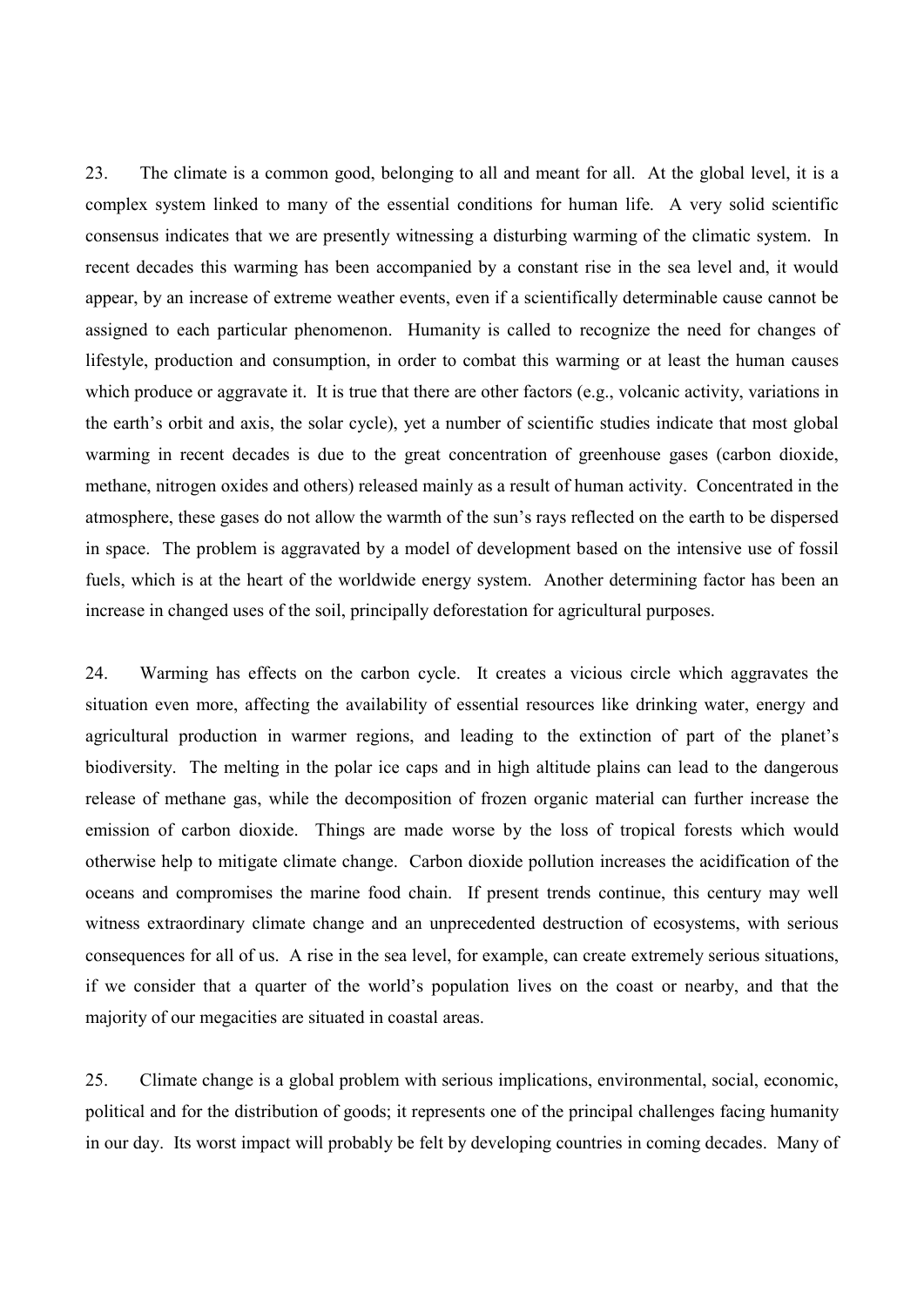the poor live in areas particularly affected by phenomena related to warming, and their means of subsistence are largely dependent on natural reserves and ecosystemic services such as agriculture, fishing and forestry. They have no other financial activities or resources which can enable them to adapt to climate change or to face natural disasters, and their access to social services and protection is very limited. For example, changes in climate, to which animals and plants cannot adapt, lead them to migrate; this in turn affects the livelihood of the poor, who are then forced to leave their homes, with great uncertainty for their future and that of their children. There has been a tragic rise in the number of migrants seeking to flee from the growing poverty caused by environmental degradation. They are not recognized by international conventions as refugees; they bear the loss of the lives they have left behind, without enjoying any legal protection whatsoever. Sadly, there is widespread indifference to such suffering, which is even now taking place throughout our world. Our lack of response to these tragedies involving our brothers and sisters points to the loss of that sense of responsibility for our fellow men and women upon which all civil society is founded.

26. Many of those who possess more resources and economic or political power seem mostly to be concerned with masking the problems or concealing their symptoms, simply making efforts to reduce some of the negative impacts of climate change. However, many of these symptoms indicate that those effects will continue to worsen if we continue with current models of production and consumption. There is an urgent need to develop policies so that, in the next few years, the emission of of carbon dioxide and other highly polluting gases can be drastically reduced, for example, substituting for fossil fuels and developing sources of renewable energy. Worldwide there is minimal access to clean and renewable energy. There is still a need to develop adequate storage technologies. Some countries have made considerable progress, although they are far from reaching a significant proportion. Investments have also been made in means of production and transportation which consume less energy and require fewer raw materials, as well as in methods of building and renovating buildings which improve their energy efficiency. But these good practices are still far from widespread.

# II. THE ISSUE OF WATER

27. Other indicators of the present situation have to do with the depletion of natural resources. We all know that it is not possible to sustain the present level of consumption in the developed countries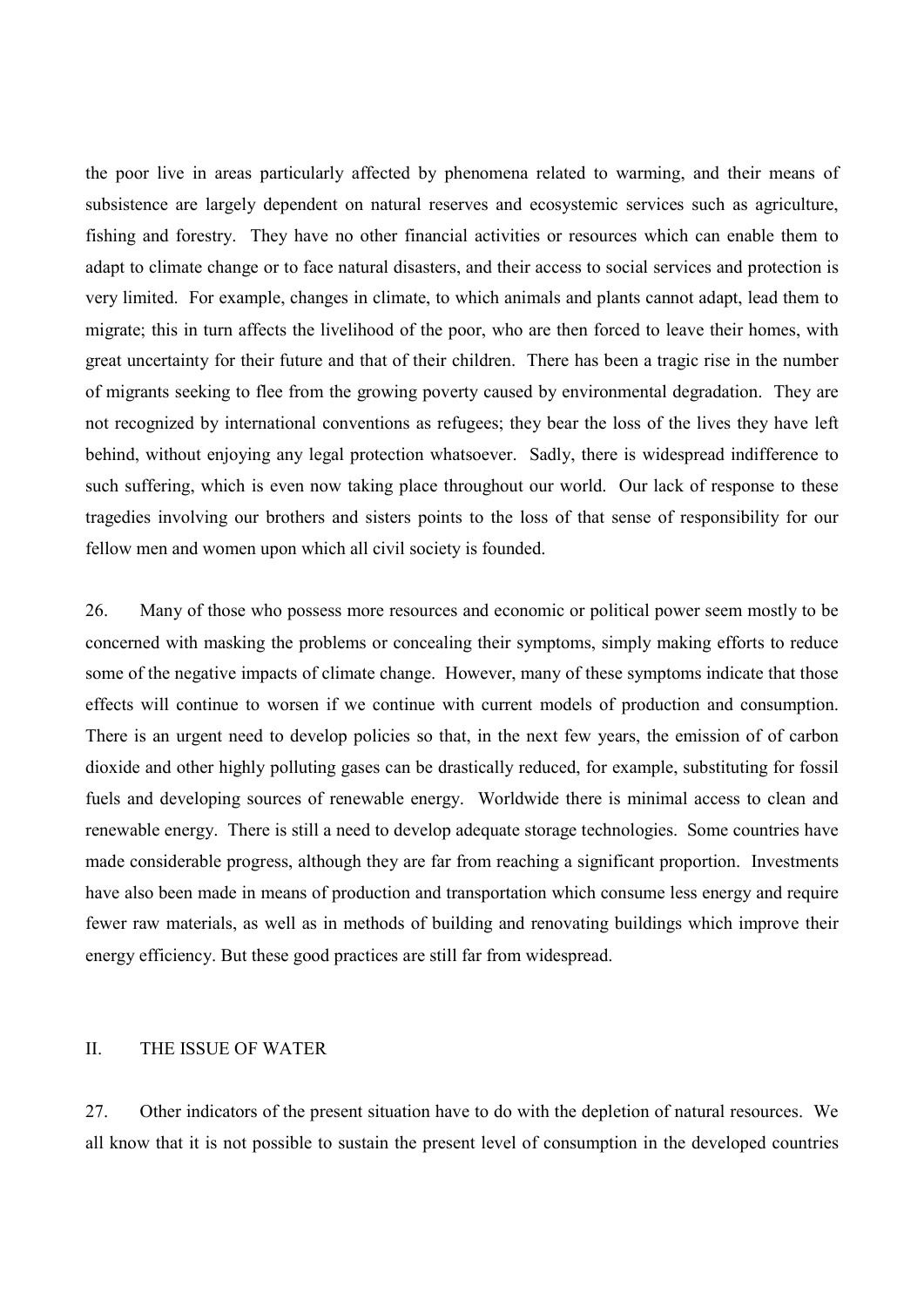and the wealthier sectors of society, where the habit of wasting and discarding has reached unprecedented levels. The exploitation of the planet has already exceeded acceptable limits and we still have not solved the problem of poverty.

28. Fresh drinking water is an issue of primary importance, since it is indispensable for human life and for supporting terrestrial and aquatic ecosystems. Sources of fresh water are necessary for health care, agriculture and industry. Water supplies used to be relatively constant, but now in many places demand exceeds the sustainable supply, with serious consequences in the short and long term. Large cities dependent on significant supplies of water have experienced periods of shortage, and at critical moments these have not always been administered with sufficient oversight and impartiality. Water poverty especially affects Africa where large sectors of the population have no access to safe drinking water or experience droughts which impede agricultural production. Some countries have areas rich in water while others endure serious scarcity.

29. One particularly serious problem is the quality of water available to the poor. Every day, unsafe water results in many deaths and the spread of water-related diseases, including those caused by microorganisms and chemical substances. Dysentery and cholera, linked to inadequate hygiene and water supplies, are a significant cause of suffering and of infant mortality. Underground water sources in many places are threatened by the pollution produced in certain mining, farming and industrial activities, especially in countries lacking adequate regulation or controls. It is not only a question of industrial waste. Detergents and chemical products, commonly used in many places of the world, continue to pour into our rivers, lakes and seas.

30. Even as the quality of available water is constantly diminishing, in some places there is a growing tendency, despite its scarcity, to privatize this resource, turning it into a commodity subject to the laws of the market. Yet *access to safe drinkable water is a basic and universal human right, since it is essential to human survival of and, as such, is a condition for the exercise of other human rights*. Our world has a grave social debt towards the poor who lack access to drinking water, because *they are denied the right to a life consistent with their inalienable dignity*. This debt can be partly paid by an increase in funding to provide clean water and sanitary services among the poor. But water continues to be wasted, not only in the developed world but also in those developing countries which possess it in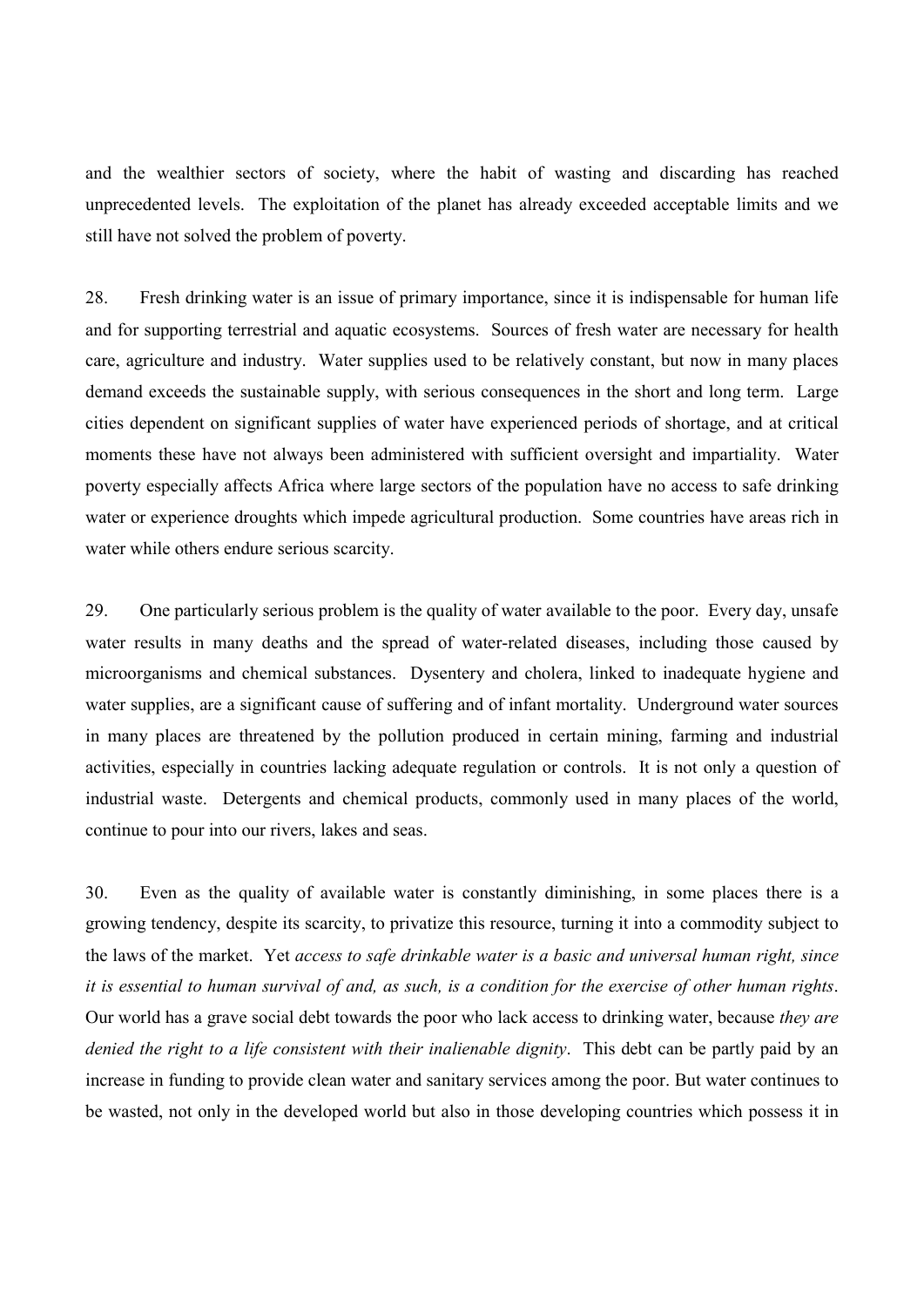abundance. This shows that the problem of water is partly an educational and cultural issue, since there is little awareness of the seriousness of such behaviour within a context of great inequality.

31. Greater scarcity of water will lead to an increase in the cost of food and the various products which depend on its use. Some studies warn that an acute water shortage may occur within a few decades unless urgent action is taken. The environmental repercussions could affect billions of people; it is also conceivable that the control of water by big multinational businesses may become a major source of conflict in this century.<sup>23</sup>

## III. LOSS OF BIODIVERSITY

32. The earth's resources are also being plundered because of short-sighted approaches to the economy, commerce and production. The loss of forests and woodlands entails the loss of species which could represent extremely important resources in the future, not only for food but also for curing disease and other uses. Different species contain genes which could be key resources in years ahead for meeting human needs and regulating environmental problems.

33. But it is not enough to think of different species merely as potential "resources" to be exploited, while overlooking the fact that they have value in themselves. Each year sees the disappearance of thousands of plant and animal species which we will never know, which our children will never see, because they have been lost for ever. The great majority become extinct for reasons related to human activity. Because of us, thousands of species will no longer give glory to God by their very existence, nor convey their message to us. . We have no such right.

34. It may well disturb us to learn of the extinction of mammals or birds, since they are more visible. But the good functioning of ecosystems also requires fungi, algae, worms, insects, reptiles and an innumerable variety of microorganisms. Some less numerous species, albeit generally unseen, nonetheless play a critical role in maintaining the equilibrium of a particular place. Human beings must intervene when a geosystem reaches a critical state. But nowadays, such intervention in nature has become more and more frequent. As a consequencce, serious problems arise, leading to further

 <sup>23</sup> Cf. *Greeting to the Staff of FAO* (20 November 2014): AAS 106 (2014), 985.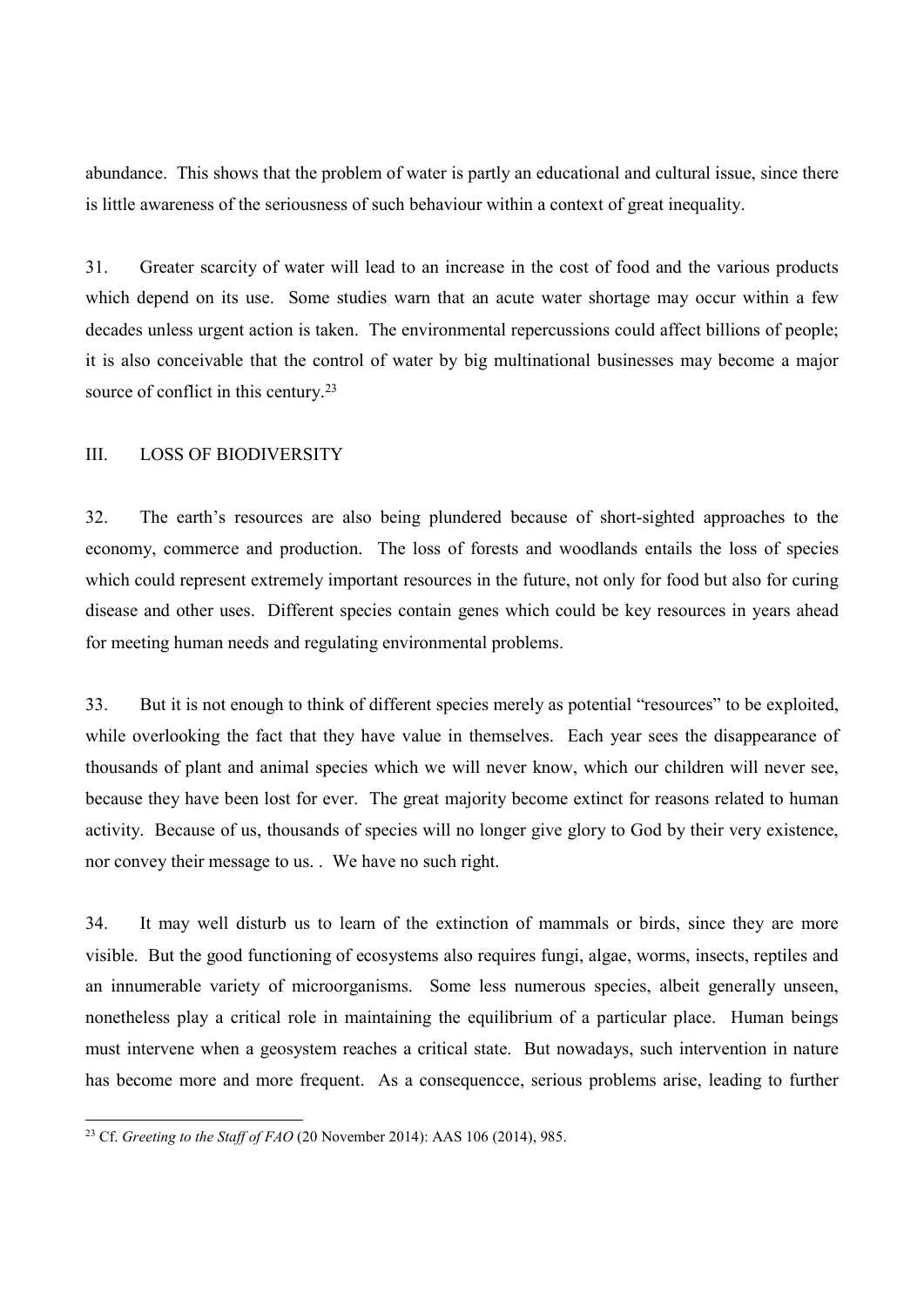interventions; human activity becomes ubiquitous, with all the risks which this entails. Often a vicious circle results, as human intervention to resolve a problem further aggravates the situation. For example, many birds and insects which disappear due to synthetic agrotoxins are helpful for agriculture: their disappearance will have to be compensated for by yet other techniques which may well prove harmful. We must be grateful for the praiseworthy efforts being made by scientists and engineers dedicated to finding solutions to man-made problems. But a sober look at our world shows that the degree of human intervention, often in the service of business interests and consumerism, is actually making our earth less rich and beautiful, ever more limited and grey, even as technological advances and consumer goods continue to abound limitlessly. We seem to think that we can substitute an irreplaceable and irretrievable beauty with something which we have created ourselves.

35. In assessing the environmental impact of any project, concern is usually shown for its effects on soil, water and air, yet few careful studies are made of its impact on biodiversity, as if the loss of species or animals and plant groups were of little importance. Highways, new plantations, the fencingoff of certain areas, the damming of water sources and similar developments crowd out natural habitats and, at times, breaking them up in such a way that animal populations can no longer migrate or roam freely, so that some species face extinction. Alternatives exist which at least lessen the impact of these projects, like the creation of biological corridors, but few countries demonstrate such concern and foresight. Frequently, when certain species are exploited commercially, little attention is paid to studying their reproductive patterns to prevent their depletion and the consequent imbalance of the ecosystem.

36. Caring for ecosystems demands farsightedness, since no one looking for quick and easy profit is truly interested in their preservation. But the cost of the damage caused by such selfish lack of concern is much greater than any economic benefits to be obtained. Where certain species are destroyed or seriously harmed, the values involved are incalculable. We can be silent witness to grave injustices if we think that we can obtain significant benefits by making the rest of humanity, present and future, pay the extremely high costs of environmental deterioration.

37. Some countries have made significant progress in establishing sanctuaries on land and in the oceans where any human intervention which might modify their features or alter their original structures is prohibited. In the protection of biodiversity, specialists insist on the need for particular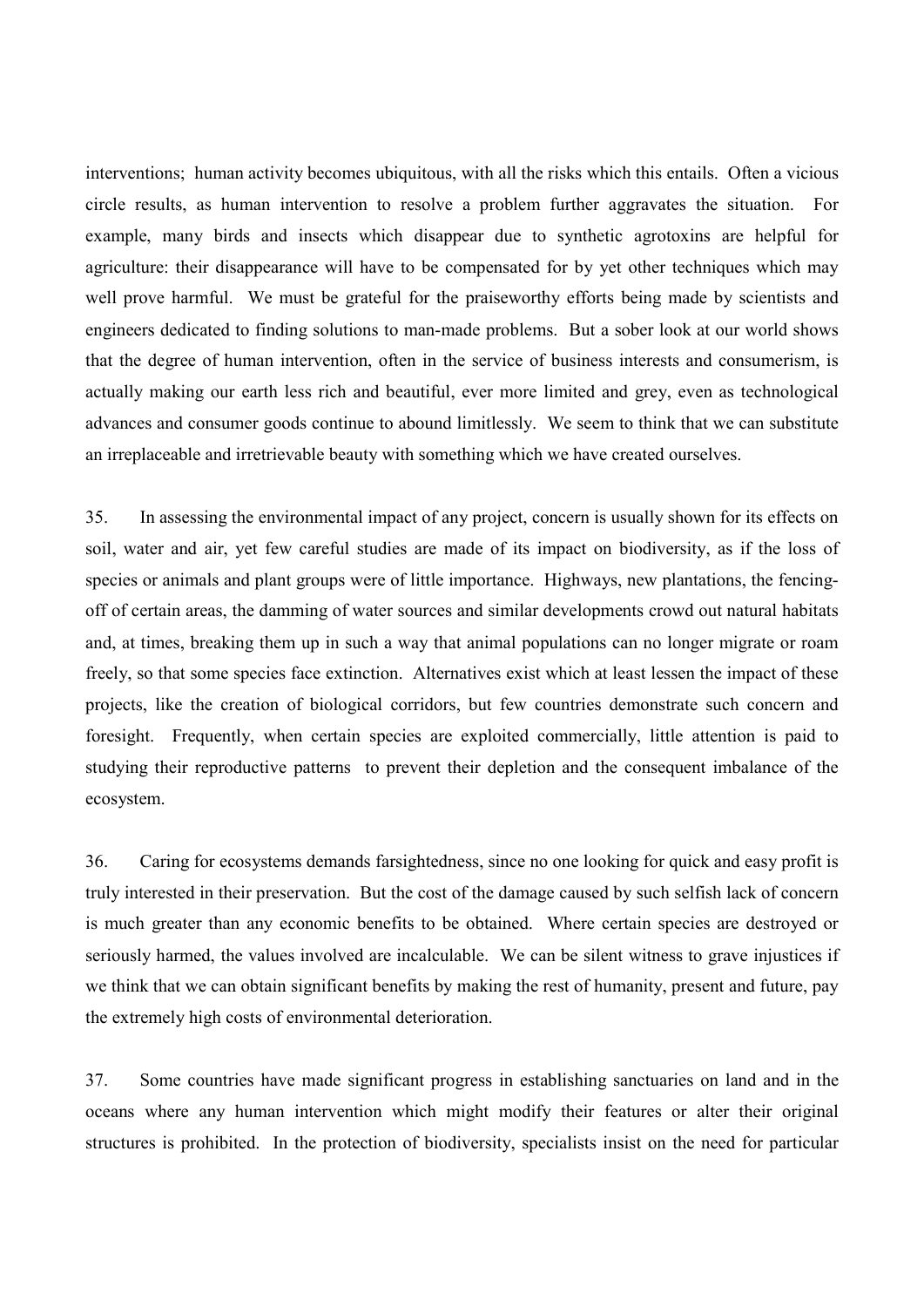attention to be shown for areas richer both in the number of species and in endemic, rare or less protected species. Certain places need greater protection because of their immense importance for the global ecosystem, or because they represent important water reserves and thus safeguard other forms of life.

38. Let us mention, for example, those richly biodiverse lungs of our planet which are the Amazon and the Congo basins, or the great aquifers and glaciers. We know how important these are for the entire earth and for the future of humanity. The ecosystems of tropical forests possess an enormously complex biodiversity which is almost impossible to appreciate fully, yet when these forests are burned down or levelled for purposes of cultivation, within the space of a few years countless species are lost and the areas frequently become arid wastelands. A delicate balance has to be maintained when speaking about these places, for we cannot overlook the huge global economic interests which, under the guise of protecting them, can undermine the sovereignty of individual nations. In fact, there are "proposals to internationalize the Amazon, which only serve the economic interests of transnational corporations"<sup>24</sup> We cannot fail to praise the commitment of international agencies and civil society organizations which draw public attention to these issues and offer critical cooperation, employing legitimate means of pressure, to ensure that each government carries out its proper and inalienable responsibility to preserve its country's environment and natural resources, without capitulating to spurious local or international interests.

39. The replacement of virgin forest with plantations of trees, usually monocultures, is rarely adequately analyzed. Yet this can seriously compromise a biodiversity which the new species being introduced does not accommodate. Similarly, wetlands converted into cultivated land lose the enormous biodiversity which they formerly hosted. In some coastal areas the disappearance of ecosystems sustained by mangrove swamps is a source of serious concern.

40. Oceans not only contain the bulk of our planet's water supply, but also most of the immense variety of living creatures, many of them still unknown to us and threatened for various reasons. What is more, marine life in rivers, lakes, seas and oceans, which feeds a great part of the world's population,

 <sup>24</sup> FIFTH GENERAL CONFERENCE OF THE LATIN AMERICAN AND CARIBBEAN BISHOPS, *Aparecida Document* (29 June 2007), 86.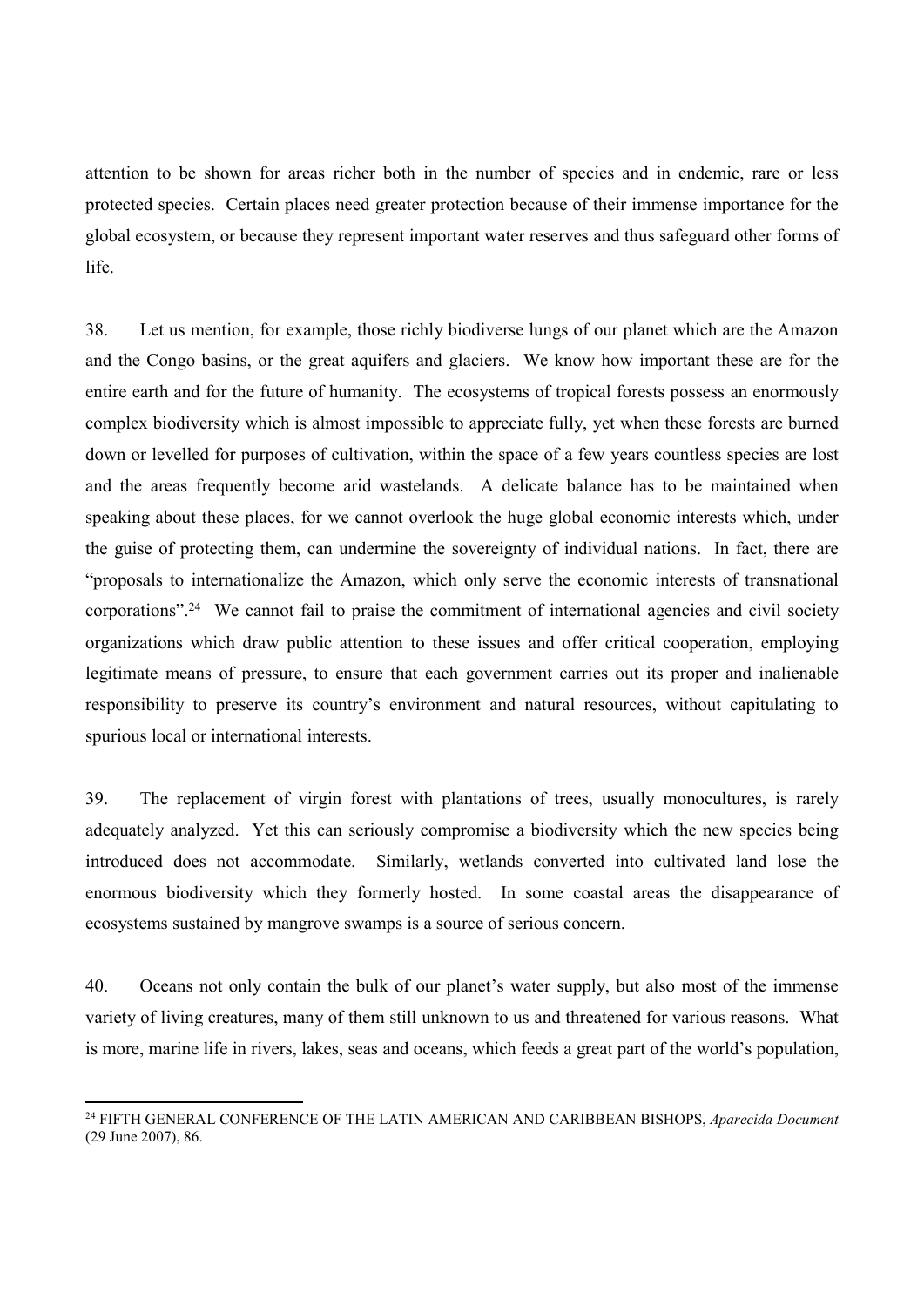is affected by uncontrolled fishing, leading to a drastic depletion of certain species. Selective forms of fishing which discard much of what they collect continue unabated. Particularly threatened are marine organisms which we tend to overlook, like some forms of plankton; they represent a significant element in the ocean food chain, and species used for our food ultimately depend on them.

41. In tropical and subtropical seas, we find coral reefs comparable to the great forests on dry land, for they shelter approximately a million species, including fish, crabs, molluscs, sponges, algae and so forth. Many of the world's coral reefs are already barren or in a state of constant decline. "Who turned the wonderworld of the seas into underwater cemeteries bereft of colour and life?"<sup>25</sup> This phenomenon is due largely to pollution which reaches the sea as the result of deforestation, agricultural monocultures, industrial waste and destructive fishing methods, especially those using cyanide and dynamite. It is aggravated by the rise in temperature of the oceans. All this helps us to see that every intervention in nature can have consequences which are not immediately evident, and that certain ways of exploiting resources prove costly in terms of degradation which ultimately reaches the ocean bed itself.

42. Greater investment needs to be made in research aimed at understanding more fully the functioning of ecosystems and adequately analyzing the different variables associated with any significant modification of the environment. Because all creatures are connected, each must be cherished with love and respect, for all of us, as living creatures, are dependent on one another. Each area is responsible for the care of this family. This will require undertaking a careful inventory of the species which it hosts, with a view to developing programmes and strategies of protection with particular concern for safeguarding species heading towards extinction.

# IV. DECLINE IN THE QUALITY OF HUMAN LIFE AND THE BREAKDOWN OF SOCIETY

43. Human beings too are creatures of this world, enjoying a right to life and happiness, and possessed of unique dignity. So we cannot fail to consider the effects of environmental deterioration, current models of development and the throwaway culture on people's lives.

 <sup>25</sup> CATHOLIC BISHOPS' CONFERENCE OF THE PHILIPPINES, Pastoral Letter *What is Happening to our Beautiful Land?* (29 January 1988).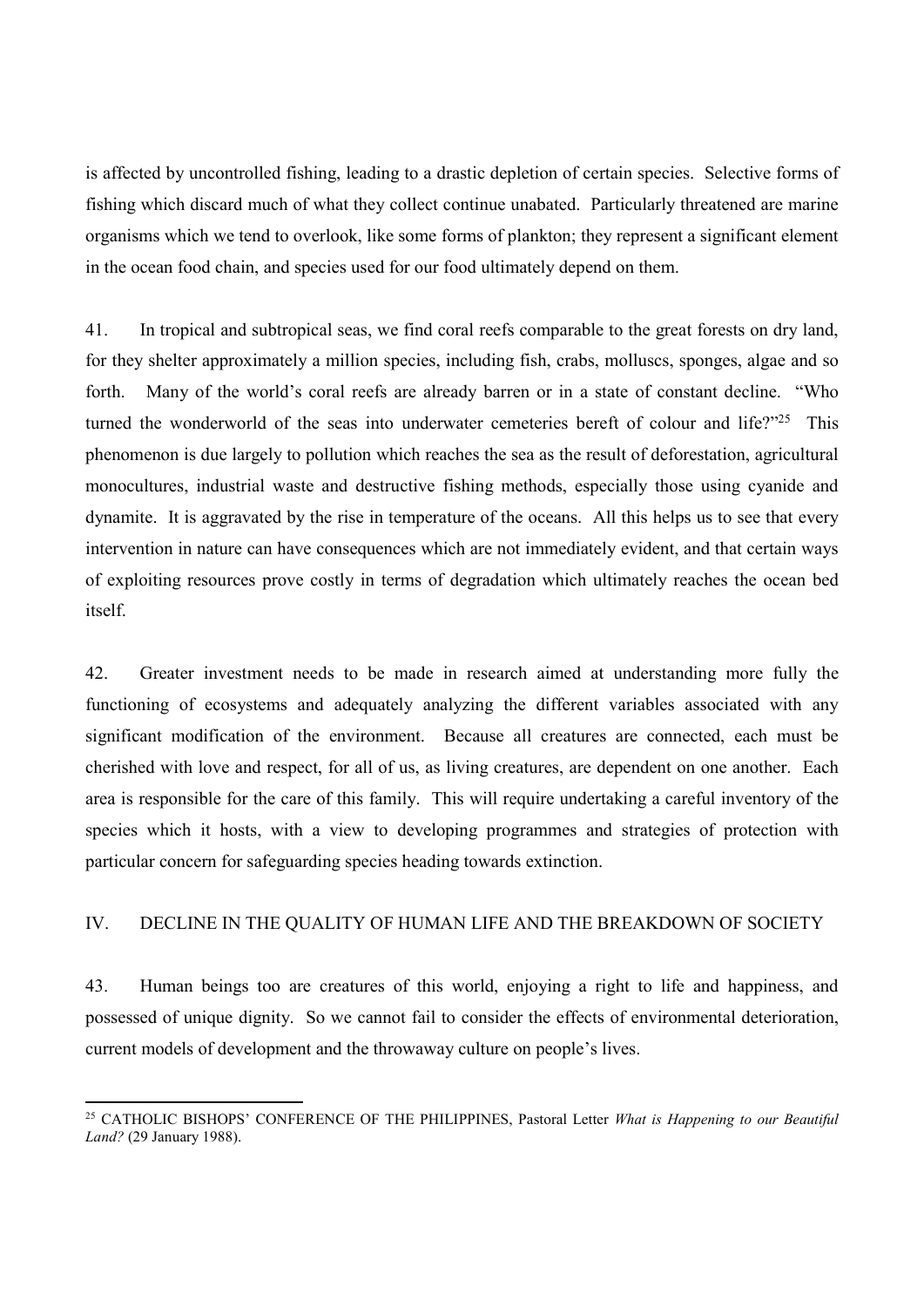44. Nowadays, for example, we are conscious of the disproportionate and unruly growth of many cities, which have become unhealthy to live in, not only because of pollution caused by toxic emissions but also as a result of urban chaos, poor transportation, and visual pollution and noise. Many cities are huge, inefficient structures, excessively wasteful of energy and water. Neighbourhoods, even those recently built, are congested, chaotic and lacking in sufficient green space. We were not meant to be inundated by cement, asphalt, glass and metal and deprived of physical contact with nature.

45. In some places, rural and urban alike, the privatization of certain spaces has restricted people's access to places of particular beauty. In others, "ecological" neighbourhoods have been created which are closed to outsiders in order to ensure an artificial tranquility. Frequently, we find beautiful and carefully manicured green spaces in so-called "safer" areas of cities, but not in the more hidden areas where the disposable of society live.

46. The social dimensions of global change include the effects of technological innovations on employment, social exclusion, an inequitable distribution and consumption of energy and other services, social breakdown, increased violence and a rise in new forms of social aggression, drug trafficking, growing drug use by young people, and the loss of identity. These are signs that the growth of the past two centuries has not always led to an integral development and an improvement in the quality of life. Some of these signs are also symptomatic of real social decline, the silent rupture of the bonds of integration and social cohesion.

47. Furthermore, when media and the digital world become omnipresent, their influence can stop people from learning how to live wisely, to think deeply and to love generously. In this context, the great sages of the past run the risk of going unheard amid the noise and distractions of an information overload. Efforts need to be made to help these media become sources of new cultural progress for humanity and not a threat to our deepest riches. True wisdom, as the fruit of self-examination, dialogue and generous encounter between persons, is not acquired by a mere accumulation of data which eventually leads to overload and confusion, a sort of mental pollution. Real relationships with others, with all the challenges they entail, now tend to be replaced by a type of internet communication which enables us to choose or eliminate relationships at whim, thus giving rise to a new type of contrived emotion which has more to do with devices and displays than with other people and with nature.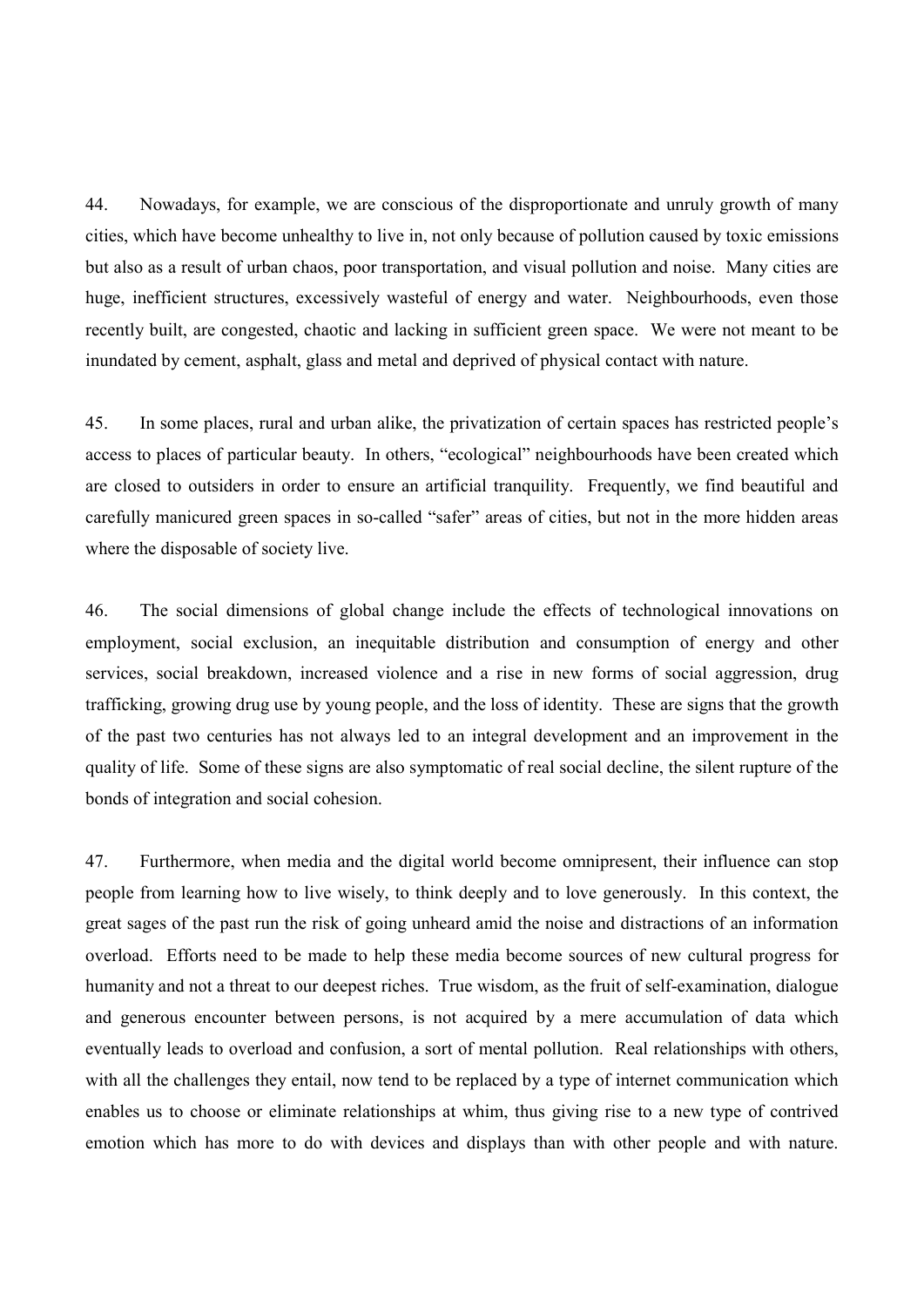Today's media do enable us to communicate and to share our knowledge and affections. Yet at times they also shield us from direct contact with the pain, the fears and the joys of others and the complexity of their personal experiences. For this reason, we should be concerned that, alongside the exciting possibilities offered by these media, a deep and melancholic dissatisfaction with interpersonal relations, or a harmful sense of isolation, can also arise.

# V. GLOBAL INEQUALITY

48. The human environment and the natural environment deteriorate together; we cannot adequately combat environmental degradation unless we attend to causes related to human and social degradation. In fact, the deterioration of the environment and of society affect the most vulnerable people on the planet: "Both everyday experience and scientific research show that the gravest effects of all attacks on the environment are suffered by those who are most poor".<sup>26</sup> For example, the depletion of fishing reserves especially hurts small fishing communities without the means to replace those resources; water pollution particularly affects the poor who cannot buy bottled water; and rises in the sea level mainly affect impoverished coastal populations who have no other place to go. The impact of present imbalances is also seen in the premature death of many of the poor, in conflicts sparked by the shortage of resources, and in any number of other problems which are insufficiently represented on global agendas.27

49. It needs to be said that, general speaking, there is little in the way of clear awareness of problems which particularly affect the excluded. Yet they are the majority of the planet's population, billions of persons. These days, they are mentioned in international political and economic discussions, but one often has the impression that their problems are brought up as an afterthought, a question which gets added almost out of duty or in a tangential way, if not treated merely as collateral damage. Indeed, when all is said and done, they frequently remain at the bottom of the pile. This is due partly to the fact that many professionals, opinion makers, communications media and centres of power are far removed from the poor, located in affluent urban areas, with little direct contact with their problems. They live

 <sup>26</sup> BOLIVIAN BISHOPS' CONFERENCE, Pastoral Letter on the Environment and Human Development in Bolivia *El universo, don de Dios para la vida* (23 March 2012), 17.

<sup>27</sup> Cf. GERMAN BISHOPS' CONFERENCE, Commission for Social Issues, *Der Klimawandel: Brennpunkt globaler, intergenerationeller und ökologischer Gerechtigkeit* (September 2006), 28-30.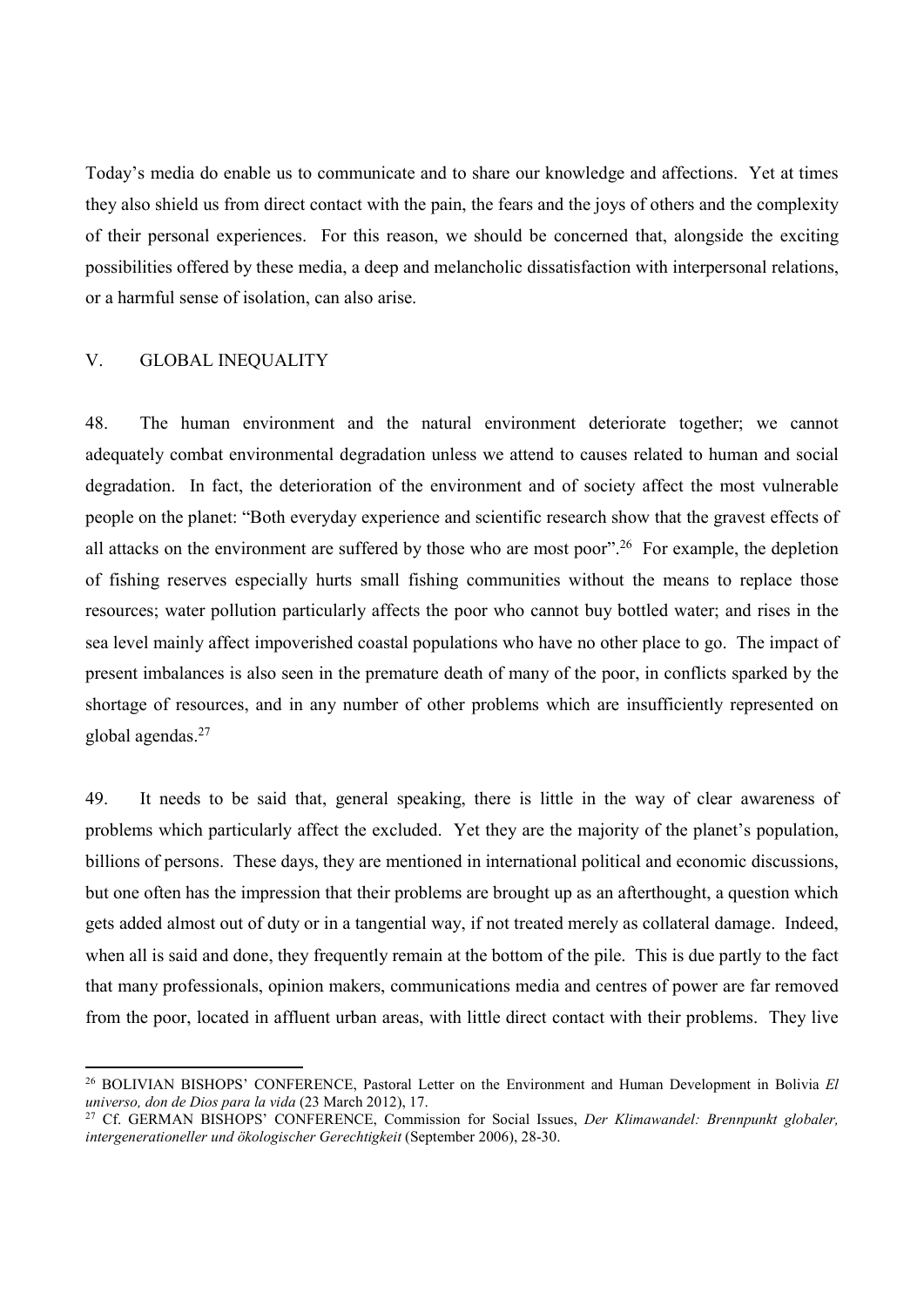and reason from the comfortable position of a high level of development and a quality of life well beyond the reach of the majority of the world's population. This lack of physical contact and encounter, encouraged at times by the disintegration of our cities, can lead to a numbing of conscience and to tendentious analyses which neglect parts of reality. At times this attitude exists side by side with a "green" rhetoric. Today, however, we have to realize that a true ecological approach *always* becomes a social approach; it must integrate questions of justice in debates on the environment, so as to hear *both the cry of the earth and the cry of the poor*.

50. Instead of resolving the problems of the poor and thinking of how the world can be different, some can only propose a reduction in the birth rate. At times, developing countries face forms of international pressure which make economic assistance contingent on certain policies of "reproductive health". Yet "while it is true that an unequal distribution of the population and of available resources creates obstacles to development and a sustainable use of the environment, it must nonetheless be recognized that demographic growth is fully compatible with an integral and shared development".28 To blame population growth instead of an extreme and selective consumerism on the part of some, is one way of refusing to face the issues. It is an attempt to legitimize the present model of distribution, where a minority believes that it has the right to consume in a way which can never be universalized, since the planet could not even contain the waste products of such consumption. Besides, we know that approximately a third of all food produced is discarded, and "whenever food is thrown out it is as if were stolen from the table of the poor".<sup>29</sup> Still, attention needs to be paid to imbalances in population density, on both national and global levels, since a rise in consumption would lead to complex regional situations, as a result of the interplay between problems linked to environmental pollution, transport, waste treatment, loss of resources, quality of life and so forth.

51. Ineqity affects not only individuals but entire countries; it compels us to consider contemplate an ethics of international relations. A true "ecological debt" exists, particularly between the global north and south, connected with commercial imbalances with effects on the environment, and the disproportionate use of natural resources by certain countries over long periods of time. The export of raw materials to satisfy markets in the industrialized north has caused harm locally, as for example in

 <sup>28</sup> PONTIFICAL COUNCIL FOR JUSTICE AND PEACE, *Compendium of the Social Doctrine of the Church*, 483.

<sup>29</sup> *Catechesis* (5 June 2013): *Insegnamenti* 1/1 (2013), 280.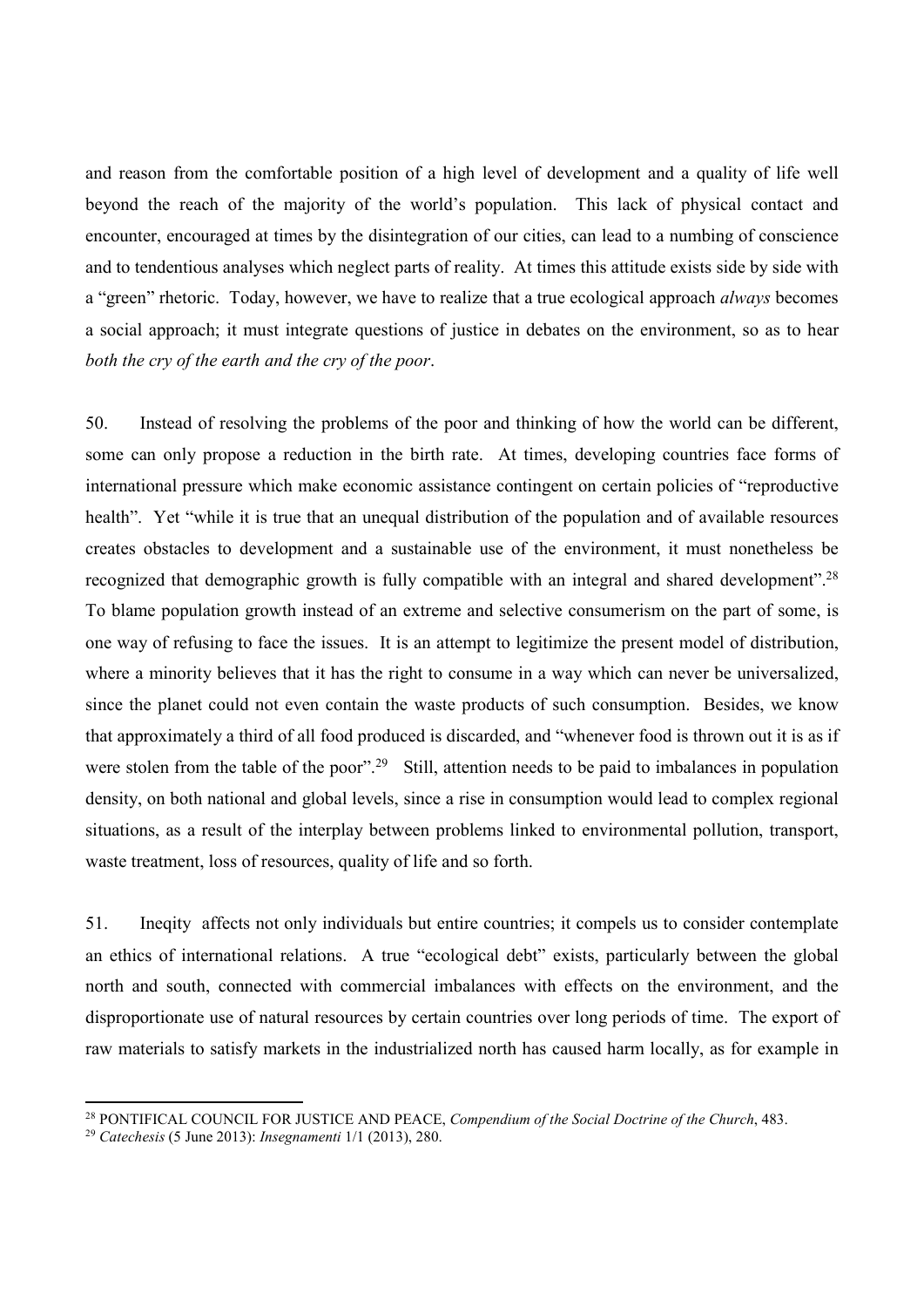mercury pollution in gold mining or sulphur dioxide pollution in copper mining. There is a particular need to calculate the use of environmental space throughout the world for depositing gas residues which have been accumulating for two centuries and have created a situation which currently affects all the countries of the world. The warming caused by huge consumption on the part of some rich countries has repercussions on the poorest areas of the world, especially Africa, where a rise in temperature, together with drought, has proved devastating for farming. There is also the damage caused by the export to developing countries of solid waste and toxic liquids, and by the pollution produced by companies which operate in less developed countries in ways they could never do at home, in the countries in which they raise their capital: "We note that often the businesses which operate this way are multinationals. They do here what they would never do in developed countries or the so-called first world. Generally, after ceasing their activity and withdrawing, they leave behind great human and environmental liabilities such as unemployment, abandoned towns, the depletion of natural reserves, deforestation, the impoverishment of agriculture and local stock breeding, open pits, riven hills, polluted rivers and a handful of social works which are no longer sustainable".<sup>30</sup>

52. The foreign debt of the poor countries has become a way of controlling them, yet this is not the case where the ecological debt is concerned. In different ways, developing countries, where the most important reserves of the biosphere are found, continue to fuel the development of the richer countries at the cost of their own present and future. The land of the southern poor is rich and mostly unpolluted, yet access to ownership of goods and resources for meeting vital needs is inhibited by a system of commercial relations and ownership which is structurally perverse. The developed countries ought to help pay this debt by significantly limiting their consumption of nonrenewable energy and by assisting poorer countries to support policies and programmes of sustainable development. The poorest areas and countries are less capable of adopting new models for reducing environmental impact because they lack the wherewithal to develop the necessary processes and to cover their costs. We must maintain with clarity an awareness that, regarding climate change, there are *differentiated responsibilities*. As the United States Bishops have said, greater attention must be given to "the needs of the poor, the weak and the vulnerable, in a debate often dominated by more powerful interests".<sup>31</sup> We need to strengthen

 <sup>30</sup> BISHOPS OF THE PATAGONIA-COMAHUE REGION (ARGENTINA), *Christmas Message* (December 2009), 2.

<sup>31</sup> UNITED STATES CONFERENCE OF CATHOLIC BISHOPS, *Global Climate Change: A Plea for Dialogue, Prudence and the Common Good* (15 June 2001).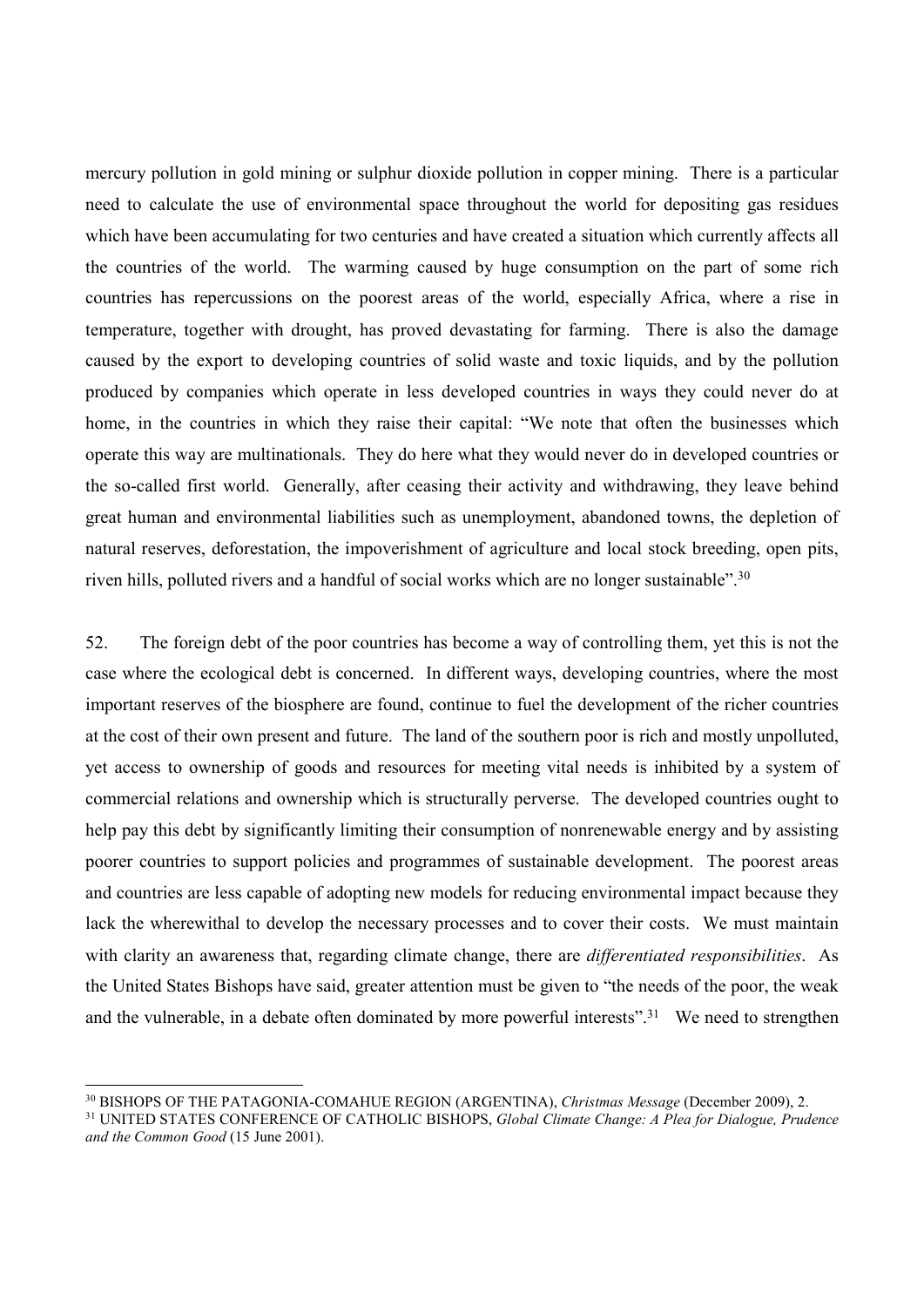the conviction that we are one single human family. There are no frontiers or barriers, political or social, behind which we can hide, still less is there room for the globalization of indifference.

# VI. WEAK RESPONSES

53. These situations have caused sister earth, along with all the abandoned of our world, to cry out, pleading that we take another course. Never have we so hurt and mistreated our common home as we have in the last two hundred years. Yet we are called to be instruments of God our Father, so that our planet might be what he desired when he created it and correspond with his plan for peace, beauty and fullness. The problem is that we still lack the culture needed to confront this crisis. We lack leadership capable of striking out on new paths and meeting the needs of the present with concern for all and without prejudice toward coming generations. The establishment of a legal framework which can set clear boundaries and ensure the protection of ecosystems has become indispensable, before the new power structures based on the techno-economic paradigm overwhelm not only our politics but freedom and justice as well.

54. It is remarkable how weak international political responses have been. The failure of global summits on the environment make plain that our politics are subject to technology and finance. There are too many special interests, and economic interests easily end up trumping the common good and manipulating information so that their own planswill not be affected. The *Aparecida Document* urges that "the interests of economic groups that irrationally demolish sources of life not prevail in dealing with natural resources".<sup>32</sup> The alliance between the economy and technology ends up sidelining anything unrelated to its immediate interests. Consequently the most one can expect is superficial rhetoric, sporadic acts of philanthropy and perfunctory expressions of concern for the environment, whereas any genuine attempt by groups within society to introduce change is viewed as a nuisance based on romantic illusions or as an obstacle to be circumvented.

55. Some countries are gradually making significant progress, developing more effective controls and working to combat corruption. People may well have a growing ecological sensitivity but it has

 <sup>32</sup> FIFTH GENERAL CONFERENCE OF THE LATIN AMERICAN AND CARIBBEAN BISHOPS, *Aparecida Document* (29 June 2007), 471.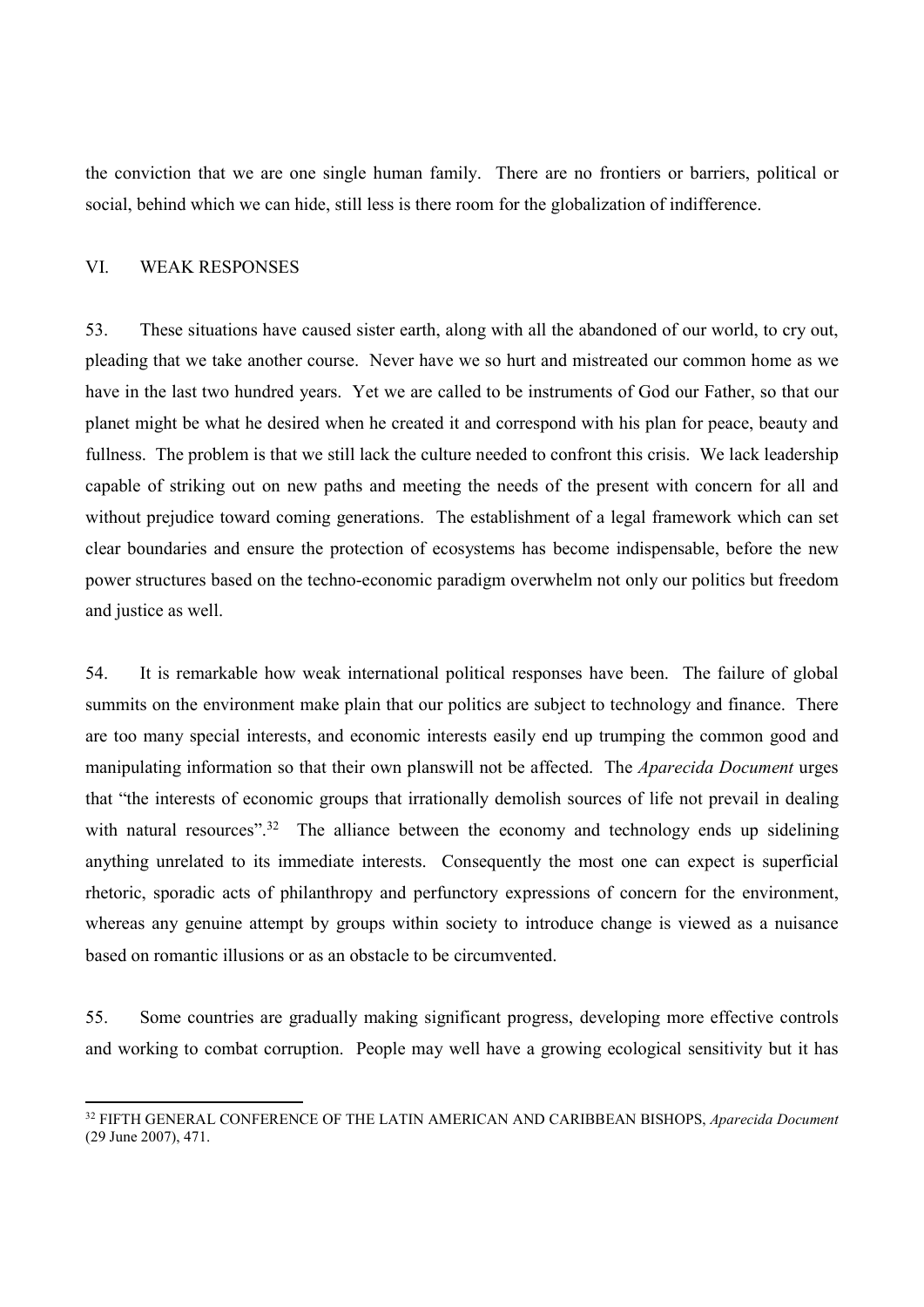not succeeded in changing their harmful habits of consumption which, rather than decreasing, appear to be growing all the more. A simple example is the increasing use and power of air-conditioning. The markets, which immediately benefit from sales, stimulate ever greater demand. An outsider looking at our world would be amazed at such behaviour, which at times appears self-destructive.

56. In the meantime, economic powers continue to justify the current global system, where priority tends to be given to speculation and the pursuit of financial gain, which fail to take the context into account, let alone the effects on human dignity and the natural environment. Here we see how environmental deterioration and human and ethical degradation are closely linked. Many people will deny doing anything wrong because distractions constantly dull our consciousness of just how limited and finite our world really is. As a result, "whatever is fragile, like the environment, is defenceless before the interests of a deified market, which become the only rule".<sup>33</sup>

57. It is foreseeable that, once certain resources have been depleted, the scene will be set for new wars, albeit under the guise of noble claims. War always does grave harm to the environment and to the cultural riches of peoples, risks which are magnified when nuclear power and biological weapons are borne in mind. "Despite the international agreements which prohibit chemical, bacteriological and biological warfare, the fact is that laboratory research continues to develop new offensive weapons capable of altering the balance of nature".<sup>34</sup> Politics must pay greater attention to foreseeing new conflicts and addressing the causes which can lead to them. But powerful financial interests prove most resistant to this effort, and political planning tends to lack breadth of vision. What would induce anyone, at this stage, to hold on to power only to be remembered for their inability to to take action when it was urgent and necessary to do so?

58. There are positive examples, in some countries, of environmental improvement: rivers, polluted for decades, have been cleaned up; native woodlands have been restored; landscapes have been beautified thanks to environmental renewal projects; beautiful buildings have been erected; advances have been made in the proudction of nonpolluting energy, or in the improvement of public transportation. These achievements do not solve global problems, but they do show that men and

 <sup>33</sup> Apostolic Exhortation *Evangelii Gaudium* (24 November 2013), 56: AAS 105 (2013), 1043.

<sup>34</sup> JOHN PAUL II, *Message for the 1990 World Day of Peace*, 12: AAS 82 (1990), 154.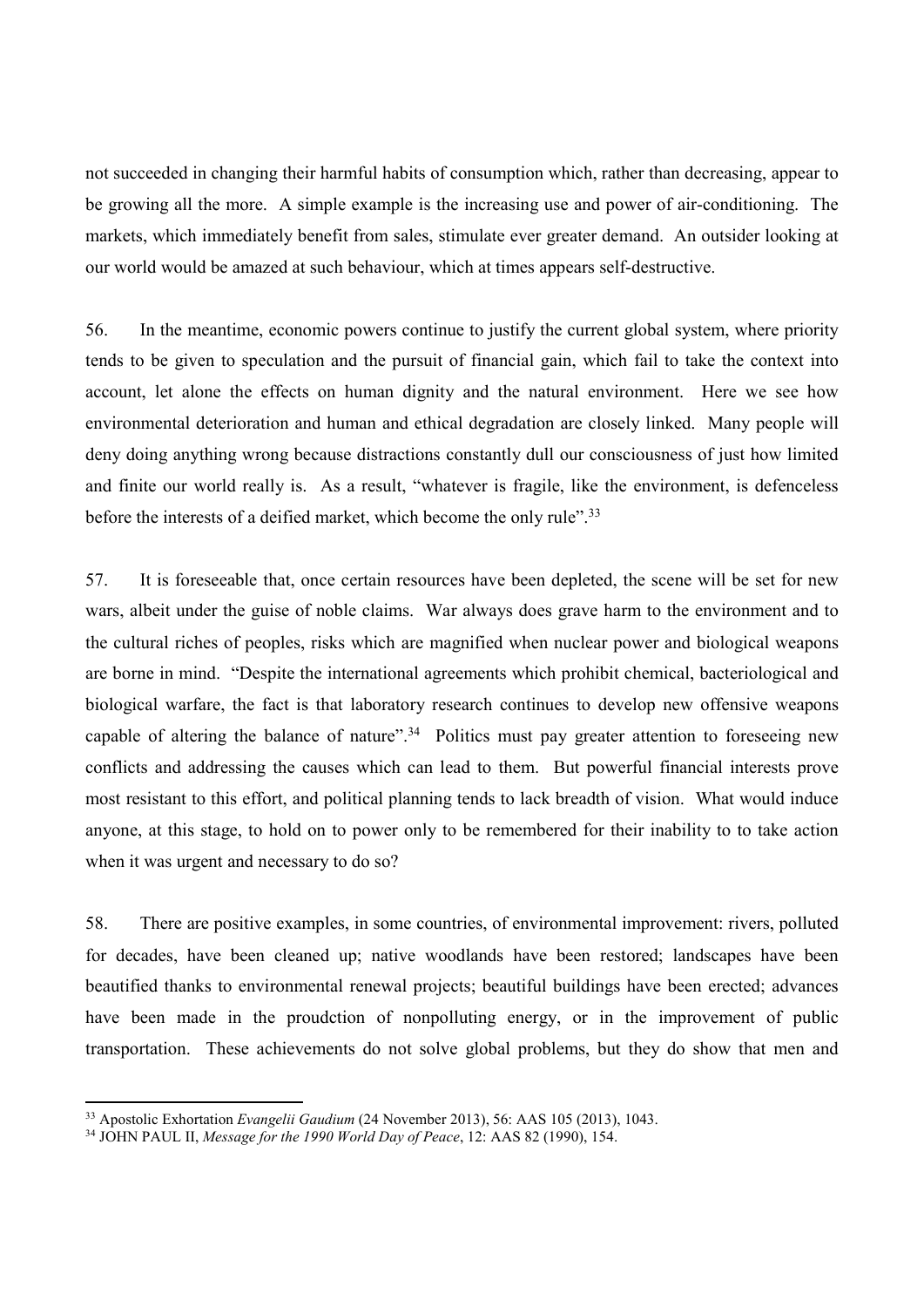women are still capable of intervening positively. For all our limitations, gestures of generosity, solidarity and care cannot but well up within us, since we were made for love.

59. At the same time we can note the rise of a false or superficial ecology which bolsters complacency and a cheerful wrecklessness. As often happens in periods of deep crisis which require bold decisions, we are tempted to think that what is happening is not entirely clear. Superficially, apart from a few obvious signs of pollution and deterioration, things do not look that serious, and the planet could continue as it is for some time. Such evasiveness serves as a licence to carrying on with our present lifestyles and models of production and consumption. This is the way human beings contrive to feed their self-destructive vices: trying not to see them, striving not to acknowledge them, delaying the important decisions, and pretending that nothing will happen.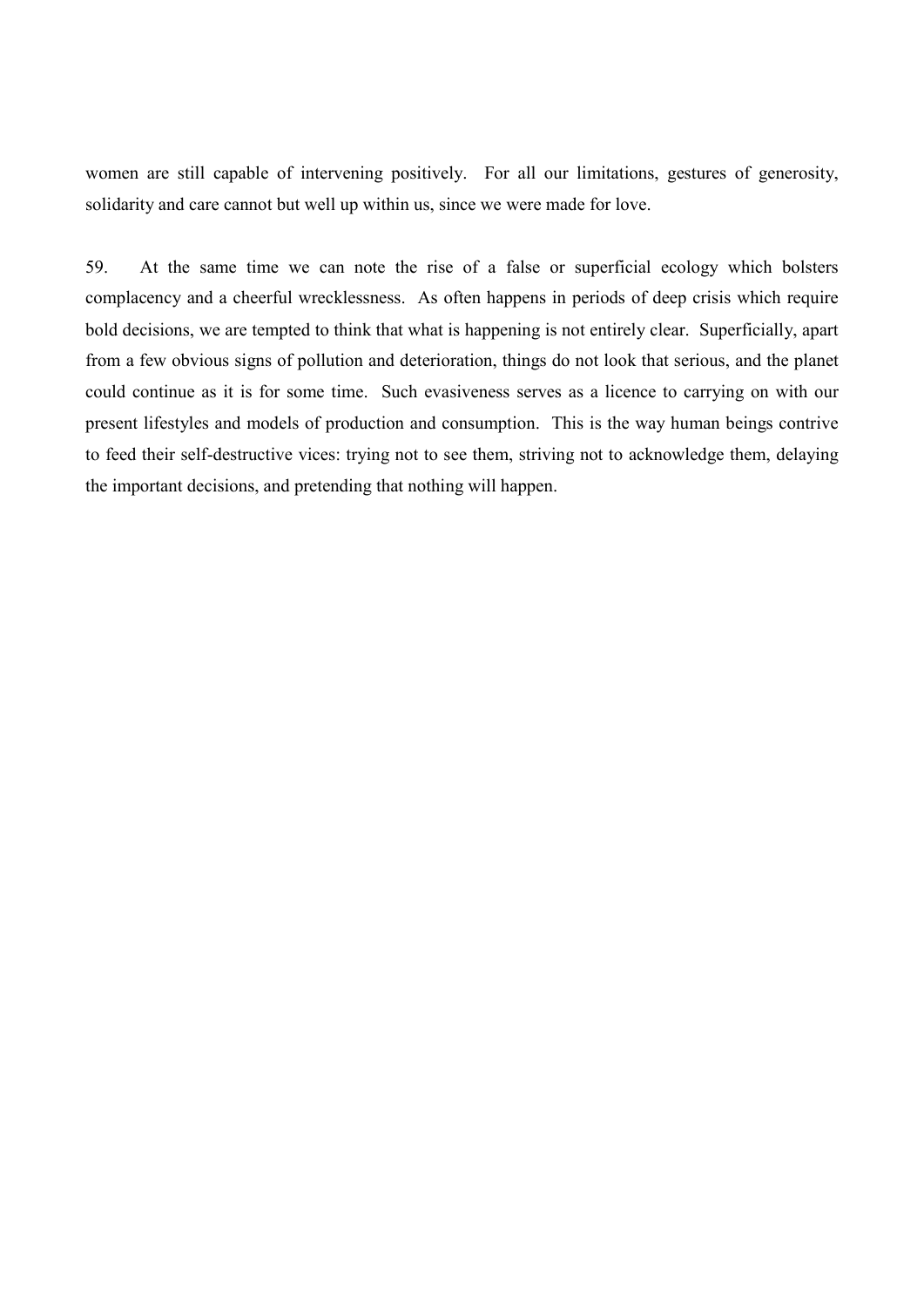#### VII. A VARIETY OF OPINIONS

60. Finally, we need to acknowledge that different approaches and lines of thought have emerged regarding this situation and its possible solutions. At one extreme, we find those who doggedly uphold the myth of progress and tell us that ecological problems will solve themselves simply with the simple application of new technology and without any need for ethical considerations or deep change. At the other extreme are those who view men and women and all their interventions as no more than a threat, jeopardizing the global ecosystem, and consequently the presence of human beings on the planet should be reduced and all forms of intervention prohibited. Viable future scenarios will have to be generated, between these extremes, since there is no one path to a solution. This makes a variety of proposals possible, all capable of entering into dialogue with a view to developing comprehensive solutions.

61. On many concrete questions, the Church has no reason to offer a definitive opinion; she knows that honest debate must be encouraged among experts, while respecting divergent views. But we need only take a frank look at the facts to see that our common home is falling into serious disrepair. Hope would have us recognize that there is always a way out, that we can always redirect our steps, that we can always do something to solve our problems. Still, we can see signs that things are now reaching a breaking point, due to the rapid pace of change and degradation; these are evident in large-scale natural disasters as well as social and even financial crises, for the world's problems cannot be analyzed or explained in isolation. There are regions now at high risk and, aside from all doomsday predictions, the present world system is certainly unsustainable from a number of points of view, for we have stopped thinking about the goals of human activity. "If we scan the regions of our planet, we immediately see that humanity has disappointed God's expectations".35

 <sup>35</sup> ID., *Catechesis* (17 January 2001), 3: *Insegnamenti* 24/1 (2001), 178.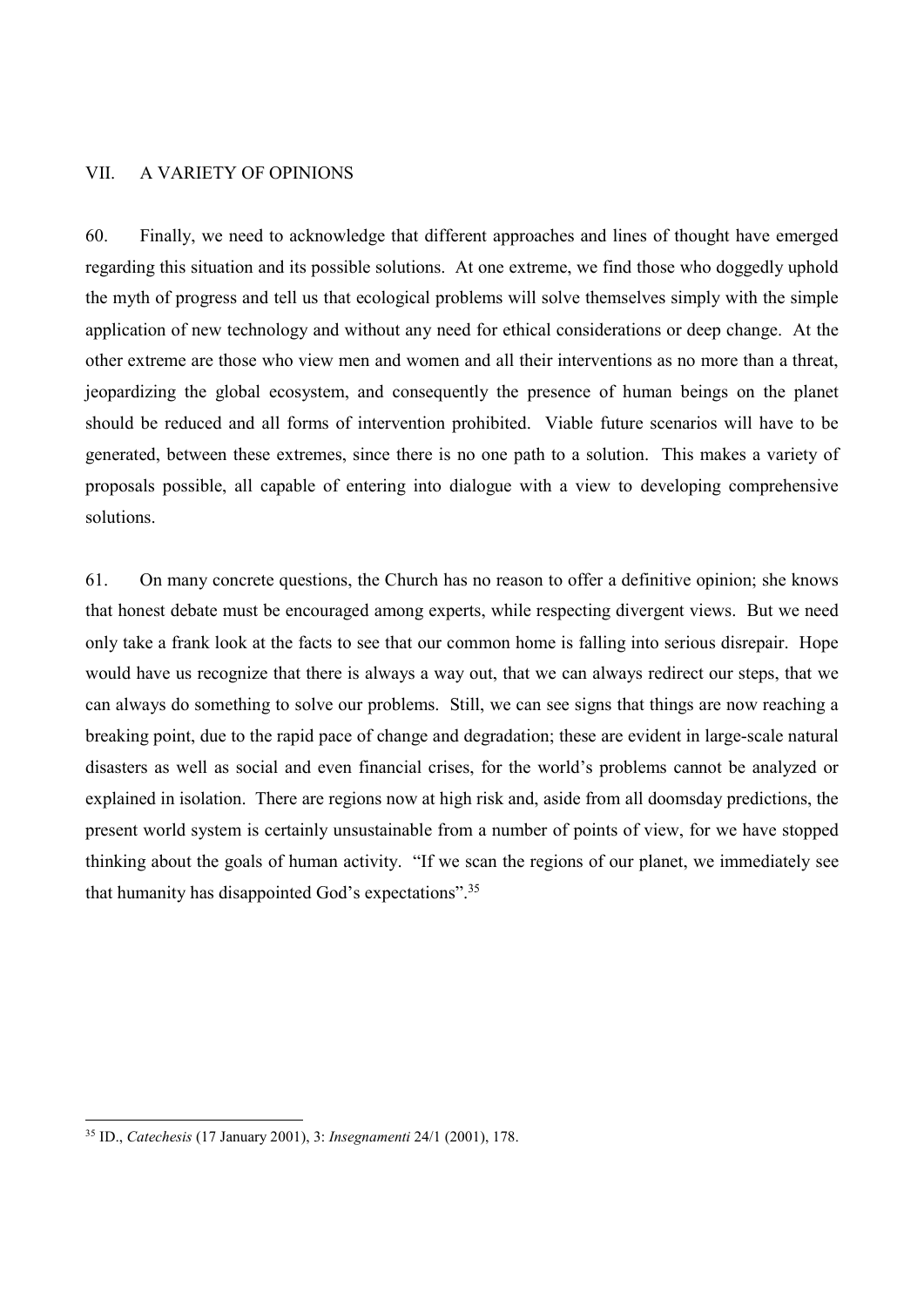#### CHAPTER TWO

### THE GOSPEL OF CREATION

62. Why should this document, addressed to all people of good will, include a chapter dealing with the convictions of believers? I am well aware that in the areas of politics and philosophy there are those who firmly reject the idea of a Creator, or consider it irrelevant, and consequently dismiss as irrational the rich contribution which the religions can make towards an integral ecology and the full development of humanity. Others view religions simply as a subculture to be tolerated. Nonetheless, science and religion, with their distinctive approaches to understanding reality, can enter into an intense dialogue fruitful for both.

## I. THE LIGHT OFFERED BY FAITH

63. Given the complexity of the ecological crisis and its multiple causes, we need to realize that the solutions will not emerge out of just one way of interpreting and transforming reality. Respect must also be shown for the various cultural riches of different peoples, their art and poetry, their interior life and spirituality. If we are truly concerned to develop an ecology capable of remedying the damage we have done, no branch of the sciences and no form of wisdom can be left out, and that includes the religious and the idiom proper to it. The Catholic Church is open to dialogue with philosophical thought; this has enabled her to produce various syntheses between faith and reason. The development of the Church's social teaching represents such a synthesis with regard to social issues, which is called to be enriched by taking up new challenges.

64. What is more, although this Encyclical welcomes dialogue with everyone so that, together, we can seek paths of liberation, I would like from the outset to show how faith convictions can offer Christians and some other believers as well, ample motivation to care for nature and for the most vulnerable of their brothers and sisters. If the simple fact of being human moves people to care for the environment of which they are a part, Christians in their turn "realize that their responsibility within creation, and their duty towards nature and the Creator, are an essential part of their faith".<sup>36</sup> It is good

 <sup>36</sup> JOHN PAUL II, *Message for the 1990 World Day of Peace*, 15: AAS 82 (1990), 156.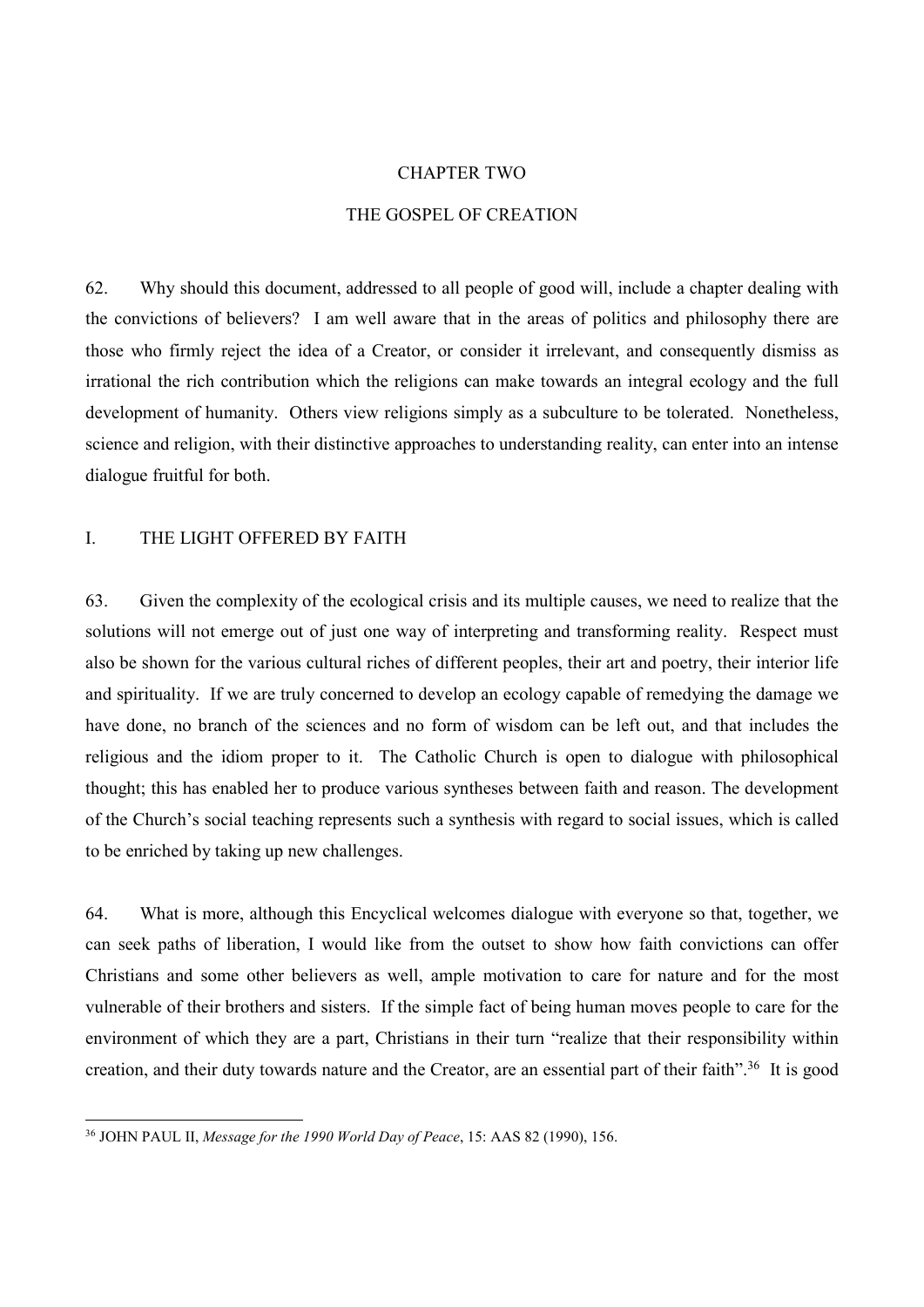for humanity and the world at large when we believers better recognize the ecological commtmentss which stem from our convictions.

# II. THE GOSPEL OF CREATION

65. Without rehearsing the entire theology of creation, we can ask what the great biblical narratives say about the relationship of human beings with the world. In the first creation account in the book of Genesis, God's plan includes creating humanity. After the creation of humanind,"God saw everything that he had made, and behold it was *very good*" (*Gen* 1:31). The Bible teaches that every man and woman is created out of love and made in God's image and likeness (cf. *Gen* 1:26). This shows us the immense dignity of each person, "who is not just something, but someone. He is capable of selfknowledge, of self-possession and of freely giving himself and entering into communion with other persons".37 Saint John Paul II stated that the special love of the Creator for each human being "confers upon him or her an infinite dignity".<sup>38</sup> Those who are committed to defending human dignity can find in the Christian faith the deepest reasons for this commitment. How wonderful is the certainty that each human life is not adrift in the midst of hopeless chaos, in a world ruled by pure chance or endlessly recurring cycles! The Creator can say to each one of us: "Before I formed you in the womb, I knew you" (*Jer* 1:5). We were conceived in the heart of God, and for this reason "each of us is the result of a thought of God. Each of us is willed, each of us is loved, each of us is necessary".39

66. The creation accounts in the book of Genesis contain, in their own symbolic and narrative language, profound teachings about human existence and its historical reality. They suggest that human life is grounded in three fundamental and closely intertwined relationships: with God, with our neighbour and with the earth itself. According to the Bible, these three vital relationships have been broken, both outwardly and within us. This rupture is sin. The harmony between the Creator, humanity and creation as a whole was disrupted by our presuming to take the place of God and refusing to acknowledge our creaturely limitations. This in turn distorted our mandate to "have dominion" over the earth (cf. *Gen* 1:28), to "till it and keep it" (*Gen* 2:15). As a result, the originally harmonious relationship between human beings and nature became conflictual (cf. *Gen* 3:17-19). It is significant

 <sup>37</sup> *Catechism of the Catholic Church*, 357.

<sup>38</sup> *Angelus* in Osnabrück (Germany) with the disabled, 16 November 1980: *Insegnamenti* 3/2 (1980), 1232.

<sup>&</sup>lt;sup>39</sup> BENEDICT XVI, *Homily for the Solemn Inauguration of the Petrine Ministry* (24 April 2005); AAS 97 (2005), 711.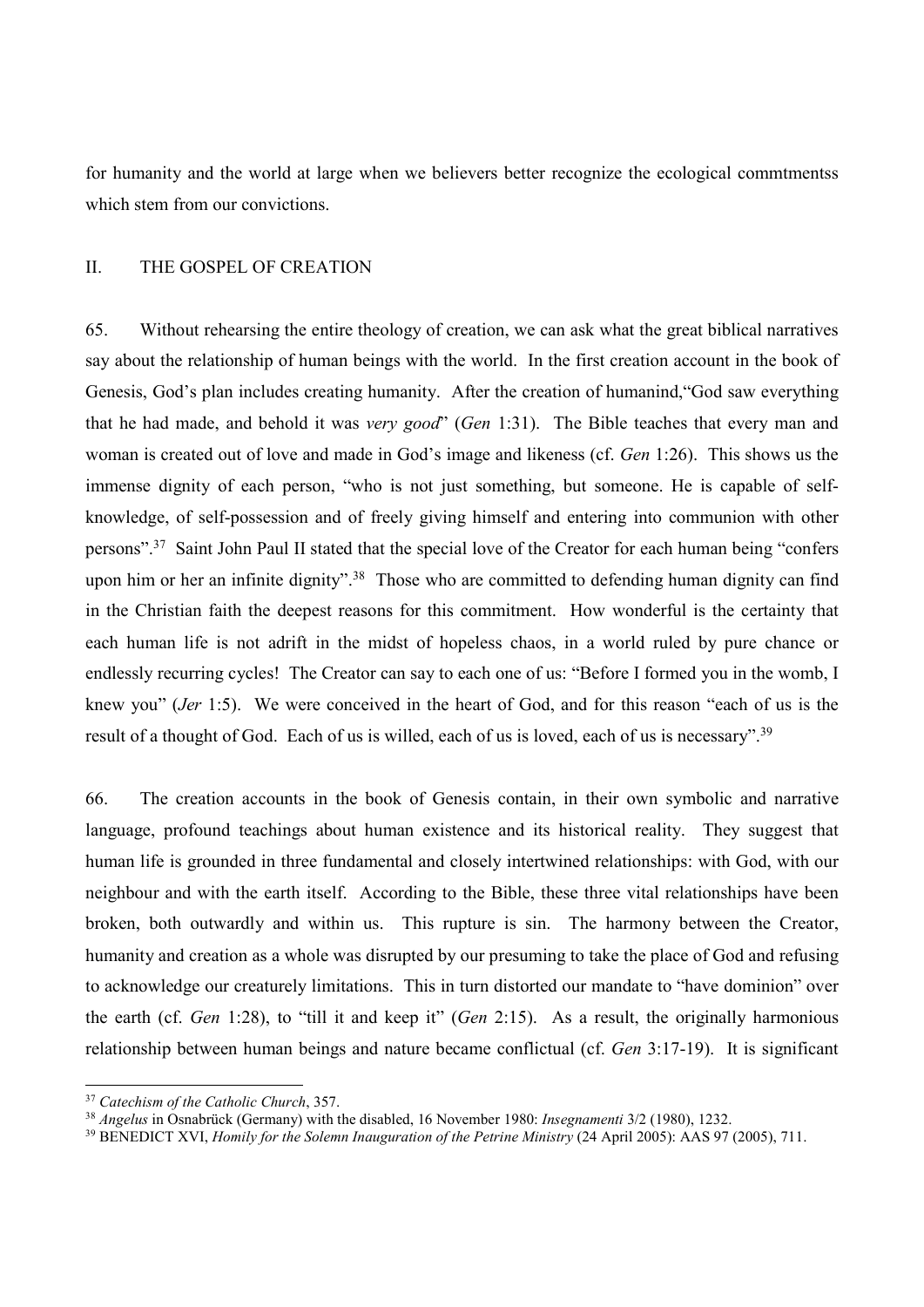that the harmony which Saint Francis of Assisi experienced with all creatures was seen as a healing of that rupture. Saint Bonaventure held that, through universal reconciliation with every creature, Saint Francis in some way returned to the state of original innocence.<sup>40</sup> This is a far cry from our situation today, where sin is manifest in all its destructive power in wars, the various forms of violence and abuse, the abandonment of the most vulnerable, and attacks on nature.

67. We are not God. The earth was here before us and it has been given to us. This allows us to respond to the charge that Judaeo-Christian thinking, on the basis of the Genesis account which grants man "dominion" over the earth (cf. *Gen* 1:28), has encouraged the unbridled exploitation of nature by painting man as domineering and destructive by nature. This is not a correct interpretation of the Bible as understood by the Church. Although it is true that we Christians have at times incorrectly interpreted the Scriptures, nowadays we must forcefully reject the notion that our being created in God's image and given dominion over the earth justifies absolute domination over other creatures. The biblical texts are to be read in their context, with an appropriate hermeneutic, recognizing that they tell us to "till and keep" the garden of the world (cf. *Gen* 2:15). "Tilling" refers to cultivating, ploughing or working, while "keeping" means caring, protecting, overseeing and preserving. This implies a relationship of mutual responsibility between human beings and nature. Each community can take from the bounty of the earth whatever it needs for subsistence, but it also has the duty to protect the earth and to ensure its fruitfulness for coming generations. "The earth is the Lord's" (*Ps* 24:1); to him belongs "the earth with all that is within it" (*Dt* 10:14). Thus God rejects every claim to absolute ownership: "The land shall not be sold in perpetuity, for the land is mine; for you are strangers and sojourners with me" (*Lev* 25:23).

68. This responsibility for God's earth means that human beings, endowed with intelligence, must respect the laws of nature and the delicate equilibria existing between the creatures of this world, for "he commanded and they were created; and he established them for ever and ever; he fixed their bounds and he set a law which cannot pass away" (*Ps* 148:5b-6). The laws found in the Bible dwell on relationships, not only between individuals but also with other living beings. "You shall not see your brother's donkey or his ox fallen down by the way and withhold your help… If you chance to come

 <sup>40</sup> Cf. BONAVENTURE, *The Major Legend of Saint Francis*, VIII, 1, in *Francis of Assisi: Early Documents*, vol. 2, New York-London-Manila, 2000, 586.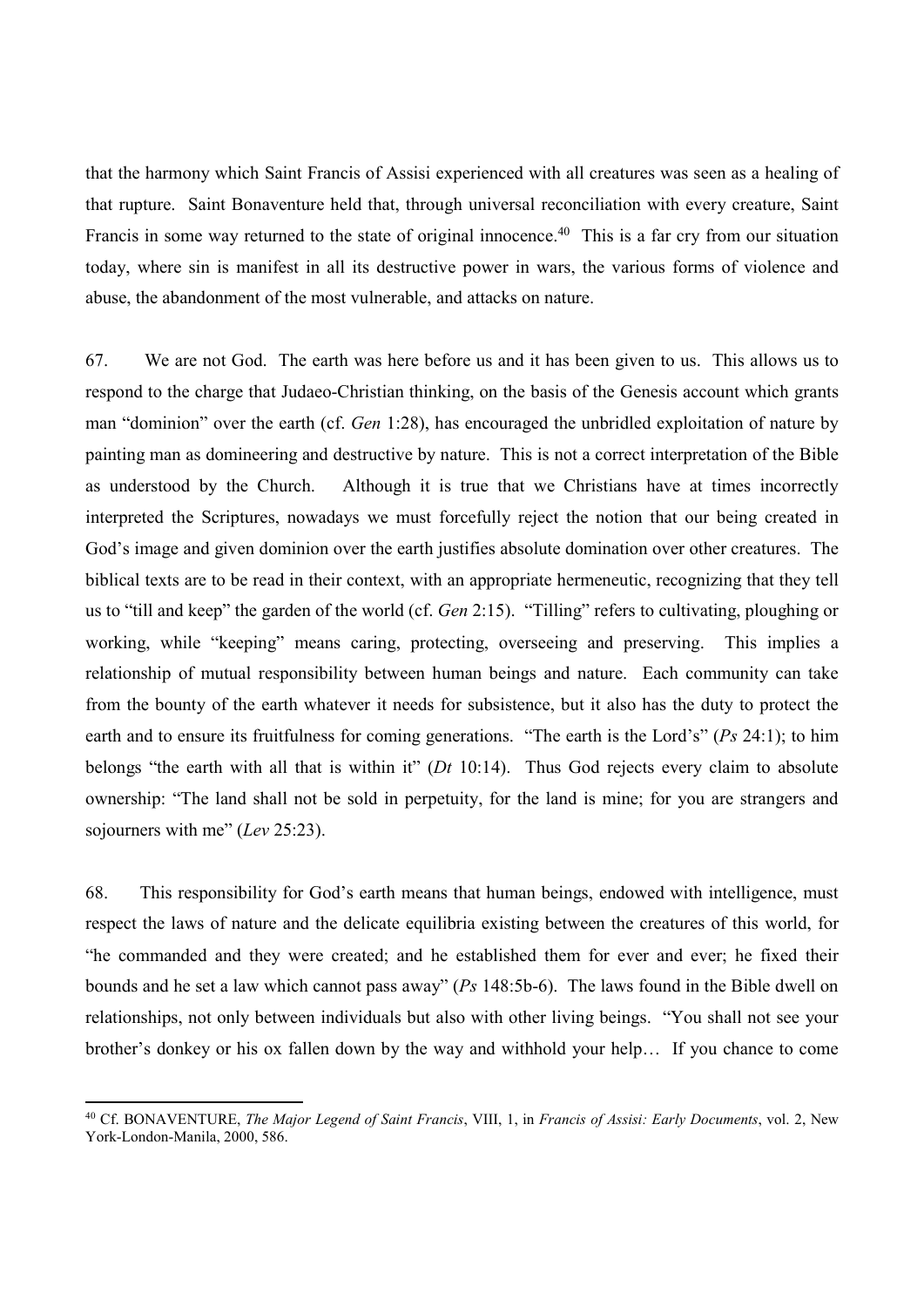upon a bird's nest in any tree or on the ground, with young ones or eggs and the mother sitting upon the young or upon the eggs; you shall not take the mother with the young" (*Dt* 22:4, 6). Along these same lines, rest on the seventh day is meant not only for human beings, but also so "that your ox and your donkey may have rest" (*Ex* 23:12). Clearly, the Bible has no place for a tyrannical anthropocentrism unconcerned for other creatures.

69. Together with our obligation to use the earth's goods responsibly, we are called to recognize that other living beings have a value of their own in God's eyes: "by their mere existence they bless him and give him glory",<sup>41</sup> and indeed, "the Lord rejoices in all his works" (*Ps* 104:31). By virtue of our unique dignity and our gift of intelligence, we are called to respect creation and its inherent laws, for "the Lord by wisdom founded the earth" (*Prov* 3:19). In our time, the Church does not simply state that other creatures are completely subordinated to the good of human beings, as if they have no worth in themselves and can be treated as we wish. The German bishops have taught that, where other creatures are concerned, "we can speak of the priority of *being* over that of *being useful*".42 The Catechism clearly and forcefully criticizes a distorted anthropocentrism: "Each creature possesses its own particular goodness and perfection… Each of the various creatures, willed in its own being, reflects in its own way a ray of God's infinite wisdom and goodness. Man must therefore respect the particular goodness of every creature, to avoid any disordered use of things".43

70. In the story of Cain and Abel, we see how envy led Cain to commit the ultimate injustice against his brother. This in turn ruptured the relationship between Cain and God, and between Cain and the earth from which he was banished. This is seen clearly in the dramatic exchange between God and Cain. God asks: "Where is Abel your brother?" Cain answers that he does not know, and God persists: "What have you done? The voice of your brother's blood is crying to me from the ground. And now you are cursed from the ground" (*Gen* 4:9-11). Disregard for the duty to cultivate and maintain a proper relationship with my neighbour, for whose care and custody I am responsible, ruins my relationship with my own self, with others, with God and with the earth. When all these relationships are neglected, when justice no longer dwells in the land, the Bible tells us that life itself is

 <sup>41</sup> *Catechism of the Catholic Church*, 2416.

<sup>42</sup> GERMAN BISHOPS' CONFERENCE, *Zukunft der Schöpfung – Zukunft der Menschheit. Einklärung der Deutschen Bischofskonferenz zu Fragen der Umwelt und der Energieversorgung*, (1980), II, 2.

<sup>43</sup> *Catechism of the Catholic Church*, 339.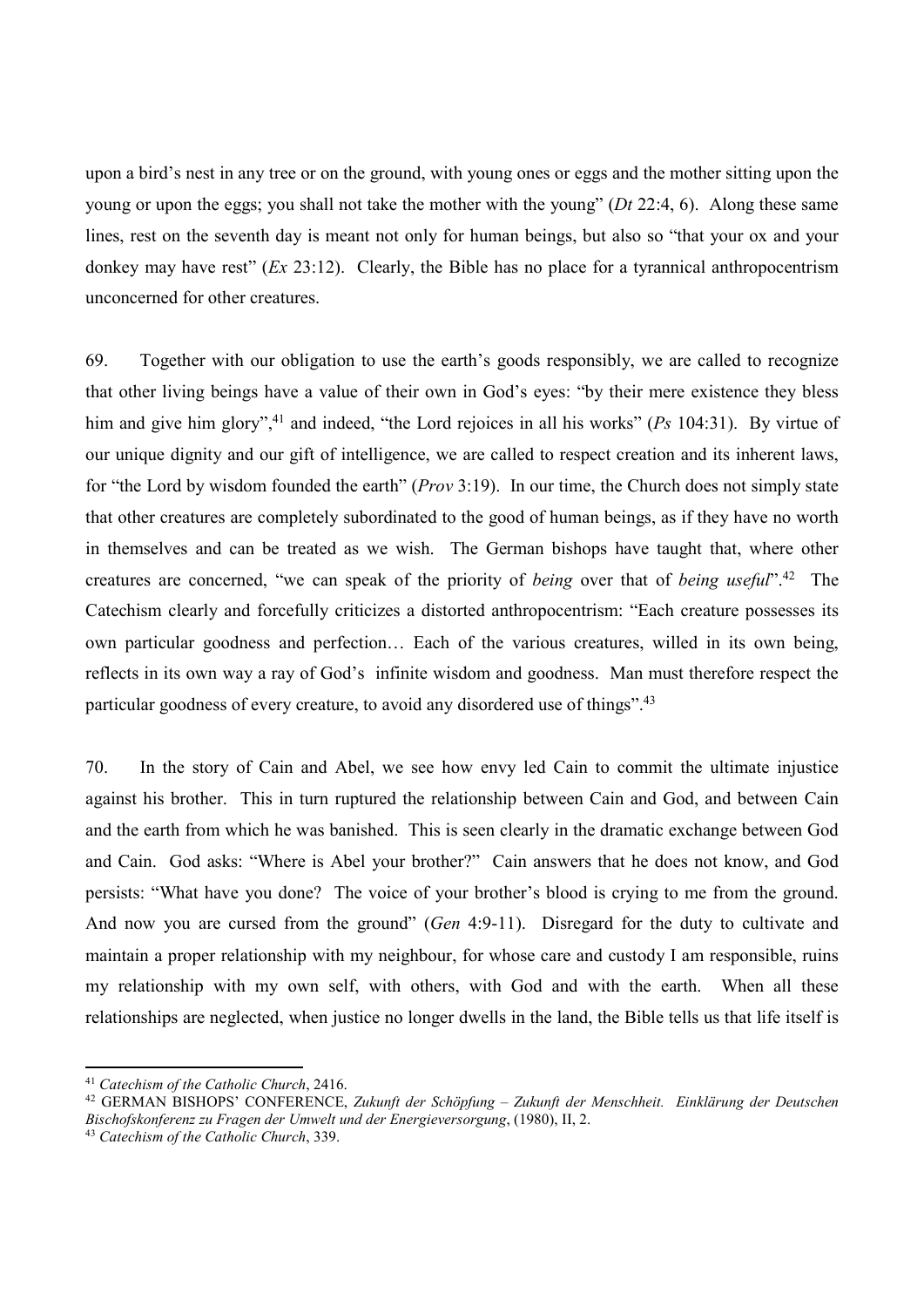endangered. We see this in the story of Noah, where God threatens to do away with humanity because of its constant failure to fulfil the requirements of justice and peace: "I have determined to make an end of all flesh; for the earth is filled with violence through them" (*Gen* 6:13). These ancient stories, full of symbolism, bear witness to a conviction which we today share, that everything is interconnected, and that genuine care for our own lives and our relationships with nature is inseparable from fraternity, justice and faithfulness to others.

71. Although "the wickedness of man was great in the earth" (*Gen* 6:5) and the Lord "was sorry that he had made man on the earth" (*Gen* 6:6), nonetheless, through Noah, who remained innocent and just, God decided to open a path of salvation. In this way he gave humanity the chance of a new beginning. All it takes is one good person to restore hope! The biblical tradition clearly shows that this renewal entails recovering and respecting the rhythms inscribed in nature by the hand of the Creator. We see this, for example, in the law of the Sabbath. On the seventh day, God rested from all his work. He commanded Israel to set aside each seventh day as a day of rest, a *Sabbath*, (cf. *Gen* 2:2-3; *Ex*  16:23; 20:10). Similarly, every seven years, a sabbatical year was set aside for Israel, a complete rest for the land (cf. *Lev* 25:1-4), when sowing was forbidden and one reaped only what was necessary to live on and to feed one's household (cf. *Lev* 25:4-6). Finally, after seven weeks of years which is to say forty-nine years, the Jubilee was celebrated as a year of general forgiveness and "liberty throughout the land for all its inhabitants" (cf. *Lev* 25:10). This law came about as an attempt to ensure balance and fairness in their relationships with others and with the land on which they lived and worked. At the same time, it was an acknowledgment that the gift of the earth with its fruits belongs to everyone. Those who tilled and kept the land were obliged to share its fruits, especially with the poor, with widows, orphans and foreigners in their midst: "When you reap the harvest of your land, you shall not reap your field to its very border, neither shall you gather the gleanings after the harvest. And you shall not strip your vineyard bare, neither shall you gather the fallen grapes of your vineyard; you shall leave them for the poor and for the sojourner" (*Lev* 19:9-10).

72. The Psalms frequently exhort us to praise God the Creator, "who spread out the earth on the waters, for his steadfast love endures for ever" (*Ps* 136:6). They also invite other creatures to join us in this praise: "Praise him, sun and moon, praise him, all you shining stars! Praise him, you highest heavens, and you waters above the heavens! Let them praise the name of the Lord, for he commanded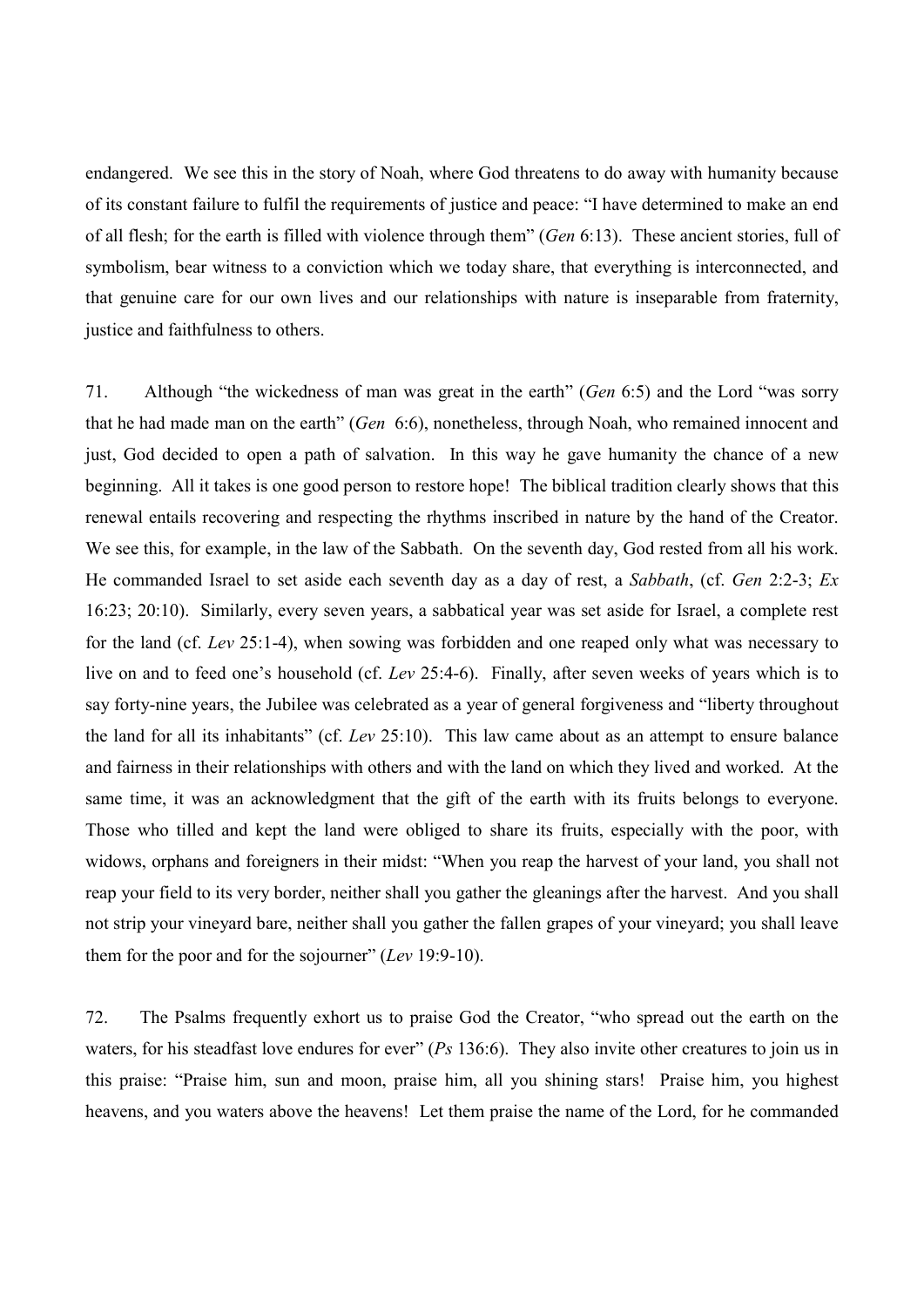and they were created" (*Ps* 148:3-5). We do not only exist by God's mighty power; we also live with him and beside him. This is why we adore him.

73. The writings of the prophets invite us to find renewed strength at times of trial by contemplating the all-powerful God who created the universe. Yet God's infinite power does not lead us to flee his fatherly tenderness, because in him affection and strength conjoin. Indeed, all sound spirituality entails both welcoming divine love and adoration, confident in the Lord because of his infinite power. In the Bible, the God who liberates and saves is the same God who created the universe, and these two divine ways of acting are intimately and inseparably connected: "Ah Lord God! It is you who made the heavens and the earth by your great power and by your outstretched arm! Nothing is too hard for you… You brought your people Israel out of the land of Egypt with signs and wonders" (*Jer* 32:17, 21). "The Lord is the everlasting God, the creator of the ends of the earth. He does not faint or grow weary; his understanding is unsearchable. He gives power to the faint, and strengthens the powerless" (*Is* 40:28b-29).

74. The experience of the Babylonian captivity provoked a spiritual crisis which led to deeper faith in God. Now his creative omnipotence was given pride of place in order to exhort the people to regain their hope in the midst of their wretched predicament. Centuries later, in another age of trial and persecution, when the Roman Empire was seeking to impose absolute dominion, the faithful would once again find consolation and hope in a growing trust in the all-powerful God: "Great and wonderful are your deeds, O Lord God the almighty! Just and true are your ways!" (*Rev* 15:3). The God who created the universe out of nothing can also intervene in this world and overcome every form of evil. Injustice is not invincible.

75. A spirituality which forgets God as all-powerful and Creator is not acceptable. That is how we end up worshipping earthly powers, or ourselves usurping the place of God, even to the point of claiming an unlimited right to trample his creation underfoot. The best way to put men and women in their place, putting an end to their claim to absolute dominion over the earth, is once again to put forward the figure of a Father, who creates and who alone owns the world. Otherwise, human beings will always try to impose their own laws and interests on reality.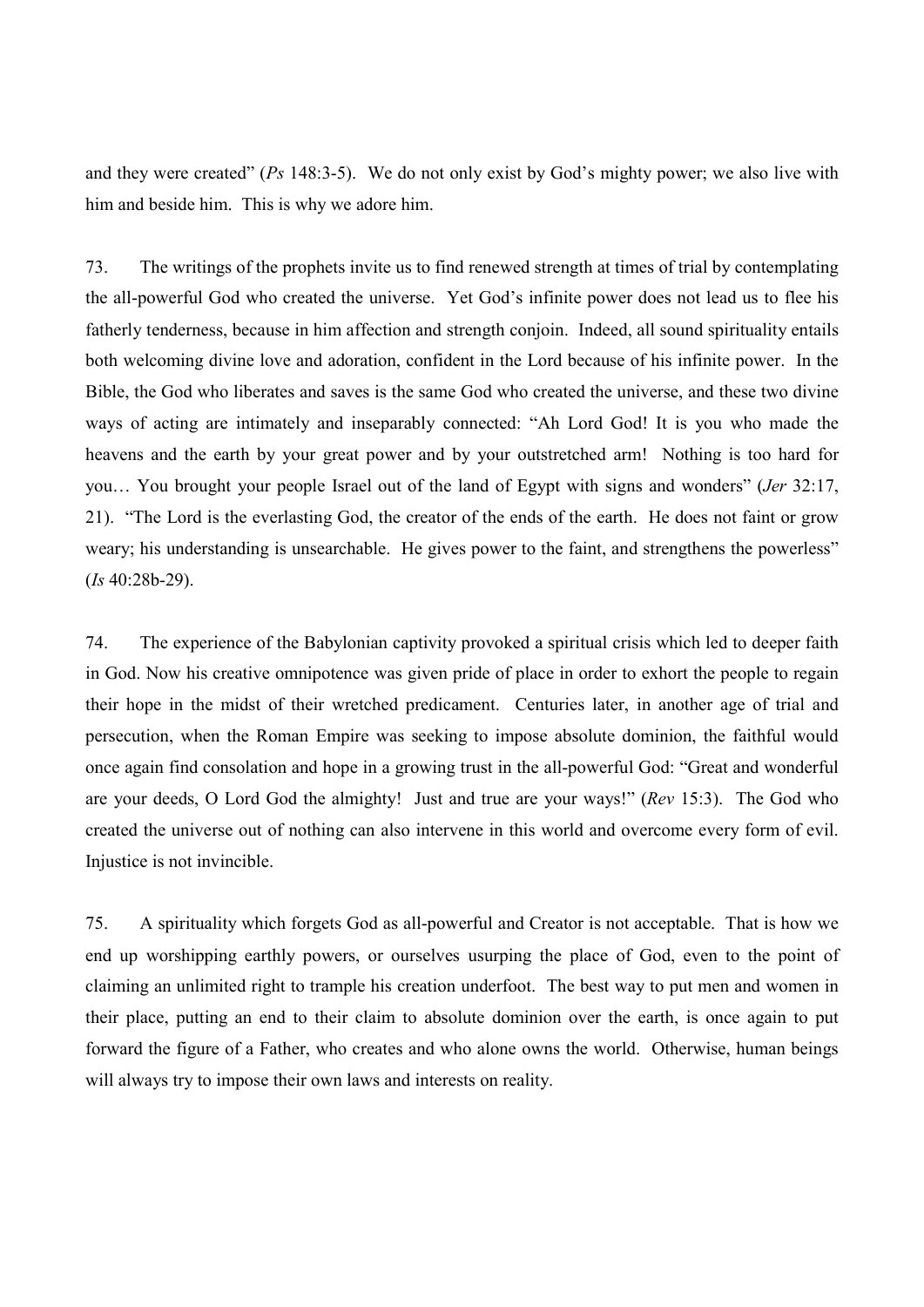#### III. THE MYSTERY OF THE UNIVERSE

76. In the Judaeo-Christian tradition, the word "creation" has a broader meaning than "nature", for it has to do with God's loving plan in which every creature has its own value and significance. Nature is usually seen as a system which can be studied, understood and controlled, whereas creation can only be understood as a gift from the outstretched hand of Father of all, and as a reality illuminated by a love which calls us together into universal communion.

77. "By the word of the Lord the heavens were made" (*Ps* 33:6). This tells us that the world came about as the result of a decision, not from chaos or chance, and this exalts it all the more. The word which creates expresses a free choice. The universe did not emerge as the result of arbitrary omnipotence, a show of force or a desire for self-assertion. Creation is of the order of love. God's love is the fundamental moving force in all created things: "For you love all things that exist, and detest none of the things that you have made; for you would not have made anything if you had hated it" (*Wis*  11:24). Every creature is thus the object of the Father's tenderness, who gives it its place in the world. Even the fleeting life of the least of beings is the object of his love, and in its few seconds of existence, God enfolds it with his affection. Saint Basil the Great described the Creator as "goodness without measure",<sup>44</sup> while Dante Alighieri spoke of "the love which moves the sun and stars",<sup>45</sup> Consequently, we can ascend from created things "to the greatness of God and to his loving mercy".<sup>46</sup>

78. At the same time, Judaeo-Christian thought demythologized nature. While continuing to admire its grandeur and immensity, it no longer saw nature as divine. In doing so, it emphasizes all the more our human responsibility for nature. This rediscovery of nature can never be at the cost of the freedom and responsibility of human beings who, as part of the world, have the duty to cultivate their abilities in order to protect it and develop its potential. If we acknowledge the value and the fragility of nature and, at the same time, our God-given abilities, we can finally leave behind the modern myth of unlimited material progress. A fragile world, entrusted by God to human care, challenges us to devise intelligent ways of directing, developing and limiting our power.

 <sup>44</sup> *Hom. in Hexaemeron,* I, 2, 10: PG 29, 9.

<sup>45</sup> *The Divine Comedy, Paradiso*, Canto XXXIII, 145.

<sup>46</sup> BENEDICT XVI, *Catechesis* (9 November 2005), 3: *Insegnamenti* 1 (2005), 768.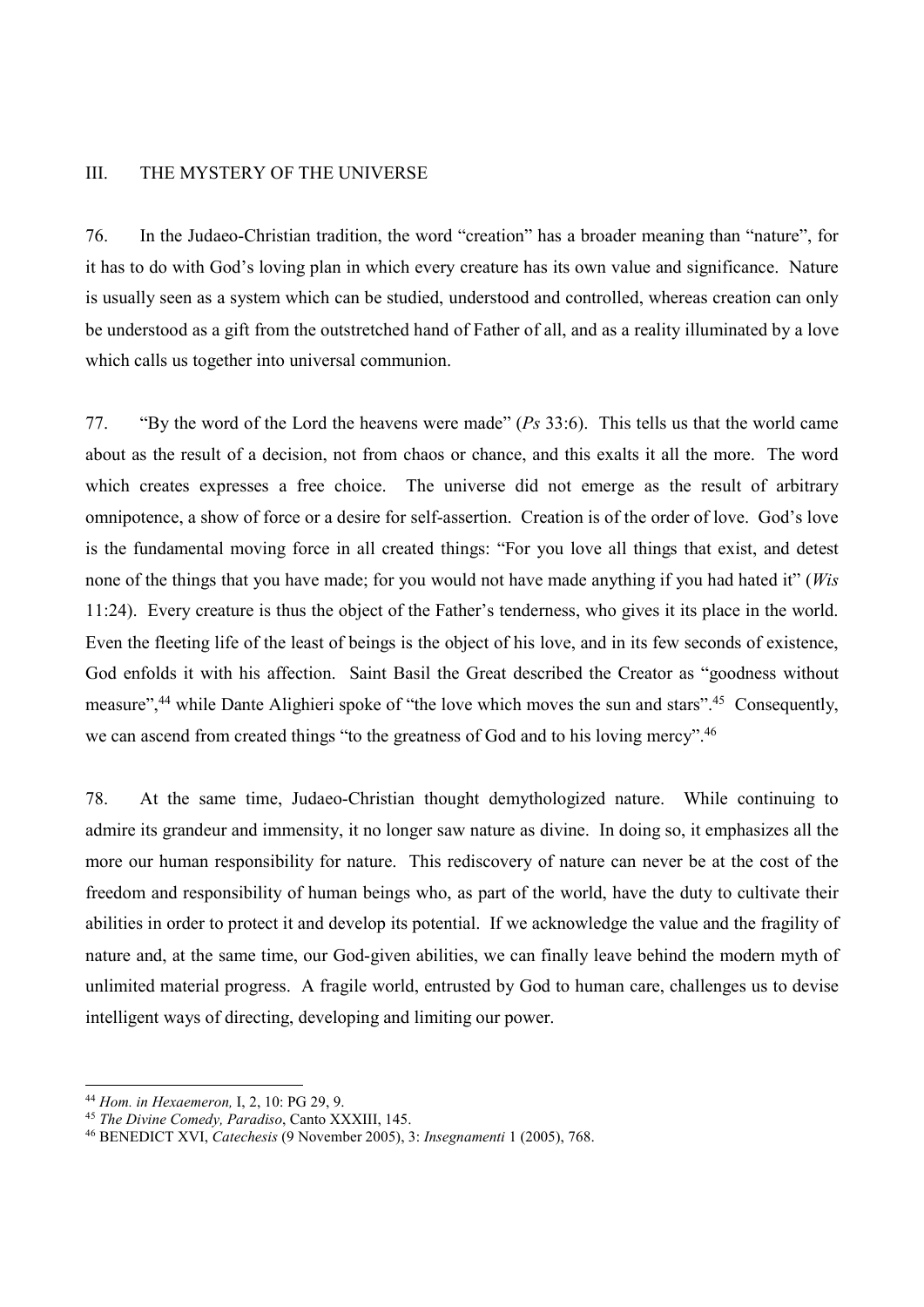79. In this universe, shaped by open and intercommunicating systems, we can discern countless forms of relationship and participation. This leads us to think of the whole as open to God's transcendence, within which it develops. Faith allows us to interpret the meaning and the mysterious beauty of what is unfolding. We are free to apply our intelligence towards things evolving positively, or towards adding new ills, new causes of suffering and real setbacks. This is what makes for the excitement and drama of human history, in which freedom, growth, salvation and love can blossom, or lead towards decadence and mutual destruction. The work of the Church seeks not only to remind everyone of the duty to care for nature, but at the same time "she must above all protect mankind from self-destruction".<sup>47</sup>

80. Yet God, who wishes to work with us and who counts on our cooperation, can also bring good out of the evil we have done. "The Holy Spirit can be said to possess an infinite creativity, proper to the divine mind, which knows how to loosen the knots of human affairs, including the most complex and inscrutable".<sup>48</sup> Creating a world in need of development, God in some way sought to limit himself in such a way that many of the things we think of as evils, dangers or sources of suffering, are in reality part of the pains of childbirth which he uses to draw us into the act of cooperation with the Creator.<sup>49</sup> God is intimately present to each being, without impinging on the autonomy of his creature, and this gives rise to the rightful autonomy of earthly affairs.<sup>50</sup> His divine presence, which ensures the subsistence and growth of each being, "continues the work of creation".<sup>51</sup> The Spirit of God has filled the universe with possibilities and therefore, from the very heart of things, something new can always emerge: "Nature is nothing other than a certain kind of art, namely God's art, impressed upon things, whereby those things are moved to a determinate end. It is as if a shipbuilder were able to give to timbers the wherewithal to move themselves to take the form of a ship".<sup>52</sup>

81. Human beings, even if we postulate a process of evolution, also possess a uniqueness which cannot be fully explained by the evolution of other open systems. Each of us has his or her own

 <sup>47</sup> ID., Encyclical Letter *Caritas in Veritate* (29 June 2009), 51: AAS 101 (2009), 687.

<sup>48</sup> JOHN PAUL II, *Catechesis* (24 April 1991), 6: *Insegnamenti* 14 (1991), 856.

<sup>&</sup>lt;sup>49</sup> The Catechism explains that God wished to create a world which is "journeying towards its ultimate perfection", and that this implies the presence of imperfection and physical evil; cf. *Catechism of the Catholic Church*, 310.

<sup>50</sup> Cf. SECOND VATICAN ECUMENICAL COUNCIL, Pastoral Constitution on the Church in the Modern World *Gaudium et Spes*, 36.

<sup>51</sup> THOMAS AQUINAS, *Summa Theologiae*, I, q. 104, art. 1 ad 4.

<sup>52</sup> ID., *In octo libros Physicorum Aristotelis expositio*, Lib. II, lectio 14.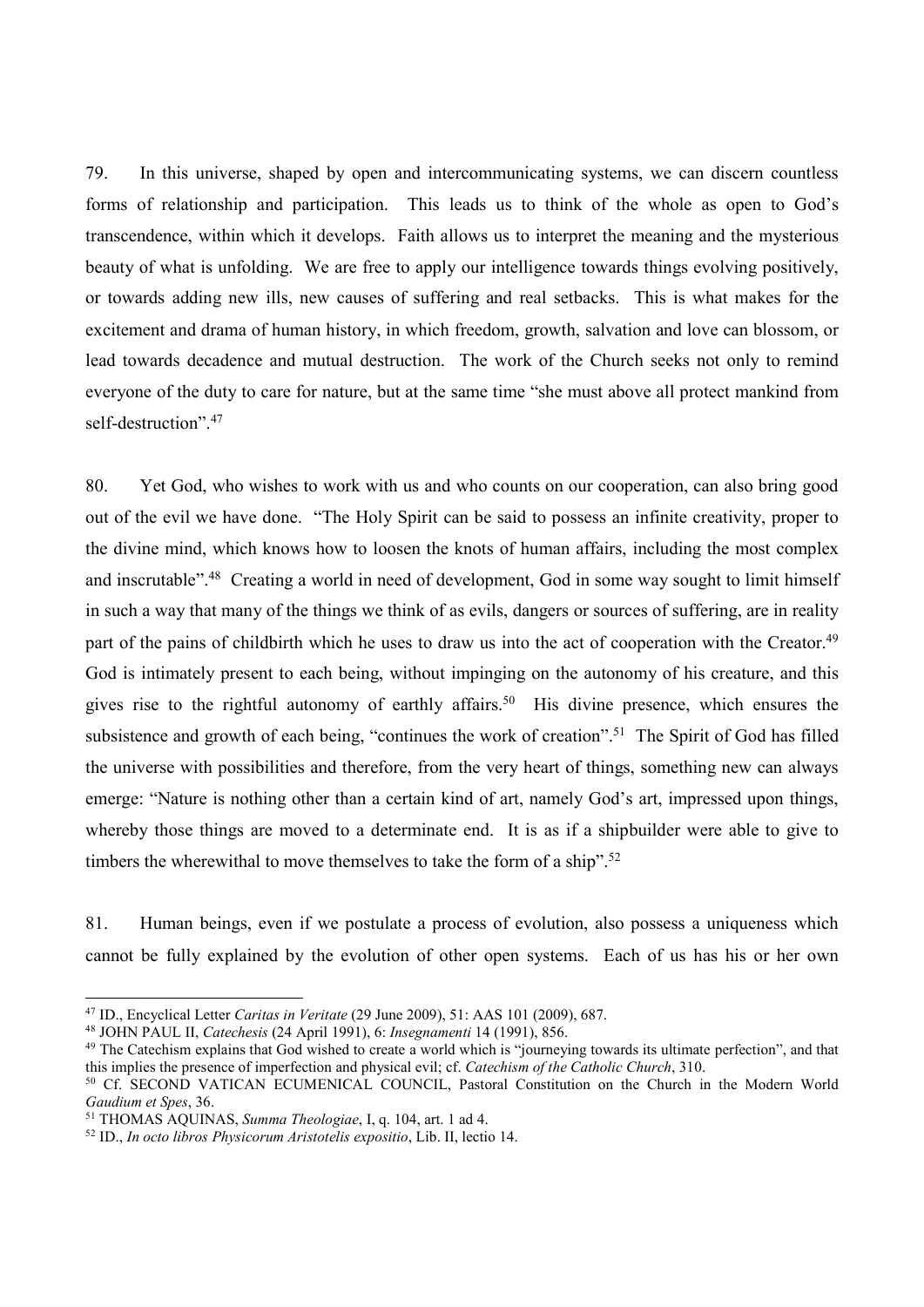personal identity and is capable of entering into dialogue with others and with God himself. Our capacity to reason, to develop arguments, to be inventive, to interpret reality and to create art, along with other not yet discovered capacities, are signs of a uniqueness which transcends the spheres of physics and biology. The sheer novelty involved in the emergence of a personal being within a material universe presupposes a direct action of God and a particular call to life and to relationship on the part of a "Thou" who addresses himself to another "thou". The biblical accounts of creation invite us to see each human being as a subject who can never be reduced to the status of an object.

82. Yet it would also be mistaken to view other living beings as mere objects subjected to arbitrary human domination. When nature is viewed solely as a source of profit and gain, this has serious consequences for society. This vision of "might is right" has egendered immense inequalities, injustices and acts of violence against the majority of humanity, since resources end up in the hands of the first comer or the most powerful: the winner takes all. Completely at odds with this model is the ideal of harmony, justice, fraternity and peace as proposed by Jesus. As he said of the powers of his own age: "You know that the rulers of the Gentiles lord it over them, and their great men exercise authority over them. It shall not be so among you; but whoever would be great among you must be your servant" (*Mt* 20:25-26).

83. The ultimate destiny of the universe is in the fullness of God, which has already been attained by the risen Christ, the measure of the maturity of all things.<sup>53</sup> Here we can add yet another argument for rejecting every tyrannical and irresponsible domination of human beings over other creatures. The ultimate purpose of other creatures is not to be found in us. Rather, all creatures are moving forward, with us and through us, towards a common point of arrival, which is God, in that transcendent fullness where the risen Christ embraces and illumines all things. Human beings, endowed with intelligence and love, and drawn by the fullness of Christ, are called to lead all creatures back to their Creator.

### IV. THE MESSAGE OF EACH CREATURE IN THE HARMONY OF CREATION

 <sup>53</sup> Against this horizon we can set the contribution of Fr. Teilhard de Chardin; cf. PAUL VI, *Address in a Chemical and Pharmaceutical Plant* (24 February 1966): *Insegnamenti* 4 (1966), 992-993; JOHN PAUL II, *Letter to the Reverend George Coyne* (1 June 1988): *Insegnamenti* 11/2 (1988), 1715; BENEDICT XVI, *Homily for the Celebration of Vespers in Aosta*  (24 July 2009): *Insegnamenti* 5/2 (2009), 60.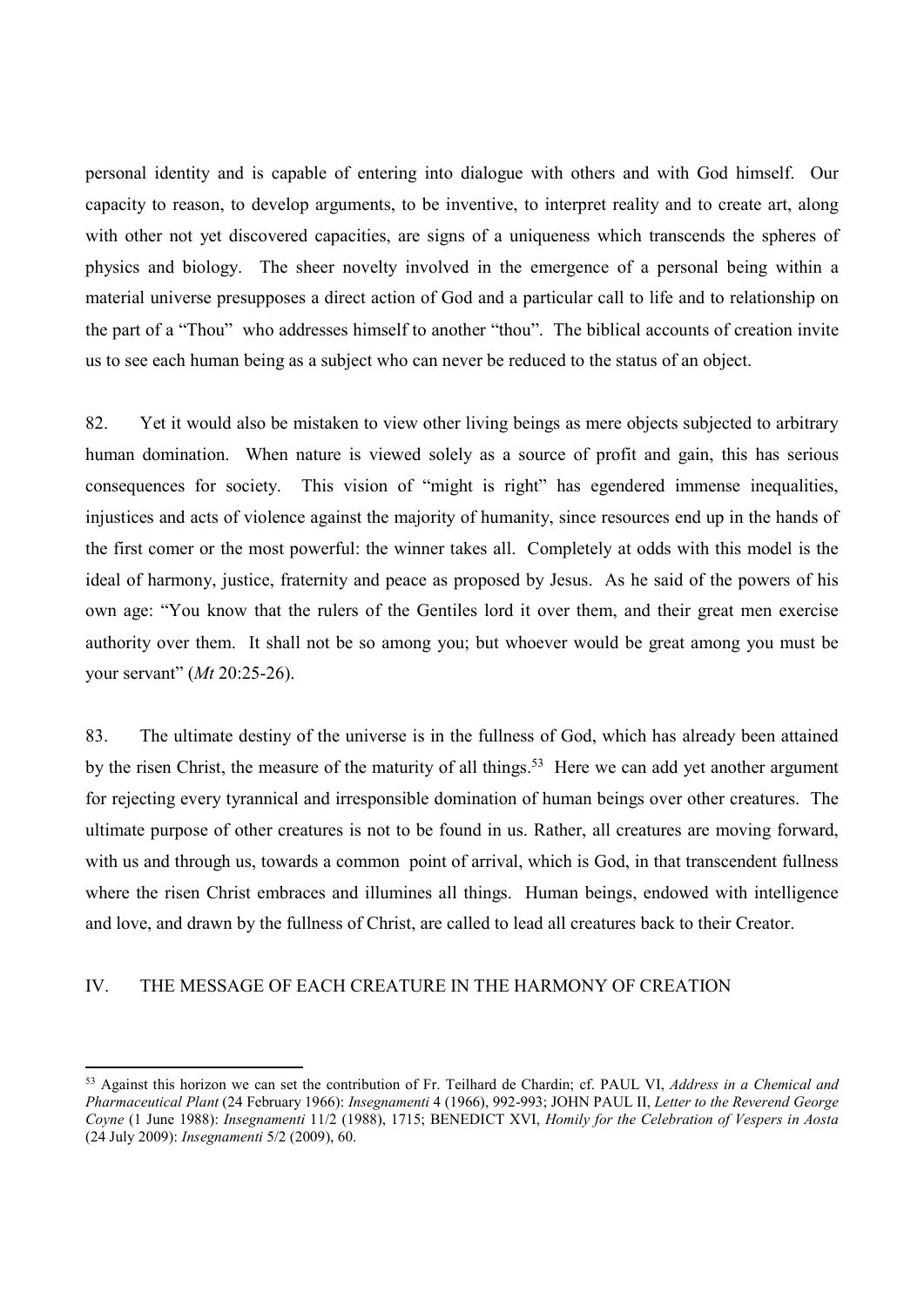84. Our insistence that each human being is an image of God should not make us overlook the fact that each creature has its own purpose. None is superfluous. The entire material universe speaks of God's love, his boundless affection for us. Soil, water, mountains – everything is, as it were, a caress of God. The history of our friendship with God is always linked to particular places which take on an intensely personal meaning; we all remember places, and revisiting those memories does us much good. Anyone who has grown up in the hills or used to sit by the spring to drink, or played outdoors in the neighbourhood square – going back to these places is a chance to recover something of their true selves.

85. God has written a precious book, "whose letters are the multitude of created things present in the universe".54 The Canadian bishops rightly pointed out that no creature is excluded from this manifestation of God: "From panoramic vistas to the tiniest living form, nature is a constant source of wonder and awe. It is also a continuing revelation of the divine".<sup>55</sup> The bishops of Japan, for their part, made a thought-provoking observation: "To sense each creature singing the hymn of its existence is to live joyfully in God's love and hope".<sup>56</sup> This contemplation of creation allows us to discover in each thing a teaching which God wishes to hand on to us, since "for the believer, to contemplate creation is to hear a message, to listen to a paradoxical and silent voice".57 We can say that "alongside revelation properly so-called, contained in sacred Scripture, there is a divine manifestation in the blaze of the sun and the fall of night".58 Paying attention to this manifestation, we learn to see ourselves in relation to all other creatures: "I express myself in expressing the world; in my effort to decipher the sacredness of the world, I explore my own".<sup>59</sup>

86. The universe as a whole, in all its manifold relationships, shows forth the inexhaustible riches of God. Saint Thomas Aquinas wisely noted that multiplicity and variety "come from the intention of the first agent" who willed that "what was wanting to one in the representation of the divine goodness

 <sup>54</sup> JOHN PAUL II, *Catechesis* (30 January 2002),6: *Insegnamenti* 25/1 (2002), 140.

<sup>55</sup> CANADIAN CONFERENCE OF CATHOLIC BISHOPS, SOCIAL AFFAIRS COMMISSION, Pastoral Letter *You Love All that Exists… All Things are Yours, God, Lover of Life"* (4 October 2003), 1.

<sup>56</sup> CATHOLIC BISHOPS' CONFERENCE OF JAPAN, *Reverence for Life. A Message for the Twenty-First Century* (1 January 2000), 89.

<sup>57</sup> JOHN PAUL II, *Catechesis* (26 January 2000), 5: *Insegnamenti* 23/1 (2000), 123.

<sup>58</sup> ID., *Catechesis* (2 August 2000), 3: *Insegnamenti* 23/2 (2000), 112.

<sup>59</sup> PAUL RICOEUR, *Philosophie de la volonté, t. II: Finitude et culpabilité*, Paris, 2009, 216.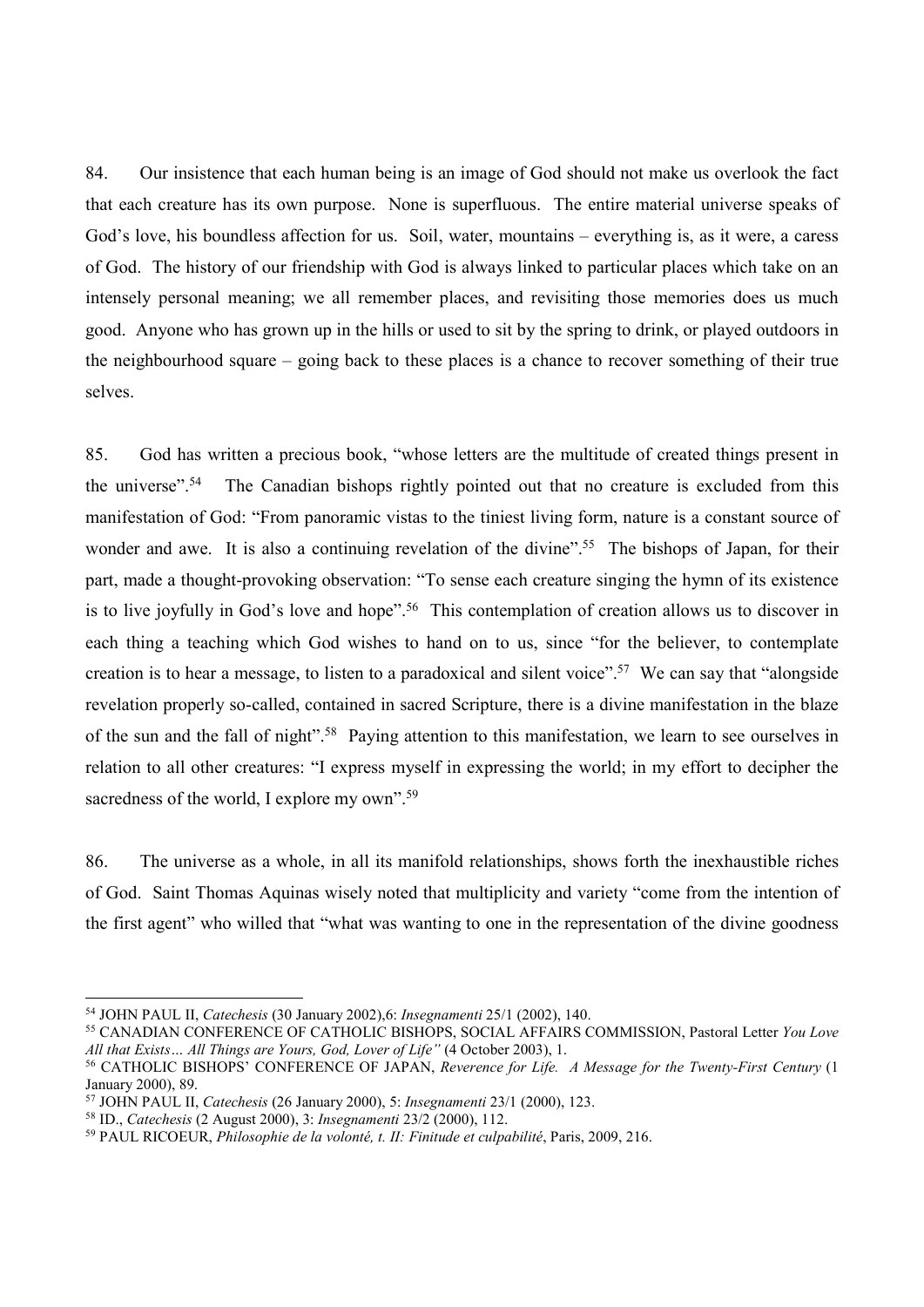might be supplied by another",<sup>60</sup> inasmuch as God's goodness "could not be represented fittingly by any one creature".<sup>61</sup> Hence we need to grasp the variety of things in their multiple relationships.<sup>62</sup> We better understand the importance and meaning of each creature if we contemplate it within the entirety of God's plan. As the Catechism teaches: "God wills the interdependence of creatures. The sun and the moon, the cedar and the little flower, the eagle and the sparrow: the spectacle of their countless diversities and inequalities tells us that no creature is self-sufficient. Creatures exist only in dependence on each other, to complete each other, in the service of each other".<sup>63</sup>

87. When we can see God reflected in all that exists, our hearts are moved to praise the Lord for all his creatures and to worship him in union with them. This sentiment finds magnificent expression in the hymn of Saint Francis of Assisi:

Praised be you, my Lord, with all your creatures,

especially Sir Brother Sun,

who is the day and through whom you give us light.

And he is beautiful and radiant with great splendour;

and bears a likeness of you, Most High.

Praised be you, my Lord, through Sister Moon and the stars,

in heaven you formed them clear and precious and beautiful.

Praised be you, my Lord, through Brother Wind,

and through the air, cloudy and serene, and every kind of weather

through whom you give sustenance to your creatures

Praised be you, my Lord, through Sister Water,

who is very useful and humble and precious and chaste.

Praised be you, my Lord, through Brother Fire,

through whom you light the night,

and he is beautiful and playful and robust and strong".<sup>64</sup>

 <sup>60</sup> *Summa Theologiae*, I, q. 47, art. 1.

 $61$  Ibid.

<sup>62</sup> Cf. ibid., art. 2, ad 1; art. 3.

<sup>63</sup> *Catechism of the Catholic Church*, 340.

<sup>64</sup> *Canticle of the Creatures*, in *Francis of Assisi: Early Documents*, New York-London-Manila, 1999, 113-114.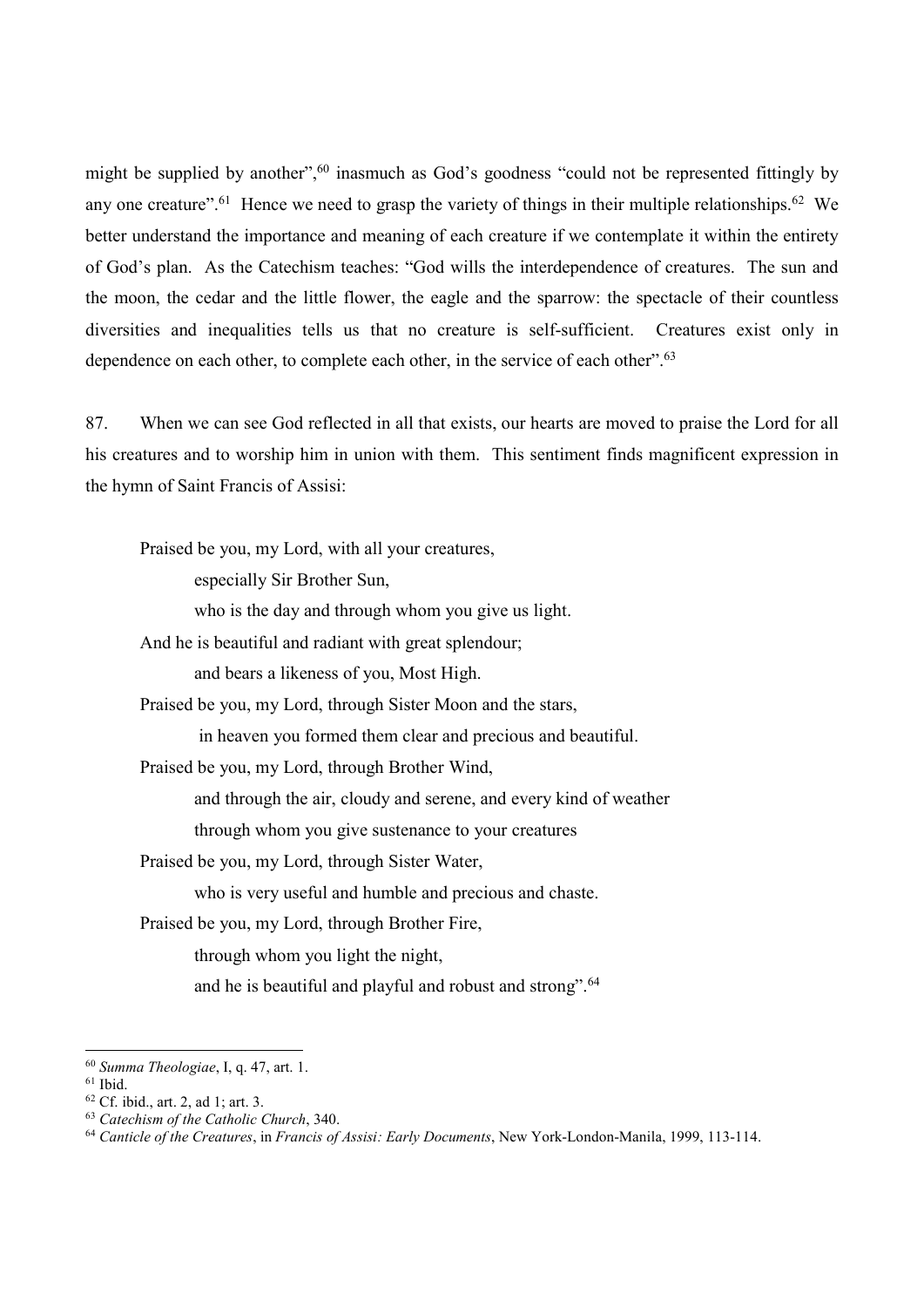88. The bishops of Brazil have pointed out that nature as a whole not only manifests God but is also a locus of his presence. The Spirit of life dwells in every living creature and calls us to enter into relationship with him.<sup>65</sup> Discovering this presence leads us to cultivate the "ecological virtues".<sup>66</sup> This is not to forget that there is an infinite distance between God and the things of this world, which do not possess his fullness. Otherwise, we would not be doing the creatures themselves any good either, for we would be failing to acknowledge their right and proper place. We would end up unduly demanding of them something which they, in their smallness, cannot give us.

# V. UNIVERSAL COMMUNION

89. The created things of this world are not free of ownership: "For they are yours, O Lord, who love the living" (*Wis* 11:26). This is the basis of our conviction that, as part of the universe, called into being by one Father, all of us are linked by unseen bonds and together form a kind of universal family, a sublime communion which fills us with a sacred, affectionate and humble respect. Here I would reiterate that "God has joined us so closely to the world around us that we can feel the desertification of the soil almost as a physical ailment, and the extinction of a species as a painful disfigurement".67

90. This is not to put all living beings on the same level nor to deprive human beings of their unique worth and the tremendous responsibility it entails. Nor does it imply a divinization of the earth which would prevent us from working on it and protecting it in its fragility. Such notions would end up creating new imbalances which would deflect us from the reality which challenges us.68 At times we see an obsession with denying any preeminence to the human person; more zeal is shown in protecting other species than in defending the dignity which all human beings share in equal measure. Certainly, we should be concerned lest other living beings be treated irresponsibly. But we should be particularly indignant at the enormous inequalities in our midst, whereby we continue to tolerate some considering themselves more worthy than others. We fail to see that some are mired in desperate and degrading poverty, with no way out, while others have not the faintest idea of what to do with what they possess, vainly showing off their supposed superiority and leaving behind them so much waste which, if it were

 <sup>65</sup> Cf. NATIONAL CONFERENCE OF THE BISHOPS OF BRAZIL, *A Igreja e a questão ecológica,* 1992, 53-54. <sup>66</sup> Ibid., 61.

<sup>67</sup> Apostolic Exhortation *Evangelii Gaudium* (24 November 2013), 215: AAS 105 (2013), 1109.

<sup>68</sup> Cf. BENEDICT XVI, Encyclical Letter *Caritas in Veritate* (29 June 2009), 14: AAS 101 (2009), 650.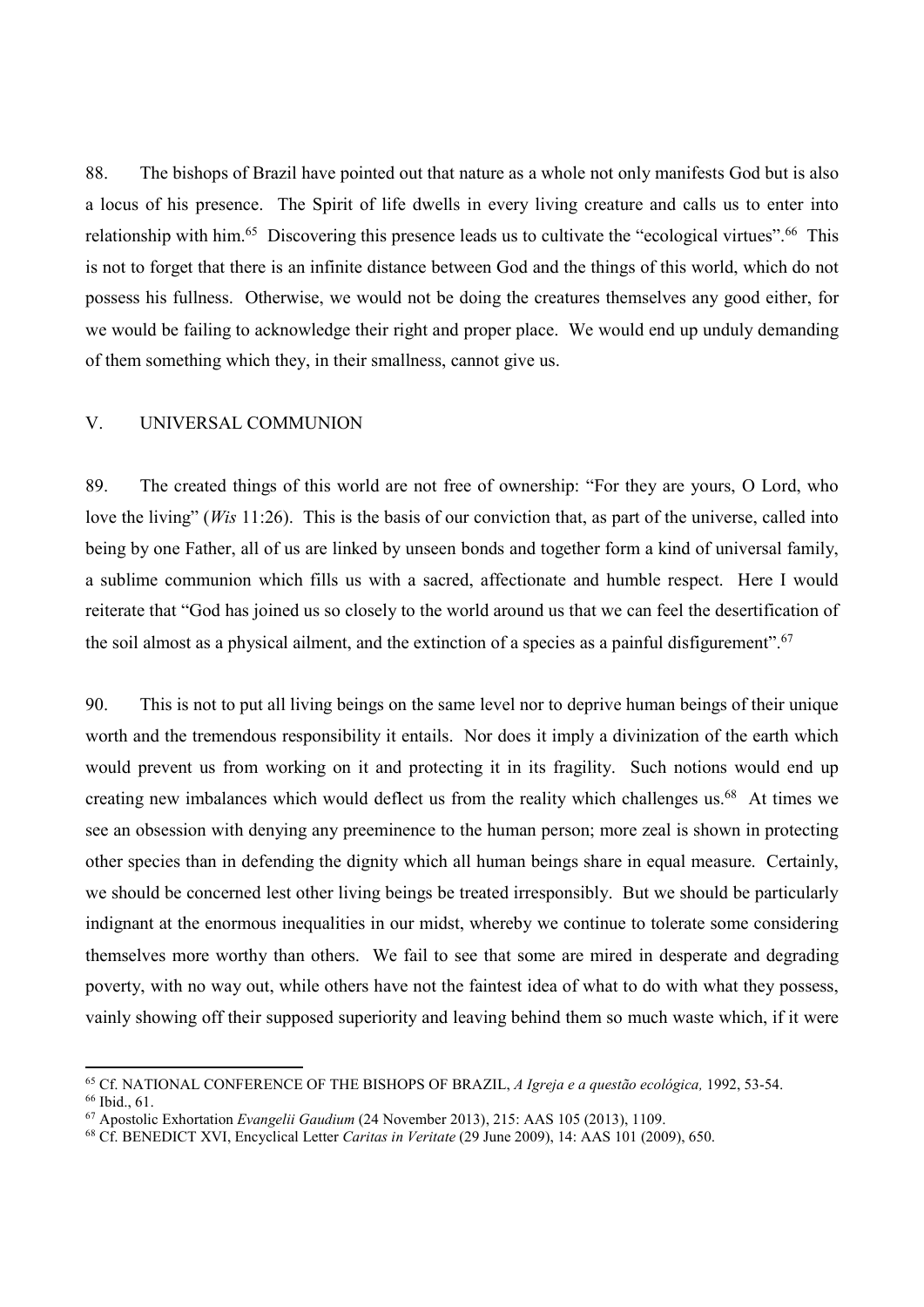the case everywhere, would destroy the planet. In practice, we continue to tolerate that some consider themselves more human than others, as if they had been born with greater rights.

91. A sense of deep communion with the rest of nature cannot be real if our hearts lack tenderness, compassion and concern for our fellow human beings. It is clearly inconsistent to combat trafficking in endangered species while remaining completely indifferent to human trafficking, unconcerned about the poor, or undertaking to destroy another human being deemed unwanted. This compromises the very meaning of our struggle for the sake of the environment. It is no coincidence that, in the canticle in which Saint Francis praises God for his creatures, he goes on to say: "Praised be you my Lord, through those who give pardon for your love". Everything is connected. Concern for the environment thus needs to be joined to a sincere love for our fellow human beings and a unwavering commitment to resolving the problems of society.

92. Moreover, when our hearts are authentically open to universal communion, this sense of fraternity excludes nothing and no one. It follows that our indifference or cruelty towards fellow creatures of this world sooner or later affects the treatment we mete out to other human beings. We only have one heart, and the same wretchedness which leads us to mistreat an animal will not be long in showing itself in our relationships with other people. Every act of cruelty towards any creature is "contrary to human dignity".<sup>69</sup> We can hardly consider ourselves to be fully loving if we disregard any aspect of reality: "Peace, justice and the preservation of creation are three absolutely interconnected themes, which cannot be separated and treated individually without once again falling into reductionism".70 Everything is related, and we human beings are united as brothers and sisters on a wonderful pilgrimage, woven together by the love God has for each of his creatures and which also unites us in fond affection with brother sun, sister moon, brother river and mother earth.

# VI. THE COMMON DESTINATION OF GOODS

93. Whether believers or not, we today are agreed that the earth is essentially a shared inheritance, whose fruits are meant to benefit everyone. For believers, this becomes a question of fidelity to the

 <sup>69</sup> *Catechism of the Catholic Church*, 2418.

<sup>70</sup> CONFERENCE OF DOMINICAN BISHOPS, Pastoral Letter *Sobre la relación del hombre con la naturaleza* (21 January 1987).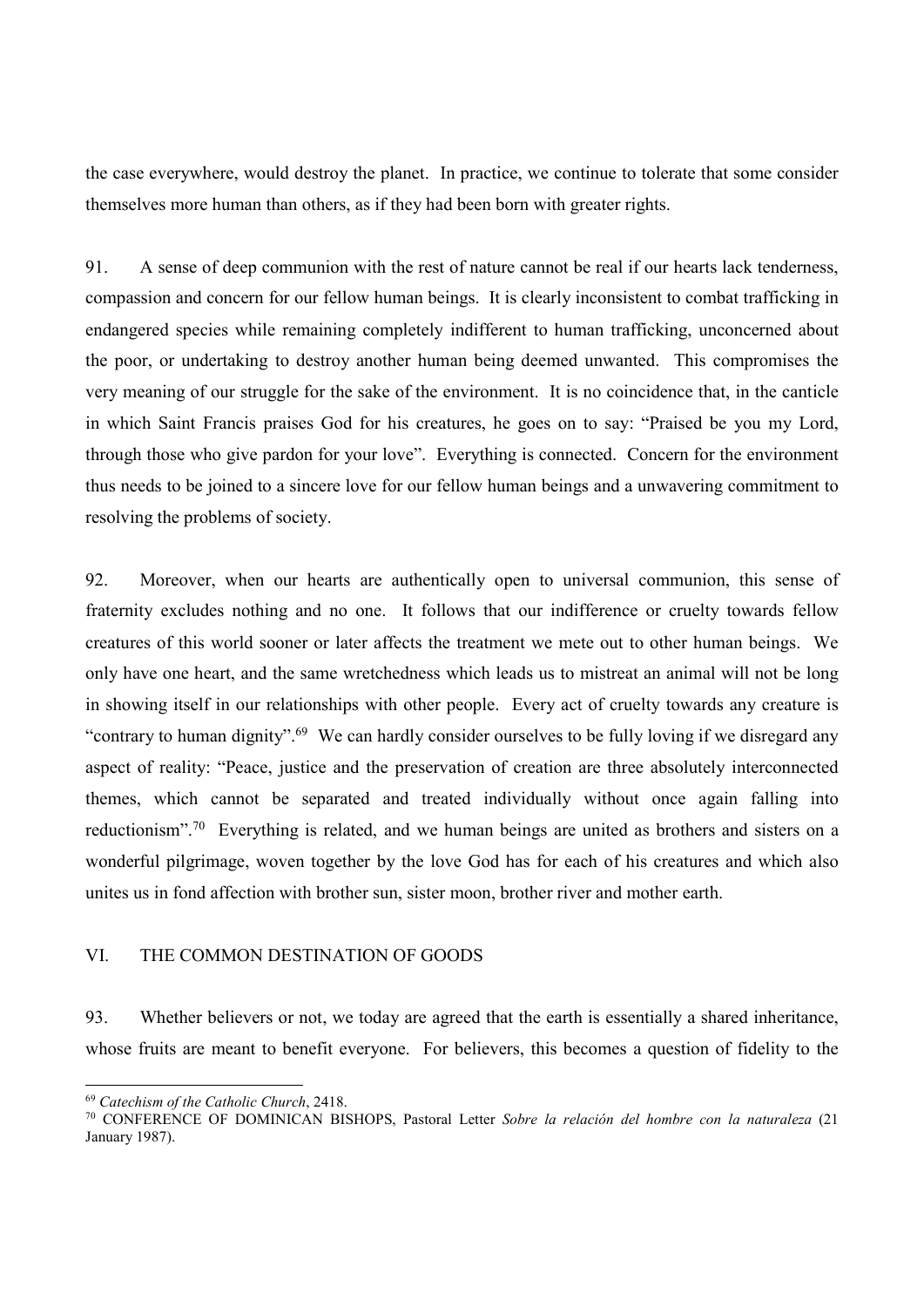Creator, since God created the world for everyone. Hence every ecological approach needs to incorporate a social perspective which takes into account the fundamental rights of the poor and the underprivileged. The principle of the subordination of private property to the universal destination of goods, and thus the right of everyone to their use, is a golden rule of social conduct and "the first principle of the whole ethical and social order".<sup>71</sup> The Christian tradition has never recognized the right to private property as absolute or inviolable, and has stressed the social purpose of all forms of private property. Saint John Paul II forcefully reaffirmed this teaching, stating that "God gave the earth to the whole human race for the sustenance of all its members, *without excluding or favouring anyone*".72 These words are hard-hitting. He noted that "a type of development which did not respect and promote human rights – personal and social, economic and political, including the rights of nations and of peoples – would not be really worthy of man".<sup>73</sup> He clearly explained that "the Church does" indeed defend the legitimate right to private property, but she also teaches no less clearly that there is always a social mortgage on all private property, in order that goods may serve the general purpose that God gave them".<sup>74</sup> Consequently, he maintained, "it is not in accord with God's plan that this gift be used in such a way that its benefits favour only a few".<sup>75</sup> This calls into serious question the unjust habits of a part of humanity.<sup>76</sup>

94. The rich and the poor have equal dignity, for "the Lord is the maker of them all" (*Prov* 22:2). "He himself made both small and great" (*Wis* 6:7), and "he makes his sun rise on the evil and on the good" (*Mt* 5:45). This has practical consequences, such as those pointed out by the Bishops of Paraguay: "Every campesino has a natural right to possess a reasonable allotment of land where he can establish his home, work for subsistence of his family and a secure life. This right must be guaranteed so that its exercise is not illusory but real. That means that apart from the ownership of property, rural people must have access to means of technical education, credit, insurance, and markets".77

95. The natural environment is a collective good, the patrimony of all humanity and the responsibility of everyone. If we make something our own, it is only to administer it for the good of

 <sup>71</sup> JOHN PAUL II, Encyclical Letter *Laborem Exercens* (14 September 1981), 19: AAS 73 (1981), 626.

<sup>72</sup> Encyclical Letter *Centesimus Annus* (1 May 1991), 31: AAS 83 (1991), 831.

<sup>73</sup> Encyclical Letter *Sollicitudo Rei Socialis* (30 December 1987), 33: AAS 80 (1988), 557.

<sup>74</sup> *Address to Indigenous and Rural People,* Cuilapán, Mexico (29 January 1979), 6: AAS 71 (1979), 209.

<sup>75</sup> *Homily at Mass for Farmers,* Recife, Brazil (7 July 1980): AAS 72 (1980): AAS 72 (1980), 926.

<sup>76</sup> Cf. *Message for the 1990 World Day of Peace*, 8: AAS 82 (1990), 152.

<sup>77</sup> PARAGUAYAN BISHOPS' CONFERENCE, Pastoral Letter *El campesino paraguayo y la tierra* (12 June 1983), 2, 4, d.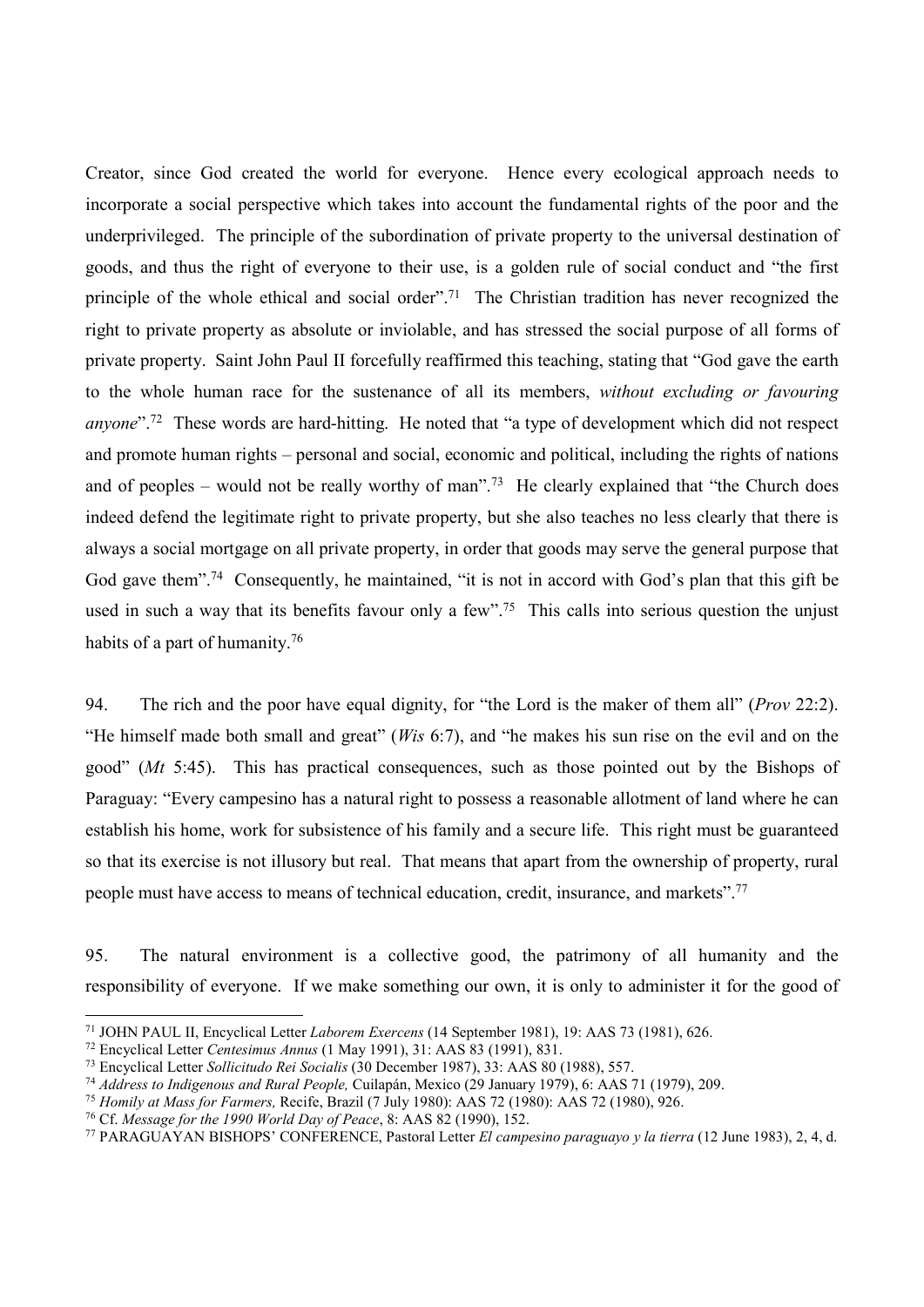all. If we do not, we burden our consciences with the weight of having denied the existence of others. That is why the New Zealand bishops asked what the commandment "Thou shalt not kill" means when "twenty per cent of the world's population consumes resources at a rate that robs the poor nations and future generations of what they need to survive".78

## VII. THE GAZE OF JESUS

96. Jesus took up the biblical faith in God the Creator, emphasizing a fundamental truth: God is Father (cf. *Mt* 11:25). In talking with his disciples, Jesus would invite them to recognize the paternal relationship God has with all his creatures. With moving tenderness he would remind them that each one of them is important in God's eyes: "Are not five sparrows sold for two pennies? And not one of them is forgotten before God" (*Lk* 12:6). "Look at the birds of the air: they neither sow nor reap nor gather into barns, and yet your heavenly Father feeds them" (*Mt* 6:26).

97. The Lord was able to invite others to be attentive to the beauty that there is in the world because he himself was in constant touch with nature, lending it an attention full of fondness and and wonder. As he made his way throughout the land, he often stopped to contemplate the beauty sown by his Father, and invited his disciples to perceive a divine message in things: "Lift up your eyes and see how the fields are already white for harvest" (*Jn* 4:35). "The kingdom of God is like a grain of mustard seed which a man took and sowed in his field; it is the smallest of all seeds, but once it has grown, it is the greatest of plants" (*Mt* 13:31-32).

98. Jesus lived in full harmony with creation, and others were amazed: "What sort of man is this, that even the winds and the sea obey him?" (*Mt* 8:27). His appearance was not that of an ascetic, set apart from the world, or of an enemy to the pleasant things of life. Of himself he said: "The Son of Man came eating and drinking and they say, 'Look, a glutton and a drunkard!'" (*Mt* 11:19). He was far removed from those philosophies which despised the body, matter and the things of the world. Such unhealthy dualisms, nonetheless, left a mark on certain Christian thinkers in the course of history and disfigured the Gospel. Jesus worked with his hands, in daily contact with the matter created by God, to which he gave form by his craftsmanship. It is striking that most of his life was dedicated to this task

 <sup>78</sup> NEW ZEALAND CATHOLIC BISHOPS CONFERENCE, Statement on Environmental Issues (1 September 2006).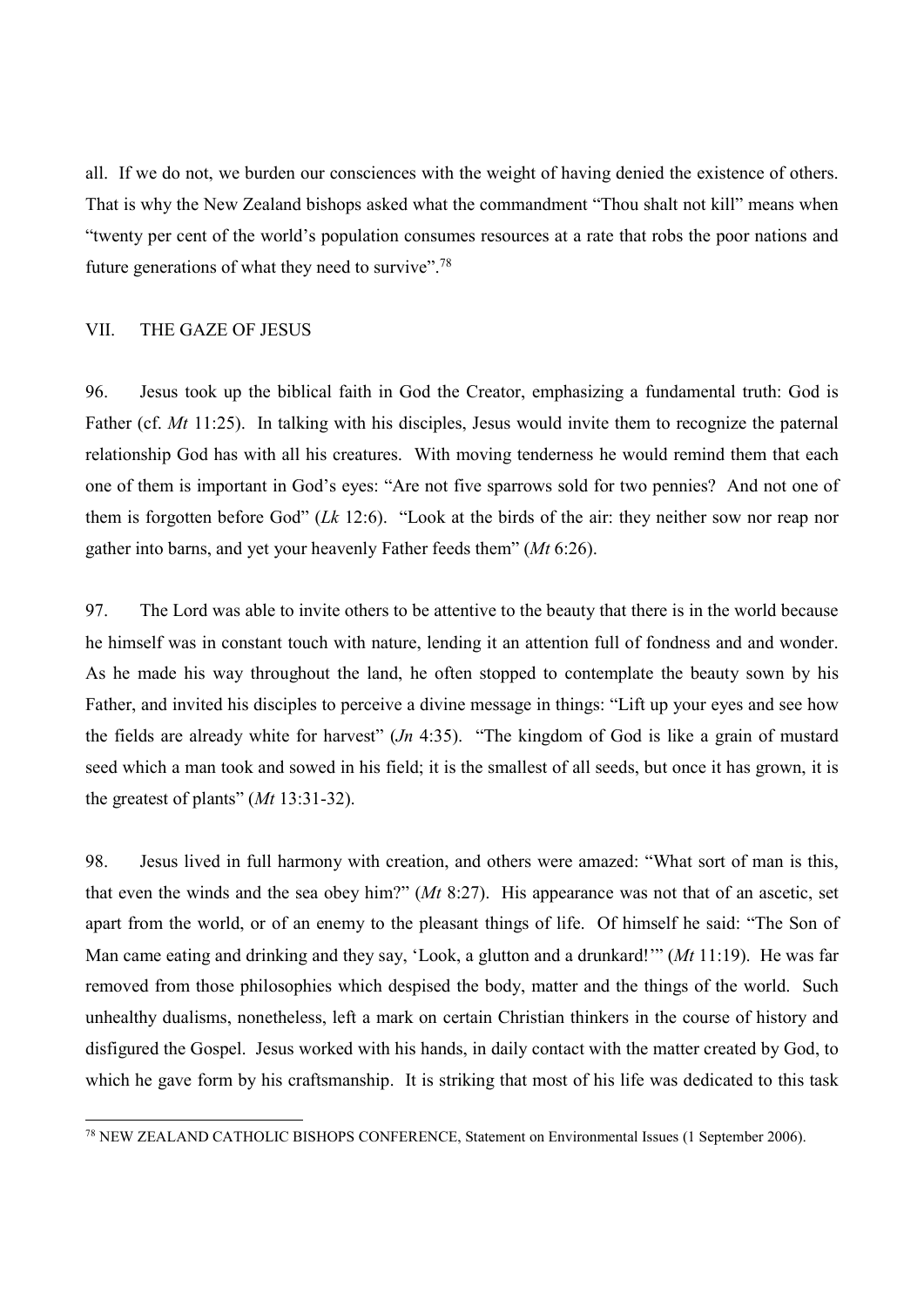in a simple life which awakened no admiration at all: "Is not this the carpenter, the son of Mary?" (*Mk*  6:3). In this way he sanctified human labour and endowed it with a special significance for our development. As Saint John Paul II taught, "by enduring the toil of work in union with Christ crucified for us, man in a way collaborates with the Son of God for the redemption of humanity".<sup>79</sup>

99. In the Christian understanding of the world, the destiny of all creation is bound up with the mystery of Christ, present from the beginning: "All things have been created though him and for him" (*Col* 1:16).80 The prologue of Gospel of John (1:1-18) reveals Christ's creative work as the Divine Word (*Logos*). But then, unexpectedly, the prologue goes on to say that this same Word "became flesh" (*Jn* 1:14). One Person of the Trinity entered into the created cosmos, throwing in his lot with it, even to the cross. From the beginning of the world, but particularly through the incarnation, the mystery of Christ is at work in a hidden manner in the natural world as a whole without thereby impinging on its autonomy.

100. The New Testament does not only tell us of the earthly Jesus and his tangible and loving relationship with the world. It also shows him risen and glorious, present throughout creation by his universal Lordship: "For in him all the fullness of God was pleased to dwell, and through him to reconcile to himself all things, whether on earth or in heaven, making peace by the blood of his cross" (*Col* 1:19-20). This leads us to direct our gaze to the end of time, when the Son will deliver all things to the Father, so that "God may be everything to everyone" (*1 Cor* 15:28). In this way the creatures of this world no longer appear to us under merely natural guise because the risen One is mysteriously holding them to himself and directing them towards fullness as their end. The very flowers of the field and the birds which his human eyes contemplated and admired are now imbued with his radiant presence.

 <sup>79</sup> Encyclical Letter *Laborem Exercens* (14 September 1981), 27: AAS 73 (1981), 645.

<sup>80</sup> Hence Saint Justin could speak of "seeds of the Word" in the world; cf. *II Apologia* 8, 1-2; 13, 3-6: PG 6, 457-458, 467.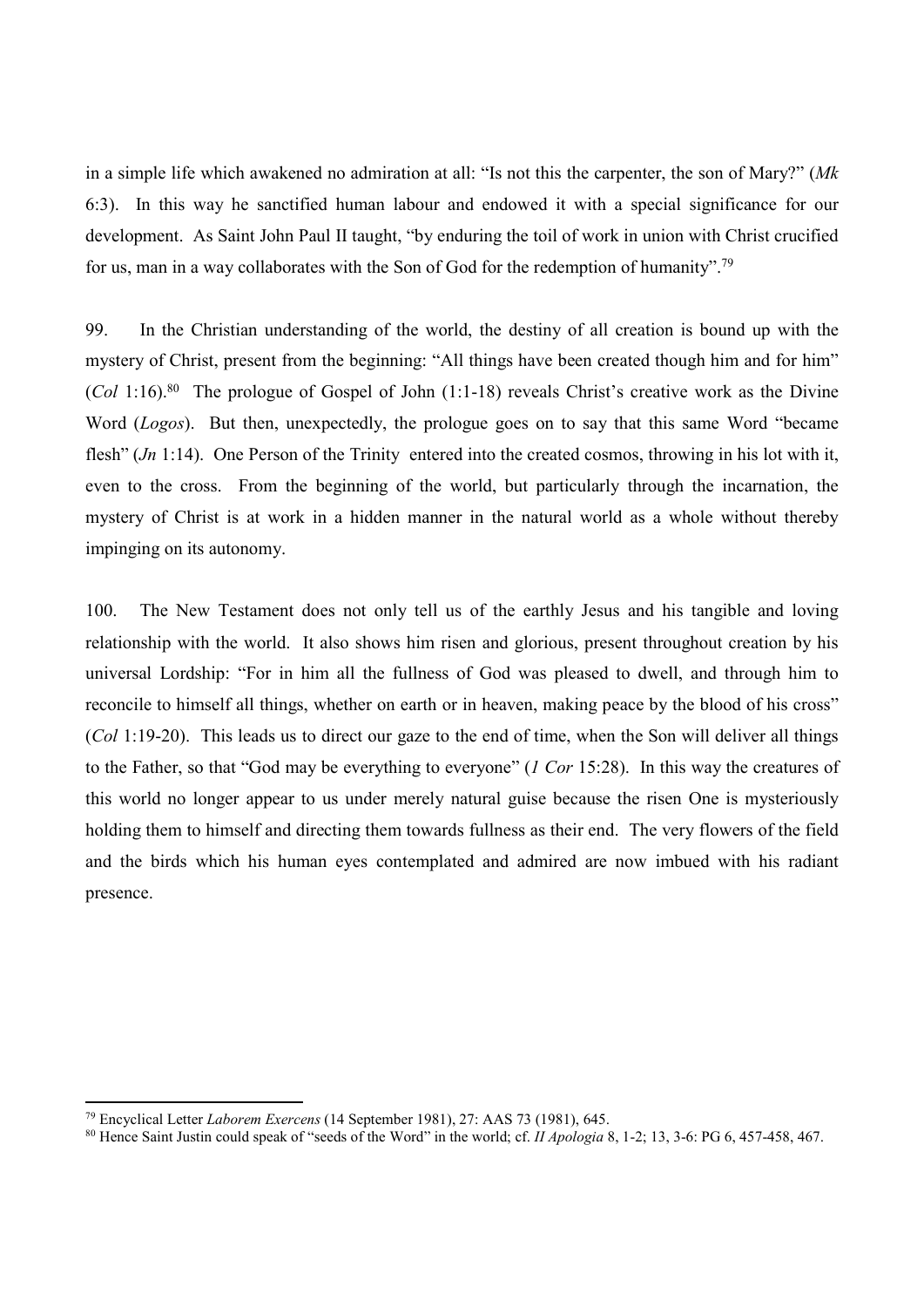#### CHAPTER THREE

# THE HUMAN ROOTS OF THE ECOLOGICAL CRISIS

101. It would hardly be helpful to describe symptoms without acknowledging the human origins of the ecological crisis. A certain way of understanding human life and activity has gone awry to the serious detriment of the world around us. Should we not pause and consider this? At this stage, I propose that we focus on the dominant technocratic paradigm and the place of human beings and of human action in the world.

#### I. TECHNOLOGY: CREATIVITY AND POWER

102. Humanity has entered a new era in which our technical prowess has brought us to a crossroads. We are the beneficiaries of two centuries of enormous waves of change: steam engines, railways, the telegraph, electricity, automobiles, aeroplanes, chemical industries, modern medicine, information technology and, more recently, the digital revolution, robotics, biotechnologies and nanotechnologies. It is right to rejoice over these advances and to be excited by the immense possibilities which they continue to open up before us, for "science and technology are wonderful products of a God-given human creativity".<sup>81</sup> The modification of nature for useful purposes has distinguished the human family from the beginning; technology itself "expresses the inner tension that impels man gradually to overcome material limitations".<sup>82</sup> Technology has remedied countless evils which used to harm and limit human beings. How can we not feel gratitude and appreciation for this progress, especially in the fields of medicine, engineering and communications? How could we not acknowledge the work of many scientists and engineers who have provided alternatives to make development sustainable?

103. Technoscience, when well directed, can produce important means of improving the quality of human life, from useful domestic applicances to great transportation systems, bridges, buildings and public spaces. They can also produce art and enable men and women immersed in the material world to "leap" into the world of beauty. Who can deny the beauty of an aircraft or a skyscraper? Valuable

 <sup>81</sup> JOHN PAUL II, *Address to Scientists and Representatives of the United Nations University,* Hiroshima (25 February 1981), 3: AAS 73 (1981), 422.

<sup>82</sup> BENEDICT XVI, Encyclical Letter *Caritas in Veritate* (29 June 2009), 69: AAS 101 (2009), 702.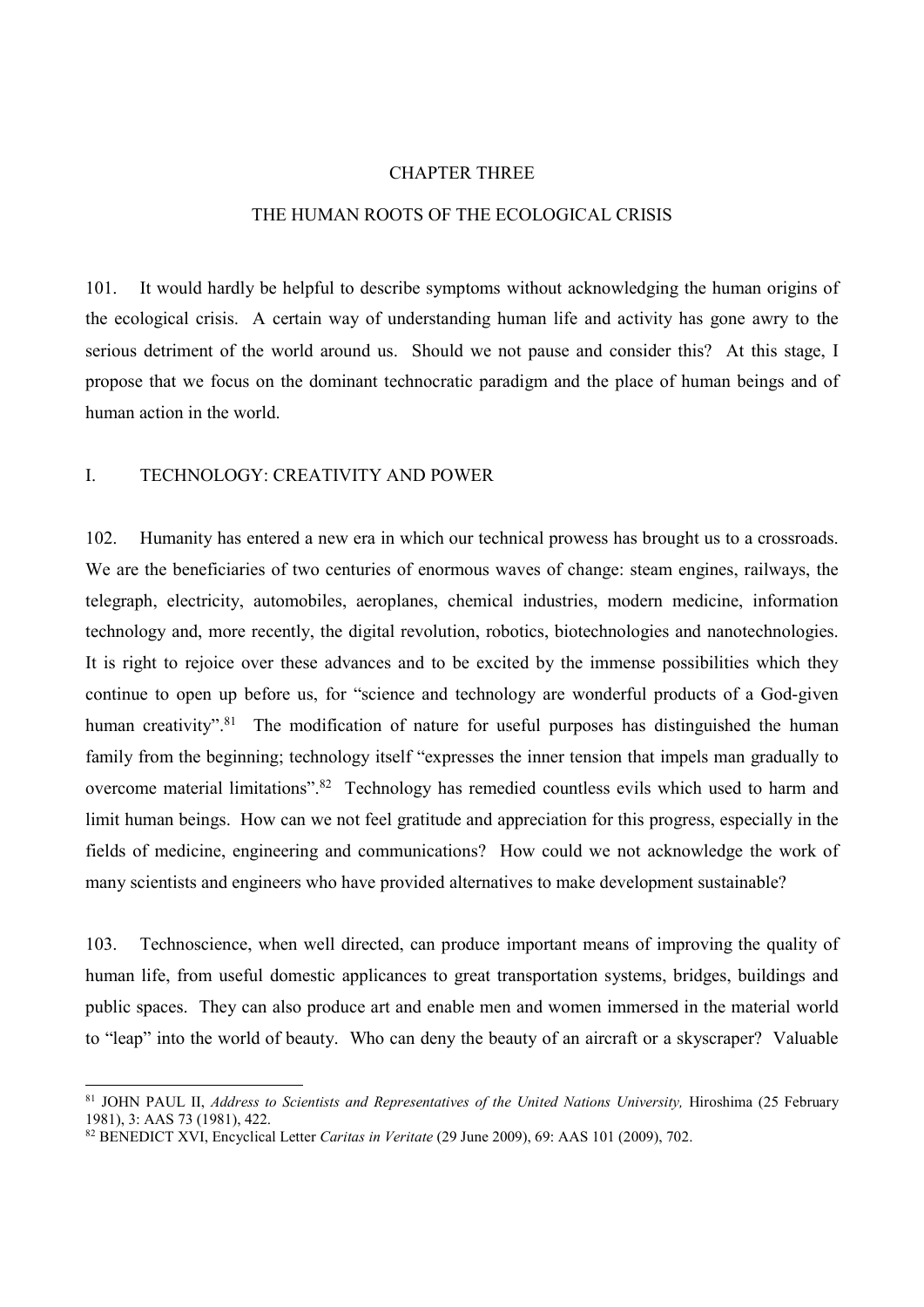works of art and music now make use of new technologies. So, in the beauty intended by the one who uses new technical instruments and in the contemplation of such beauty, a quantum leap occurs, resulting in a fulfilment which is uniquely human.

104. Yet it must also be recognized that nuclear energy, biotechnology, information technology, knowledge of our DNA, and so many other abilities which we have acquired, have given us tremendous power. More precisely, they have given those with the knowledge, and especially the economic resources to use them, an impressive dominance over the whole of humanity and the entire world. Never has humanity had such power over itself, yet nothing ensures that it will be used wisely, particularly when we consider how it is currently being used. We need but think of the nuclear bombs dropped in the middle of the twentieth century, or the array of technology which Nazism, Communism and other totalitarian regimes have employed to kill millions of people, to say nothing of the increasingly deadly arsenal of weapons available for modern warfare. In whose hands does all this power lie, or will it eventually end up? It is extremely risky for a small part of humanity to have it.

105. There is a tendency to believe that every increase in power means "an increase of 'progress' itself", an advance in "security, usefulness, welfare and vigour; …an assimilation of new values into the stream of culture",<sup>83</sup> as if reality, goodness and truth automatically flow from technological and economic power as such. The fact is that "contemporary man has not been trained to use power well".<sup>84</sup> because our immense technological development has not been accompanied by a development in human responsibility, values and conscience. Each age tends to have only a meagre awareness of its own limitations. It is possible that we do not grasp the gravity of the challenges now before us. "The risk is growing day by day that man will not use his power as he should"; in effect, "power is never considered in terms of the responsibility of choice which is inherent in freedom" since its "only norms are taken from alleged necessity, from either utility or security".<sup>85</sup> But human beings are not completely autonomous. Our freedom fades when it is handed over to the blind forces of the unconscious, of immediate needs, of self-interest, and of violence. In this sense, we stand naked and exposed in the face of our ever-increasing power, lacking the wherewithal to control it. We have

 <sup>83</sup> ROMANO GUARDINI, *Das Ende der Neuzeit*, ninth ed., Würzburg, 1965, 87 (English: *The End of the Modern World*, Wilmington, 1998, 82).

<sup>84</sup> Ibid.

<sup>85</sup> Ibid., 87-88 (*The End of the Modern World,* 83).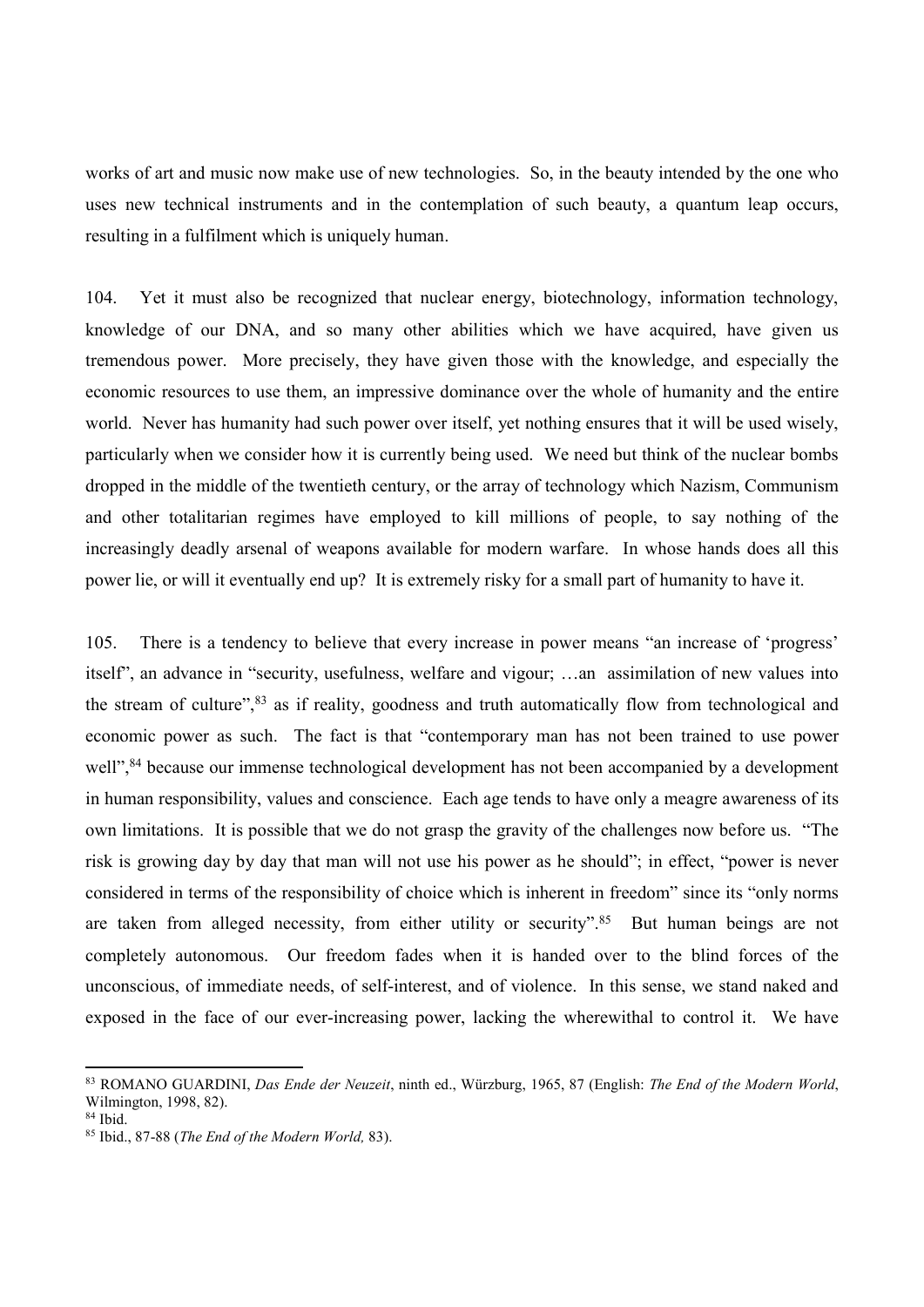certain superficial mechanisms, but we cannot claim to have a sound ethics, a culture and spirituality genuinely capable of setting limits and teaching clear-minded self-restraint.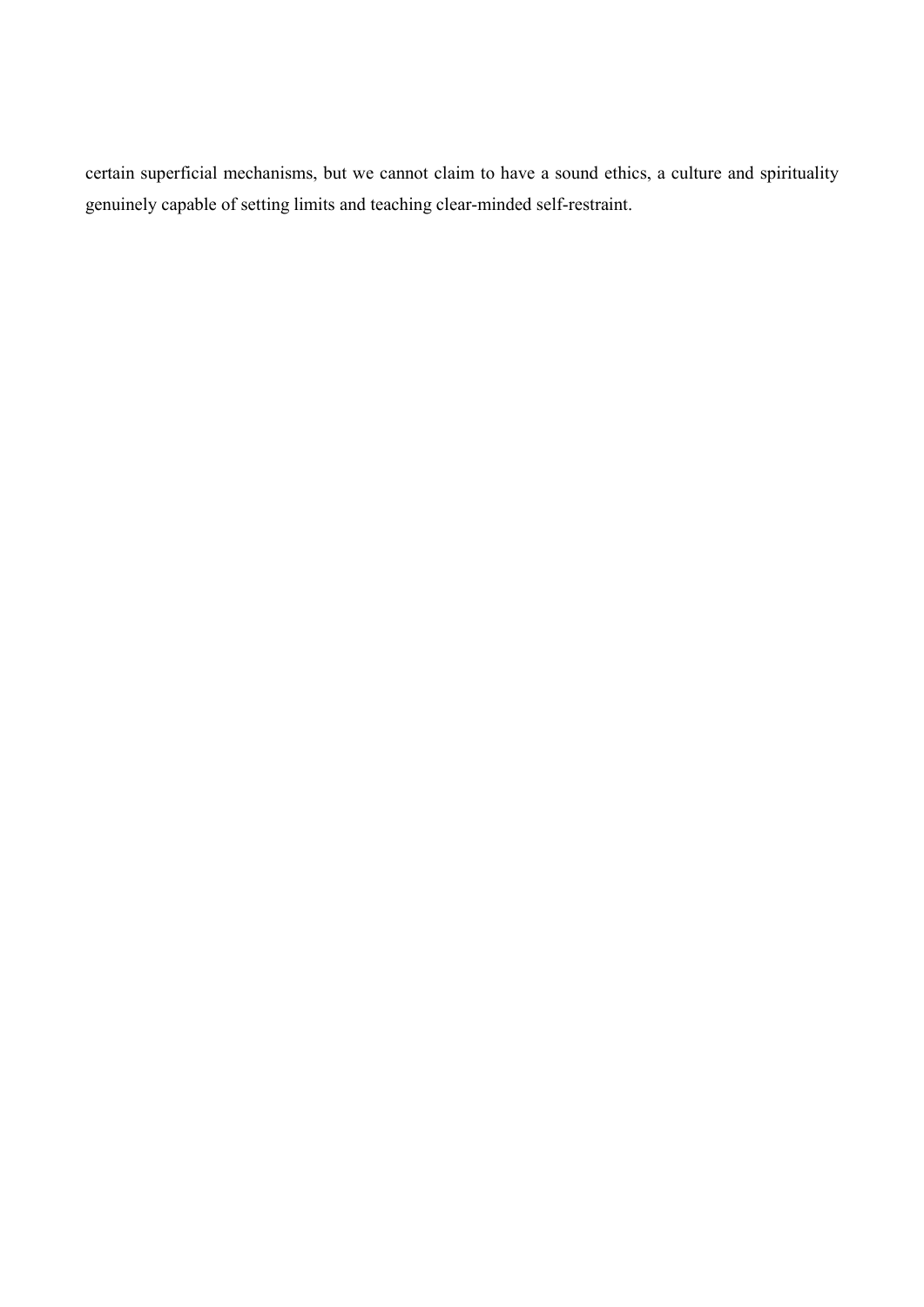# II. THE GLOBALIZATION OF THE TECHNOCRATIC PARADIGM

106. The basic problem goes even deeper: it is the way that humanity has taken up technology and its development *according to an undifferentiated and one-dimensional paradigm*. This paradigm exalts the concept of a subject who, using logical and rational procedures, progressively approaches and gains control over an external object. This subject makes every effort to establish the scientific and experimental method, which in itself is already a technique of possession, mastery and transformation. It is as if the subject were to find itself in the presence of something formless completely open to manipulation. Men and women have constantly intervened in nature, but for a long time this meant being in tune with and respecting the possibilities offered by the things themselves. It was a matter of receiving what nature itself allowed, as if from its own hand. Now, by contrast, we are the ones to lay our hands on things, attempting to extract everything possible from them while frequently ignoring or forgetting the reality in front of us. Human beings and material objects no longer extend a friendly hand to one another; the relationship has become confrontational. This has made it easy to accept the idea of infinite or unlimited growth, which proves so attractive to economists, financiers and experts in technology. It is based on the lie that there is an infinite supply of the earth's goods, and this leads to the planet having every last drop and more squeezed out of it. It is the false notion that "an infinite quantity of energy and resources are available, that it is possible to renew them quickly, and that the negative effects of the exploitation of the natural order can be easily absorbed".<sup>86</sup>

107. It can be said that many problems of today's world stem from the tendency, at times unconscious, to make the method and aims of science and technology an epistemological paradigm in which shapes the lives of individuals and the workings of society. The effects of imposing this model on reality as a whole, human and social, are seen in the degradation of the environment, but this is just one sign of a reductionism which affects every aspect of human and social life. We have to accept that tecnological products are not neutral, for they create a framework which ends up conditioning lifestyles and shaping social possibililties along the lines dictated by the interests of certain powerful groups. Decisions which may seem purely instrumental are in reality decisions about the kind of society we want to build.

 <sup>86</sup> PONTIFICAL COUNCIL FOR JUSTICE AND PEACE, *Compendium of the Social Doctrine of the Church*, 462.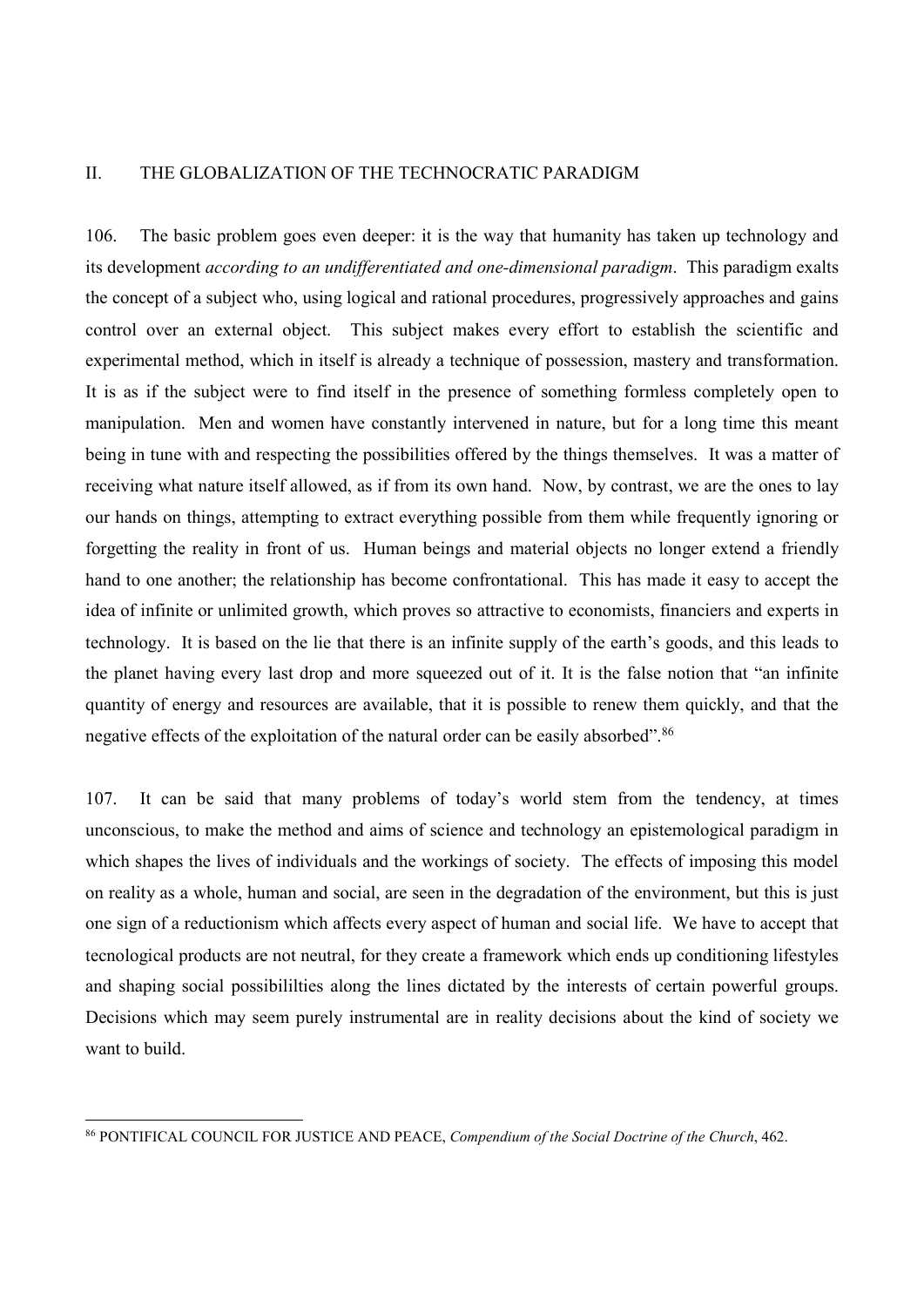108. The idea of promoting a different cultural paradigm and employing technology as a mere instrument is nowadays inconceivable. The technological paradigm has become so dominant that it would be difficult to do without its resources and even more difficult to utilize them without being dominated by their internal logic. It has become countercultural to choose a lifestyle whose goals are even partly independent of technology, of its costs and its power to globalize and make us all the same. Technology tends to absorb everything into its ironclad logic, and those who are surrounded with technology "know full well that it moves forward in the final analysis neither for profit nor for the wellbeing of the human race", that "in the most radical sense of the term power is its motive – a lordship over all".<sup>87</sup> As a result, "man seizes hold of the naked elements of both nature and human nature".<sup>88</sup> Our capacity to decide, a more genuine freedom and the space for each one's alternative creativity are diminished.

109. The technocratic paradigm also tends to dominate economics and political life. The economy accepts every advance in technology with a view to profit, without concern for its potential negative impact on human beings. Finance overwhelms the real economy. The lessons of the global financial crisis have not been assimilated, and we are learning all too slowly the lessons of environmental deterioration. Some circles maintain that current economics and technology will solve all environmental problems, and argue, in popular and non-technical terms, that the problems of global hunger and poverty will be resolved simply by market growth. They are less concerned with certain economic theories which today scarcely anybody dares defend, than with their actual operation in the functioning of the economy. They may not affirm such theories with words, but nonetheless support them with their deeds by showing no interest in more balanced levels of production, a better distribution of wealth, concern for the environment and the rights of future generations. Their behaviour shows that for them maximizing profits is enough. Yet by itself the market cannot guarantee integral human development and social inclusion.<sup>89</sup> At the same time, we have "a sort of 'superdevelopment' of a wasteful and consumerist kind which forms an unacceptable contrast with the ongoing situations of dehumanizing deprivation",<sup>90</sup> while we are all too slow in developing economic institutions and social initiatives which can give the poor regular access to basic resources. We fail to

 <sup>87</sup> ROMANO GUARDINI, *Das Ende der Neuzeit*, 63-64 (*The End of the Modern World*, 56).

<sup>88</sup> Ibid., 64 (*The End of the Modern World*, 56)

<sup>89</sup> Cf. BENEDICT XVI, Encyclical Letter *Caritas in Veritate* (29 June 2009), 35: AAS 101 (2009), 671.

<sup>90</sup> Ibid., 22: p. 657.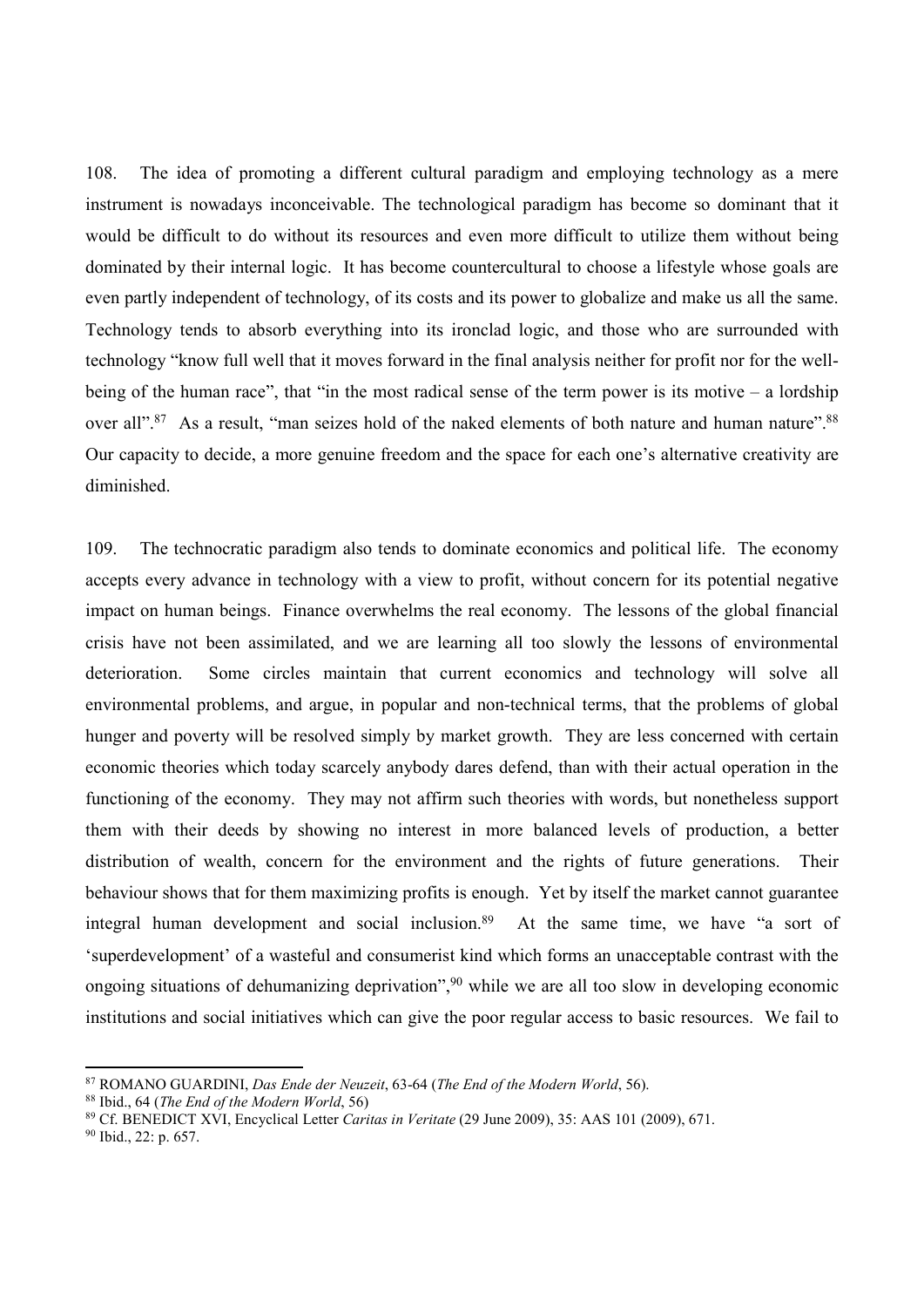see the deepest roots of our present failures, which have to do with the direction, goals, meaning and social implications of technological and economic growth.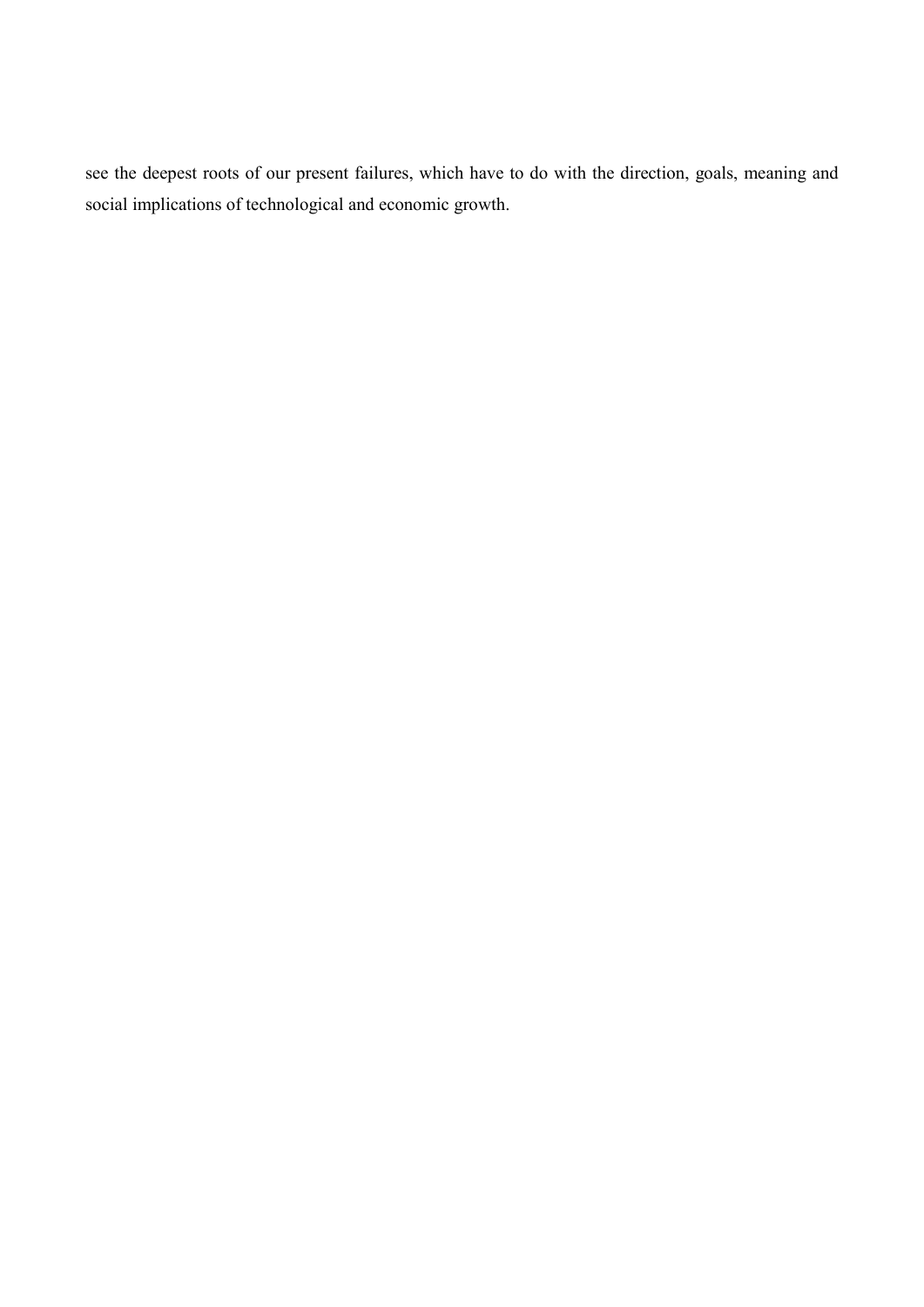110. The specialization which belongs to technology makes it difficult to see the larger picture. The fragmentation of knowledge proves helpful for concrete applications, but it leads to a gradual loss of appreciation for the whole, for the relationships between things, and for the broader horizon, which then becomes irrelevant. This very fact makes it hard to find adequate ways of solving the more complex problems of today's world, particularly those regarding the environment and the poor; these problems cannot be dealt with from a single perspective or from a single set of interests. A science which would offer solutions to the great issues would necessarily have to take into account the data generated by other fields of knowledge, including philosophy and social ethics. But this is a difficult habit to acquire today. Nor are there genuine ethical horizons to which one can appeal. Life gradually becomes a surrender to situations conditioned by technology, itself viewed as the principal key to the meaning of existence. In the concrete situation confronting us, there are a number of symptoms which point to what is wrong, such as environmental degradation, anxiety, a loss of the sense of life and of living together. Once more we see that "realities are more important than ideas".<sup>91</sup>

111. Ecological culture cannot be reduced to a series of urgent and partial responses to the immediate problems of pollution, environmental decay and the depletion of natural resources. There needs to be a distinctive way of looking at things, a way of thinking, policies, an educational programme, a lifestyle and a spirituality which together generate resistance to the assault of the technocratic paradigm. Otherwise, even the best ecological initiatives can find themselves caught up in the same globalized logic. To seek only a technical remedy to each environmental problem which comes up is to separate what is in reality interconnected and to mask the true and deepest problems of the global system.

112. Yet we can once more broaden our vision. We have the freedom needed to limit and direct technology; we can put it at the service of another type of progress, one which is healthier, more human, more social, more integral. Liberation from the dominant technocratic paradigm does actually happen sometimes, for example, when cooperatives of small producers adopt less polluting means of production, and opt for a non-consumerist model of life, recreation and community. Or when technology is directed primarily to resolving people's concrete problems, enthusiastically helping them live with more dignity and less suffering. Or indeed when the desire to create and contemplate beauty

 <sup>91</sup> Apostolic Exhortation *Evangelii Gaudium* (24 November 2013), 231: AAS 105 (2013), 1114.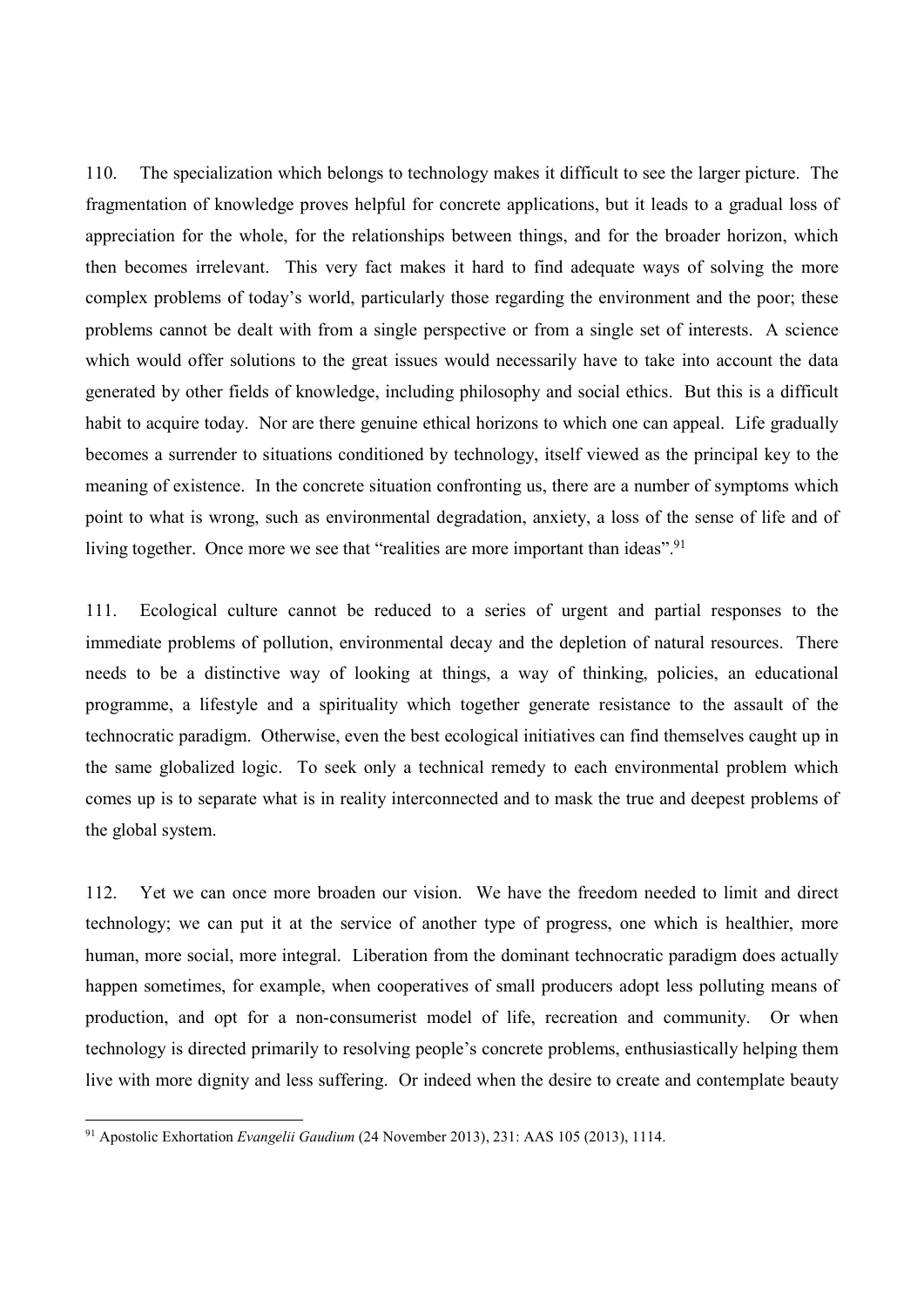manages to overcome reductionism through a salvation of sorts which occurs in beauty and in those who behold it. An authentic humanity, calling for a new synthesis, seems to dwell in the midst of our technological culture, almost unnoticed, entering like a mist from beneath a closed door. Will the promise last, in spite of everything, with all that is authentic rising up in stubborn resistance?

113. There is also the fact that people no longer seem to believe in a happy future; they no longer have blind trust in a better tomorrow based on the present state of the world and our technical abilities. There is a growing awareness that scientific and technological progress cannot be equated with the progress of humanity and history, a growing sense that the way to a better future lies elsewhere. This is not to reject the possibilities which technology continues to offer us. Humanity has changed profoundly, and the accumulation of constant novelties exalts a sense of fleetingness which which drags us to the surface, only in one direction. It becomes difficult to pause and recover depth in life. If architecture reflects the spirit of an age, our megastructures and drab apartment blocks express the spirit of globalized technology, where a constant flood of new products coexists with a tedious monotony. Let us refuse to resign ourselves to this, and continue to wonder about the purpose and meaning of everything. Otherwise we would simply legitimate the present situation and need new forms of escapism to help us put up with the emptiness.

114. All of this shows the urgent need for us to move forward in a bold cultural revolution. Science and technology are not neutral; from the beginning to the end of a process, various intentions and possibilities are in play and can take on various shapes. Nobody is suggesting a return to the Stone Age, but we do need to slow down and look at reality in a different way, to appropriate the positive and sustainable progress which has been made, but also to recover the values and the great goals swept away by our unrestrained delusions of grandeur.

## III. THE CRISIS AND EFFECTS OF MODERN ANTHROPOCENTRISM

115. Modern anthropocentrism paradoxically ended up prizing technical thought over reality, since "the techological mind sees nature as an insensate order, as a cold body of facts, as a mere 'given', as an object of utility, as raw material to be hammered into useful shape; it views the cosmos similarly as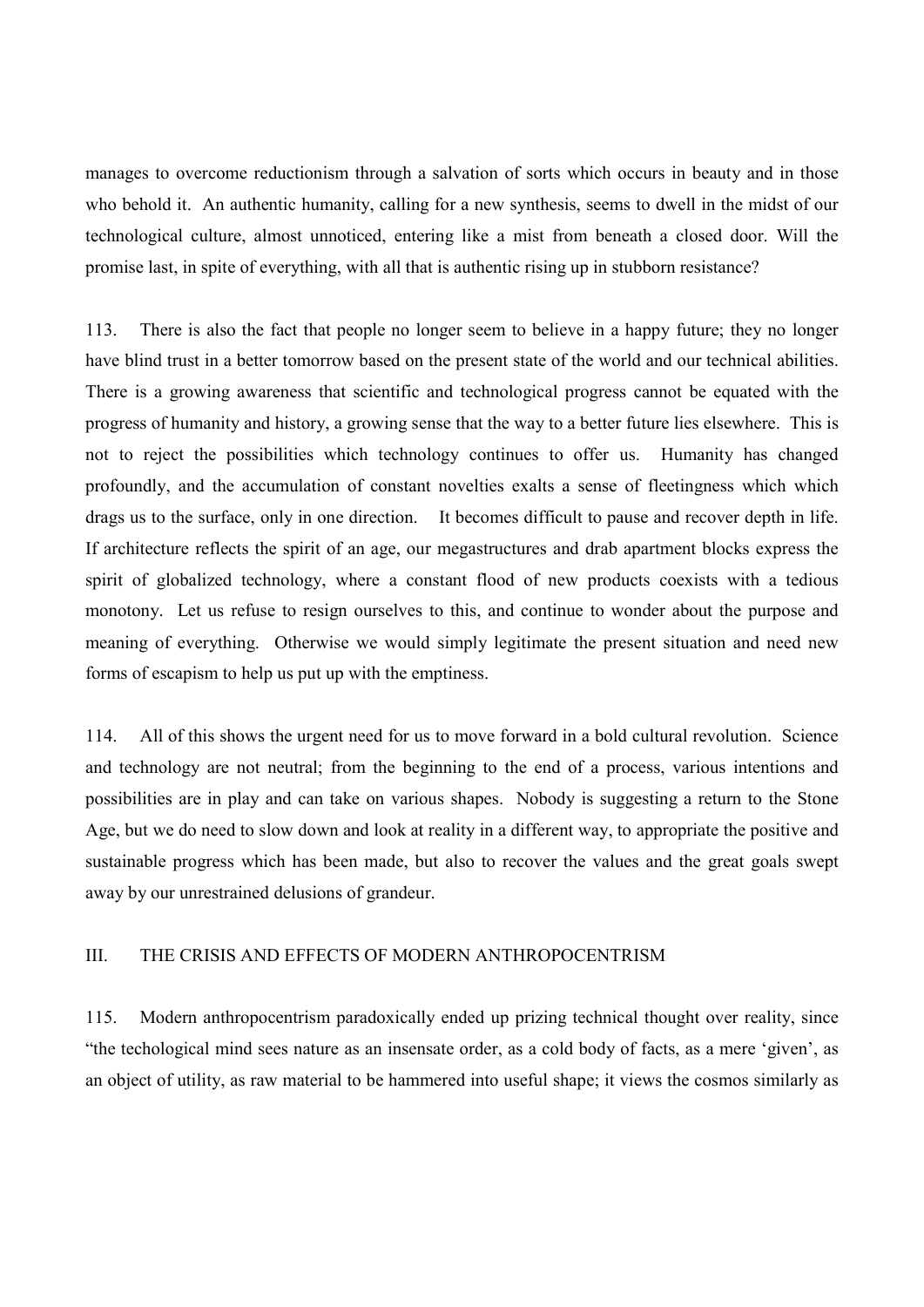a mere 'space' into which objects can be thrown with complete indifference".92 The intrinsic dignity of the world is thus compromised. When human beings fail to find their true place in the world, they misunderstand themselves and end up acting against themselves: "Not only has God given the earth to man, who must use it with respect for the original good purpose for which it was given, but, man too is God's gift to man. He must therefore respect the natural and moral structure with which he has been endowed".<sup>93</sup>

116. Modernity has been marked by an excessive anthropocentrism which today, under another guise, continues to stand in the way of shared understanding and of any effort to strengthen social bonds. The time has come to pay renewed attention to reality and the limits it imposes; these in turn are the condition for a more sound and fruitful development of individuals and society. An inadequate presentation of Christian anthropology gave rise to a wrong understanding of the relationship between human beings and the world. Often, what was handed on was a Promethean vision of mastery over the world, which gave the impression that the protection of nature was something only the faint-hearted cared about. Instead, our "dominion" over the universe should be understood more properly in the sense of responsible stewardship.<sup>94</sup>

117. Neglecting to monitor the harm done to nature and the environmental impact of our decisions is only the most striking sign of a disregard for the message contained in the structures of nature itself. When we fail to acknowledge as part of reality the worth of a poor person, a human embryo, a person with disabilities – to offer just a few examples – it becomes difficult to hear the cry of nature itself. Everything is connected. Once the human being declares independence from reality and behaves with absolute dominion, the very foundations of our life begin to crumble, for "instead of carrying out his role as a cooperator with God in the work of creation, man sets himself up in place of God and thus ends up provoking a rebellion on the part of nature".<sup>95</sup>

118. This situation has led to a constant schizophrenia, in which a technocracy which sees no intrinsic value in lesser beings coexists with the other extreme, which sees no special value in human

 <sup>92</sup> ROMANO GUARDINI, *Das Ende der Neuzeit*, 63 (*The End of the Modern World*, 55).

<sup>93</sup> JOHN PAUL II, Encyclical Letter *Centesimus Annus* (1 May 1991), 38: AAS 83 (1991), 841.

<sup>94</sup> Cf. *Love for Creation. An Asian Response to the Ecological Crisis*, Declaration of the Colloquium sponsored by the Federation of Asian Bishops Conferences (Tagatay, 31 January-5 February 1993), 3.3.2.

<sup>95</sup> JOHN PAUL II, Encyclical Letter *Centesimus Annus* (1 May 1991), 37: AAS 83 (1991), 840.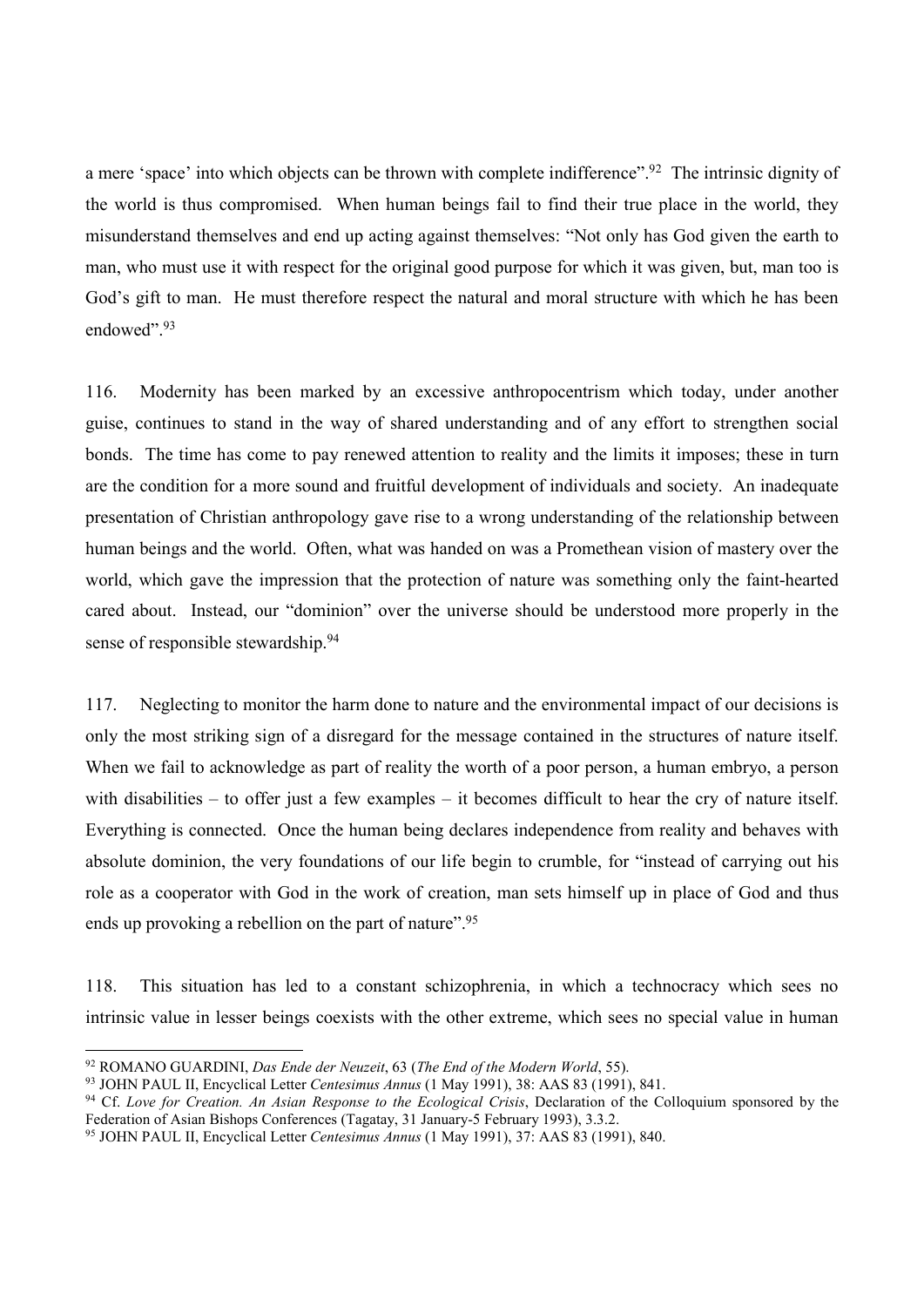beings. But one cannot prescind from humanity. There can be no renewal of our relationship with nature without a renewal of humanity itself. There can be no ecology without an adequate anthropology. When the human person is considered as simply one being among others, the product of chance or physical determinism, "our overall sense of responsibility wanes".96 A misguided anthropocentrism need not necessarily yield to "biocentrism", for that would entail adding yet another imbalance, which would not only fail to solve present problems but would add new ones. Human beings cannot be expected to feel responsibility for the world unless, at the same time, their unique abilities of knowledge, will, freedom and responsibility are recognized and esteemed.

119. Nor must the critique of a misguided anthropocentrism underestimate the importance of interpersonal relations. If the present ecological crisis is one small sign of the ethical, cultural and spiritual crisis of modernity, we cannot presume to heal our relationship with nature and the environment without healing all fundamental human relationships. Christian thought sees human beings as possessing a particular dignity above other creatures; it thus inculcates esteem for each person and respect for others. Our openness to others, each of whom is a "thou" capable of knowing, loving and entering into dialogue, remains the source of our nobility as human persons. A correct relationship with the created world demands that we not weaken this social dimension of openness to others, and much less the transcendent dimension of our openness to the "Thou" of God. Our relationship with the environment can never be isolated from our relationship with others and with God. Otherwise, it would be nothing more than romantic individualism dressed up in ecological garb, locking us into a stifling immanence.

120. Since everything is interrelated, concern for the protection of nature is also incompatible with the justification of abortion. How can we really teach the importance of concern for other vulnerable beings, however annoying or inconvenient they may be, if we fail to protect a human embryo, even when its presence is uncomfortable and creates difficulties? "If personal and social sensitivity towards the acceptance of the new life is lost, then other forms of acceptance that are valuable for society also wither away".<sup>97</sup>

 <sup>96</sup> BENEDICT XVI, *Message for the 2010 World Day of Peace*, 2: AAS 102 (2010), 41.

<sup>97</sup> ID., Encyclical Letter *Caritas in Veritate* (29 June 2009), 28: AAS 101 (2009), 663.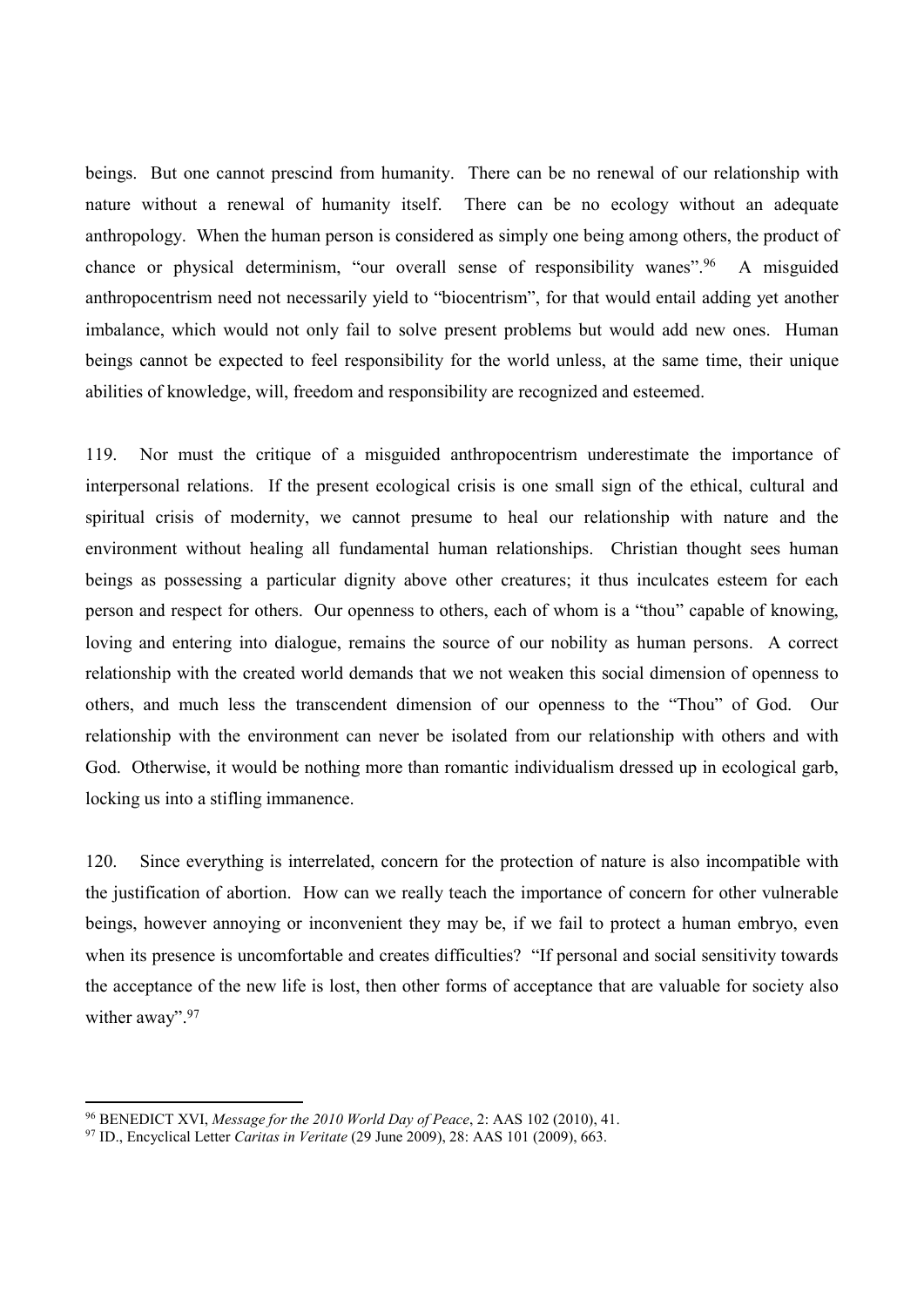121. We need to develop a new synthesis capable of overcoming the false arguments of recent centuries. Christianity, in fidelity to its own identity and the rich deposit of truth which it has received from Jesus Christ, continues to reflect on these issues in fruitful dialogue with changing historical situations. In doing so, it reveals its eternal newness.<sup>98</sup>

# *Practical relativism*

122. A misguided anthropocentrism gives place to a misguided way of life. In the Apostolic Exhortation *Evangelii Gaudium,* I noted that the practical relativism typical of our age is "even more dangerous than doctrinal relativism".<sup>99</sup> When human beings set themselves at the centre, they give absolute priority to immediate convenience and all else becomes relative. Hence we should not be surprised to find, in conjunction with the omnipresent technocratic paradigm and the cult of unlimited human power, the rise of a relativism which sees everything as irrelevant unless it serves one's own immediate interests. There is a logic in all this whereby different attitudes can feed on one another, leading to environmental degradation and social decay.

123. The culture of relativism is the same disorder which drives one person to take advantage of another, to treat others as mere objects, imposing forced labour on them or enslaving them to pay their debts. The same kind of thinking leads to the sexual exploitation of children and abandonment of the elderly who no longer serve our interests. It is also the mindset of those who say: Let us allow the invisible forces of the market to regulate the economy, and consider their impact on society and nature as collateral damage. In the absence of objective truths or sound principles other than the satisfaction of our own desires and immediate needs, what limits can be placed on human trafficking, organized crime, the drug trade, commerce in blood diamonds and the fur of endangered species? Is it not the same relativistic logic which justifies buying the organs of the poor for resale or use in experimentation, or eliminating children because they are not what their parents wanted? This same "use and throw away" logic generates so much waste, because of the disordered desire to consume more than what is really necessary. We should not think that political efforts or the force of law will be sufficient to prevent actions which affect the environment because, when the culture itself is corrupt

 <sup>98</sup> Cf. VINCENT OF LERINS, *Commonitorium Primum*, ch. 23: PL 50, 688: "Ut annis scilicet consolidetur, dilatetur tempore, sublimetur aetate".

<sup>99</sup> No. 80: AAS 105 (2013), 1053.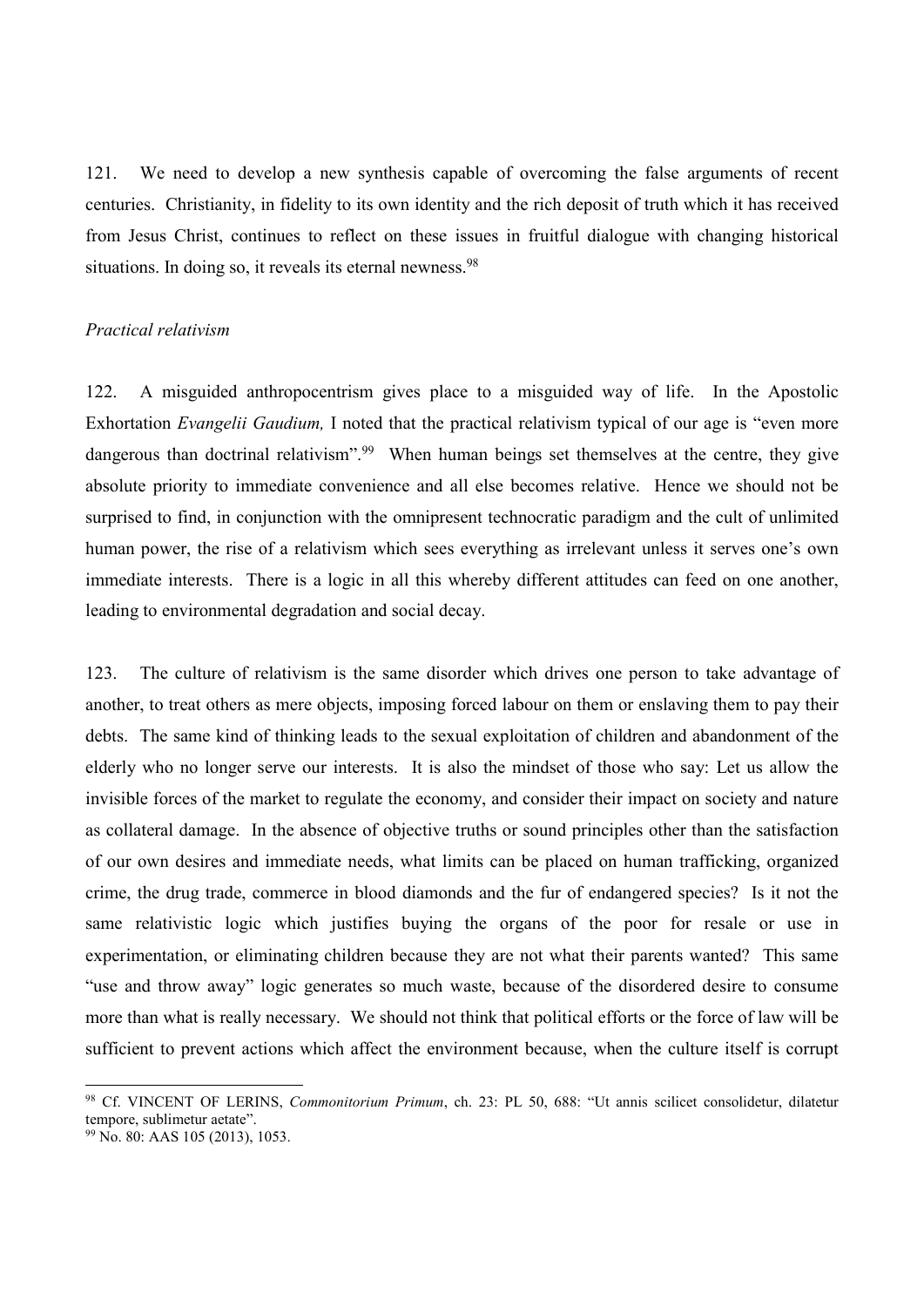and objective truth and universally valid principles are no longer upheld, laws can only be seen as arbitrary impositions or obstacles to be avoided.

## *The need to protect employment*

124. Any approach to an integral ecology, which by definition does not exclude human beings, needs to take account of the value of labour, as Saint John Paul II wisely noted in his encyclical *Laborem Exercens*. According to the biblical account of creation, God placed man and woman in the garden he had created (cf. *Gen* 2:15) not only to preserve it ("keep") but also to make it fruitful ("till"). Labourers and craftsmen thus "maintain the fabric of the world" (*Sir* 38:34). Developing the created world in a prudent way is the best way of caring for it, for this means that we ourselves become the instrument used by God to bring out the potential which he himself inscribed in things: "The Lord created medicines out of the earth, and the sensible will not despise them" (*Sir* 38:4).

125. If we reflect on the proper relationship between human beings and the world around us, we see the need for a correct understanding of work because if we talk about the relationship between human beings and things, the question arises of the meaning and purpose of human action upon reality. This has to do not only with manual or agricultural labour but with any activity involving a modification of existing reality, from producing a social report to the design of a technological development. Underlying every form of work is a concept of the relationship which we can or must have with what is other than ourselves. Together with the awe-filled contemplation of creation which we find in Saint Francis of Assisi, the Christian spiritual tradition has also developed a rich and balanced understanding of the meaning of work, as, for example, in the life of Blessed Charles de Foucauld and his disciples.

126. We can also look to the great tradition of monasticism. Originally, it was a kind of flight from the world, an escape from the decadence of the cities. The monks sought the desert, convinced that it was the best place for encountering the presence of God. Later, Saint Benedict of Norcia proposed that his monks live in community, combining prayer and spiritual reading with manual labour (*"ora et labora*"). Seeing manual labour as spiritually meaningful proved revolutionary. Personal growth and sanctification came to be sought in the interplay of recollection and work. This way of experiencing work makes us more protective and respectful of the environment; it imbues our relationship to the world with a healthy sobriety.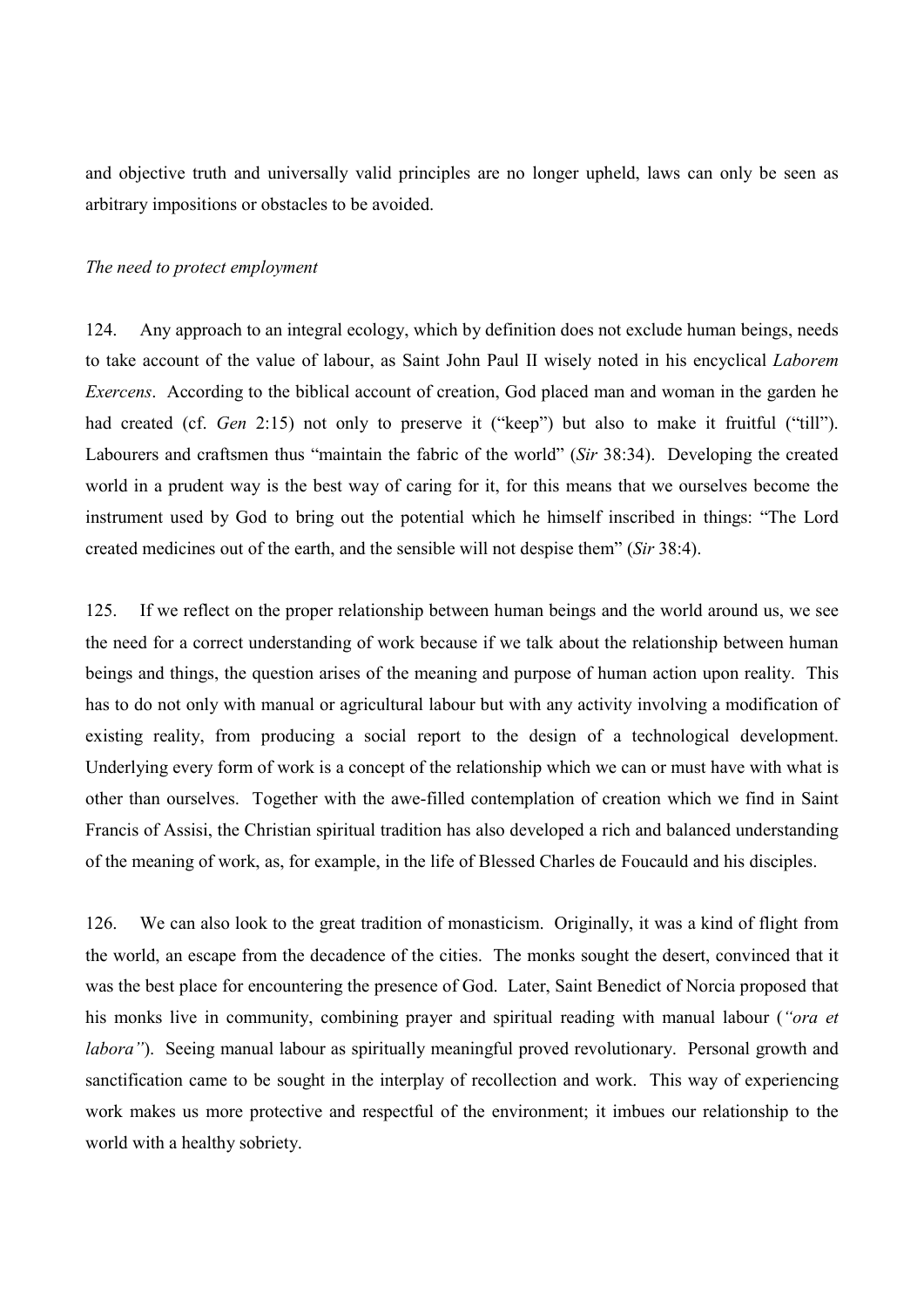127. We are convinced that "man is the source, the focus and the aim of all economic and social life".<sup>100</sup> Nonetheless, once our human capacity for contemplation and reverence is impaired, it becomes easy for the meaning of work to be misunderstood.<sup>101</sup> We need to remember that men and women have "the capacity to improve their lot, to further their moral growth and to develop their spiritual endowments".<sup>102</sup> Work should be the setting for this rich personal growth, where many aspects of life enter into play: creativity, planning for the future, developing our talents, living out our values, relating to others, giving glory to God. It follows that, in the reality of today's global society, it is essential that "we continue to prioritize the goal of access to steady employment for everyone",<sup>103</sup> no matter the limited interests of business and dubious economic reasoning.

128. We were created with a vocation to work. The goal should not be that technological progress increasingly replace human work, for this would be detrimental to humanity. Work is a necessity, part of the meaning of life on this earth, a path to growth, human development and personal fulfilment. Helping the poor financially must always be a provisional solution in the face of pressing needs. The broader objective should always be to allow them a dignified life through work. Yet the orientation of the economy has favoured a kind of technological progress in which the costs of production are reduced by laying off workers and replacing them with machines. This is yet another way in which we can end up working against ourselves. The loss of jobs also has a negative impact on the economy "through the progressive erosion of social capital: the network of relationships of trust, dependability, and respect for rules, all of which are indispensable for any form of civil coexistence".<sup>104</sup> In a word, "human costs always include economic costs, and economic dysfunctions always involve human costs".105 To stop investing in people, in order to gain greater short-term financial gain, is bad business for society.

129. In order to continue providing employment, it is imperative to promote an economy which favours productive diversity and business creativity. For example, there is a great variety of small-

 <sup>100</sup> SECOND VATICAN ECUMENICAL COUNCIL, Pastoral Constitution on the Church in the Modern World *Gaudium et Spes*, 63.

<sup>101</sup> Cf. JOHN PAUL II, Encyclical Letter *Centesimus Annus* (1 May 1991), 37: AAS 83 (1991), 840.

<sup>102</sup> PAUL VI, Encyclical Letter *Populorum Progressio* (26 March 1967), 34: AAS 59 (1967), 274.

<sup>103</sup> BENEDICT XVI, Encyclical Letter *Caritas in Veritate* (29 June 2009), 32: AAS 101 (2009), 666.

<sup>104</sup> Ibid.

<sup>105</sup> Ibid.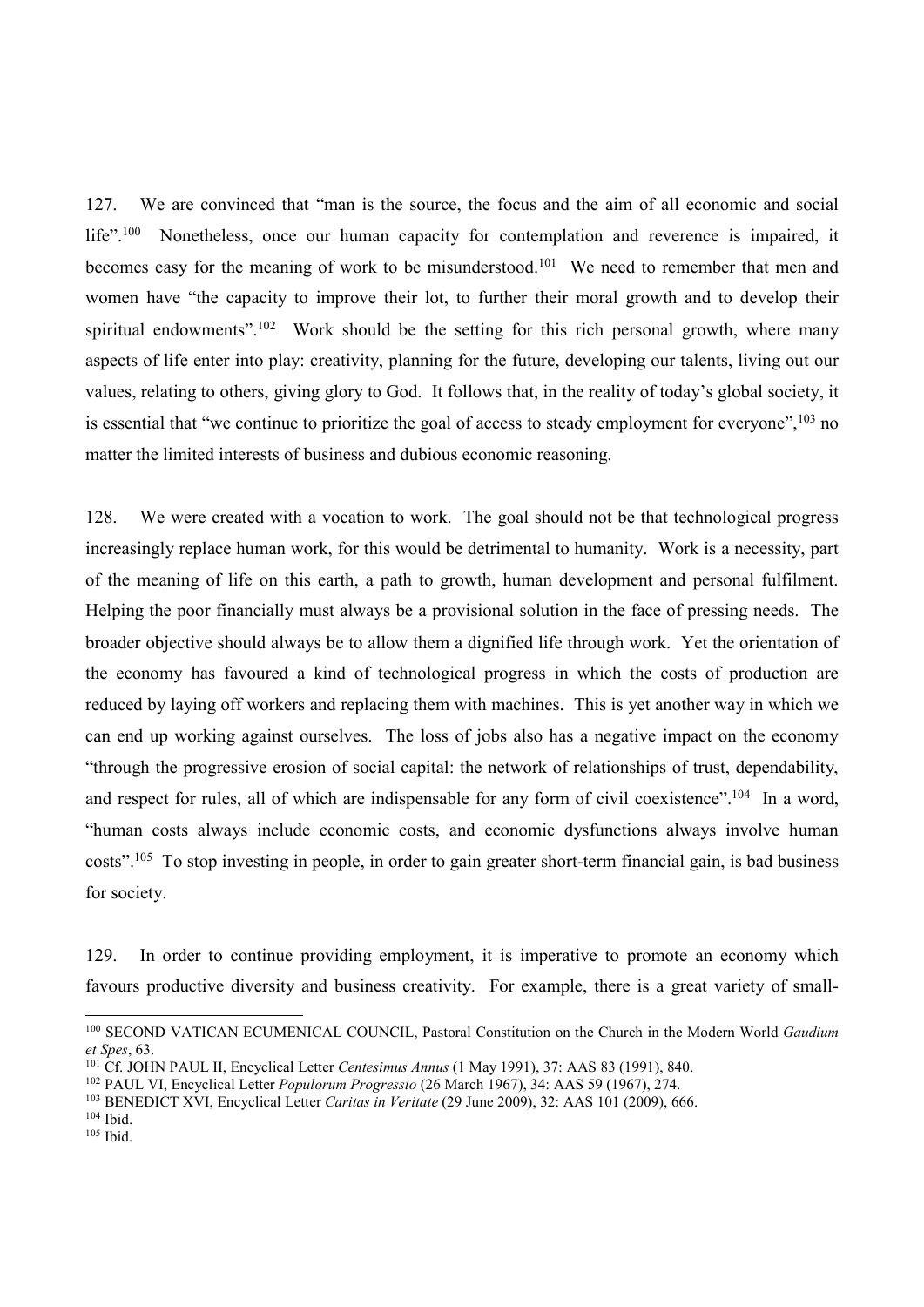scale food production systems which feed the greater part of the world's peoples, using a modest amount of land and producing less waste, be it in small agricultural parcels, in orchards and gardens, hunting and wild harvesting or local fishing. Economies of scale, especially in the agricultural sector, end up forcing smallholders to sell their lands or to abandon their traditional crops. Attempts by the latter to move to other, more diversified, means of production prove fruitless because of the difficulty of linkage with regional and global markets, or because the infrastructure for sales and transport is geared to larger businesses. Civil authorities have the right and duty to adopt clear and firm measures in support of small producers and differentiated production. To ensure an economic freedom from which all can effectively benefit, restraints occasionally have to be imposed on those possessing greater resources and financial power. To claim economic freedom while real conditions bar many people from real access to it, and while possibilities for employment continue to shrink, is to practise a doublespeak which brings politics into disrepute. Business is a noble vocation, directed to producing wealth and improving our world. It can be a fruitful source of prosperity for the areas in which it operates, especially if it sees the creation of jobs as an essential part of its service to the common good.

## *New biological technologies*

130. In the philosophical and theological vision of creation which I have presented, it is clear that the human person, endowed with reason and knowledge, is not an external factor to be excluded. While human intervention on plants and animals is permissible when it pertains to the necessities of human life, the *Catechism of the Catholic Church* teaches that experimentation on animals is morally acceptable *only* "if it remains within reasonable limits [and] contributes to caring for or saving human lives".<sup>106</sup> The *Catechism* firmly states that human power has limits and that "it is contrary to human dignity to cause animals to suffer or die needlessly".<sup>107</sup> All such use and experimentation "requires a religious respect for the integrity of creation".108

131. Here I would recall the balanced position taken by Saint John Paul II, who stressed the benefits of scientific and technological progress as evidence of "the nobility of the human vocation to participate responsibly in God's creative action", while also noting that "we cannot interfere in one area

 <sup>106</sup> *Catechism of the Catholic Church*, 2417.

<sup>107</sup> Ibid., 2418.

<sup>108</sup> Ibid., 2415.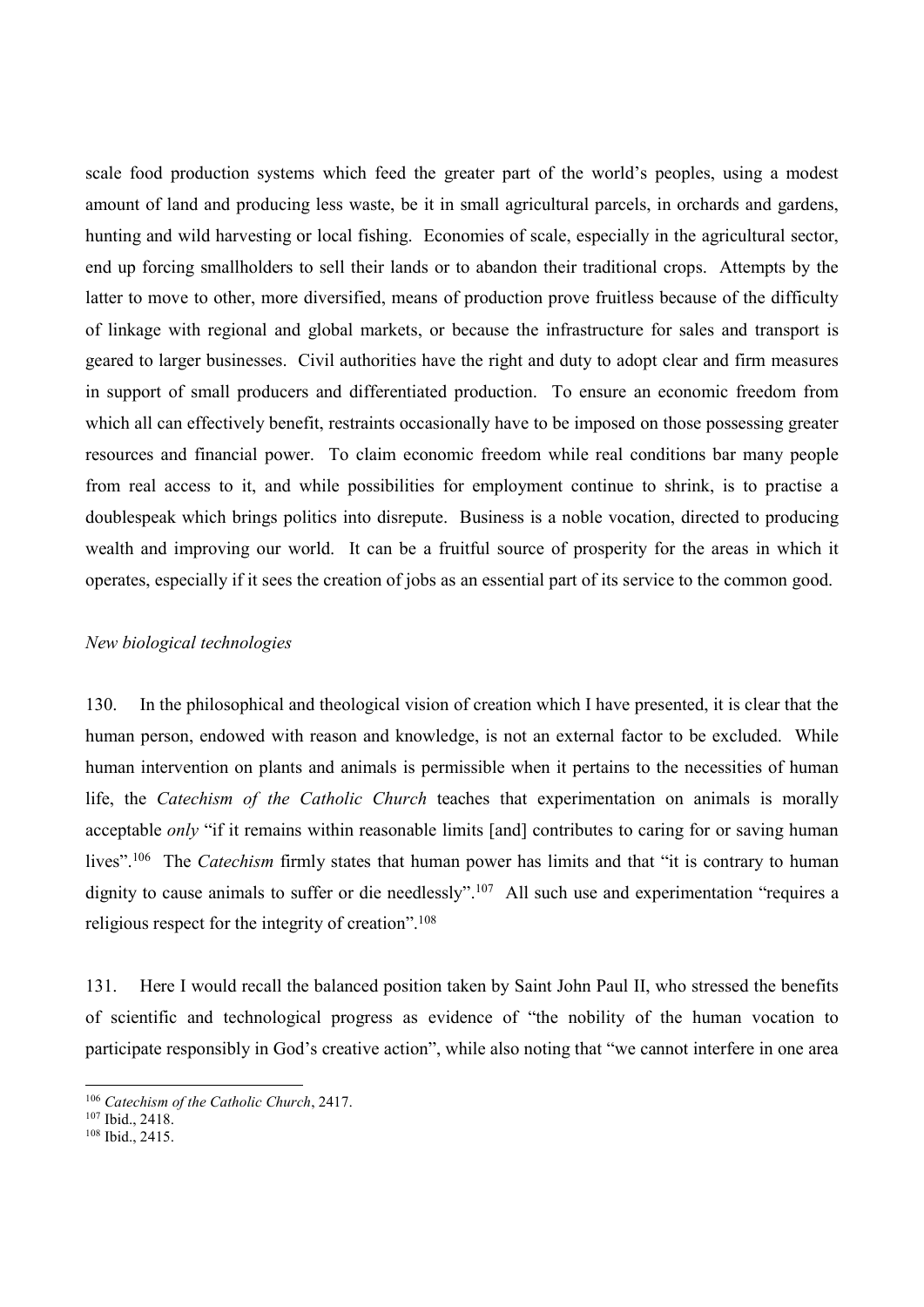of the ecosystem without paying due attention to the consequences of such interference in other areas".<sup>109</sup> He made it clear that the Church values the benefits which result "from the study and applications of molecular biology, supplemented by other disciplines such as genetics, and its technological application in agriculture and industry".110 But he also pointed out that this should not lead to an "indiscriminate genetic manipulation"<sup>111</sup> which would ignore the negative effects of such interventions. Human creativity cannot be suppressed. If an artist cannot be stopped from using his or her creativity, neither should those who possess particular gifts for the advancement of science and technology be prevented from using their God-given talents for the service of others. We need constantly to rethink the goals, effects, overall context and ethical limits of this human activity which is a form of power involving considerable risks.

132. This, then, is the correct framework for any reflection on human intervention on plants and animals, which at present includes genetic manipulation by biotechnology for the sake of exploiting the potential present in material reality. The respect owed by faith to reason calls for close attention to what the biological sciences, through research uninfluenced by economic interests, can teach us about biological structures, their possibilities and their mutations. Any legitimate intervention will act on nature only in order "to favour its development in its own line, that of creation, as intended by God".<sup>112</sup>

133. It is difficult to make a general judgement about genetic modification (GM), whether vegetable or animal, medical or agricultural, since these vary greatly among themselves and call for specific considerations. The risks involved are not always due to the techniques used, but rather to their improper or excessive application. Genetic mutations, in fact, have often been, and continue to be, caused by nature itself. Nor are mutations caused by human intervention a modern phenomenon. The domestication of animals, the crossbreeding of species and other older and universally accepted practices can be mentioned as examples. We need but recall that scientific developments in GM cereals began with the observation of natural bacteria which spontaneously modified plant genomes. In nature, however, this process is slow and cannot be compared to the fast pace induced by contemporary technological advances, even when the latter build upon several centuries of scientific progress.

 <sup>109</sup> *Message for the 1990 World Day of Peace*, 6: AAS 82 (1990), 150.

<sup>110</sup> *Address to the Pontifical Academy of Sciences* (3 October 1981), 3: *Insegnamenti* 4/2 (1981), 333.

<sup>111</sup> *Message for the 1990 World Day of Peace*, 7: AAS 82 (1990), 151.

<sup>112</sup> JOHN PAUL II, *Address to the 35th General Assembly of the World Medical Association* (29 October 1983), 6: AAS 76 (1984), 394.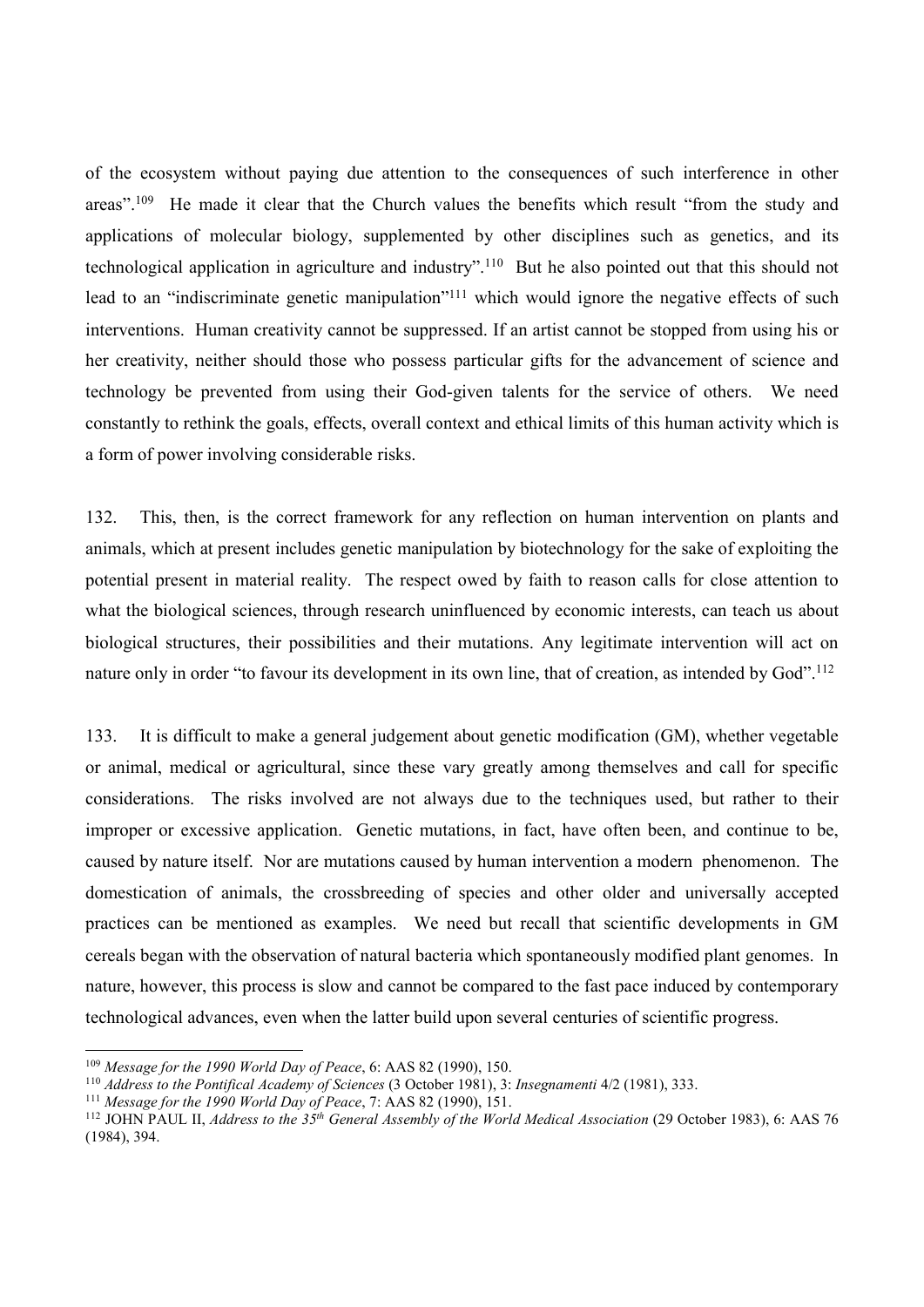134. Although no conclusive proof exists that GM cereals may be harmful to human beings, and in some regions their use has brought about economic growth which has helped to resolve problems, there remain a number of significant difficulties which should not be underestimated. In many places, following the introduction of these crops, productive land is concentrated in the hands of a few owners due to "the progressive disappearance of small producers, who, as a consequence of the loss of the exploited lands, are obliged to withdraw from direct production".<sup>113</sup> The most vulnerable of these become temporary labourers, and many rural workers end up moving to poverty-stricken urban areas. The expansion of these crops has the effect of destroying the complex network of ecosystems, diminishing the diversity of production and affecting regional economies, now and in the future. In various countries, we see an expansion of oligopolies for the production of cereals and other products needed for their cultivation. Dependency would be aggravated were the production of infertile seeds to be contemplated, which would have the effect of forcing farmers to purchase them from larger producers.

135. Certainly, these issues require constant attention and a concern for their ethical implications. A broad, responsible scientific and social debate needs to take place, one capable of considering all the available information and of calling things by their name. It sometimes happens that complete information is not put on the table; a selection is made on the basis of particular interests, be they politico-economic or ideological. This makes it difficult to reach a balanced and prudent judgement on different questions, which takes into account all the pertinent variables. Discussions are needed in which all those directly or indirectly affected (farmers, consumers, civil authorities, scientists, seed producers, people living near fumigated fields, and others) can make known their problems and concerns, and have access to adequate and reliable information in order to make decisions aimed at the common good, present and future. This is a complex environmental issue; it calls for a comprehensive approach which would require, at the very least, greater efforts to finance various lines of independent, interdisciplinary research capable of shedding new light on the problem.

136. On the other hand, it is troubling that, when certain ecological movements defend the integrity of the environment, rightly demanding that certain limits be imposed on scientific research, they

 <sup>113</sup> EPISCOPAL COMMISSION FOR PASTORAL CONCERNS IN ARGENTINA, *Una tierra para todos* (June 2005), 19.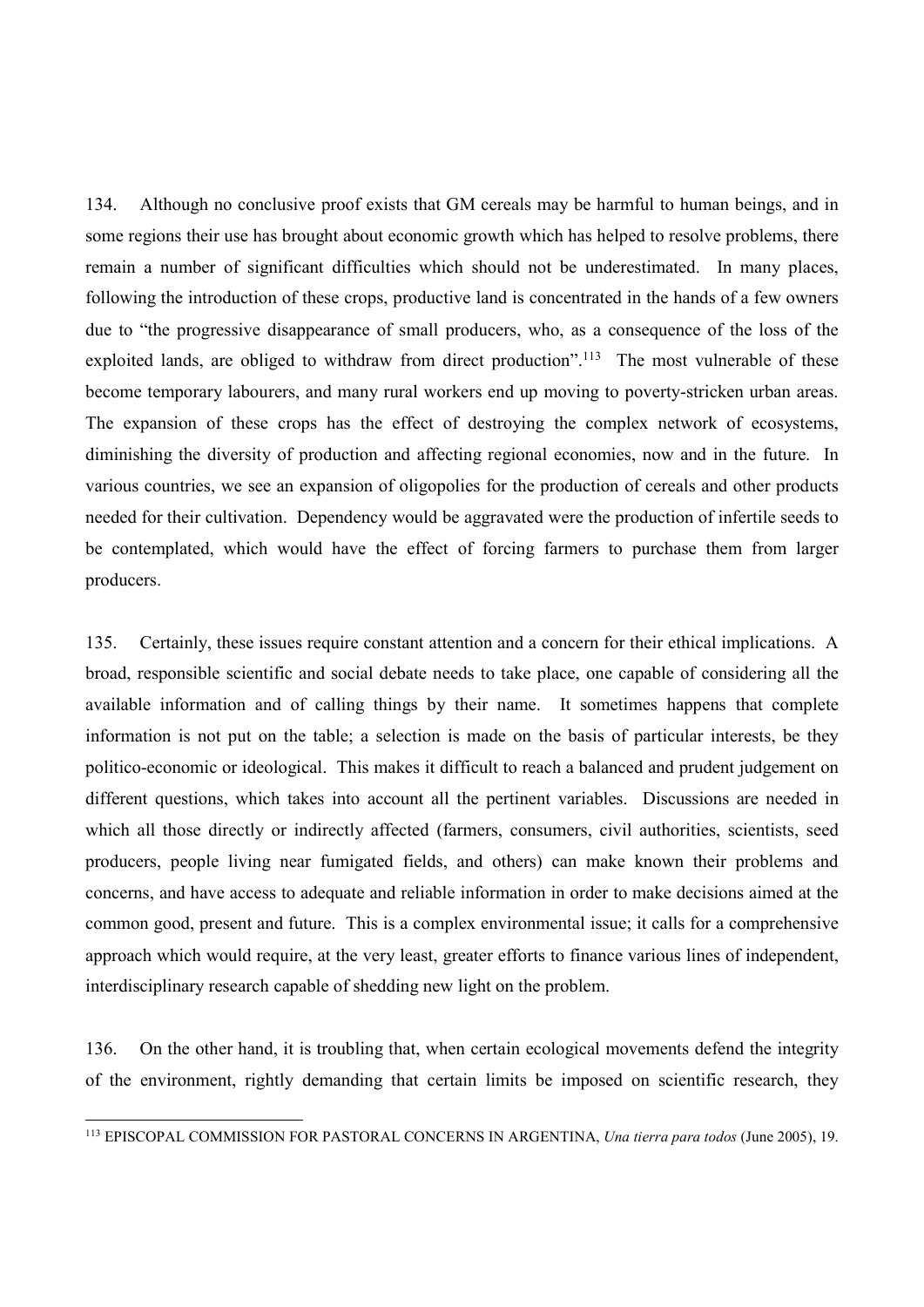sometimes fail to apply those same principles to human life. There is a tendency to justify transgressing all boundaries when experimentation is carried out on living human embryos. We forget that the inalienable worth of a human person transcends his or her degree of development. When technology disregards the great ethical principles, it ends up considering any practice whatsoever as licit. As we have seen in this chapter, a technology severed from ethics will not easily be able, by itself, to limit its own power.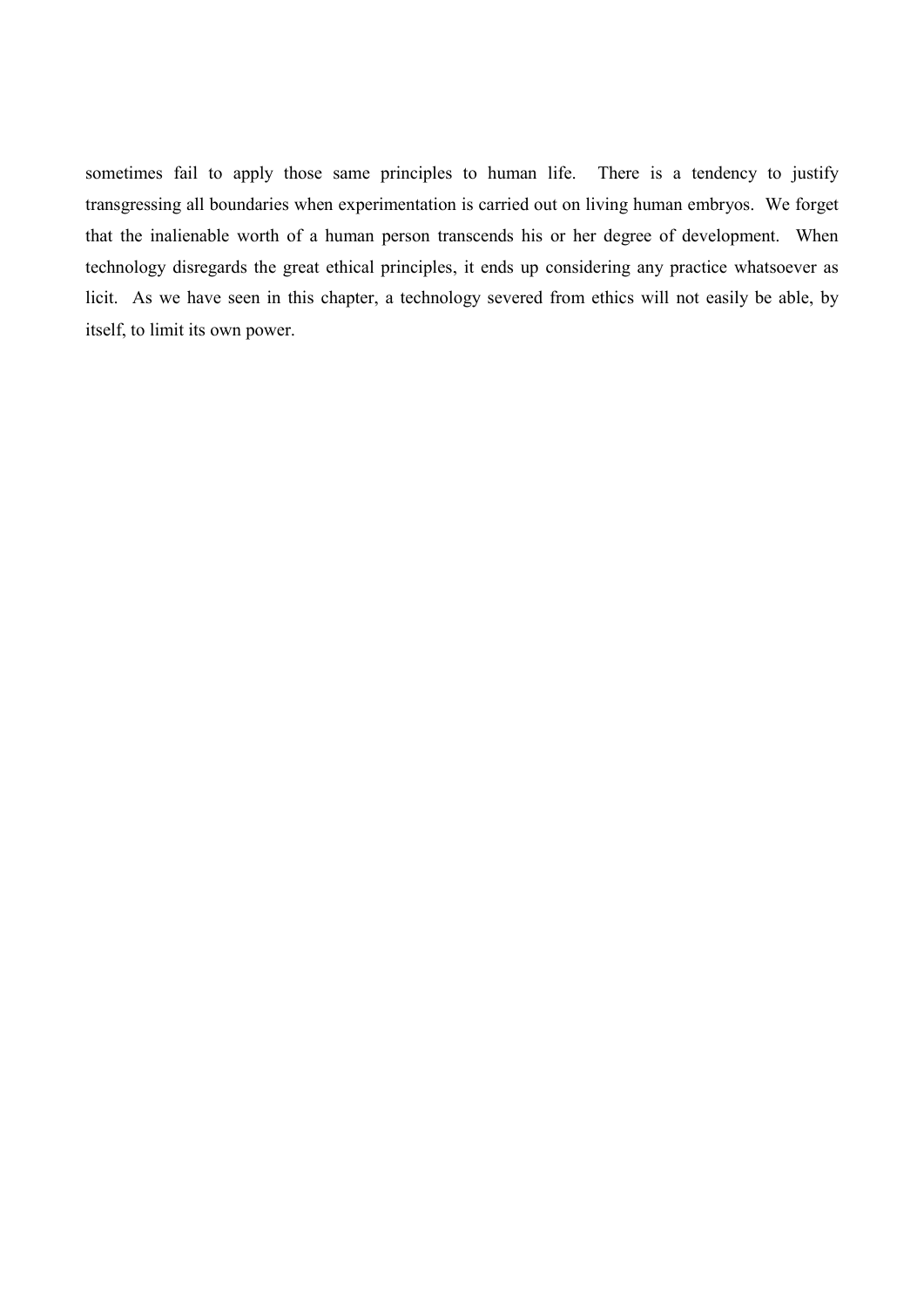## CHAPTER FOUR

## INTEGRAL ECOLOGY

137. Since everything is closely interrelated, and today's problems call for a vision capable of taking into account every aspect of the global crisis, I suggest that we now consider some elements of an *integral ecology*, one which clearly respects its human and social dimensions.

### I. ENVIRONMENTAL, ECONOMIC AND SOCIAL ECOLOGY

138. Ecology studies the relationship between living organisms and the environment in which they develop. This necessarily entails reflection and debate about the conditions required for the life and survival of society, and the honesty needed to question certain models of development, production and consumption. It cannot be emphasized enough how everything is interconnected. Time and space are not independent of one another, and not even atoms or subatomic particles can be considered in isolation. Just as the different aspects of the planet – physical, chemical and biological – are interrelated, so too living species are part of a network which we will never fully explore and understand. A good part of our genetic code is shared by many living beings. It follows that the fragmentation of knowledge and the isolation of bits of information can actually become a form of ignorance, unless they are integrated into a broader vision of reality.

139. When we speak of the "environment", what we really mean is a relationship existing between nature and the society which lives in it. Nature cannot be regarded as something separate from ourselves or as a mere setting in which we live. We are part of nature, included in it and thus in constant interaction with it. Getting to the reasons why a given area is polluted requires a study of the workings of society, its economy, its behaviour patterns, the ways it grasps reality, and so forth. Given the scale of change, it is no longer possible to find a specific, discrete answer for each part of the problem. It is essential to seek comprehensive solutions which consider the interactions within natural systems themselves and with social systems. We are not faced with two separate crises, one environmental and the other social, but rather one complex crisis which is both social and environmental. Strategies for a solution demand an integrated approach to combating poverty, restoring dignity to the underprivileged, and at the same time protecting nature.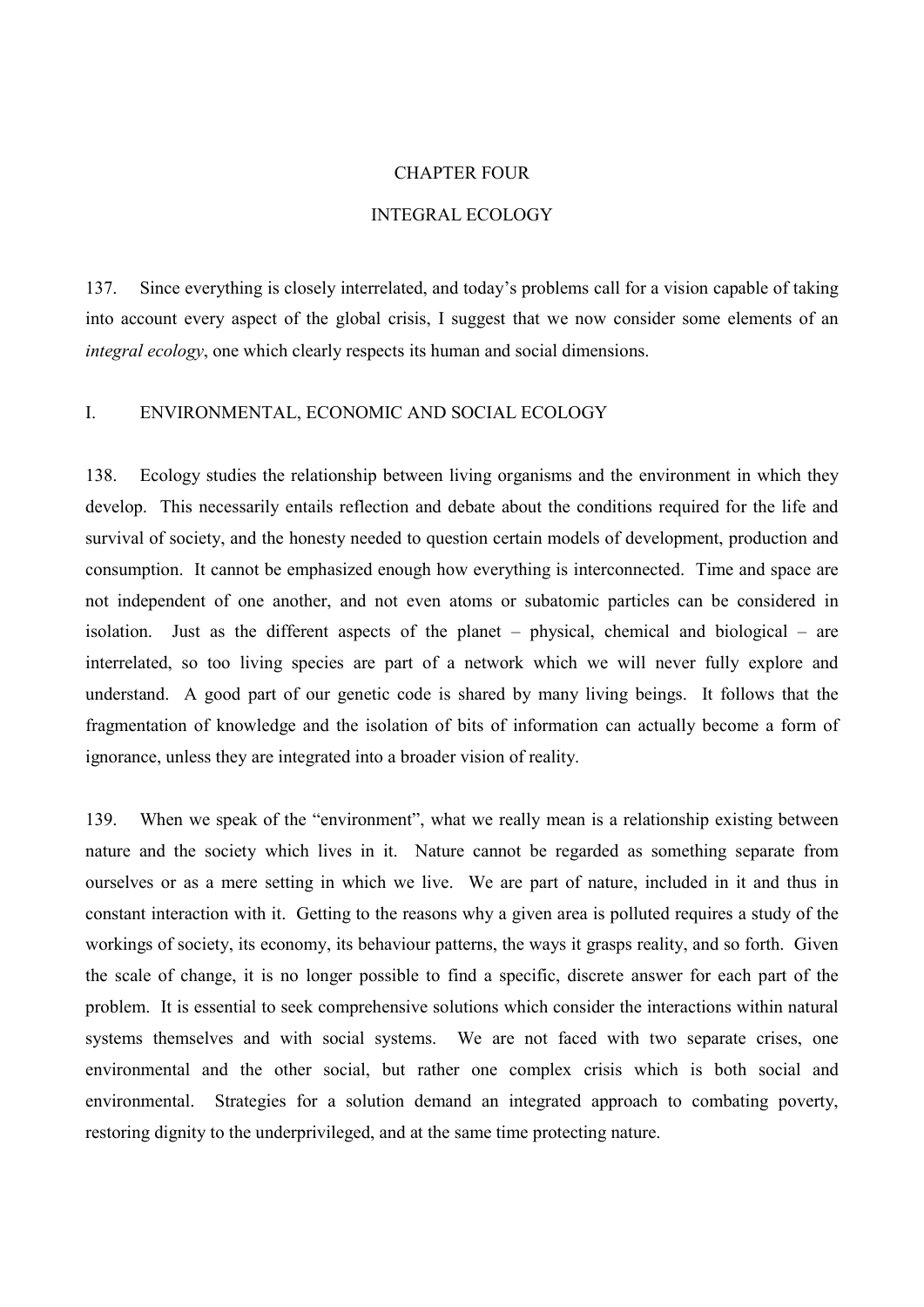140. Due to the number and variety of factors to be taken into account when determining the environmental impact of a concrete undertaking, it is essential to give researchers their due role, to facilitate their interaction, and to ensure broad academic freedom. Ongoing research should also give us a better understanding of how different creatures relate with one another in making up the larger units which today we term "ecosystems". We take the latter into account not only to determine how best to use them, but also because they have an intrinsic value independent of their usefulness. Each organism, as a creature of God, is good and admirable in itself; the same is true of the harmonious ensemble of organisms existing in a determined space and functioning as a system. Although we are often not aware of it, we depend on these larger systems for our own existence. We need only recall how ecosystems interact in dispersing carbon dioxide, purifying water, controlling illnesses and epidemics, forming soil, breaking down waste, and in many other ways which we overlook or simply do not know about. Once they become conscious of this, many people realize that we live and act on the basis of a reality which has previously been given to us, which precedes our existence and our abilities. So, when we speak of "sustainable use", consideration must always be given to each ecosystem's regenerative ability in its different areas and aspects.

141. Economic growth, for its part, tends to produce predictable reactions and a certain standardization with the aim of simplifying procedures and reducing costs. This suggests the need for an "economic ecology" capable of appealing to a broader vision of reality. The protection of the environment is in fact "an integral part of the development process and cannot be considered in isolation from it".114 We urgently need a humanism capable of bringing together the different fields of knowledge, including economics, in the service of a more integral and integrating vision. Today, the analysis of environmental problems cannot be separated from the analysis of human, family, workrelated and urban contexts, and of how individuals relate to themselves, which leads in turn to how they relate to others and to the environment. There is an interrelation between ecosystems and between the various spheres of social interaction, demonstrating yet again that "the whole is greater than the part".<sup>115</sup>

 <sup>114</sup> *Rio Declaration on Environment and Development* (14 June 1992), Principle 4.

<sup>115</sup> Apostolic Exhortation *Evangelii Gaudium* (24 November 2013), 237: AAS 105 (2013), 1116.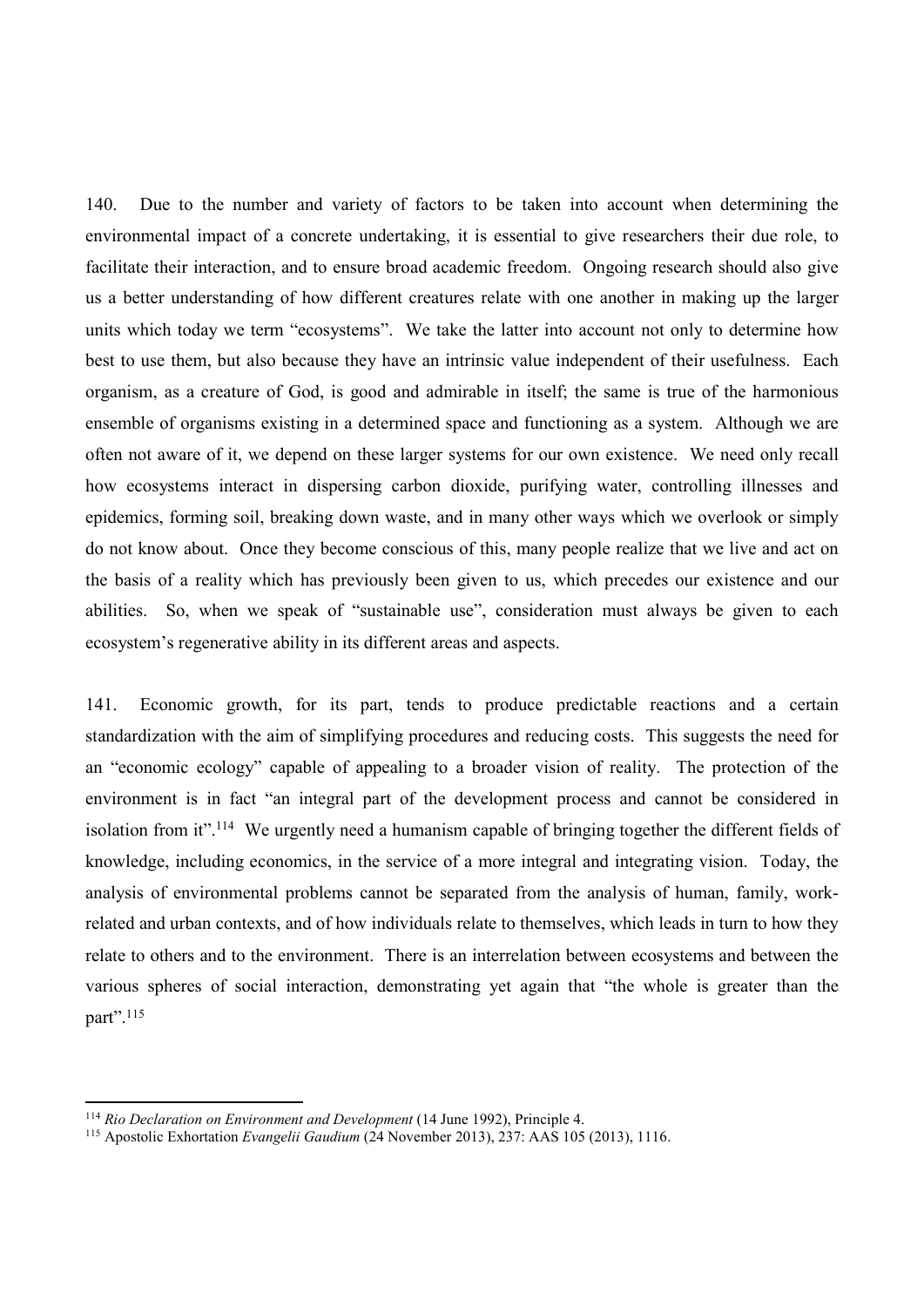142. If everything is related, then the health of a society's institutions affects the environment and the quality of human life. "Every violation of solidarity and civic friendship harms the environment".<sup>116</sup> In this sense, social ecology is necessarily institutional, and gradually extends to the whole of society, from the primary social group, the family, to the wider local, national and international communities. Within each social stratum, and between them, institutions develop to regulate human relationships. Anything which weakens those institutions has negative consequences, such as injustice, violence and loss of freedom. A number of countries have a relatively low level of institutional effectiveness, which results in greater problems for their people while benefiting those who profit from this situation. Whether in the administration of the state, the various levels of civil society, or relationships between individuals themselves, lack of respect for the law is becoming more common. Laws may be well framed yet remain a dead letter. Can we hope, then, that in such cases, legislation and regulations dealing with the environment will really prove effective? We know, for example, that countries which have clear legislation about the protection of forests continue to keep silent as they watch laws repeatedly being broken. Moreover, what takes place in any one area can have a direct or indirect influence on other areas. Thus, for example, drug use in affluent societies creates a continual and growing demand for products imported from poorer regions, where behaviour is corrupted, lives are destroyed, and the environment continues to deteriorate.

## II. CULTURAL ECOLOGY

143. Together with the patrimony of nature, there is also an historic, artistic and cultural patrimony which is likewise under threat. This patrimony is a part of the shared identity of each place and a foundation upon which to build a habitable city. It is not a matter of tearing down and building new cities, supposedly more respectful of the environment yet not always more attractive to live in. Rather, there is a need to incorporate the history, culture and architecture of each place, thus preserving its original identity. Ecology, then, also involves protecting the cultural treasures of humanity in the broadest sense. More specifically, it calls for greater attention to local cultures when studying environmental problems, favouring a dialogue between scientific-technical language and the language of the people. Culture is more than what we have inherited from the past; it is also, and above all, a

 <sup>116</sup> BENEDICT XVI, Encyclical Letter *Caritas in Veritate* (29 June 2009), 51: AAS 101 (2009), 687.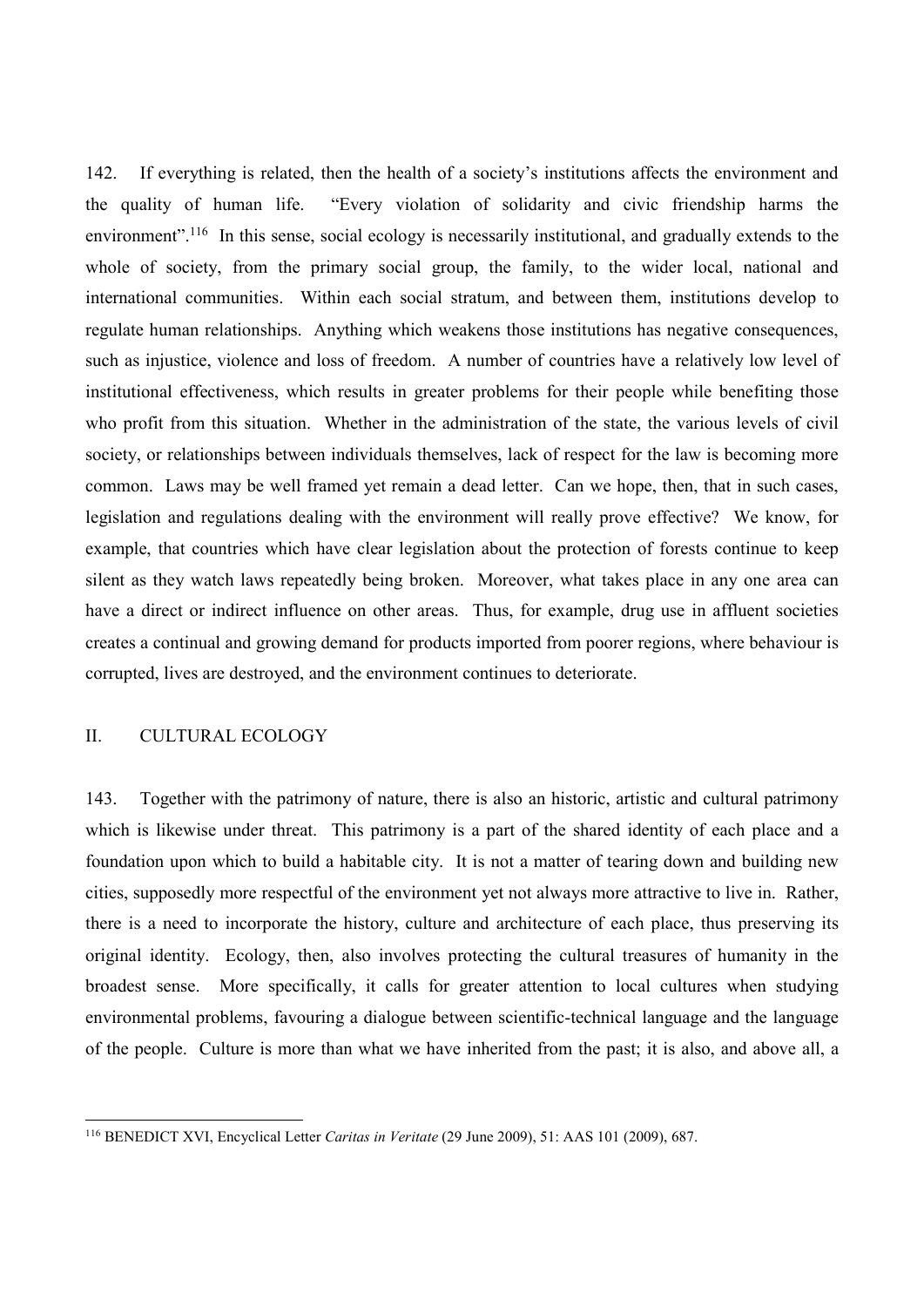living, dynamic and participatory present reality, which cannot be excluded as we rethink the relationship between human beings and the environment.

144. A consumerist vision of human beings, encouraged by the mechanisms of today's globalized economy, has a levelling effect on cultures, diminishingan immense variety which is the heritage of all humanity. Attempts to resolve all problems through uniform regulations or technical interventions can lead to overlooking the complexities of local problems which demand the active participation of all members of the community. New processes taking shape cannot always fit into frameworks imported from outside; they need to be based in the local culture itself. As the world and life are dynamic realities, so our care for the world must also be flexible and dynamic. Merely technical solutions run the risk of addressing symptoms and not the more serious underlying problems. There is a need to respect the rights of peoples and cultures, and to appreciate that the development of a social group presupposes an historical process which takes place within a cultural context and demands the constant and active involvement of local people *from within their proper culture*. Nor can the notion of the quality of life be imposed from outside, for quality of life must be understood within the world of symbols and customs proper to each human group.

145. Many intensive forms of environmental exploitation and degradation not only exhaust the resources which provide local communities with their livelihood, but also undo the social structures which, for a long time, shaped cultural identity and their sense of the meaning of life and community. The disappearance of a culture can be just as serious, or even more serious, than the disappearance of a species of plant or animal. The imposition of a dominant lifestyle linked to a single form of production can be just as harmful as the altering of ecosystems.

146. In this sense, it is essential to show particular concern for indigenous communities and their cultural traditions. They are not merely one minority among others, but should be the principal dialogue partners, especially when large projects affecting their lands are proposed. For them, land is not a commodity but rather a gift from God and from their ancestors who rest there, a sacred space with which they need to interact if they are to maintain their identity and values. When they remain on their land, they themselves care for it best. Nevertheless, in various parts of the world, pressure is being put on them to abandon their homelands to make room for agricultural or mining projects which are undertaken without regard for the natural and cultural degradation.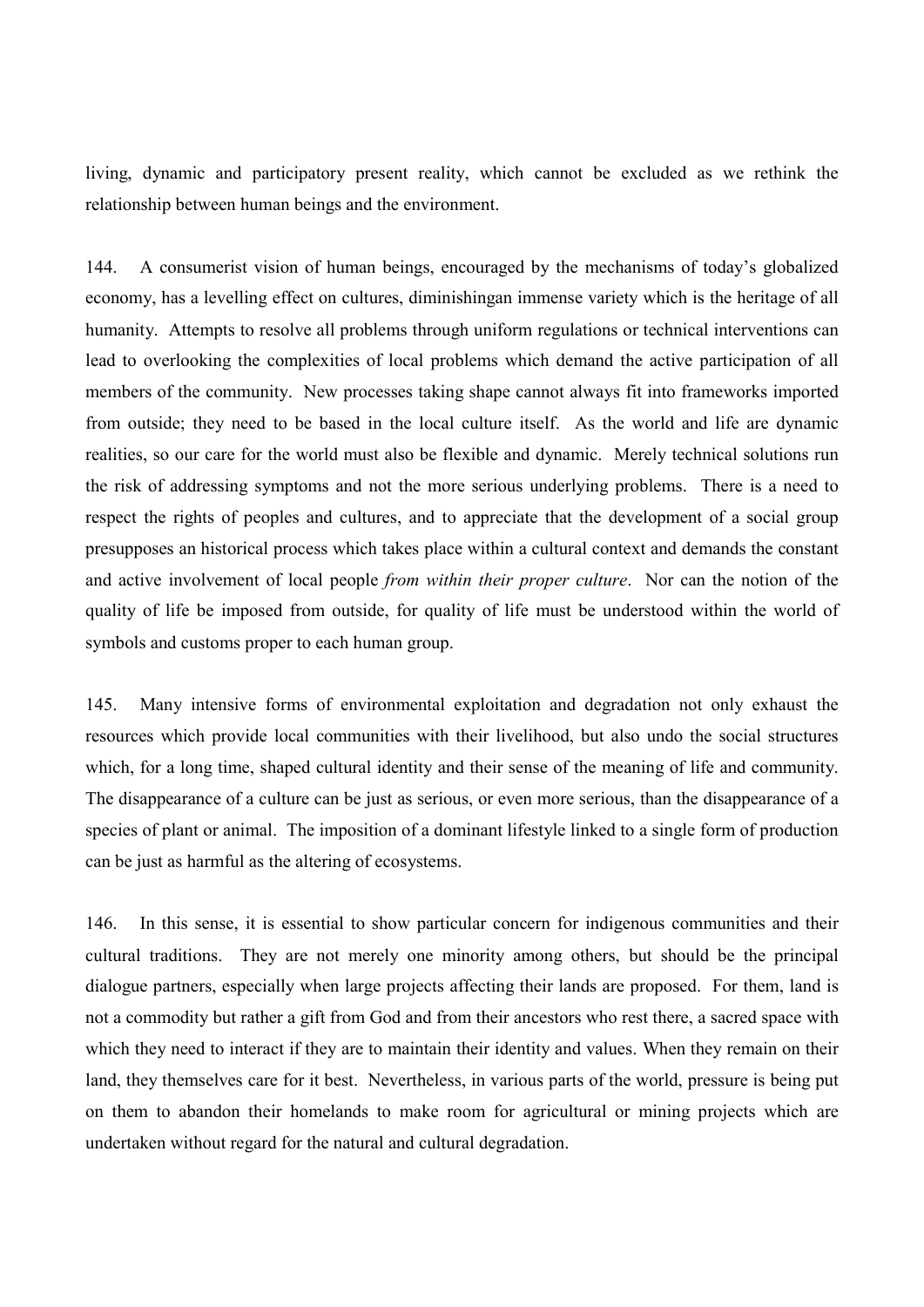#### III. ECOLOGY OF DAILY LIFE

147. Authentic development includes efforts to bring about an integral improvement in the quality of human life, and this entails considering the setting in which people live their lives. These settings influence the way we think, feel and act. In our rooms, our homes, our workplaces and neighbourhoods, we use our environment as a way of expressing our identity. We make every effort to adapt to our environment, but when it is disorderly, chaotic or saturated with noise and ugliness, such over-stimulation makes it difficut to find ourselves happy and in harmony.

148. An admirable creativity and generosity is shown by persons and groups who respond to environmental limitations by alleviating the adverse effects of their surroundings and learning to live productively amid disorder and uncertainty. In some places, where the façades of buildings are derelict, people show great care for the interior of their homes, or find contentment in the kindness and friendliness of their neighbours. A wholesome social life can light up a seemingly undesirable environment. At times a commendable human ecology is practised by the poor despite numerous hardships. The feeling of asphixiation brought on by densely populated residential areas is countered if close and cordial relationships develop, if communities are created, if the limitations of the environment are compensated for in the interior of each person who feels held within a network of solidarity and belonging. In this way, any place can turn from being a hell on earth into the setting for a dignified life.

149. The extreme poverty experienced in areas lacking harmony, open spaces or potential for integration, can lead to incidents of brutality and to exploitation by criminal organizations. In the unstable neighbourhoods of the mega-cities, the daily experience of overcrowding and social anonymity can create a sense of uprootedness which spawns antisocial behaviour and violence. Nonetheless, I wish to insist that love always proves more powerful. Many people in these conditions are able to weave bonds of belonging and togetherness which convert overcrowing into an experience of community in which the walls of the ego are torn down and the barriers of selfishness overcome.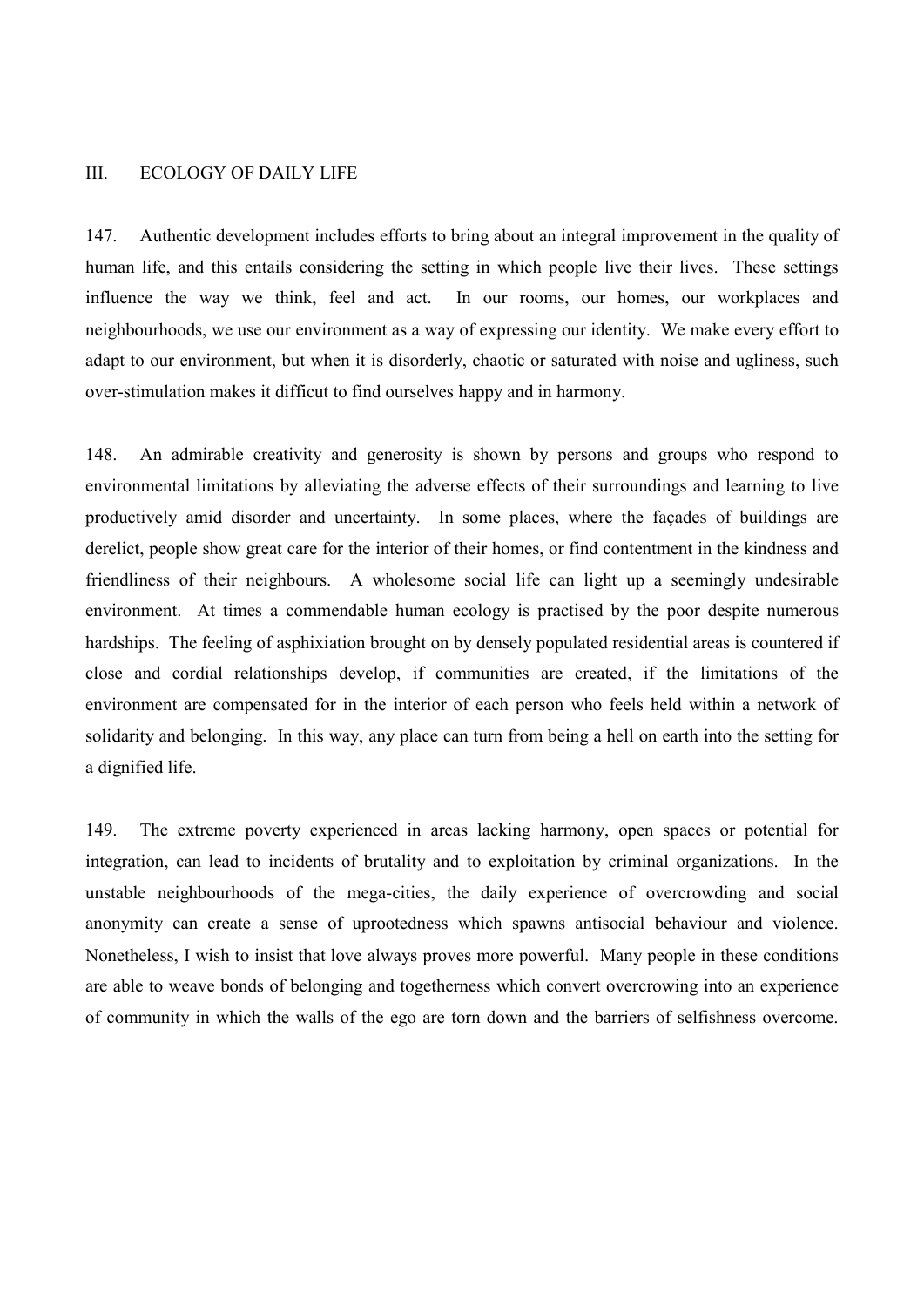This experience of a communitarian salvation often generates creative ideas for the improvement of a building or a neighbourhood.<sup>117</sup>

150. Given the interrelationship between living space and human behaviour, those who design buildings, neighbourhoods, public spaces and cities, ought to draw on the various disciplines which help us to understand people's thought processes, symbolic language and ways of acting. It is not enough to seek the beauty of design. More precious still is the service we offer to a greater beauty: people's quality of life, their adaptation to the environment, encounter and mutual assistance. Here too, we see how important it is that urban planning always take into consideration the views of those who will live in these areas.

151. There is also a need to protect those common areas, visual landmarks and urban landscapes which increase our sense of belonging, of rootedness, of "feeling at home" within a city which includes us and brings us together. It is important that the different areas of a city be well integrated and that those who live there have a sense of the whole, rather than being confined to one neighbourhood and failing to see the larger city as space which they share with others. Interventions which affect the urban or rural landscape should take into account how various elements combine to form a whole which is perceived by its inhabitants as a coherent and meaningful framework for their lives. Others will then no longer be seen as strangers, but as part of a "we" which all of us are working to create. For this same reason, in both urban and rural settings, it is helpful to set aside some places which can be preserved more or less intact and unchanged.

152. Lack of housing is a grave problem in many parts of the world, both in rural zones and in large cities, since state budgets usually cover only a small part of the demand. Not only the poor, but many other members of society as well, find it difficult to own a home. Having a home has much to do with a sense of personal dignity and the growth of families. This is a major issue for human ecology. In some places, where makeshift shanty towns have sprung up, this will mean developing those neighbourhoods rather than razing them or displacing them. When the poor live in unsanitary slums or

 <sup>117</sup> Some authors have emphasized the values frequently found, for example, in the *villas*, *chabolas* or *favelas* of Latin America: cf. JUAN CARLOS SCANNONE, S.J., "La irrupción del pobre y la lógica de la gratuidad", in JUAN CARLOS SCANNONE and MARCELO PERINE (eds.), *Irrupción del pobre y quehacer filosófico. Hacia una nueva racionalidad,*  Buenos Aires, 1993, 225-230.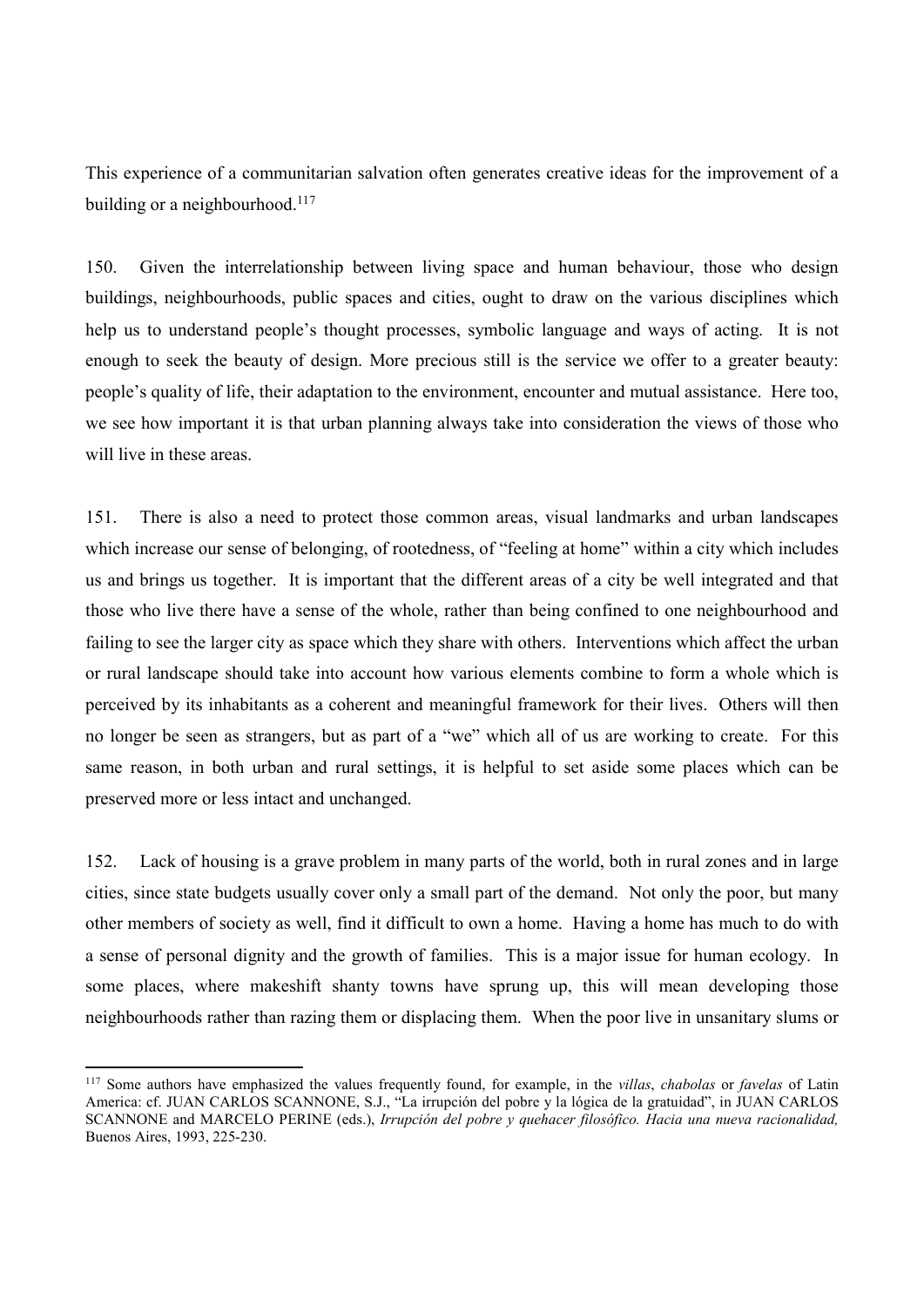in dangerous tenements, "in cases where it is necessary to relocate them, in order not to heap suffering upon suffering, adequate information needs to be given beforehand, with choices of decent housing offered, and the people directly involved must be part of the process".118 At the same time, creativity should be shown in integrating ramshackle neighbourhoods into a welcoming city: "How beautiful those cities which overcome paralyzing mistrust, integrate those who are different and make this very integration a new factor of development! How attractive are those cities which, even in their architectural design, are full of spaces which connect, relate and favour the recognition of others!"119

153. The quality of life in cities has much to do with systems of transport, which are often a source of much suffering for those who use them. Many cars, used by one or more people, circulate in cities, causing traffic congestion, raising the level of pollution, and consuming enormous quantities of nonrenewable energy. This, then, makes it necessary to build more roads and parking areas which spoil the urban landscape. Many specialists agree on the need to give priority to public transportation. Yet some measures needed will not prove easily acceptable to society unless substantial improvements are made in the systems themselves, which in many cities force people to put up with undignified conditions due to crowding, inconvenience, infrequent service and lack of safety.

154. Respect for our dignity as human beings often jars with the chaotic realities of city life. Yet this should not make us overlook the abandonment and neglect also experienced by some rural populations which lack access to essential services and where some workers are reduced to conditions of servitude, without rights or even the hope of a more dignified life.

155. Human ecology also implies another profound reality: the relationship between human life and the moral law, which is inscribed in our nature and is necessary for the creation of a more dignified environment. Pope Benedict XVI spoke of an "ecology of man", based on the fact that "man too has a nature that he must respect and that he cannot manipulate at will".<sup>120</sup> It is enough to recognize that our body itself establishes us in a direct relationship with the environment and with other living beings. The acceptance of our bodies as God's gift is vital for welcoming and accepting the entire world as a gift from the Father and our common home, whereas thinking that we enjoy absolute power over our

 <sup>118</sup> PONTIFICAL COUNCIL FOR JUSTICE AND PEACE, *Compendium of the Social Doctrine of the Church*, 482.

<sup>119</sup> Apostolic Exhortation *Evangelii Gaudium* (24 November 2013), 210: AAS 105 (2013), 1107.

<sup>120</sup> *Address to the German Bundestag*, Berlin (22 September 2011): AAS 103 (2011), 668.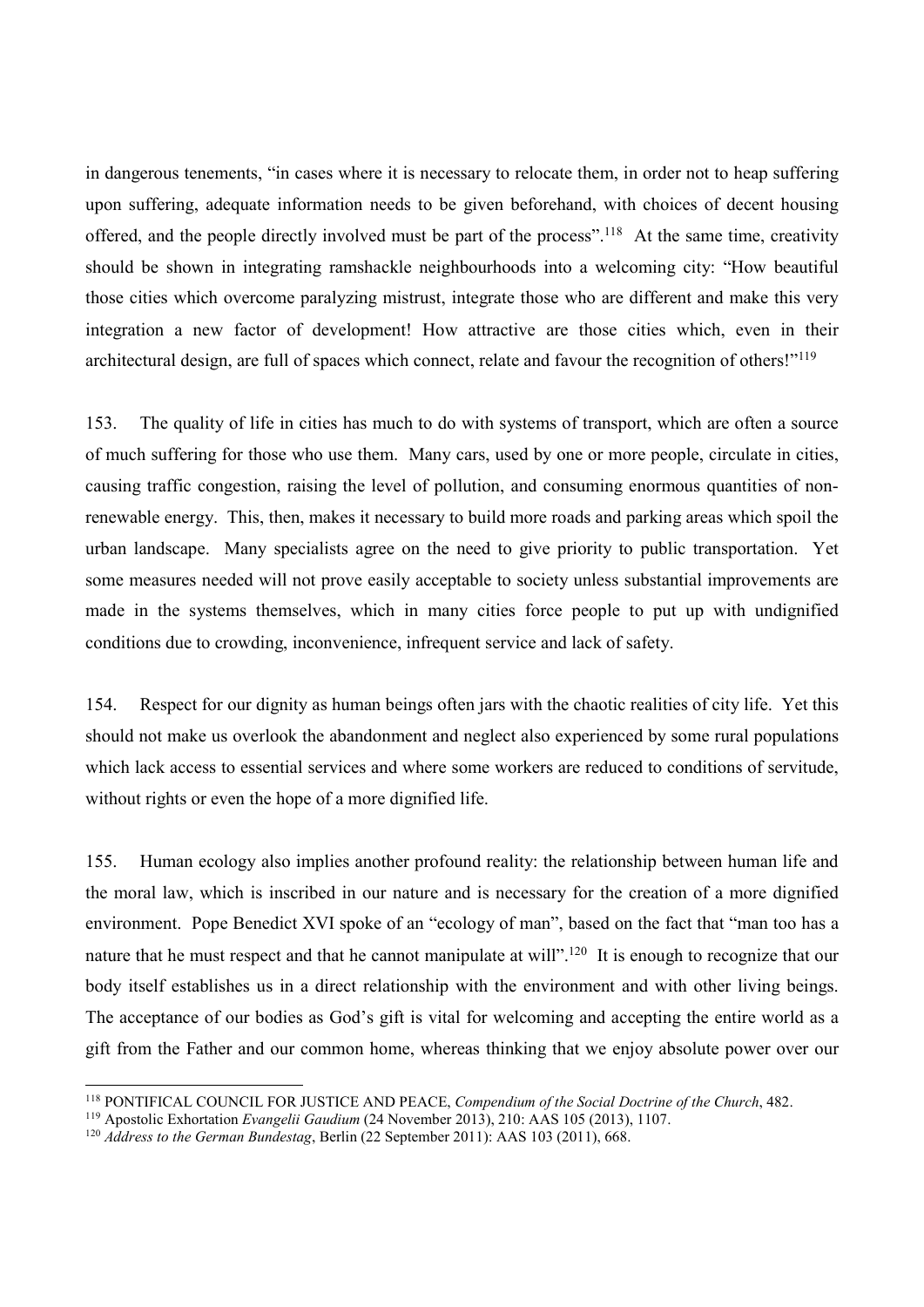own bodies turns, often subtly, into thinking that we enjoy absolute power over creation. Learning to accept our body, to care for it and to respect its fullest meaning, is an essential element of any genuine human ecology. Also, valuing one's own body in its femininity or masculinity is necessary if I am going to be able to recognize myself in an encounter with someone who is different. In this way we can joyfully accept the specific gifts of another man or woman, the work of God the creator, and find mutual enrichment. It is not a healthy attitude which would seek "to cancel out sexual difference because it no longer knows how to confront it".121

### IV. THE PRINCIPLE OF THE COMMON GOOD

156. Human ecology is inseparable from the notion of the common good, a central and unifying principle of social ethics. The common good is "the sum of those conditions of social life which allow social groups and their individual members relatively thorough and ready access to their own fulfilment"<sup>122</sup>

157. Underlying the principle of the common good is respect for the human person as such, endowed with basic and inalienable rights ordered to his or her integral development. It has also to do with the overall welfare of society and the development of a variety of intermediate groups, in application of the principle of subsidiarity. Outstanding among those groups is the family, as the basic cell of society. Finally, the common good calls for social peace, the stability and security provided by a certain order which cannot be achieved without particular concern for distributive justice; whenever this is violated, violence always ensues. Society as a whole, and the state in particular, are obliged to defend and promote the common good.

158. In the present state of global society, where injustices abound and growing numbers of people are deprived of basic human rights and considered expendable, the principle of the common good immediately becomes, logically and inevitably, a summons to solidarity and a preferential option for the poorest of our brothers and sisters. This option entails recognizing the implications of the universal destination of the world's goods, but, as I mentioned in the Apostolic Exhortation *Evangelii* 

 <sup>121</sup> *Catechesis* (15 April 2015): *L'Osservatore Romano*, 16 April 2015, p. 8.

<sup>122</sup> SECOND VATICAN ECUMENICAL COUNCIL, Pastoral Constitution on the Church in the Modern World *Gaudium et Spes*, 26.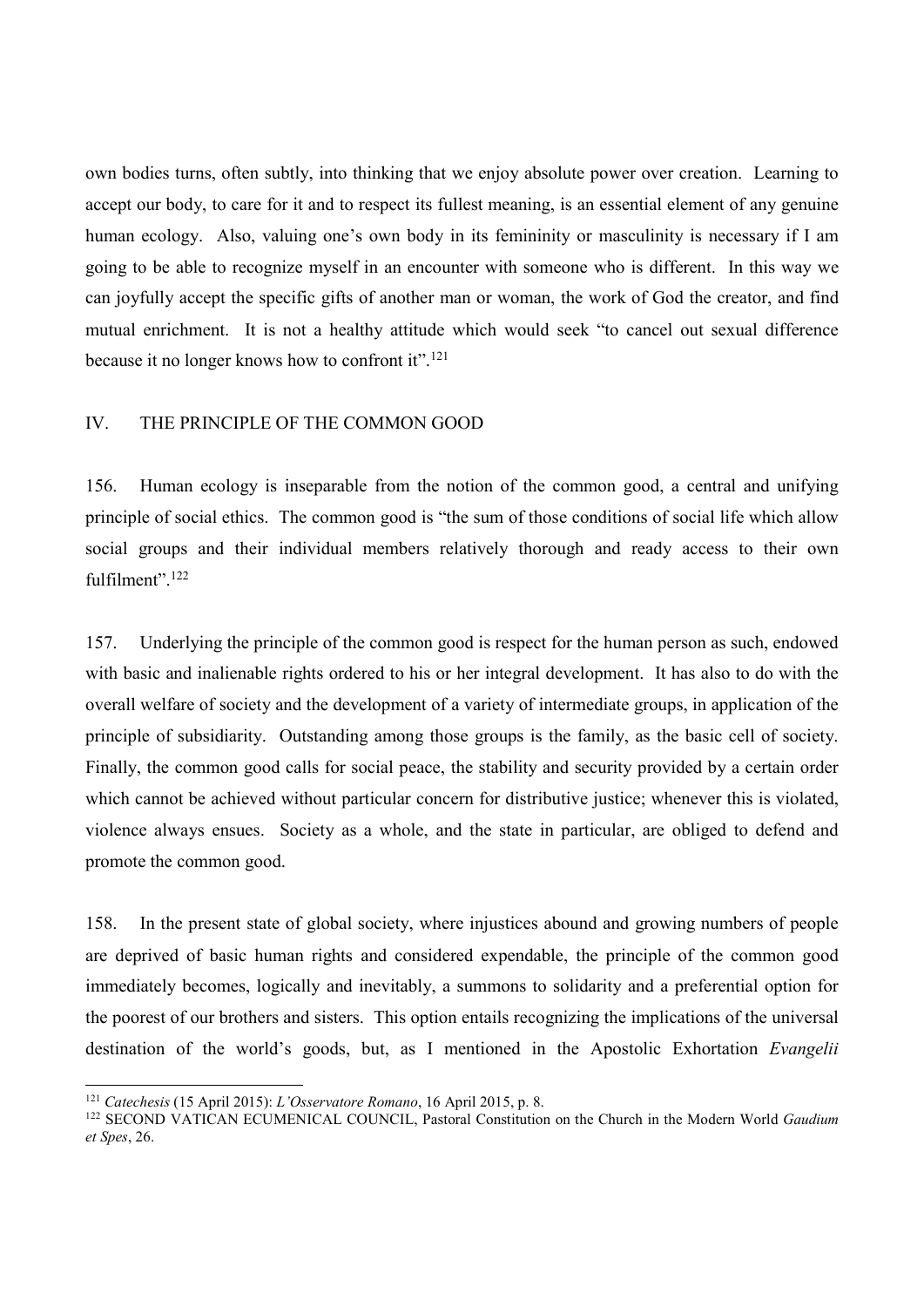Gaudium,<sup>123</sup> it demands before all else an appreciation of the immense dignity of the poor in the light of our deepest convictions as believers. We need only look around us to see that, today, this option is in fact an ethical imperative essential for effectively attaining the common good.

 <sup>123</sup> Cf. Nos. 186-201: AAS 105 (2013), 1098-1105.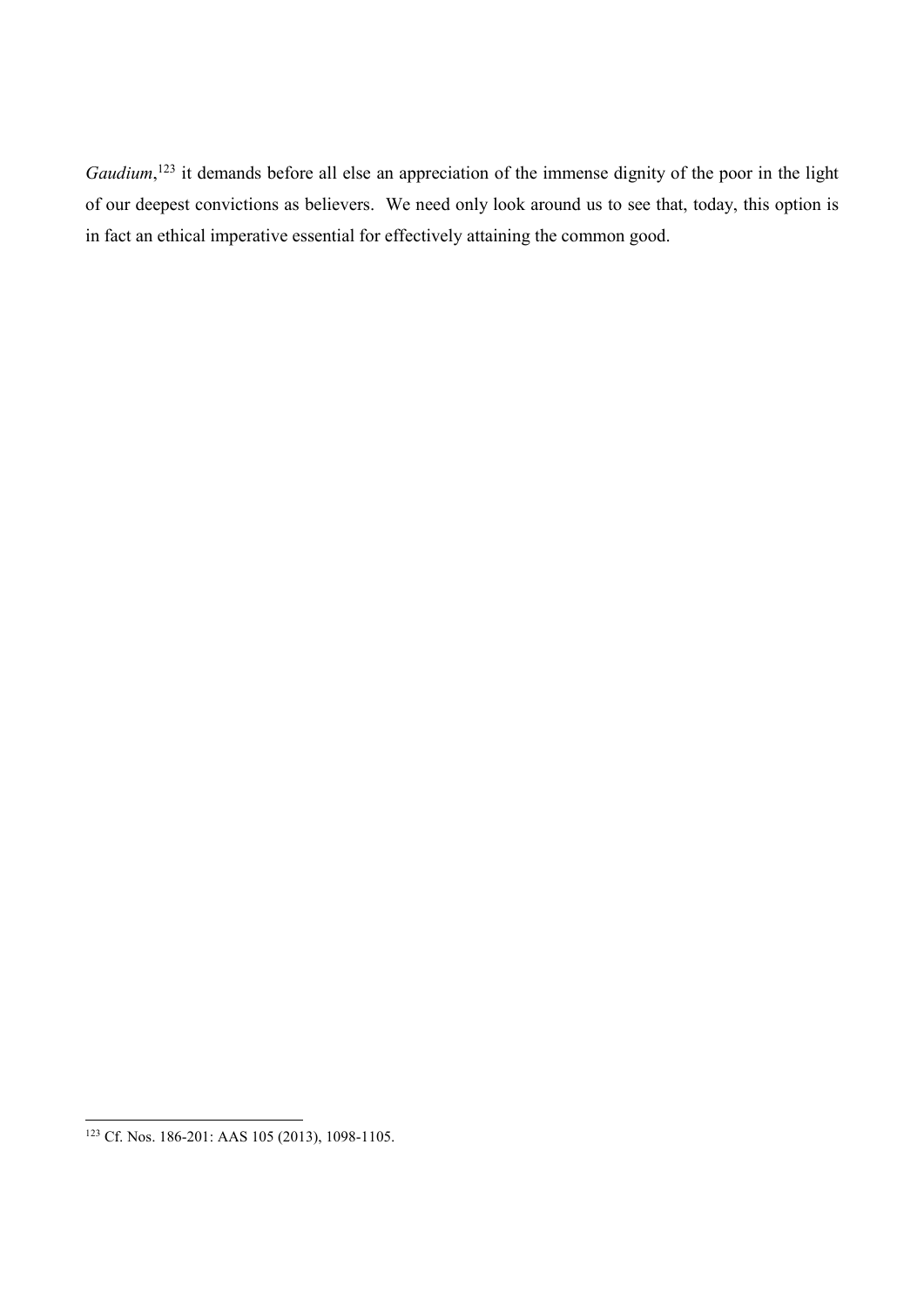# V. JUSTICE BETWEEN THE GENERATIONS

159. The notion of the common good also extends to future generations. The global economic crises have clearly demonstrated the baneful effects of disregard for our common destiny, which perforce includes those who come after us. We can no longer speak of sustainable development apart from intergenerational solidarity. Once we start to think about the kind of world we are leaving to future generations, we look at things differently; we realize that the world is a gift which we have freely received and must share with others. Since the world has been given to us, we can no longer view reality in a purely utilitarian way, in which efficiency and productivity are entirely geared to our individual benefit. Intergenerational solidarity is not optional, but rather a basic question of justice, since the world we have received also belongs to those who will follow us. The Portuguese bishops have called upon us to acknowledge this obligation of justice: "The environment is part of a logic of receptivity. It is on loan to each generation, which must then hand it on to the next".<sup>124</sup> An integral ecology is marked by this broader vision.

160. What kind of world do we want to leave to those who come after us, to children who are now growing up? This question does not have to do with the environment alone and in isolation; the issue cannot be approached piecemeal. When we ask ourselves what kind of world we want to leave behind, we think in the first place of its general direction, its meaning and its values. Unless we struggle with these deeper issues, I do not believe that our concern for ecology will produce significant results. But if those issues are courageously faced, we are led inexorably to ask other pointed questions: What is the purpose of our life in this world? Why are we here? What is the goal of our work and all our efforts? What need does the earth have of us? It is no longer enough, then, simply to state that we should be concerned for future generations. We need to see that what is at stake is our own dignity. Leaving an inhabitable planet to future generations is, first and foremost, up to us. The issue is one which dramatically affects us, for it has to do with the ultimate meaning of our earthly sojourn.

161. Doomsday predictions can no longer be met with irony or disdain. We may well be leaving to coming generations debris, desolation and filth. The pace of consumption, waste and environmental

 <sup>124</sup> PORTUGUESE BISHOPS' CONFERENCE, Pastoral Letter *Responsabilidade solidária pelo bem comum* (15 September 2003), 20.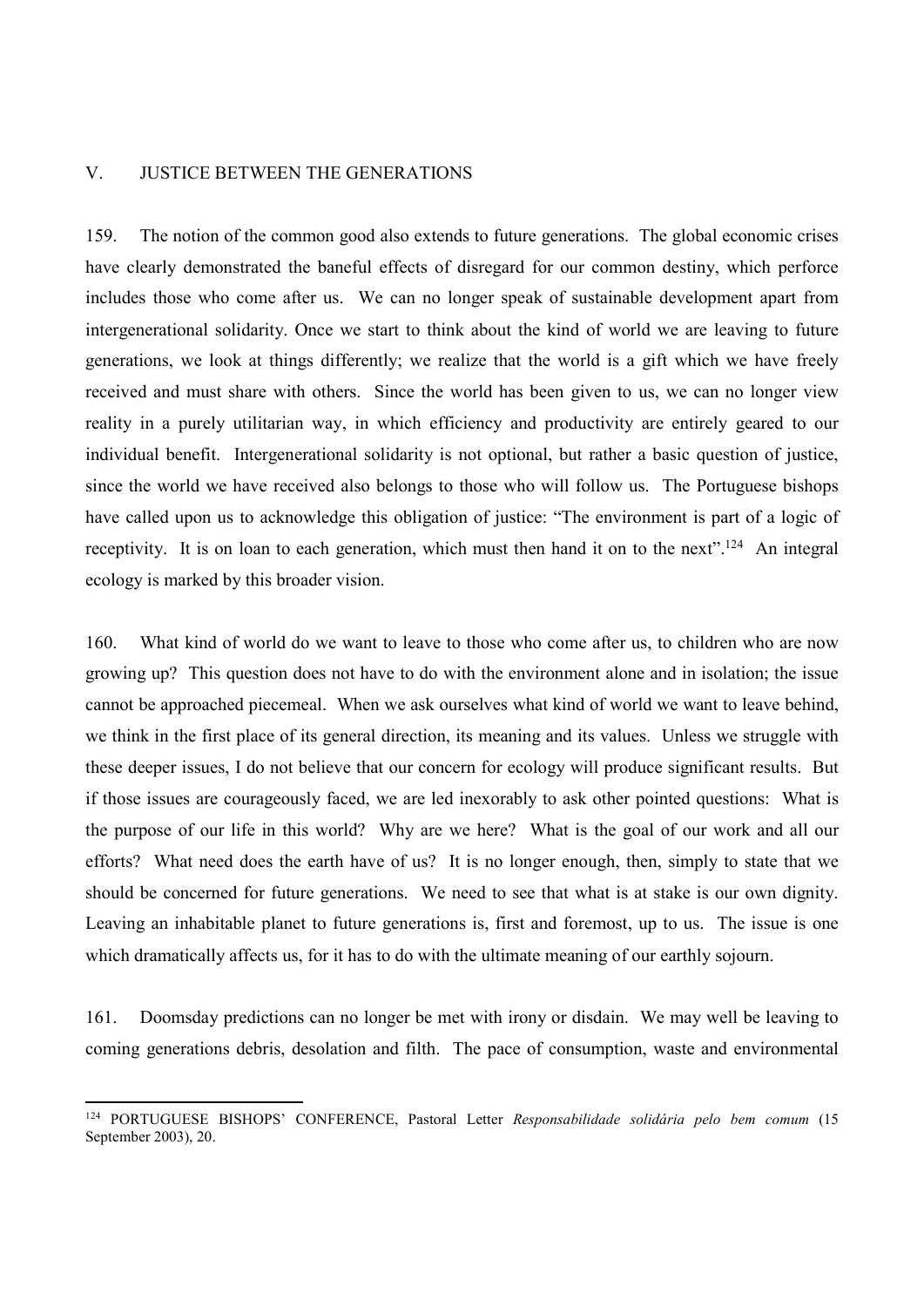change has so stretched the planet's capacity that our contemporary lifestyle, unsustainable as it is, can only precipitate catastrophes, such as those which even now periodically occur in different areas of the world. The effects of the present imbalance can only be reduced by our decisive action, here and now. We need to reflect on our accountability before those who will have to endure their dire consequences.

162. Our difficulty in taking this challenge seriously has much to do with an ethical and cultural decline which has accompanied the deterioration of the environment. Men and women of our postmodern world run the risk of rampant individualism, and many problems of society are connected with today's self-centred culture of instant gratification. We see this in the crisis of family and social ties and the difficulties of recognizing the other. Parents can be prone to impulsive and wasteful consumption, which then affects their children who find it increasingly difficult to acquire a home of their own and to build a family. Furthermore, our inability to think seriously about future generations is linked to our inability to broaden the scope of our present interests and to think about those who remain excluded from development. Let us not only keep the poor of the future in mind, but also consider today's poor, whose life on this earth is brief and who cannot keep on waiting. Hence, "in addition to a fairer sense of intergenerational solidarity there is also an urgent moral need for a renewed sense of intragenerational solidarity".<sup>125</sup>

 <sup>125</sup> BENEDICT XVI, *Message for the 2010 World Day of Peace*, 8: AAS 102 (2010), 45.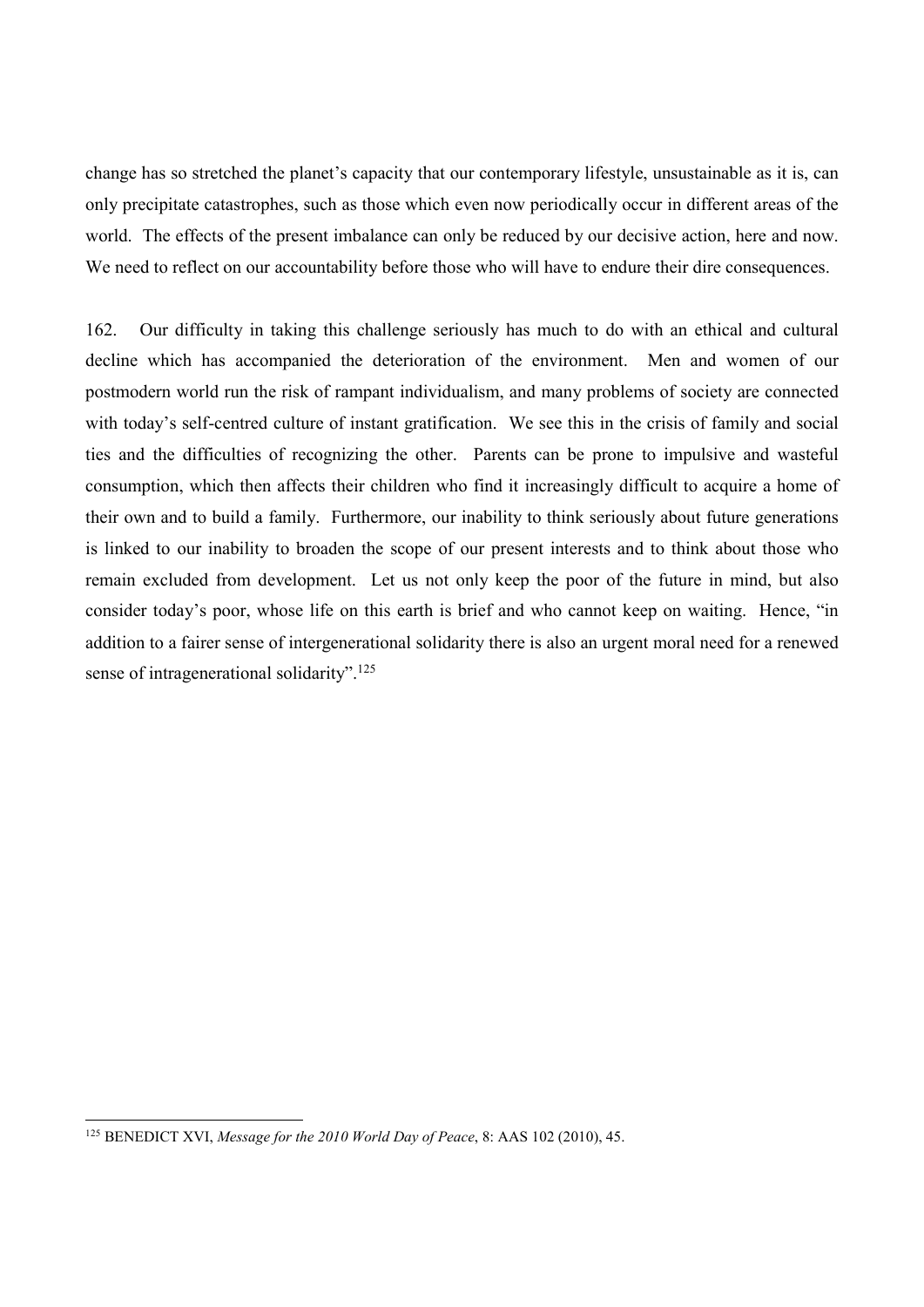#### CHAPTER FIVE

## LINES OF APPROACH AND ACTION

163. So far I have attempted to take stock of our present situation, pointing to the cracks in the planet that we inhabit as well as to the profoundly human causes of environmental degradation. Although the contemplation of this reality in itself has already shown the need for a change of direction and other courses of action, now we shall try to outline the major paths of dialogue which help us to escape the spiral of self-destruction which currently engulfs us.

#### I. DIALOGUE ON THE ENVIRONMENT IN THE INTERNATIONAL COMMUNITY

164. Beginning in the middle of the last century and overcoming many difficulties, there has been a growing conviction that our planet is a homeland and that humanity is one people living in a common home. An interdependent world not only makes us more conscious of the negative effects of certain lifestyles and models of production and consumption which affect us all; more importantly, it motivates us to ensure that solutions are proposed from a global perspective, and not simply to defend the interests of a few countries. Interdependence obliges us to think of *one world with a common plan*. Yet the same ingenuity which has brought about enormous technological progress has so far proved incapable of finding effective ways of dealing with grave environmental and social problems worldwide. A global consensus is essential for confronting the deeper problems, which cannot be resolved by unilateral actions on the part of individual countries. Such a consensus could lead, for example, to planning a sustainable and diversified agriculture, developing renewable and less polluting forms of energy, encouraging a more efficient use of energy, promoting a better management of marine and forest resources, and ensuring universal access to drinking water.

165. We know that technology based on the use of highly polluting fossil fuels – especially coal, but also oil and, to a lesser degree, gas – needs to be progressively and replaced without delay. Until greater progress is made in developing widely accessible sources of renewable energy, it is legitimate to choose the lesser of two evils or to find short-term solutions. But the international community has still not reached adequate agreements about the responsibility for paying the costs of this energy transition. In recent decades, environmental issues have given rise to considerable public debate and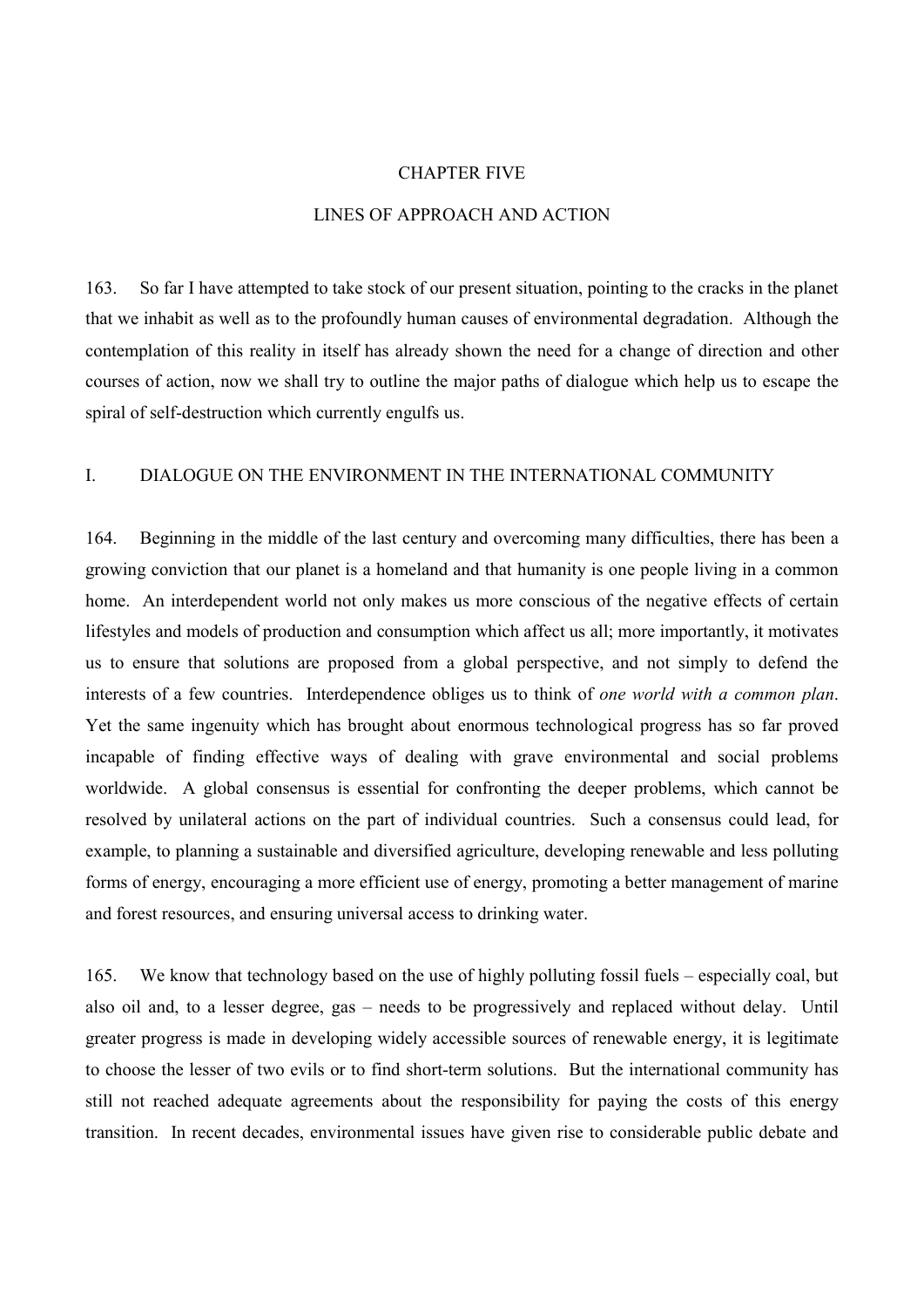have elicited a variety of committed and generous civic responses. Politics and business have been slow to react in a way commensurate with the urgency of the challenges facing our world. Although the post-industrial period may well be remembered as one of the most irresponsible in history, nonetheless there is reason to hope that humanity at the dawn of the twenty-first century will be remembered for having generously shouldered its grave responsibilities.

166. Worldwide, the ecological movement has made significant advances, thanks also to the efforts of many organizations of civil society. It is impossible here to mention them all, or to review the history of their contributions. But thanks to their efforts, environmental questions have increasingly found a place on public agendas and encouraged more farsighted approaches. This notwithstanding, recent World Summits on the environment have failed to live up to expectations because, due to lack of political will, they were unable to reach truly meaningful and effective global agreements on the environment.

167. The 1992 Earth Summit in Rio de Janeiro is worth mentioning. It proclaimed that "human beings are at the centre of concerns for sustainable development".<sup>126</sup> Echoing the 1972 Stockholm Declaration, it enshrined international cooperation to care for the ecosystem of the entire earth, the obligation of those who cause pollution to assume its costs, and the duty to assess the environmental impact of given projects and works. It set the goal of limiting greenhouse gas concentration in the atmosphere in an effort to reverse the trend of global warming. It also drew up an agenda with an action plan and a convention on biodiversity, and stated principles regarding forests. Although the summit was a real step forward, and prophetic for its time, its accords have been poorly implemented, due to the lack of suitable mechanisms for oversight, periodic review and penalties in case of noncompliance. The principles which it proclaimed still await an efficient and flexible means of practical implementation.

168. Among positive experiences in this regard, we might mention, for example, the Basel Convention on hazardous wastes, with its system of reporting, standards and controls. There is also the binding Convention on international trade in endangered species of wild fauna and flora, which includes on-site visits for verifying effective compliance. Thanks to the Vienna Convention for the

 <sup>126</sup> *Rio Declaration on the Environment and Development* (14 June 1992), Principle 1.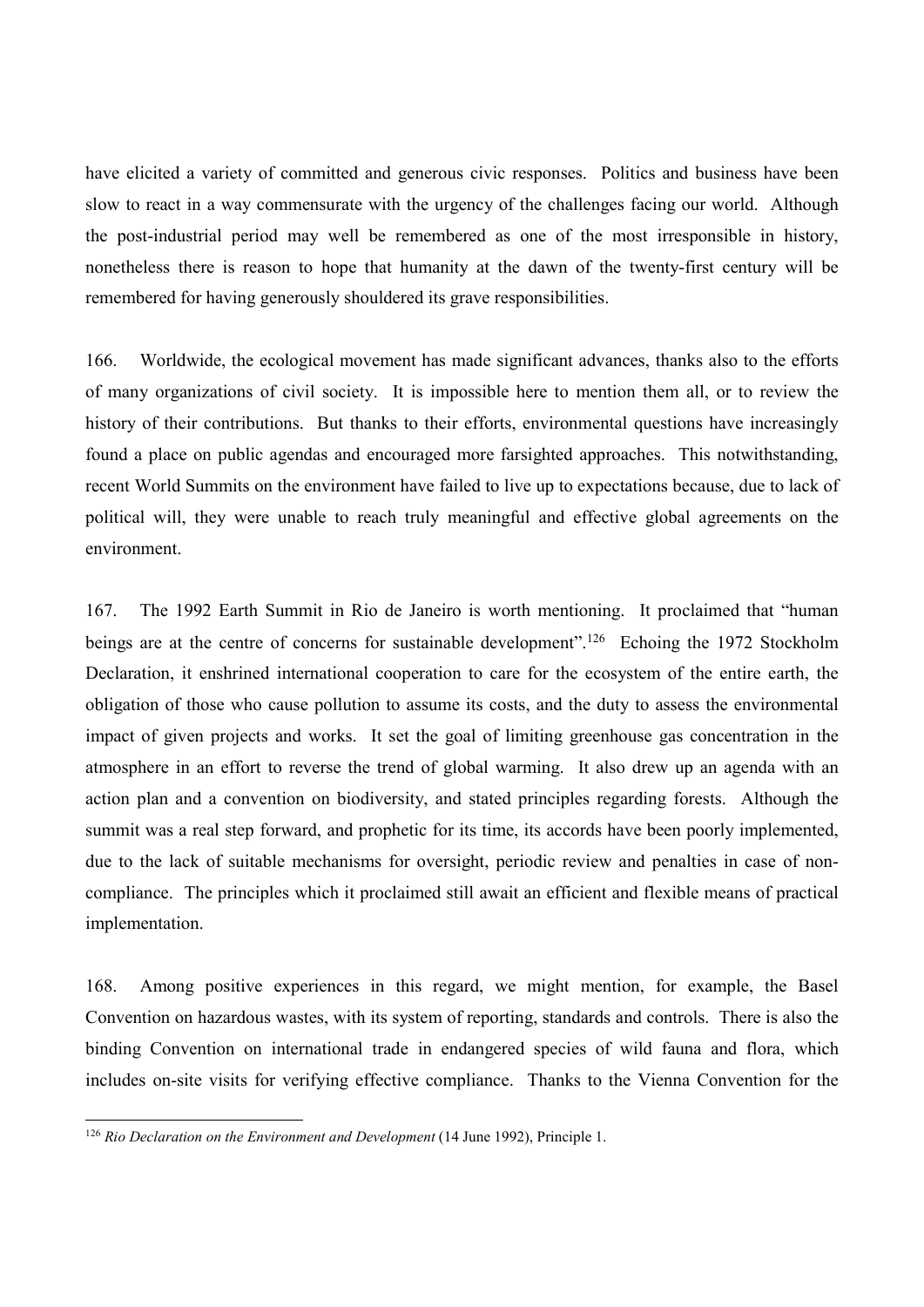protection of the ozone layer and its implementation through the Montreal Protocol and amendments, the problem of reducing that layer seems to have entered a phase of resolution.

169. As far as the protection of biodiversity and issues related to desertification are concerned, progress has been far less significant. With regard to climate change, the advances have been regrettably few. Reducing greenhouse gases requires honesty, courage and responsibility, above all on the part of those countries which are more powerful and pollute the most. The Conference of the United Nations on Sustainable Development, "Rio+20" (Rio de Janeiro 2012), issued a wide-ranging but ineffectual outcome document. International negotiations cannot make significant progress due to positions taken by countries which place their national interests above the global common good. Those who will have to suffer the consequences of what we are trying to hide will not forget this failure of conscience and responsibility. Even as this Encyclical was being prepared, the debate was intensifying. We believers cannot fail to ask God for a positive outcome to the present discussions, so that future generations will not have to suffer the effects of our ill-advised delays.

170. Some strategies for lowering pollutant gas emissions call for the internationalization of environmental costs, which would entail imposing on countries with fewer resources burdensome commitments to reducing emissions comparable to those of the more industrialized countries. Imposing such measures penalizes those countries most in need of development. A further injustice is perpetrated under the guise of protecting the environment. As usual, the poor end up paying the price. Furthermore, since the effects of climate change will be felt for much time to come, even if stringent measures are taken now, some countries with scarce resources will require assistance in adapting to the effects already produced, which affect their economies. In this regard, there is a need for common and differentiated responsibilities. As the bishops of Bolivia have stated, "the countries which have benefited from a high degree of industrialization, at the cost of enormous emissions of greenhouse gases, have a greater responsibility for providing a solution to the problems they have caused".127

171. The strategy of buying and selling "carbon credits" can lead to a new form of speculation which would not help reduce the emission of polluting gases worldwide. This system seems to provide a

 <sup>127</sup> BOLIVIAN BISHOPS' CONFERENCE, Pastoral Letter on the Environment and Human Development in Bolivia *El universo, don de Dios para la vida* (March 2012), 86.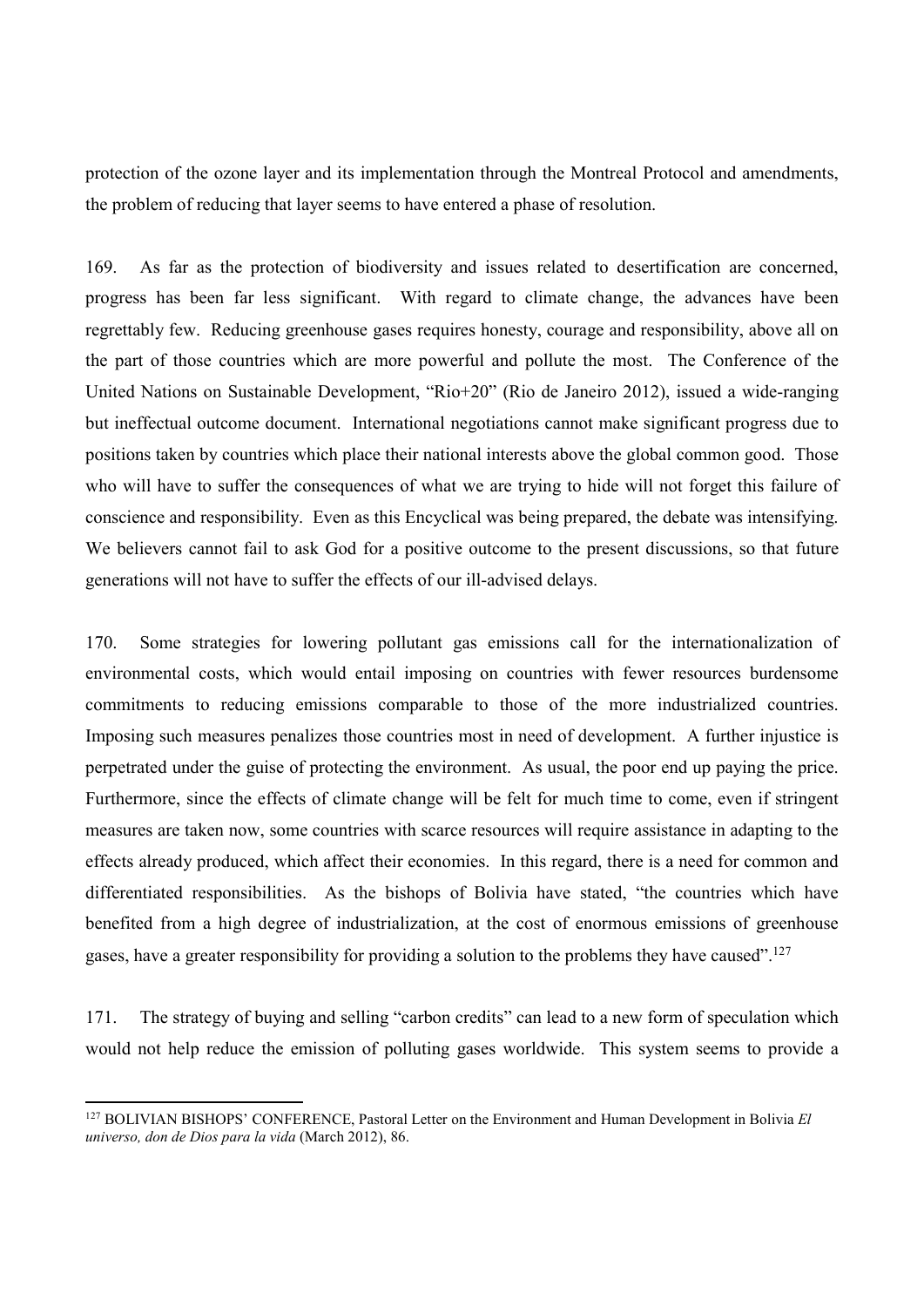quick and easy solution, under the guise of a certain commitment to the environment, but in no way does it allow for the radical change which present circumstances require. Rather, it may simply become an expedient which permits maintaining the excessive consumption of some countries and sectors.

172. For poor countries, the priorities must be eliminating extreme poverty and promoting the social development of their people. At the same time, they need to acknowledge the scandalous level of consumption in some privileged sectors of their population and to combat corruption more effectively. They are likewise bound to develop less polluting forms of energy production, but to do so they require the help of countries which have experienced great growth at the cost of the ongoing pollution of the planet. Taking advantage of abundant solar energy will require the establishment of mechanisms and subsidies which allow developing countries access to technology transfer, technical assistance and financial resources, but in a way which respects their concrete situations, since "the compatibility of [infrastructures] with the context for which they have been designed is not always adequately assessed".128 The costs of this would be comparatively low, given the risks of climate change. In any event, these are primarily ethical decisions, rooted in solidarity between all peoples.

173. Enforceable international agreements are urgently needed, since local authorities are not always capable of effective intervention. Relations between states must be respectful of each other's sovereignty, but must also lay down mutually agreed means of averting regional disasters which would eventually affect everyone. Global regulatory norms are needed to impose obligations and prevent unacceptable actions, for example, when powerful companies dump contaminated waste or offshore polluting industries in other countires.

174. Let us also mention the system of governance of the oceans. International and regional conventions do exist, but fragmentation and the lack of strict mechanisms of regulation, control and penalization end up undermining these efforts. The growing problem of marine waste and the protection of the open seas represent particular challenges. What is needed, in effect, is an agreement on systems of governance for the whole range of so-called "global commons".

 <sup>128</sup> PONTIFICAL COUNCIL FOR JUSTICE AND PEACE, *Energy, Justice and Peace,* IV, 1, Vatican City (2014), 53.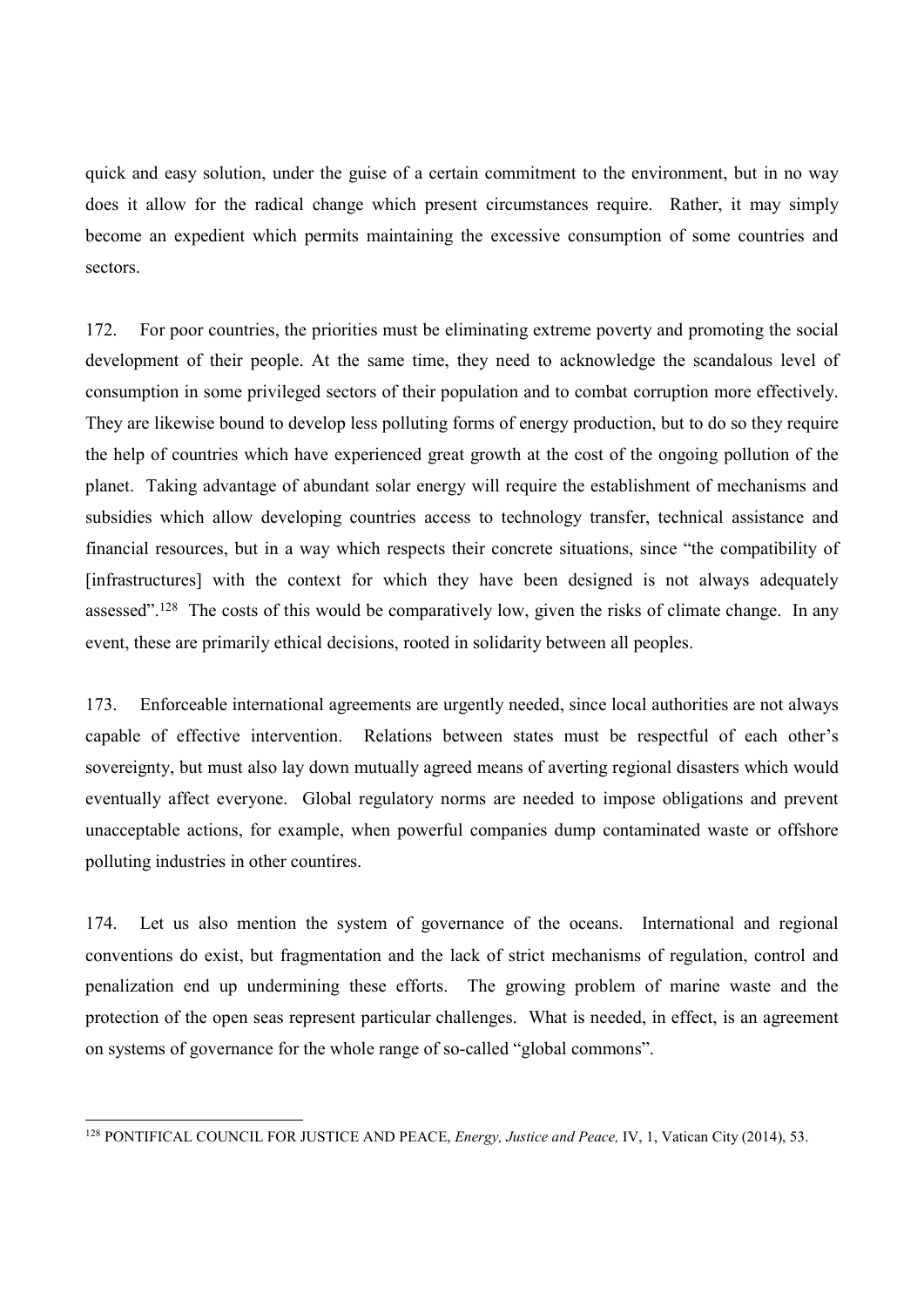175. The same mindset which stands in the way of making radical decisions to reverse the trend of global warming also stands in the way of achieving the goal of eliminating poverty. A more responsible overall approach is needed to deal with both problems: the reduction of pollution and the development of poorer countries and regions. The twenty-first century, while maintaining systems of governance inherited from the past, is witnessing a weakening of the power of nation states, chiefly because the economic and financial sectors, being transnational, tends to prevail over the political. Given this situation, it is essential to devise stronger and more efficiently organized international institutions, with functionaries who are appointed fairly by agreement among national governments, and empowered to impose sanctions. As Benedict XVI has affirmed in continuity with the social teaching of the Church: "To manage the global economy; to revive economies hit by the crisis; to avoid any deterioration of the present crisis and the greater imbalances that would result; to bring about integral and timely disarmament, food security and peace; to guarantee the protection of the environment and to regulate migration: for all this, there is urgent need of a true world political authority, as my predecessor Blessed John XXIII indicated some years ago".129 Diplomacy also takes on new importance in the work of developing international strategies which can anticipate serious problems affecting us all.

# II. DIALOGUE FOR NEW NATIONAL AND LOCAL POLICIES

176. There are not just winners and losers among countries, but within poorer countries themselves. Hence different responsibilities need to be identified. Questions related to the environment and economic development can no longer be approached only from the standpoint of differences between countries; they also call for greater attention to policies on the national and local levels.

177. Given the real potential for a misuse of human abilities, individual states can no longer ignore their responsibility for planning, coordination, oversight and enforcement within their respective borders. How can a society plan and protect its future amid constantly developing technological innovations? One authoritative source of oversight and coordination is the law, which lays down rules for admissible conduct in the light of the common good. The limits which a healthy, mature and sovereign society must impose are those related to foresight and security, regulatory norms, timely

 <sup>129</sup> BENEDICT XVI, Encyclical Letter *Caritas in Veritate* (29 June 2009), 67: AAS 101 (2009).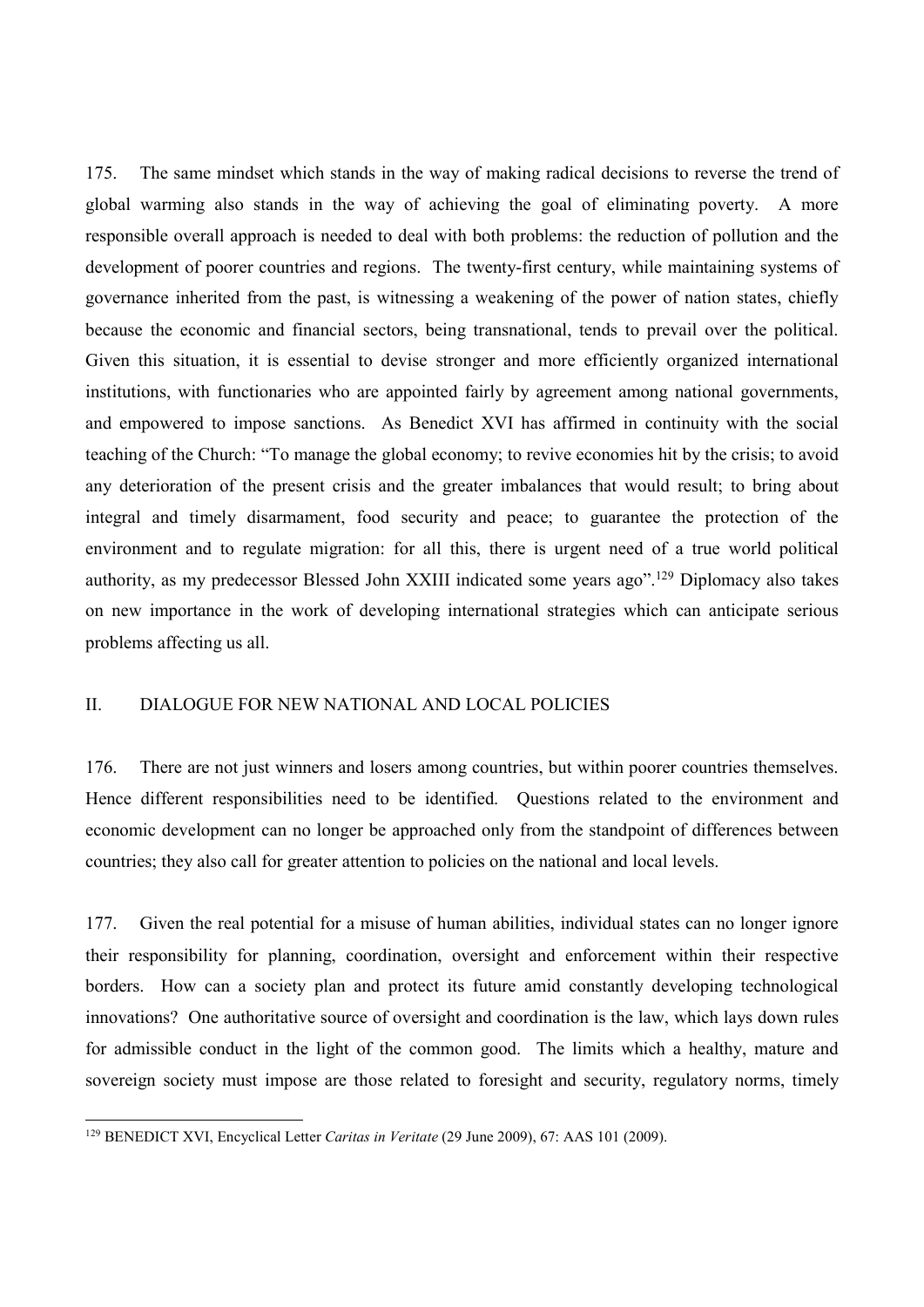enforcement, the elimination of corruption, effective responses to undesired side-effects of production processes, and appropriate intervention where potential or uncertain risks are involved. There is a growing jurisprudence dealing with the reduction of pollution by business activities. But political and institutional frameworks do not exist simply to avoid bad practice, but also to promote best practice, to stimulate creativity in seeking new solutions and to encourage individual or group initiatives.

178. A politics concerned with immediate results, supported by a consumerist sectors of the population, is driven to produce short-term growth. In response to electoral interests, governments are reluctant to upset the public with measures which could affect the level of consumption or create risks for foreign investment. The myopia of power politics delays the inclusion of a farsighted environmental agenda within the overall agenda of governments. Thus we forget that "time is greater than space",130 that we are always more effective when we generate processes rather than holding on to positions of power. True statecraft is manifest when, in difficult times, we uphold high principles and think of the long-term common good. Political powers do not find it easy to assume this duty in the work of nation-building.

179. In some places, cooperatives have developed to exploit renewable sources of energy which ensure local self-sufficiency and even the sale of surplus energy. This simple example shows that, while the existing world order proves powerless to assume its responsibilities, local individuals and groups can make a real difference. They are able to instil a greater sense of responsibility, a strong sense of community, a readiness to protect others, a spirit of creativity and a deep love for the land. They are also concerned about what they will eventually leave to their children and grandchildren. These values are deeply rooted in indigenous peoples. Because the enforcement of laws is at times inadequate due to corruption, public pressure has to be exerted in order to bring about decisive political action. Society, through non-governmental organizations and intermediate groups, must put pressure on governments to develop more rigorous regulations, procedures and controls. Unless citizens control political power, national, regional and municipal, it will not be possible to control damage to the environment. Local legislation can be more effective, too, if agreements exist between neighbouring communities to support the same environmental policies.

 <sup>130</sup> Apostolic Exhortation *Evangelii Gaudium* (24 November 2013), 222: AAS 105 (2013), 1111.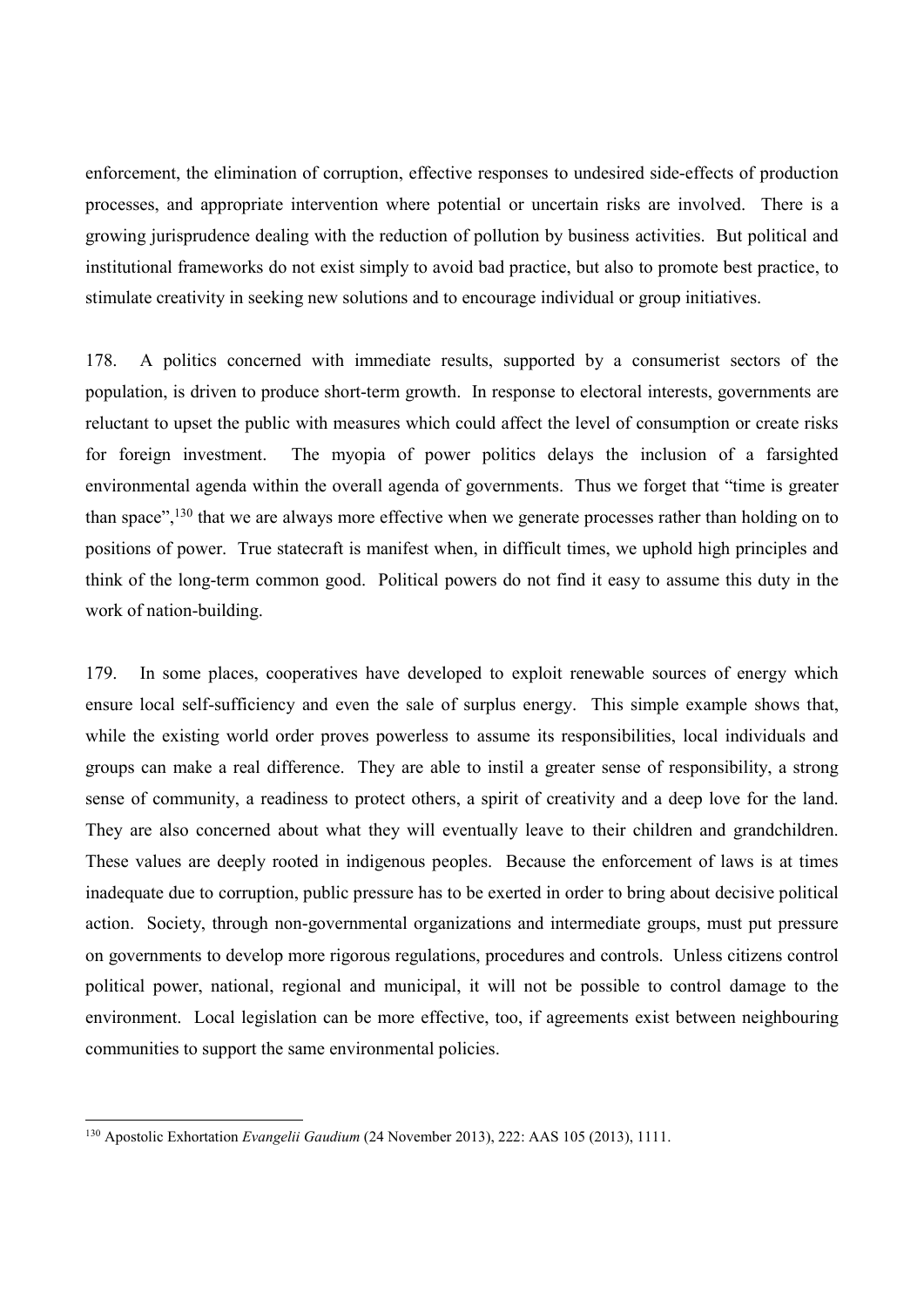180. There are no uniform recipes, because each country or region has its own problems and limitations. It is also true that political realism may call for transitional measures and technologies, so long as these are accompanied by the gradual framing and acceptance of binding commitments. At the same time, on the national and local levels, much still needs to be done, such as promoting ways of conserving energy. This would include favouring forms of industrial production with maximum energy efficiency and diminished use of raw materials, removing from the market products which are less energy efficient or more polluting, improving transport systems, and encouraging the construction and repair of buildings aimed at reducing their energy consumption and levels of pollution. Political activity on the local level could also be directed to modifying consumption, developing an economy of waste disposal and recycling, protecting certain species and planning a diversified agriculture and the rotation of crops. Agriculture in poorer regions can be improved through investment in rural infrastructures, a better organization of local or national markets, systems of irrigation, and the development of techniques of sustainable agriculture. New forms of cooperation and community organization can be encouraged in order to defend the interests of small producers and preserve local ecosystems from destruction. Truly, much can be done!

181. Here, continuity is essential, because policies related to climate change and environmental protection cannot be altered with every change of government. Results take time and demand immediate outlays which may not produce tangible effects within any one government's term. That is why, in the absence of pressure from the public and from civic institutions, political authorities will always be reluctant to intervene, all the more when urgent needs must be met. To take up these responsibilities and the costs they entail, politicians will inevitably clash with the mindset of short-term gain and results which dominates present-day economics and politics. But if they are courageous, they will attest to their God-given dignity and leave behind a testimony of selfless responsibility. A healthy politics, capable of reforming and coordinating institutions, promoting best practices and overcoming undue pressure and bureaucratic inertia, is sorely needed. It should be added, though, that even the best mechanisms can break down when there are no worthy goals and values, or a genuine and profound humanism to serve as the basis of a noble and generous society.

# III. DIALOGUE AND TRANSPARENCY IN DECISION-MAKING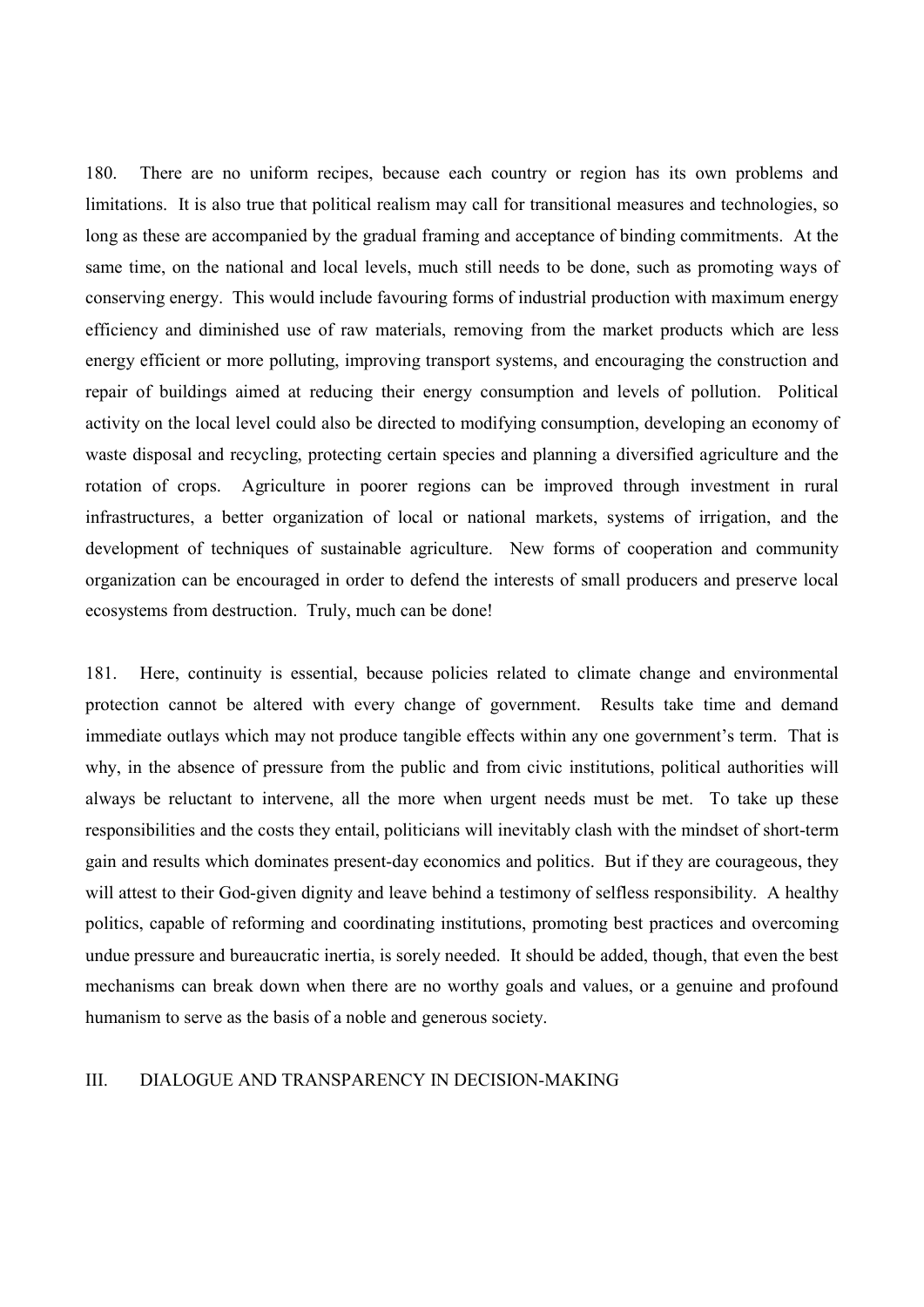182. An assessment of the environmental impact of business ventures and projects demands transparent political processes involving a free exchange of views. On the other hand, the forms of corruption which conceal the actual environmental impact of a given project in exchange for favours usually produce specious agreements which fail to inform adequately and to allow for full debate.

183. Environmental impact assessment should not come after the drawing up of a business proposition or the proposal of a particular policy, plan or programme. It should be part of the process from the beginning, and be carried out in a way which is interdisciplinary, transparent and free of all economic or political pressure. It should be linked to a study of working conditions and possible effects on people's physical and mental health, on the local economy and on public safety. Economic returns can thus be forecast more realistically, taking into account potential scenarios and the eventual need for further investment to correct possible undesired effects. A consensus should always be reached between the different stakeholders, who can offer a variety of approaches, solutions and alternatives. The local population should have a special place at the table; they are concerned about their own future and that of their children, and can consider goals transcending immediate economic interest. We need to stop thinking in terms of "interventions" to save the environment in favour of policies developed and debated by all interested parties. The participation of the latter also entails being fully informed about such projects and their different risks and possibilities; this includes not just preliminary decisions but also various follow-up activities and continued monitoring. Honesty and truth are needed in scientific and political discussions; these should not be limited to the issue of whether or not a particular project is permitted by law.

184. In the face of possible risks to the environment which may affect the common good now and in the future, decisions must be made "based on a comparison of the risks and benefits foreseen for the various possible alternatives".<sup>131</sup> This is especially the case when a project may lead to a greater use of natural resources, higher levels of emission or discharge, an increase of refuse, or significant changes to the landscape, the habitats of protected species or public spaces. Some projects, if insufficiently studied, can profoundly affect the quality of life of an area due to very different factors such as unforeseen noise pollution, the shrinking of visual horizons, the loss of cultural values, or the effects of

 <sup>131</sup> PONTIFICAL COUNCIL FOR JUSTICE AND PEACE, *Compendium of the Social Doctrine of the Church*, 469.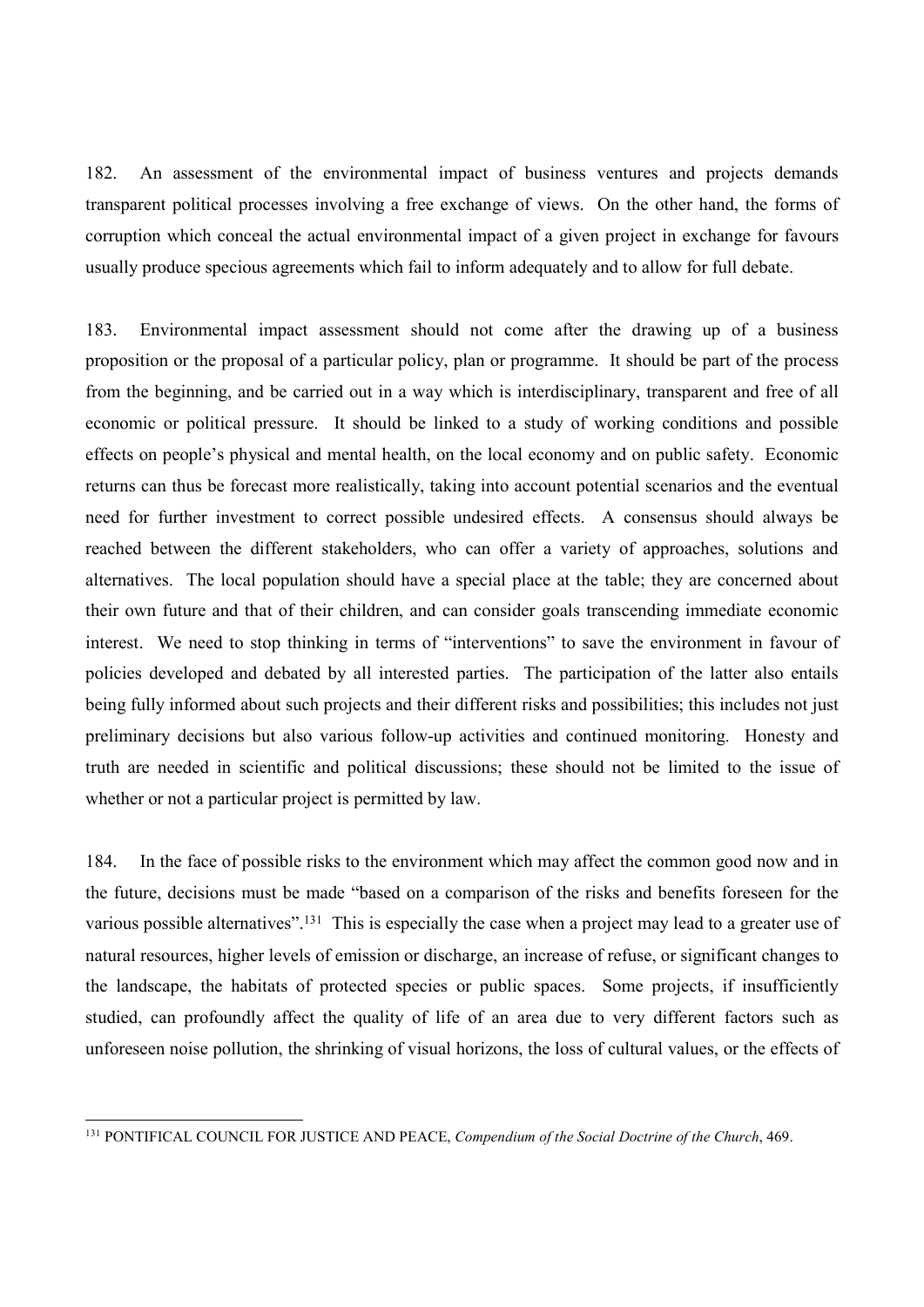nuclear energy use. The culture of consumerism, which prioritizes short-term gain and private interest, can make it easy to rubber-stamp authorizations or to conceal information.

185. In any discussion about a proposed venture, a number of questions need to be asked in order to discern whether or not it will contribute to genuine integral development. What will it accomplish? Why? Where? When? How? For whom? What are the risks? What are the costs? Who will pay those costs and how? In this discernment, some questions must have higher priority. For example, we know that water is a scarce and indispensable resource and a fundamental right which conditions the exercise of other human rights. This indisputable fact overrides any other assessment of environmental impact on a region.

186. The Rio Declaration of 1992 states that "where there are threats of serious or irreversible damage, lack of full scientific certainty shall not be used as a pretext for postponing cost-effective measures"132 which prevent environmental degradation. This precautionary principle makes it possible to protect those who are most vulnerable and whose ability to defend their interests and to assemble incontrovertible evidence is limited. If objective information suggests that serious and irreversible damage may result, a project should be halted or modified, even in the absence of indisputable proof. Here the burden of proof is effectively reversed, since in such cases objective and conclusive demonstrations will have to be brought forward to demonstrate that the proposed activity will not cause serious harm to the environment or to those who inhabit it.

187. This does not mean being opposed to any technological innovations which can bring about an improvement in the quality of life. But it does mean that profit cannot be the sole criterion to be taken into account, and that, when significant new information comes to light, a reassessment must be made, with the involvement of all interested parties. The outcome may be a decision not to proceed with a given project, to modify it or to consider alternative proposals.

188. There are certain environmental issues where it is not easy to achieve a broad consensus. Here I would state once more that the Church does not presume to settle scientific questions or to replace

 <sup>132</sup> *Rio Declaration on the Environment and Development* (14 June 1992), Principle 15.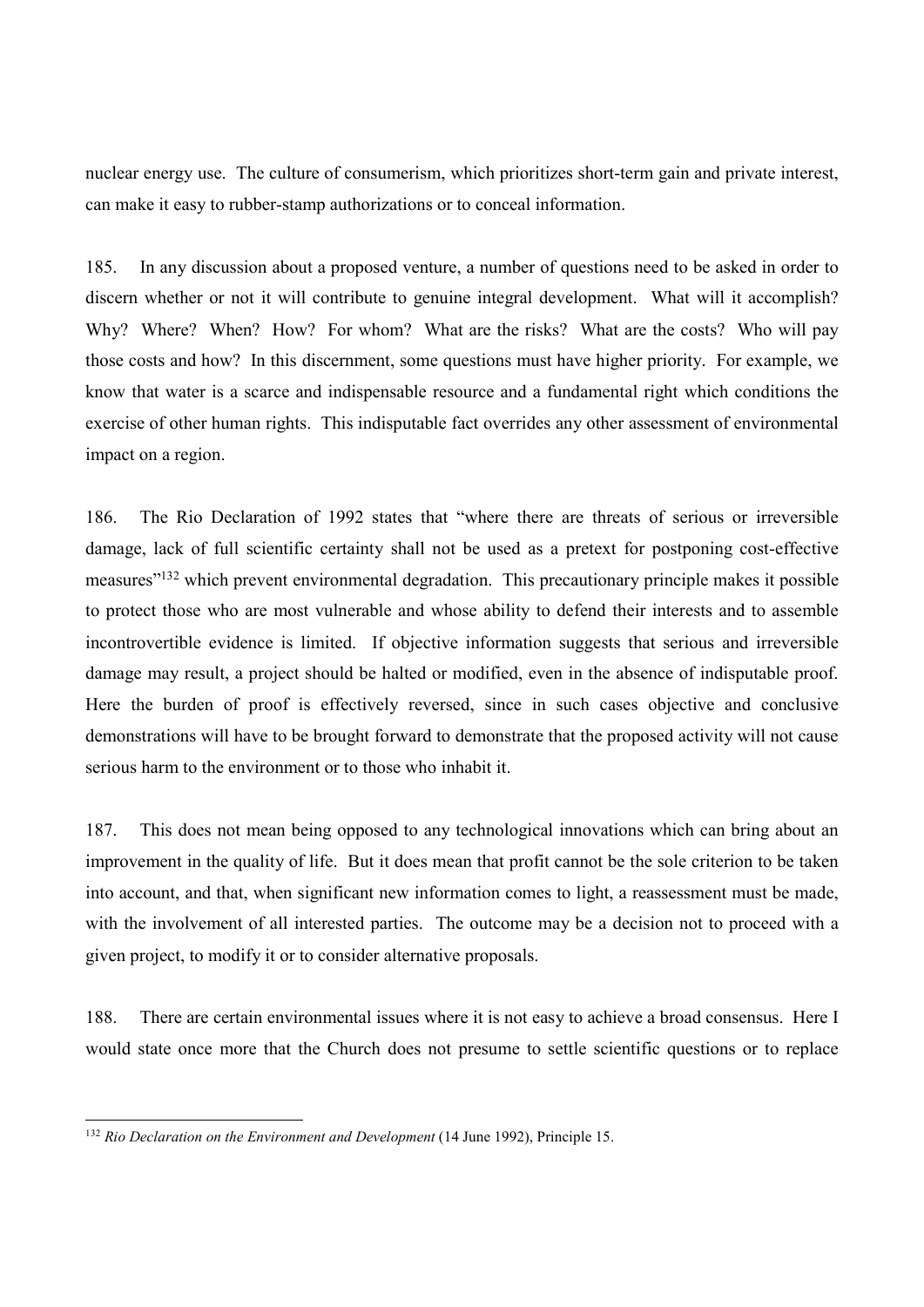politics. But I am concerned to encourage an honest and open debate, so that particular interests or ideologies will not prejudice the common good.

### IV. POLITICS AND ECONOMY IN DIALOGUE FOR HUMAN FULFILMENT

189. Politics must not be subject to the economy, nor should the economy be subject to the dictates of an efficiency-driven paradigm of technocracy. Today, in view of the common good, there is urgent need for politics and economics to enter into a frank dialogue in the service of life, especially human life. Saving banks at any cost, making the public pay the price, foregoing a firm commitment to reviewing and reforming the entire system, only reaffirms the absolute power of a financial system, a power which has no future and will only give rise to new crises after a slow, costly and only apparent recovery. The financial crisis of 2007-08 provided an opportunity to develop a new economy, more attentive to ethical principles, and new ways of regulating speculative financial practices and virtual wealth. But the response to the crisis did not include rethinking the outdated criteria which continue to rule the world. Production is not always rational, and is usually tied to economic variables which assign a value to products which does not necessarily correspond to their real worth. This frequently leads to an overproduction of some commodities, with unnecessary impact on the environment and with negative results on regional economies.<sup>133</sup> The financial bubble also tends to be a productive bubble. The problem of the real economy is not confronted with vigour, yet it is the real economy which makes possible diversification and improvement in production, helps companies to function well, and enables small and medium businesses to develop and create employment.

190. Here too, it should always be kept in mind that "environmental protection cannot be assured solely on the basis of financial calculations of costs and benefits. The environment is one of those goods that cannot be adequately safeguarded or promoted by market forces".134 Once more, we need to reject a magical conception of the market, which would suggest that problems can be solved simply by an increase in the profits of companies or individuals. Is it realistic to hope that those who are obsessed with maximizing profits will stop to reflect on the environmental damage which they will leave behind for future generations? Where profits alone count, there can be no thinking about the rhythms of

<sup>&</sup>lt;sup>133</sup> Cf. MEXICAN BISHOPS' CONFERENCE, EPISCOPAL COMMISSION FOR PASTORAL AND SOCIAL CONCERNS, *Jesucristo, vida y esperanza de los indígenas e campesinos* (14 January 2008).

<sup>&</sup>lt;sup>134</sup> PONTIFICAL COUNCIL FOR JUSTICE AND PEACE, *Compendium of the Social Doctrine of the Church*, 470.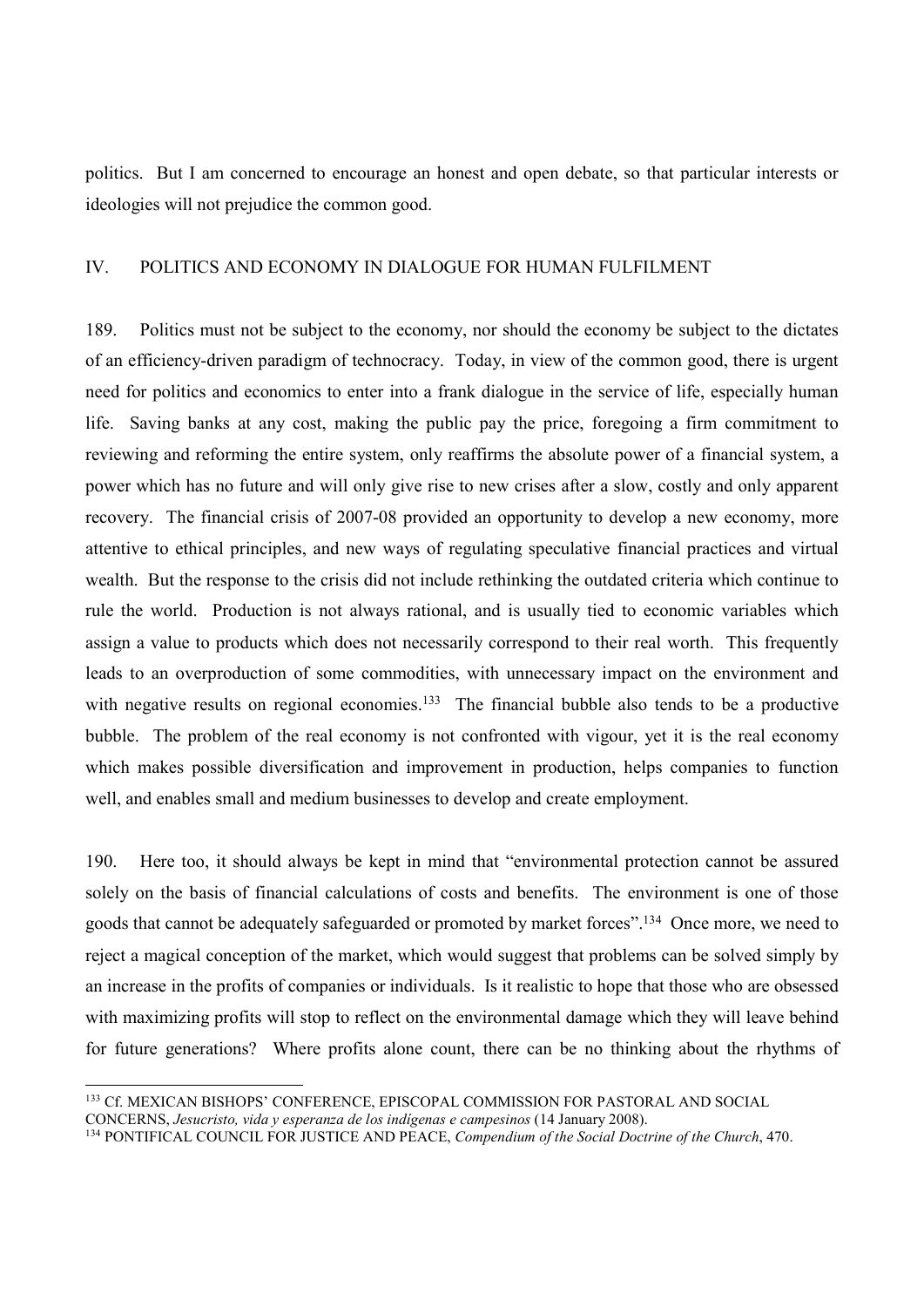nature, its phases of decay and regeneration, or the complexity of ecosystems which may be gravely upset by human intervention. Moreover, biodiversity is considered at most a deposit of economic resources available for exploitation, with no serious thought for the real value of things, their significance for persons and cultures, or the concerns and needs of the poor.

191. Whenever these questions are raised, some react by accusing others of irrationally attempting to stand in the way of progress and human development. But we need to grow in the conviction that a decrease in the pace of production and consumption can at times give rise to another form of progress and development. Efforts to promote a sustainable use of natural resources are not a waste of money, but rather an investment capable of providing other economic benefits in the medium term. If we look at the larger picture, we can see that more diversified and innovative forms of production which impact less on the environment can prove very profitable. It is a matter of openness to different possibilities which do not involve stifling human creativity and its ideals of progress, but rather directing that energy along new channels.

192. For example, a path of productive development, which is more creative and better directed, could correct the present disparity between excessive technological investment in consumption and insufficient investment in resolving urgent problems facing the human family. It could generate sensible and profitable ways of reusing, revamping and recycling, and it could also improve the energy efficiency of cities. Productive diversification gives the fullest possibilities to human ingenuity to create and innovate, while at the same time protecting the environment and creating more sources of employment. Such creativity would be a worthy expression of our most noble human qualities, for we would be striving intelligently, boldly and responsibly to promote a sustainable and equitable development within the context of a broader concept of quality of life. On the other hand, to find ever new ways of despoiling nature, purely for the sake of new consumer items and quick profit, would be, in human terms, unworthy, superficial and less creative.

193. In any event, if in some cases sustainable development were to involve new forms of growth, in other cases, given the insatiable and irresponsible growth produced over many decades, we need also to think of containing growth by setting some reasonable limits and even retracing our steps before it is too late. We know how unsustainable is the behaviour of those who constantly consume and destroy, while others are not yet able to live in a way worthy of their human dignity. That is why the time has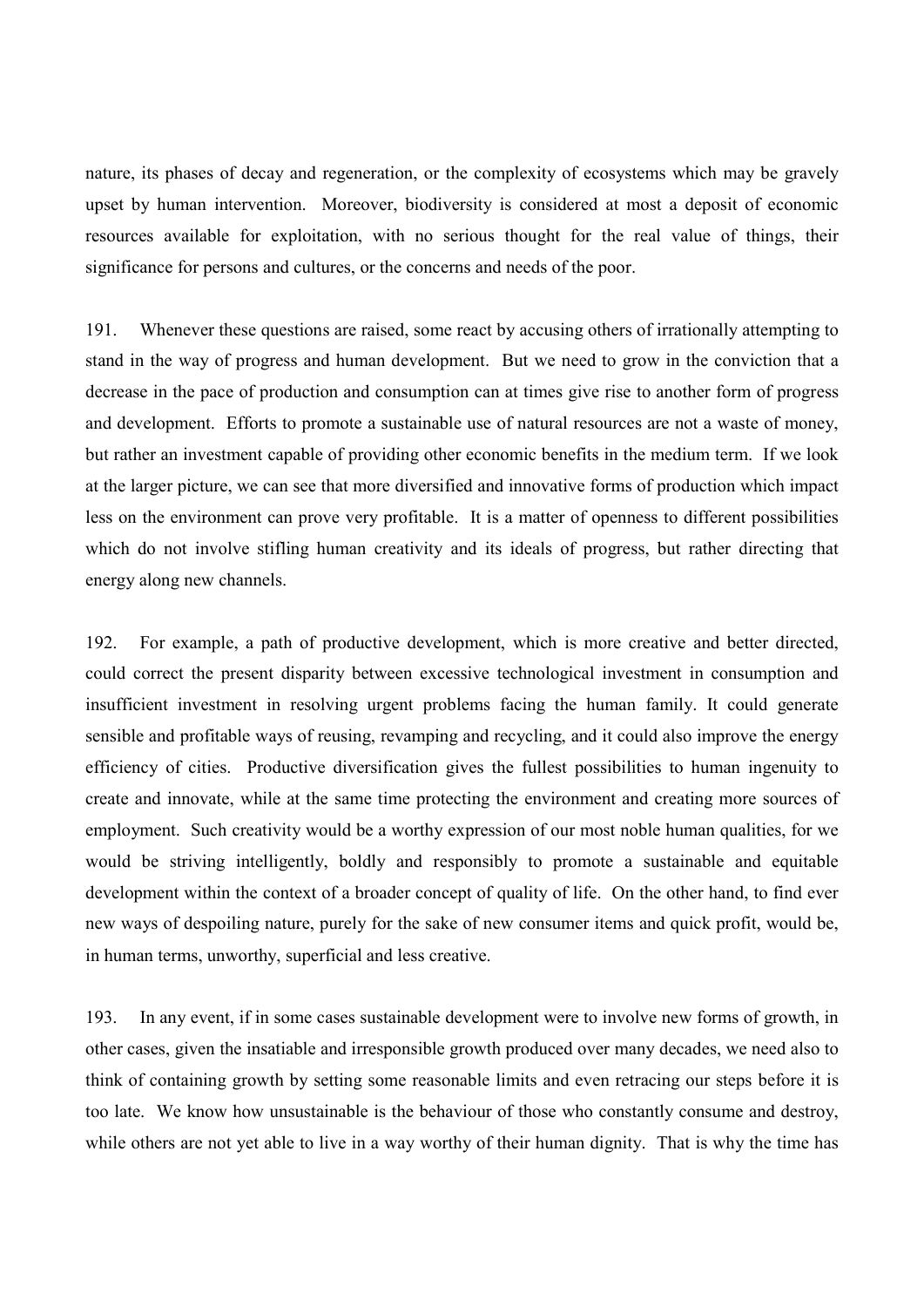come to accept decreased growth in some parts of the world, in order to provide resources for other places to experience healthy growth. Benedict XVI has said that "technologically advanced societies must be prepared to encourage more sober lifestyles, while reducing their energy consumption and improving its efficiency".135

194. For new models of progress to arise, there is a need to change "models of global development";136 this will entail a responsible reflection on "the meaning of the economy and its goals with an eye to correcting its malfunctions and misapplications".<sup>137</sup> It is not enough to balance, in the medium term, the protection of nature with financial gain, or the preservation of the environment with progress. Halfway measures simply delay the inevitable disaster. Put simply, it is a matter of redefining our notion of progress. A technological and economic development which does not leave in its wake a better world and an integrally higher quality of life cannot be considered progress. Frequently, in fact, people's quality of life actually diminishes – by the deterioration of the environment, the low quality of food or the depletion of resources – in the midst of economic growth. In this context, talk of sustainable growth usually becomes a way of distracting attention and offering excuses. It absorbs the language and values of ecology into the categories of finance and technocracy, and the social and environmental responsibility of businesses often gets reduced to a series of marketing and image-enhancing measures.

195. The principle of the maximization of profits, frequently isolated from other considerations, reflects a misunderstanding of the very nature of the economy. As long as production is increased, little concern is shown about whether it is at the cost of future resources or the health of the environment; as long as the clearing of a forest increases production, no one calculates the losses entailed in the desertification of the land, the harm done to biodiversity or the increased pollution. In a word, businesses profit by calculating and paying only a fraction of the costs involved. Yet only when "the economic and social costs of using up shared environmental resources are recognized with transparency and fully borne by those who incur them, not by other peoples or future generations",<sup>138</sup> can those actions be considered ethical. Instrumental rationality, which provides a purely static

 <sup>135</sup> *Message for the 2010 World Day of Peace*, 9: AAS 102 (2010), 46.

<sup>136</sup> Ibid.

<sup>137</sup> Ibid., 5: p. 43.

<sup>138</sup> BENEDICT XVI, Encyclical Letter *Caritas in Veritate* (29 June 2009), 50: AAS 101 (2009), 686.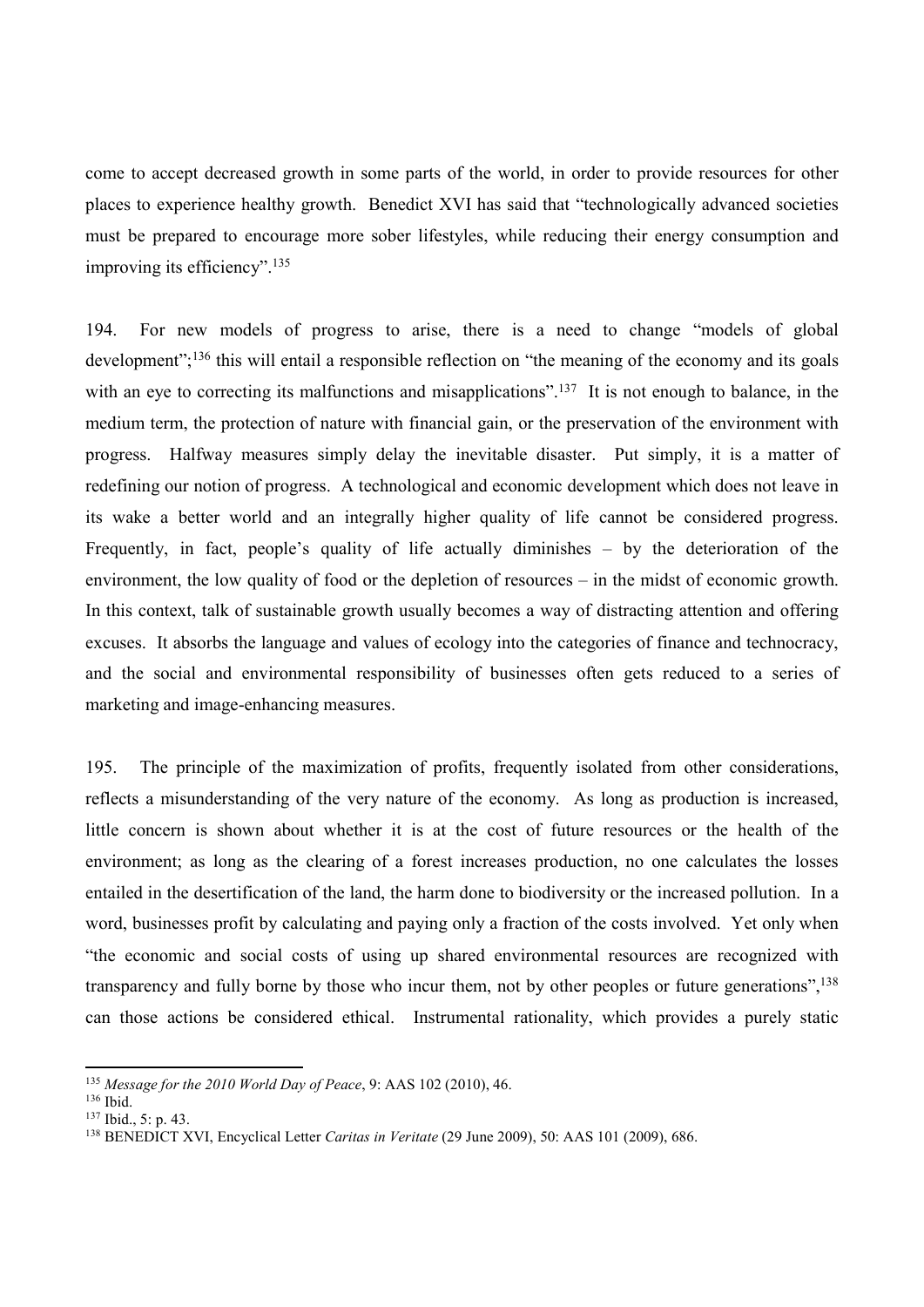analysis of realities in the service of present needs, is at work whether resources are allocated by the market or by state central planning.

196. What happens with politics? Let us keep in mind the principle of subsidiarity, which grants freedom to develop the capabilities present at every level of society, while also demanding a greater sense of responsibility for the common good from those who wield greater power. Today, it is the case that some economic sectors exercise more power than states themselves. But economics without politics cannot be justified, since this would make it impossible to favour other ways of handling the various aspects of the present crisis. The mindset which leaves no room for sincere concern for the environment is the same mindset which lacks concern for the inclusion of the most vulnerable members of society. For "the current model, with its emphasis on success and self-reliance, does not appear to favour an investment in efforts to help the slow, the weak or the less talented to find opportunities in life" $139$ 

197. What is needed is a politics which is farsighted and capable of a new, integral and interdisciplinary approach to handling the different aspects of the crisis. Often, politics itself is responsible for the disrepute in which it is held, on account of corruption and the failure to enact sound public policies. If in a given region the state does not carry out its responsibilities, some business groups can come forward in the guise of benefactors, wield real power, and consider themselves exempt from certain rules, to the point of tolerating different forms of organized crime, human trafficking, the drug trade and violence, all of which then become very difficult to eradicate. If politics shows itself incapable of breaking a perverse logic, and remains caught up in inconsequential discussions, we will continue to avoid facing the big problems of humanity. A strategy for real change calls for rethinking processes in their entirety, for it is not enough to include a few superficial ecological considerations while failing to question the logic which underlies present-day culture. A healthy politics needs to be able to take up this challenge.

198. Politics and the economy tend to blame each other when it comes to poverty and the environmental degredation. It is to be hoped that they can acknowledge their own mistakes and find forms of interaction directed to the common good. While some are only concerned with financial gain,

 <sup>139</sup> Apostolic Exortation *Evangelii Gaudium* (24 November 2013), 209: AAS 105 (2013), 1107.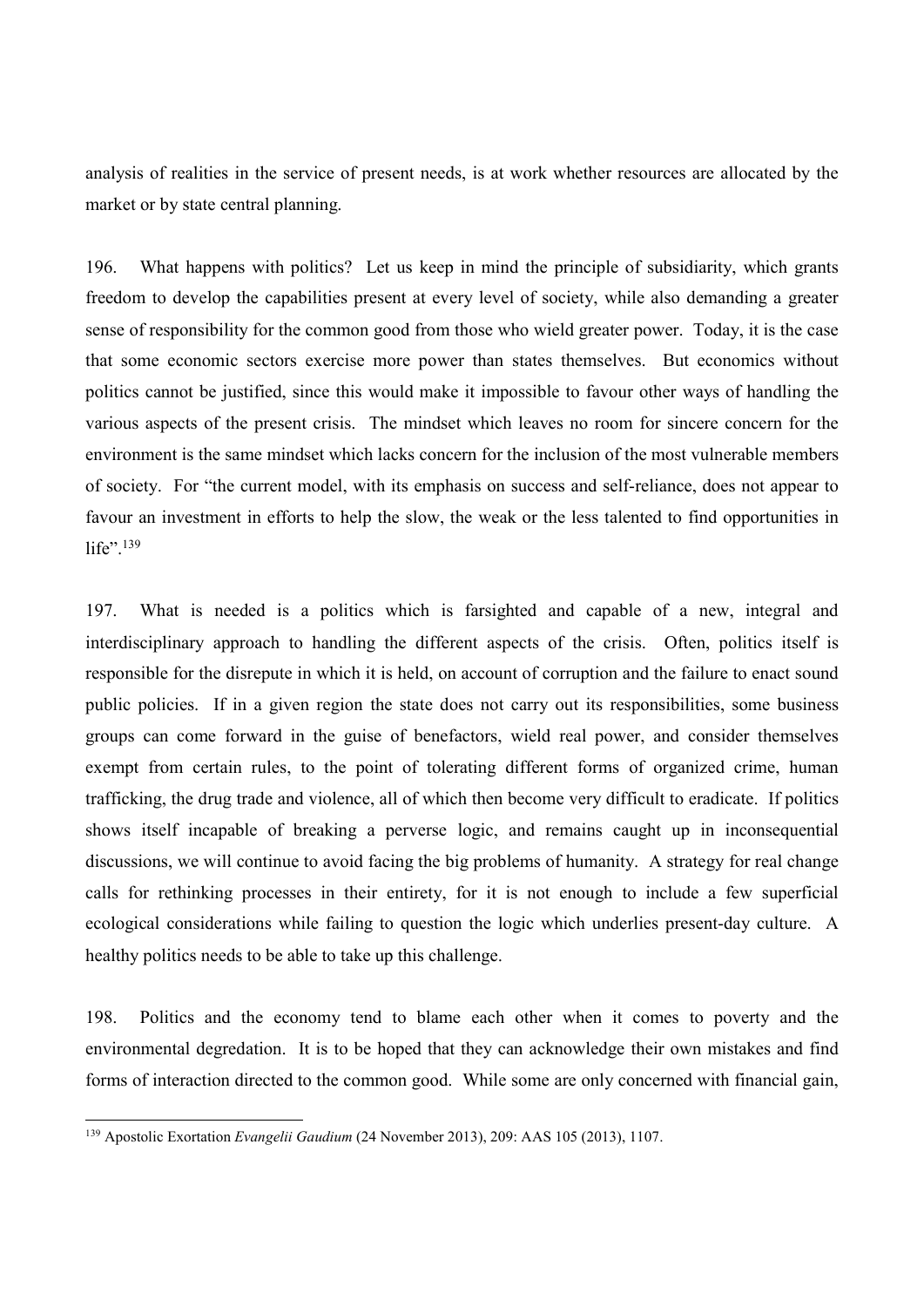and others with holding on to or increasing their power, what we are left with are conflicts or spurious agreements where the last thing either party is concerned about is caring for the environment and protecting those who are most vulnerable. Here too, we see how true it is that "unity is greater than conflict".140

#### V. RELIGIONS IN DIALOGUE WITH SCIENCE

199. It cannot be maintained that empirical science provides a complete explanation of life, the interplay of all creatures and the whole of reality. This would be to breech the limits imposed by its own methodology. If we reason only within the confines of the latter, little room would be left for aesthetic sensibility, poetry, or even reason's ability to grasp the ultimate meaning and purpose of things.141 I would add that "religious classics can prove meaningful in every age; they have an enduring power to open new horizons… Is it reasonable and enlightened to dismiss certain writings simply because they arose in the context of religious belief?"<sup>142</sup> It would be quite simplistic to think that ethical principles present themselves purely in the abstract, detached from any context. Nor does the fact that they may be couched in religious language detract from their value in public debate. The ethical principles capable of being apprehended by reason can always reappear in different guise and find expression in a variety of languages, including religious language.

200. Any technical solution which science claims to offer will be powerless to solve the serious problems of our world if humanity loses its compass, if we lose sight of the great motivations which make it possible for us to live in harmony, to make sacrifices and to treat others well. Believers themselves must constantly feel challenged to live in a way consonant with their faith and not to contradict it by their actions. They need to be encouraged to be ever open to God's grace and to draw constantly from their deepest convictions about love, justice and peace. If a mistaken understanding of

 <sup>140</sup> Ibid., 228: AAS 105 (2013), 1113.

<sup>141</sup> Cf. Encyclical Letter *Lumen Fidei* (29 June 2013), 34: AAS 105 (2013), 577. "Nor is the light of faith, joined to the truth of love, extraneous to the material world, for love is always lived out in body and spirit; the light of faith is an incarnate light radiating from the luminous life of Jesus. It also illumines the material world, trusts its inherent order, and knows that it calls us to an ever widening path of harmony and understanding. The gaze of science thus benefits from faith: faith encourages the scientist to remain constantly open to reality in all its inexhaustible richness. Faith awakens the critical sense by preventing research from being satisfied with its own formulae and helps it to realize that nature is always greater. By stimulating wonder before the profound mystery of creation, faith broadens the horizons of reason to shed greater light on the world which discloses itself to scientific investigation".

<sup>142</sup> Apostolic Exhortation *Evangelii Gaudium* (24 November 2013), 256: AAS 105 (2013), 1123.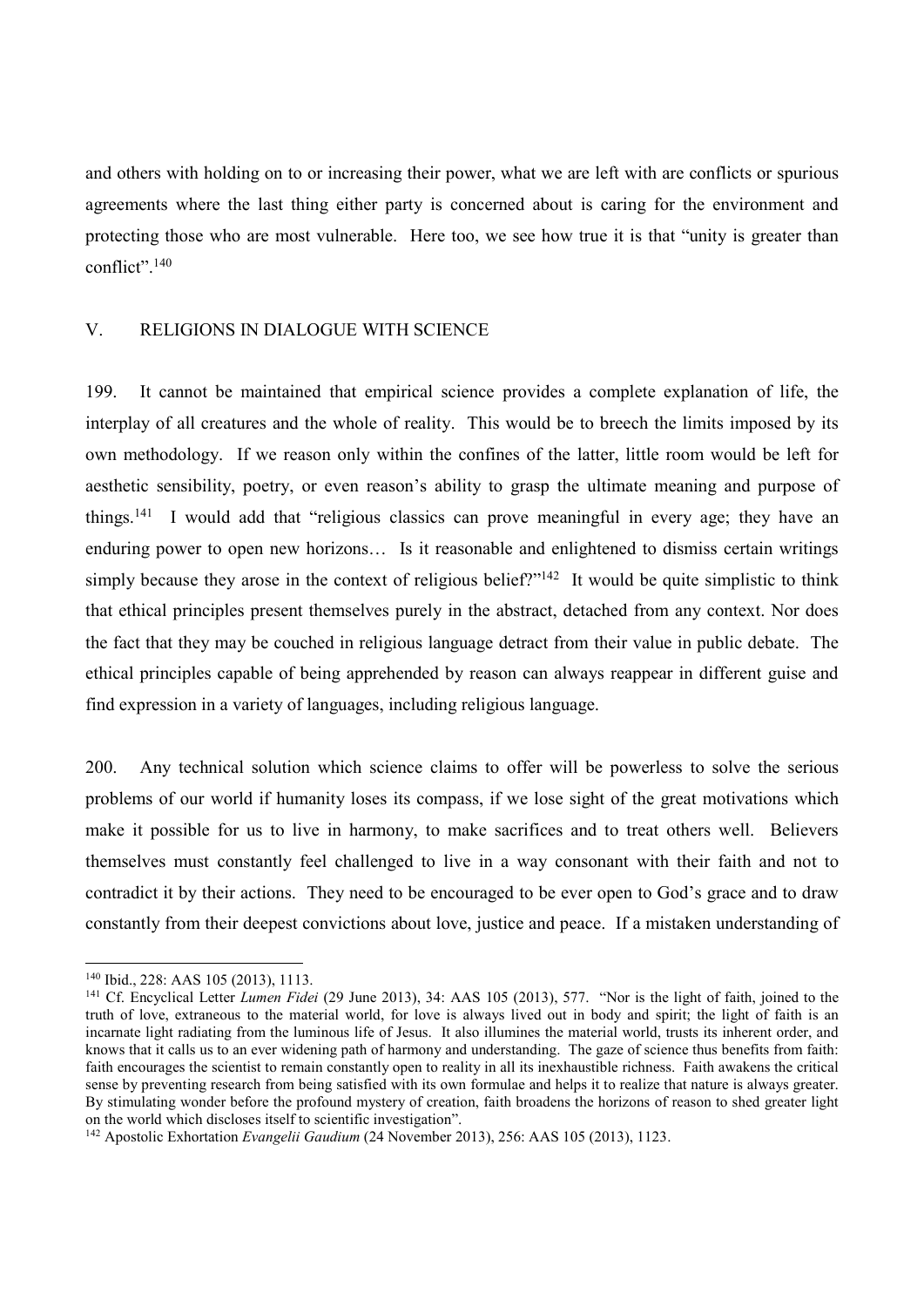our own principles has at times led us to justify mistreating nature, to exercise tyranny over creation, to engage in war, injustice and acts of violence, we believers should acknowledge that by so doing we were not faithful to the treasures of wisdom which we have been called to protect and preserve. Cultural limitations in different eras often affected the perception of these ethical and spiritual treasures, yet by constantly returning to their sources, religions will be better equipped to respond to today's needs.

201. The majority of people living on our planet profess to be believers. This should spur religions to dialogue among themselves for the sake of protecting nature, defending the poor, and building networks of respect and fraternity. Dialogue among the various sciences is likewise needed, since each can tend to become enclosed in its own language, while specialization leads to a certain isolation and the absolutization of its own field of knowledge. This prevents us from confronting environmental problems effectively. An open and respectful dialogue is also needed between the various ecological movements, among which ideological conflicts are frequently encountered. The gravity of the ecological crisis demands that we all look to the common good, embarking on a path of dialogue which demands patience, self-discipline and generosity, always keeping in mind that "realities are greater than ideas".<sup>143</sup>

 <sup>143</sup> Ibid., 231: p. 1114.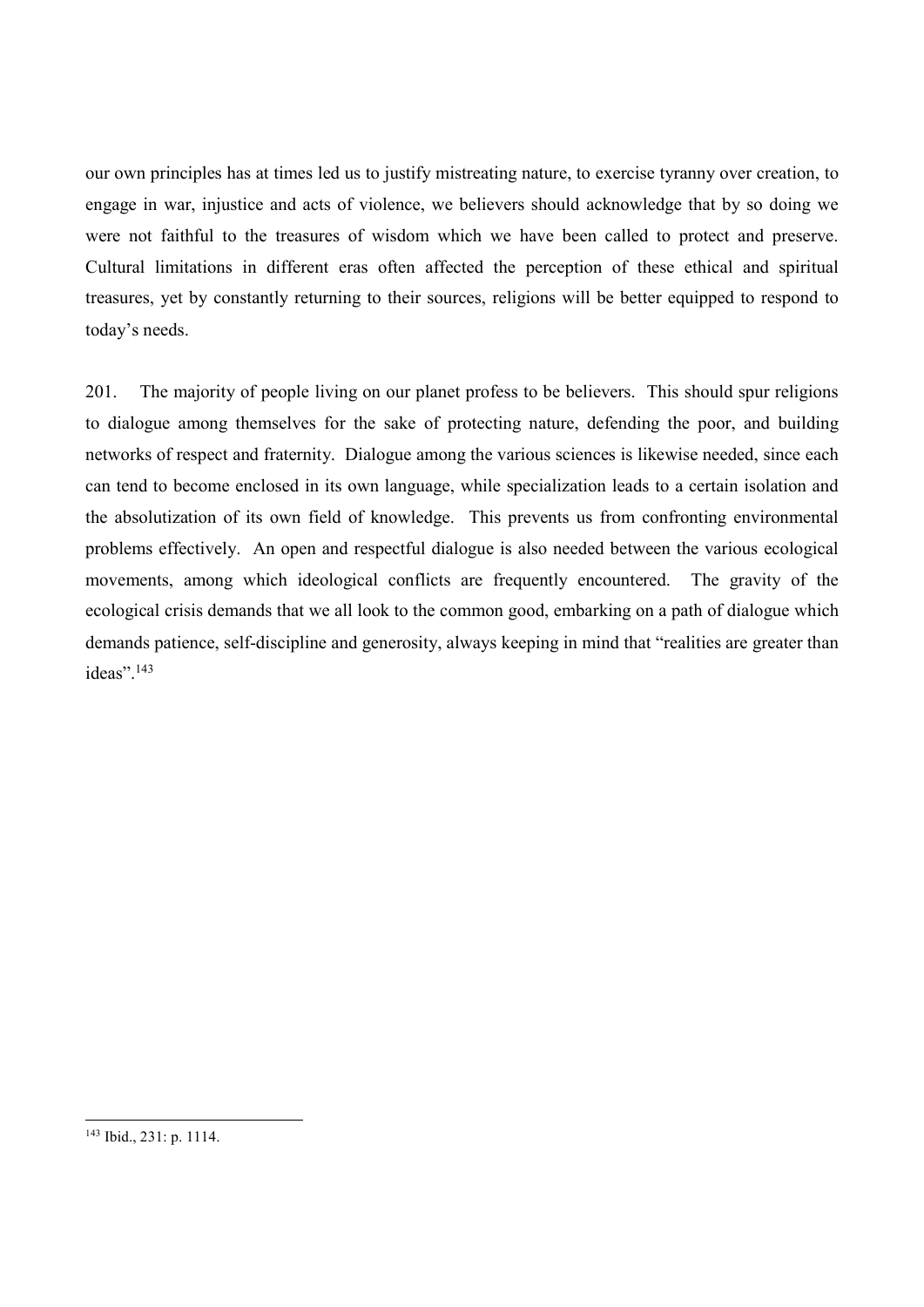#### CHAPTER SIX

### ECOLOGICAL EDUCATION AND SPIRITUALITY

202. Many things have to change course, but it is we human beings above all who need to change. We lack an awareness of our common origin, of our mutual belonging, and of a future to be shared with everyone. This awareness can then become the basis for new convictions, attitudes and forms of life. A great cultural, spiritual and educational challenge stands before us, and it will demand that we set out on the long path of renewal.

### I. TOWARDS A NEW LIFESTYLE

203. Since the market tends to promote extreme consumerism in an effort to sell its products, people can easily get caught up in a whirlwind of needless buying and spending. Compulsive consumerism is one example of how the techno-economic paradigm affects individuals. Romano Guardini had already foreseen this: "The gadgets and technics forced upon him by the patterns of machine production and of abstract planning mass man accepts quite simply; they are the forms of life itself. To either a greater or lesser degree mass man is convinced that his conformity is both reasonable and just".<sup>144</sup> That paradigm leads people to believe that they are free as long as they have the supposed freedom to consume. But those really free are the minority who wield economic and financial power. Amid this confusion, postmodern humanity has not yet achieved a new self-awareness capable of offering guidance and direction, and this lack of identity is a source of anxiety. We have too many means and only a few insubstantial ends.

204. The current global situation engenders a feeling of instability and uncertainty, which in turn becomes "a seedbed for collective selfishness".<sup>145</sup> When people become self-centred and self-enclosed, their greed increases. The emptier a person's heart is, the more he or she needs things to buy, own and consume. It becomes almost impossible to accept the limits imposed by reality. In this horizon, a genuine sense of the common good also disappears. As these attitudes become more widespread,

 <sup>144</sup> ROMANO GUARDINI, *Das Ende der Neuzeit*, 9th edition, Würzburg, 1965, 66-67 (English: *The End of the Modern World*, Wilmington, 1998, 60).

<sup>145</sup> JOHN PAUL II, *Message for the 1990 World Day of Peace,* 1: AAS 82 (1990), 147.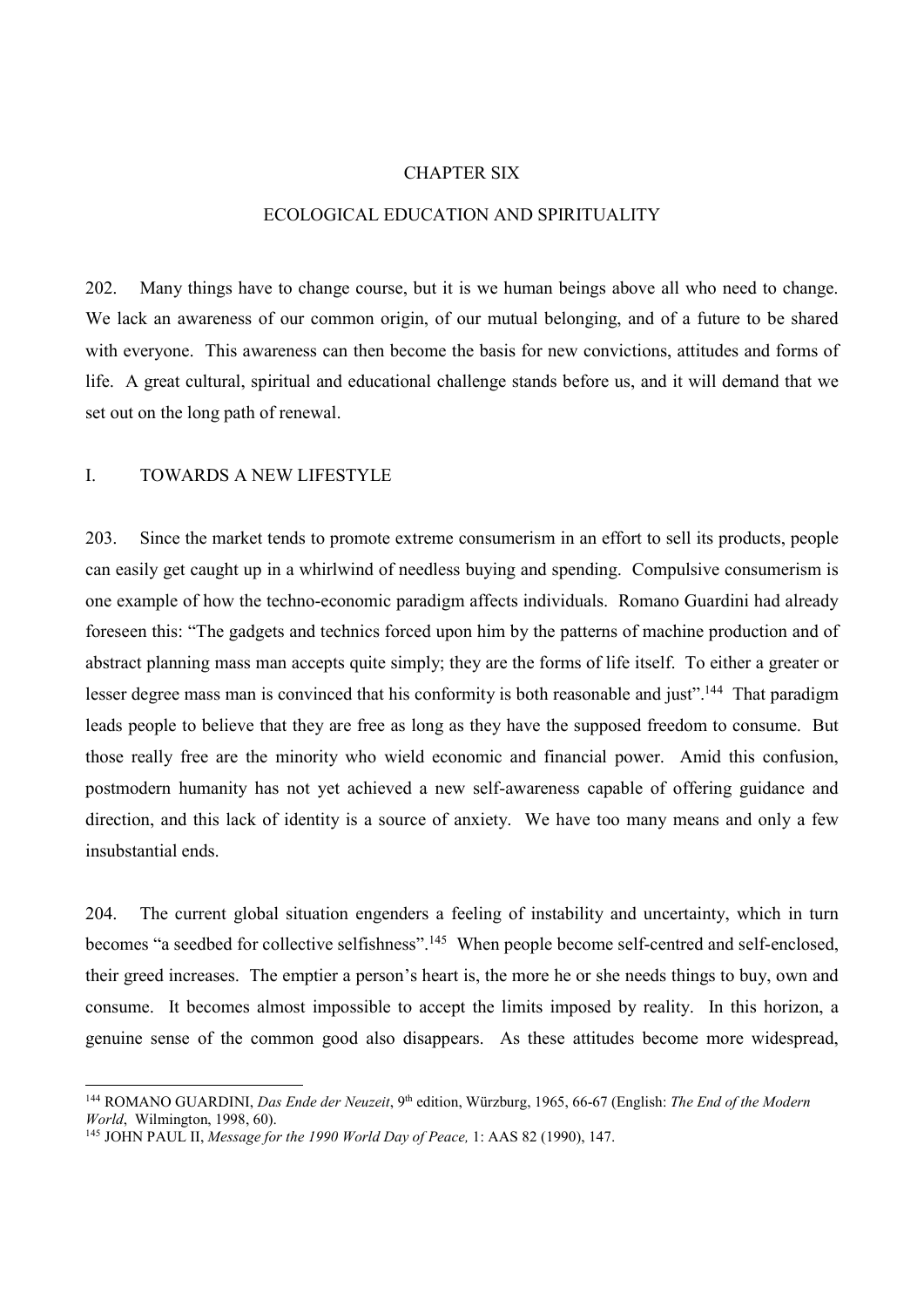social norms are respected only to the extent that they do not clash with personal needs. So our concern cannot be limited merely to the threat of extreme weather events, but must also extend to the catastrophic consequences of social unrest. Obsession with a consumerist lifestyle, above all when few people are capable of maintaining it, can only lead to violence and mutual destruction.

205. Yet all is not lost. Human beings, while capable of the worst, are also capable of rising above themselves, choosing again what is good, and making a new start, despite their mental and social conditioning. We are able to take an honest look at ourselves, to acknowledge our deep dissatisfaction, and to embark on new paths to authentic freedom. No system can completely suppress our openness to what is good, true and beautiful, or our God-given ability to respond to his grace at work deep in our hearts. I appeal to everyone throughout the world not to forget this dignity which is ours. No one has the right to take it from us.

206. A change in lifestyle could bring healthy pressure to bear on those who wield political, economic and social power. This is what consumer movements accomplish by boycotting certain products. They prove successful in changing the way businesses operate, forcing them to consider their environmental footprint and their patterns of production. When social pressure affects their earnings, businesses clearly have to find ways to produce differently. This shows us the great need for a sense of social responsibility on the part of consumers. "Purchasing is always a moral – and not simply economic – act".<sup>146</sup> Today, in a word, "the issue of environmental degradation challenges us to examine our lifestyle".<sup>147</sup>

207. The Earth Charter asked us to leave behind a period of self-destruction and make a new start, but we have not as yet developed a universal awareness needed to achieve this. Here, I would echo that courageous challenge: "As never before in history, common destiny beckons us to seek a new beginning… Let ours be a time remembered for the awakening of a new reverence for life, the firm resolve to achieve sustainability, the quickening of the struggle for justice and peace, and the joyful celebration of life".148

 <sup>146</sup> BENEDICT XVI, Encyclical Letter *Caritas in Veritate* (29 June 2009), 66*:* AAS 101 (2009), 699.

<sup>147</sup> ID., *Message for the 2010 World Day of Peace*, 11*:* AAS 102 (2010), 48.

<sup>148</sup> *Earth Charter*, The Hague (29 June 2000).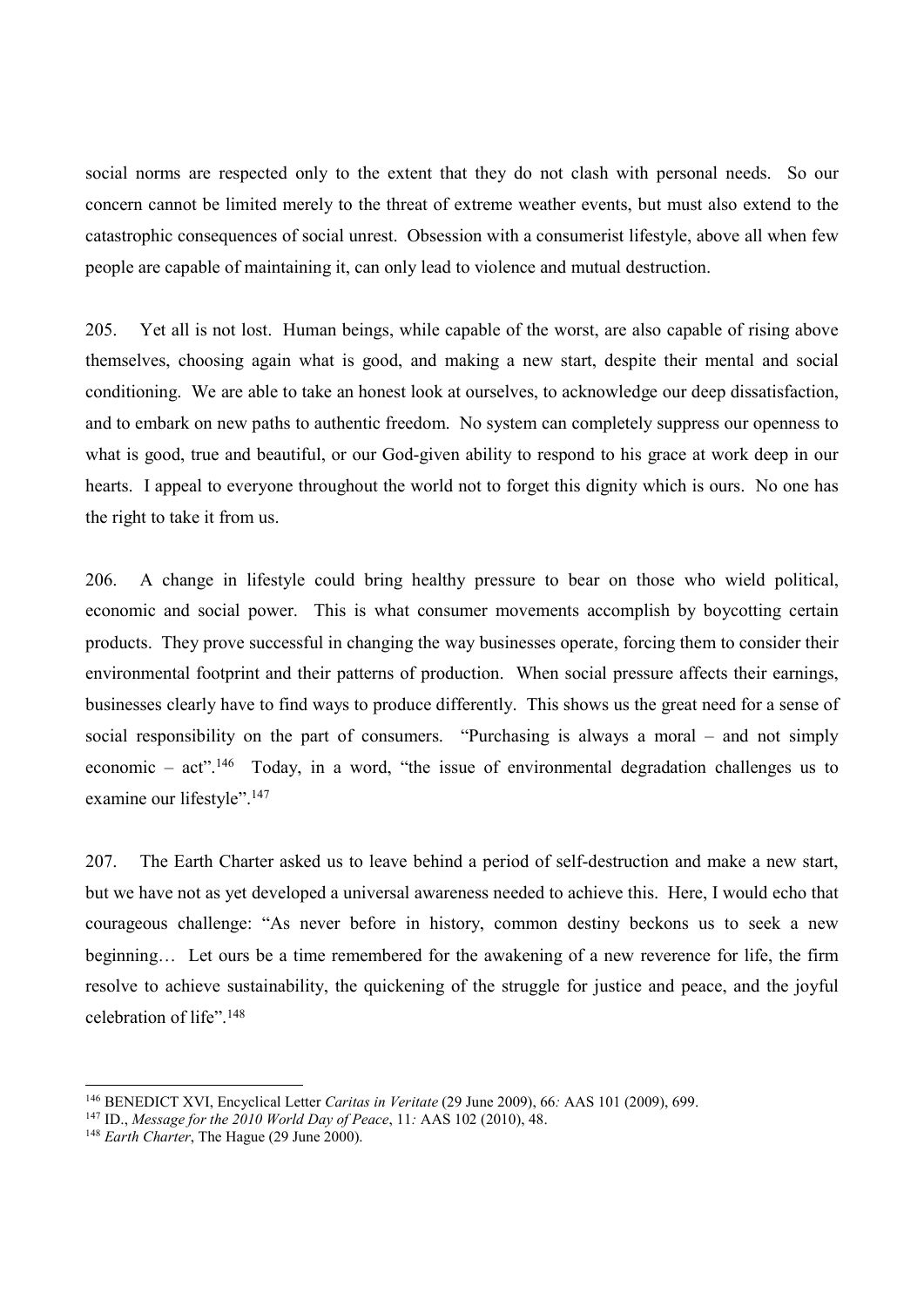208. We are always capable of going out of ourselves towards the other. Unless we do this, other creatures will not be recognized in their true worth; we are unconcerned about caring for things for the sake of others; we fail to set limits on ourselves in order to avoid the suffering of others or the deterioration of our surroundings. Disinterested concern for others, and the rejection of every form of self-centeredness and self-absorption, are essential if we truly wish to care for our brothers and sisters and for the natural environment. These attitudes also attune us to the moral imperative of assessing the impact of our every action and personal decision on the world around us. If we can overcome individualism, we will truly be able to develop an alternative lifestyle and bring about significant changes in society.

# II. EDUCATING FOR THE COVENANT BETWEEN HUMANITY AND THE ENVIRONMENT

209. An awareness of the gravity of today's cultural and ecological crisis must be translated into new habits. Many people know that our current progress and the mere amassing of things and pleasures are not enough to give meaning and joy to the human heart, yet they feel unable to give up what the market sets before them. In those countries which should be making the greatest changes in consumer habits, young people have a new ecological sensitivity and a generous spirit, and some of them are making admirable efforts to protect the environment. At the same time, they have grown up in a milieu of extreme consumerism and affluence which makes it difficult to develop other habits. We are faced with an educational challenge.

210. Environmental education has broadened its goals. Whereas in the beginning it was mainly centred on scientific information, consciousness-raising and the prevention of environmental risks, it tends now to include a critique of the "myths" of a modernity grounded in a utilitarian mindset (individualism, unlimited progress, competition, consumerism, the market without rules). It seeks also to restore the various levels of ecological equilibrium, establishing harmony within ourselves, with others, with nature and other living creatures, and with God. Environmental education should facilitate making that leap towards the transcendent which gives ecological ethics its deepest meaning. It needs educators capable of developing an ethics of ecology, and helping people, through effective pedagogy, to grow in solidarity, responsibility and compassionate care.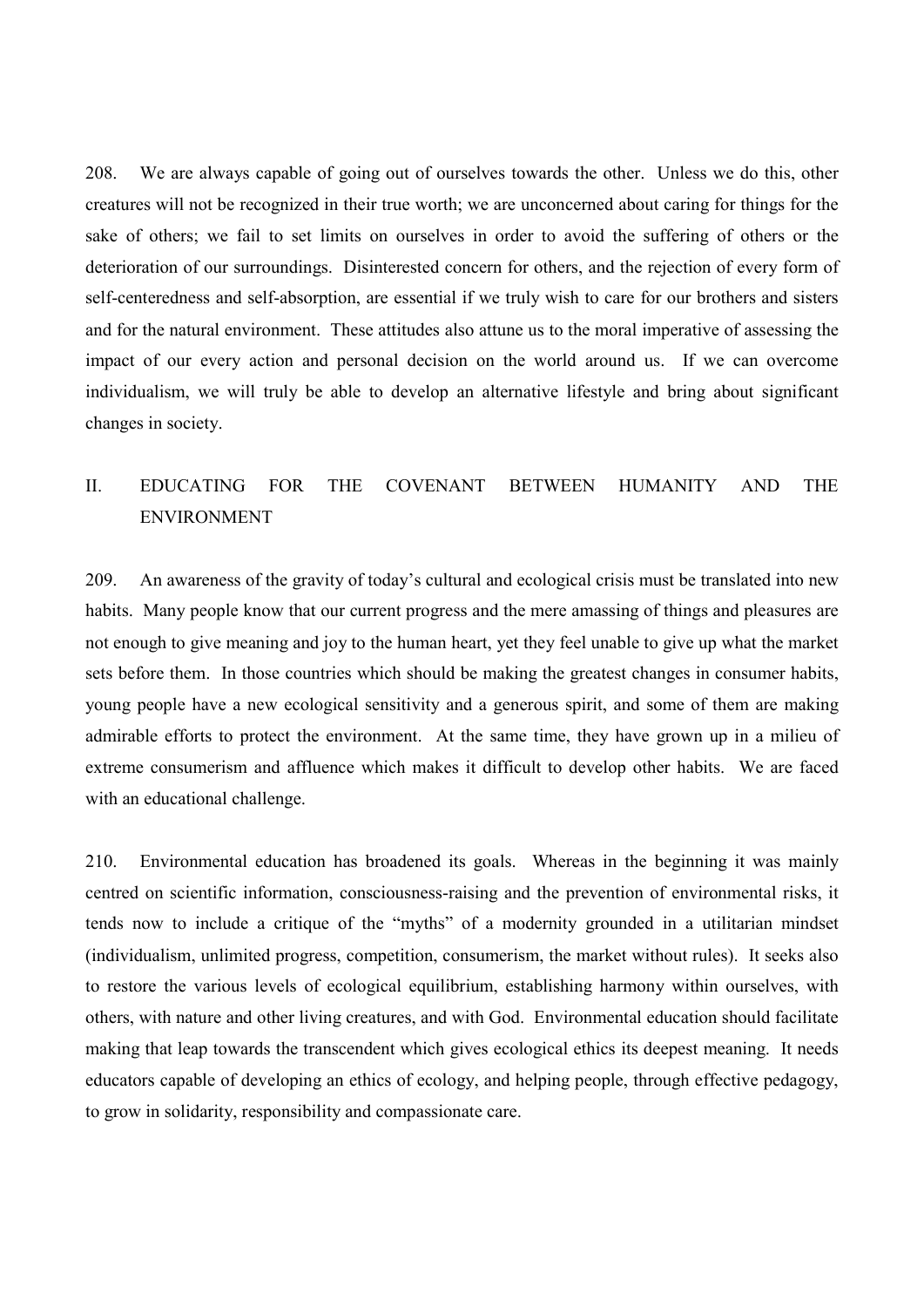211. Yet this education, aimed at creating an "ecological citizenship", is at times limited to providing information, and fails to instil good habits. The existence of laws and regulations is insufficient in the long run to curb bad conduct, even when effective means of enforcement are present. If the laws are to bring about significant, long-lasting effects, the majority of the members of society must be adequately motivated to accept them, and personally transformed to respond. Only by cultivating sound virtues will people be able to make a selfless ecological commitment. A person who could afford to spend and consume more but regularly uses less heating and wears warmer clothes, shows the kind of convictions and attitudes which help to protect the environment. There is a nobility in the duty to care for creation through little daily actions, and it is wonderful how education can bring about real changes in lifestyle. Education in environmental responsibility can encourage ways of acting which directly and significantly affect the world around us, such as avoiding the use of plastic and paper, reducing water consumption, separating refuse, cooking only what can reasonably be consumed, showing care for other living beings, using public transport or car-pooling, planting trees, turning off unnecessary lights, or any number of other practices. All of these reflect a generous and worthy creativity which brings out the best in human beings. Reusing something instead of immediately discarding it, when done for the right reasons, can be an act of love which expresses our own dignity.

212. We must not think that these efforts are not going to change the world. They benefit society, often unbeknown to us, for they call forth a goodness which, albeit unseen, inevitably tends to spread. Furthermore, such actions can restore our sense of self-esteem; they can enable us to live more fully and to feel that life on earth is worthwhile.

213. Ecological education can take place in a variety of settings: at school, in families, in the media, in catechesis and elsewhere. Good education plants seeds when we are young, and these continue to bear fruit throughout life. Here, though, I would stress the great importance of the family, which is "the place in which life – the gift of God – can be properly welcomed and protected against the many attacks to which it is exposed, and can develop in accordance with what constitutes authentic human growth. In the face of the so-called culture of death, the family is the heart of the culture of life".149 In the family we first learn how to show love and respect for life; we are taught the proper use of things, order and cleanliness, respect for the local eco-system and care for all creatures. In the family we

 <sup>149</sup> JOHN PAUL II, Encyclical Letter *Centesimus Annus* (1 May 1991), 39: AAS <sup>83</sup> (1991), 842.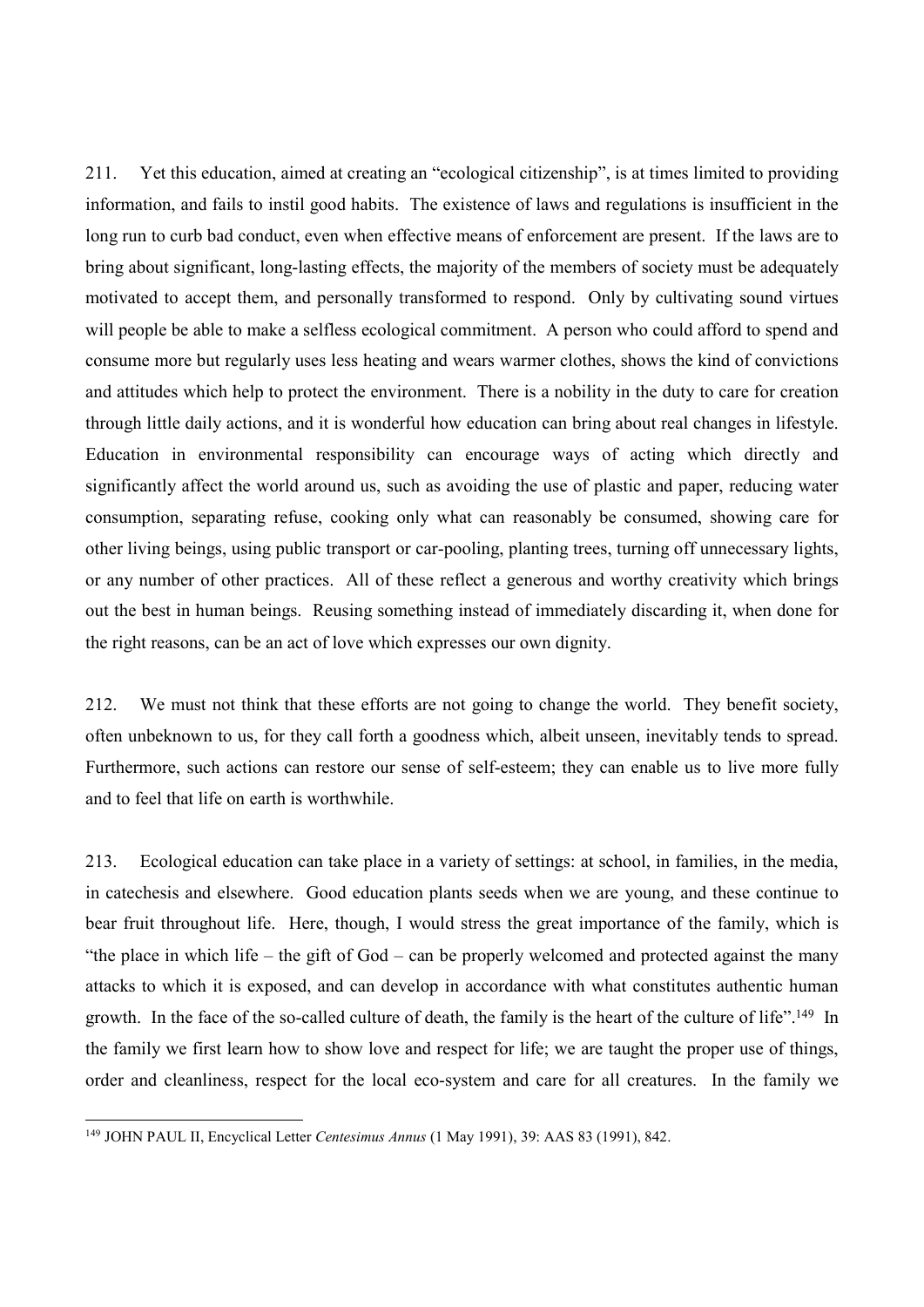receive an integral education, which enables us to grow harmoniously in personal maturity. In the family we learn to ask without demanding, to say "thank you" as an expression of genuine gratitude for what we have been given, to control our aggressivity and greed, and to ask forgiveness when we have caused harm. These simple gestures of heartfelt courtesy help to create a culture of shared life and respect for our surroundings.

214. Political institutions and various other social groups are also entrusted with helping to raise people's awareness. So too is the Church. All Christian communities have an important role to play in ecological education. It is my hope that our seminaries and houses of formation will provide an education in responsible simplicity of life, in grateful contemplation of God's world, and in concern for the needs of the poor and the protection of the environment. Because the stakes are so high, we need institutions empowered to impose penalties for damage inflicted on the environment. But we also need the personal qualities of self-control and willingness to learn from one another.

215. In this regard, "the relationship between a good aesthetic education and the maintenance of a healthy environment cannot be overlooked".<sup>150</sup> By learning to see and appreciate beauty, we learn to reject self-interested pragmatism. If someone has not learned to stop and admire something beautiful, we should not be surprised if he or she treats everything as an object to be used and abused without scruple. If we want to bring about deep change, we need to realize that certain mindsets really do influence our behaviour. Our efforts at education will be inadequate and ineffectual unless we strive to promote a new way of thinking about human beings, life, society and our relationship with nature. Otherwise, the paradigm of consumerism will continue to advance, with the help of the media and the highly effective workings of the market.

# III. ECOLOGICAL CONVERSION

216. The rich heritage of Christian spirituality, the fruit of twenty centuries of personal and communal experience, has a beautiful contribution to make to the renewal of humanity. Here, I would like to offer Christians a few suggestions for an ecological spirituality grounded in the convictions of our faith, since the teachings of the Gospel have direct consequences for our way of thinking, feeling

 <sup>150</sup> ID., *Message for the 1990 World Day of Peace*, 14: AAS 82 (1990), 155.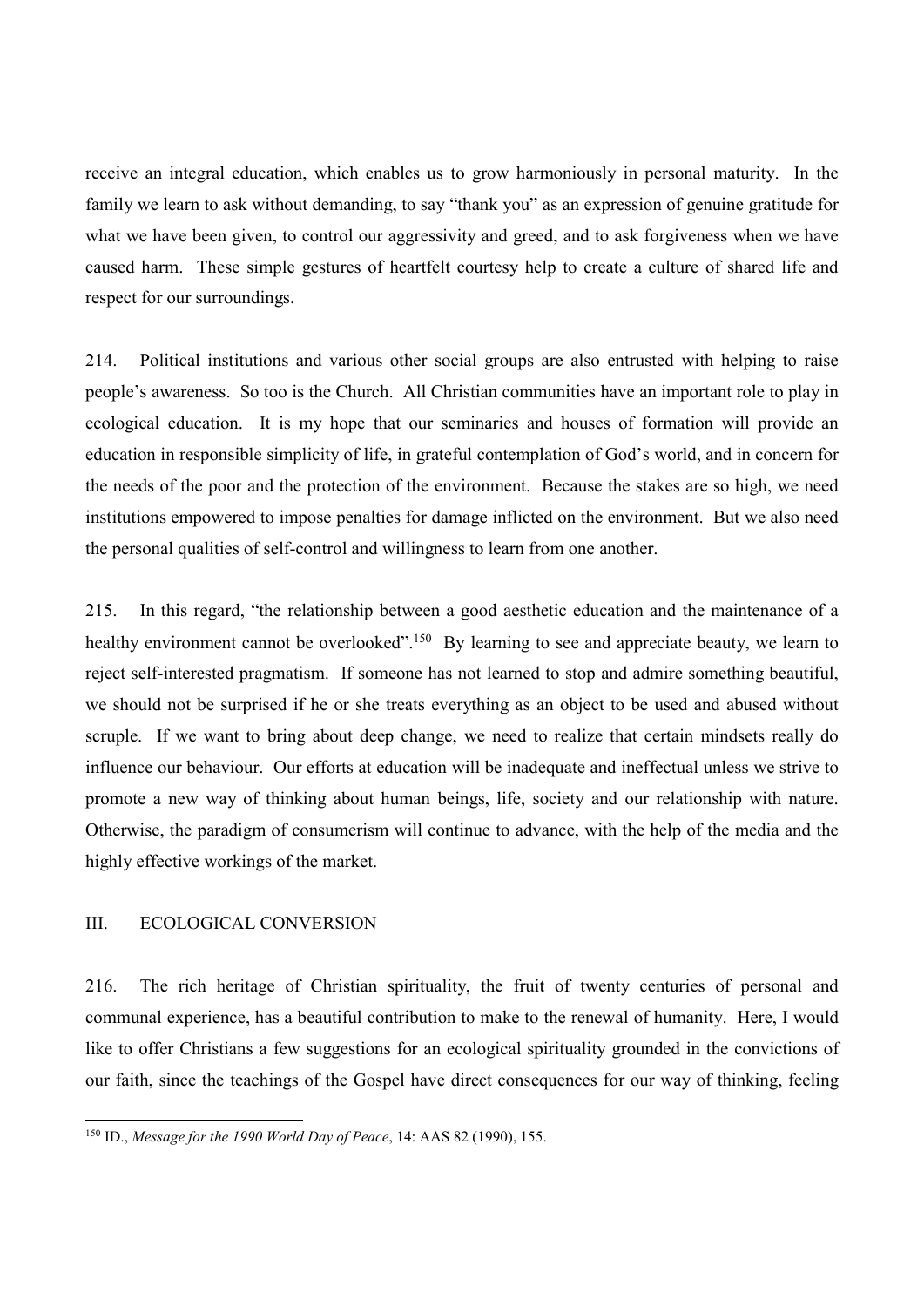and living. More than in ideas or concepts as such, I am interested in how such a spirituality can motivate us to a more passionate concern for the protection of our world. A commitment this lofty cannot be sustained by doctrine alone, without a spirituality capable of inspiring us, without an "interior impulse which encourages, motivates, nourishes and gives meaning to our individual and communal activity".151 Admittedly, Christians have not always appropriated and developed the spiritual treasures bestowed by God upon the Church, where the life of the spirit is not dissociated from the body or from nature or from worldly realities, but lived in and with them, in communion with all that surrounds us.

217. "The external deserts in the world are growing, because the internal deserts have become so vast".152 For this reason, the ecological crisis is also a summons to profound interior conversion. It must be said that some committed and prayerful Christians, with the excuse of realism and pragmatism, tend to ridicule expressions of concern for the environment. Others are passive; they choose not to change their habits and thus become inconsistent. So what they all need is an "ecological conversion", whereby the effects of their encounter with Jesus Christ become evident in their relationship with the world around them. Living our vocation to be protectors of God's handiwork is essential to a life of virtue; it is not an optional or a secondary aspect of our Christian experience.

218. In calling to mind the figure of Saint Francis of Assisi, we come to realize that a healthy relationship with creation is one dimension of overall personal conversion, which entails the recognition of our errors, sins, faults and failures, and leads to heartfelt repentance and desire to change. The Australian Bishops spoke of the importance of such conversion for achieving reconciliation with creation: "To achieve such reconciliation, we must examine our lives and acknowledge the ways in which we have harmed God's creation through our actions and our failure to act. We need to experience a conversion, or change of heart".153

219. Nevertheless, self-improvement on the part of individuals will not by itself remedy the extremely complex situation facing our world today. Isolated individuals can lose their ability and freedom to escape the utilitarian mindset, and end up prey to an unethical consumerism bereft of social

 <sup>151</sup> Apostolic Exhortation *Evangelii Gaudium* (24 Nov 2013), 261: AAS 105 (2013), 1124.

<sup>152</sup> BENEDICT XVI, *Homily for the Solemn Inauguration of the Petrine Ministry* (24 April 2005): AAS 97 (2005), 710.

<sup>153</sup> AUSTRALIAN CATHOLIC BISHOPS CONFERENCE, *A New Earth – The Environmental Challenge* (2002).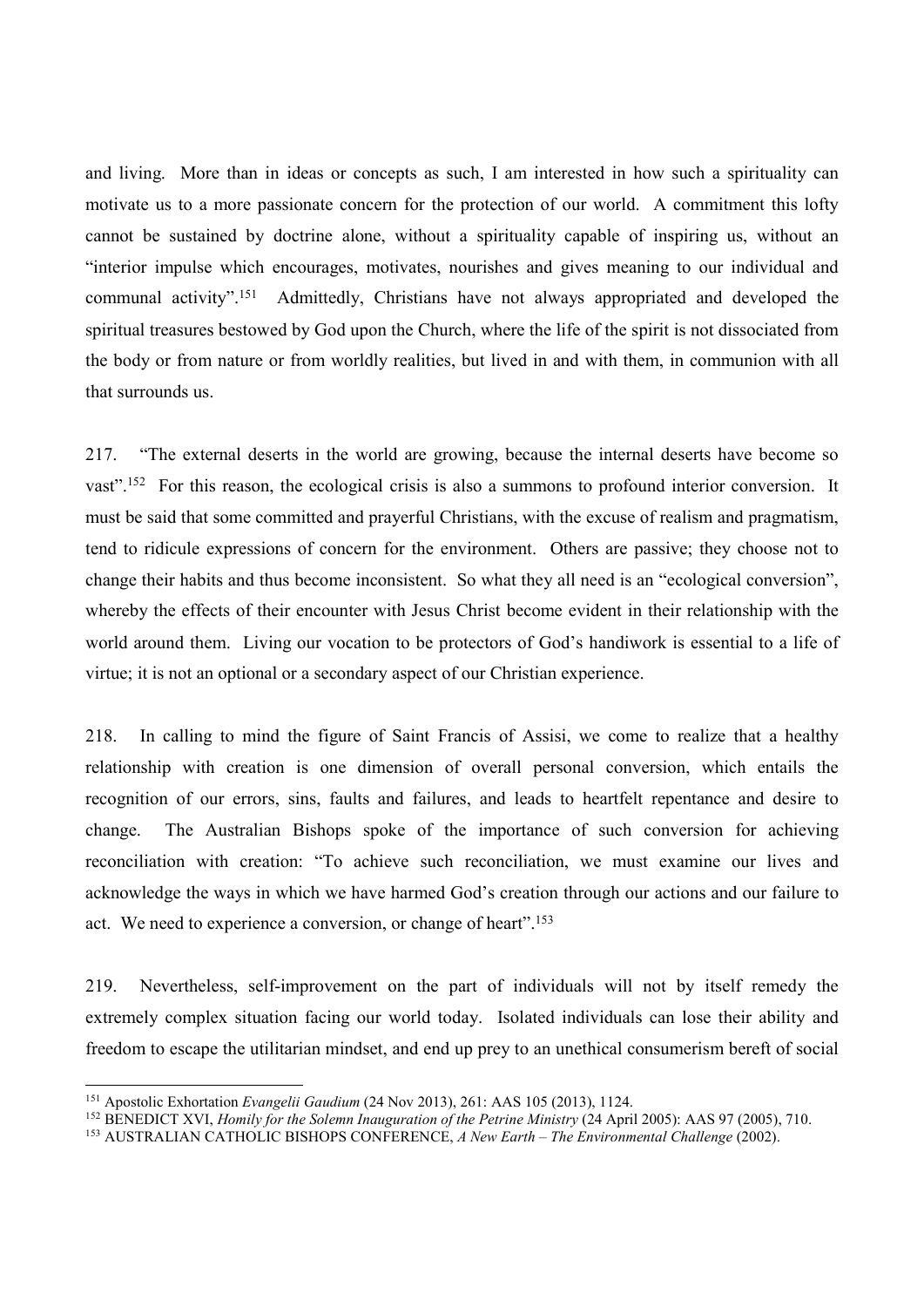or ecological awareness. Social problems must be addressed by community networks and not simply by the sum of individual good deeds. This task "will make such tremendous demands of man that he could never achieve it by individual initiative or even by the united effort of men bred in an individualistic way. The work of dominating the world calls for a union of skills and a unity of achievement that can only grow from quite a different attitude".154 The ecological conversion needed to bring about lasting change is also a community conversion.

220. This conversion calls for a number of attitudes which together foster a spirit of generous care, full of tenderness. First, it entails gratitude and gratuitousness, a recognition that the world is God's loving gift, and that we are called quietly to imitate his generosity in self-sacrifice and good works: "Do not let your left hand know what your right hand is doing… and your Father who sees in secret will reward you" (cf. *Mt* 6:3-4). It also entails a loving awareness that we are not disconnected from the rest of creatures, but joined in a splendid universal communion. As believers, we do not look at the world from without but from within, conscious of the bonds with which the Father has linked us with all beings. By developing our individual, God-given capacities, an ecological conversion can inspire us to greater creativity and enthusiasm in resolving the world's problems and in offering ourselves to God "as a living sacrifice, holy and acceptable" (*Rom* 12:1). We do not understand our superiority as a reason for personal glory or irresponsibile dominion, but rather as a different capacity which, in its turn, entails a serious responsibility stemming from our faith.

221. Various convictions of our faith, developed at the beginning of this Encyclical can help us to enrich the meaning of this conversion. These include the awareness that each creature reflects something of God and has a message to convey to us, and the security that Christ has taken unto himself this material world and now, risen, is intimately present to each being, surrounding it with his affection and penetrating it with his light. Then too, there is the recognition that God created the world, writing into it an order and a dynamism that human beings have no right to ignore. We read in the Gospel that Jesus says of the birds of the air that "not one of them is forgotten before God" (*Lk* 12:6). How then can we possibly mistreat them or cause them harm? I ask all Christians to recognize and to live fully this dimension of their conversion. May the power and the light of the grace we have received also be evident in our relationship to other creatures and to the world around us. In this way,

 <sup>154</sup> ROMANO GUARDINI, *Das Ende der Neuzeit*, 72 (*The End of the Modern World*¸ 65-66).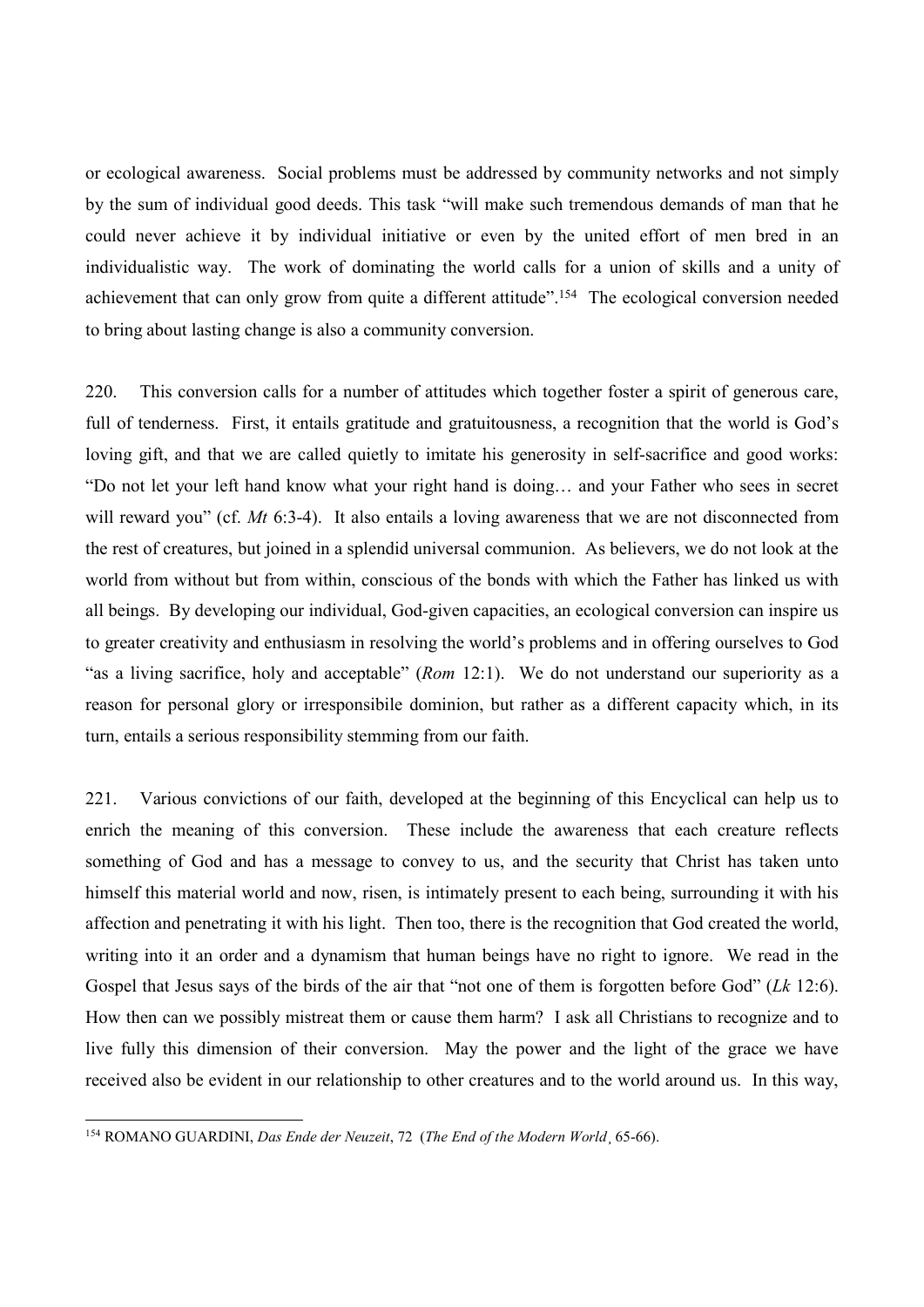we will help nurture that sublime fraternity with all creation which Saint Francis of Assisi so radiantly embodied.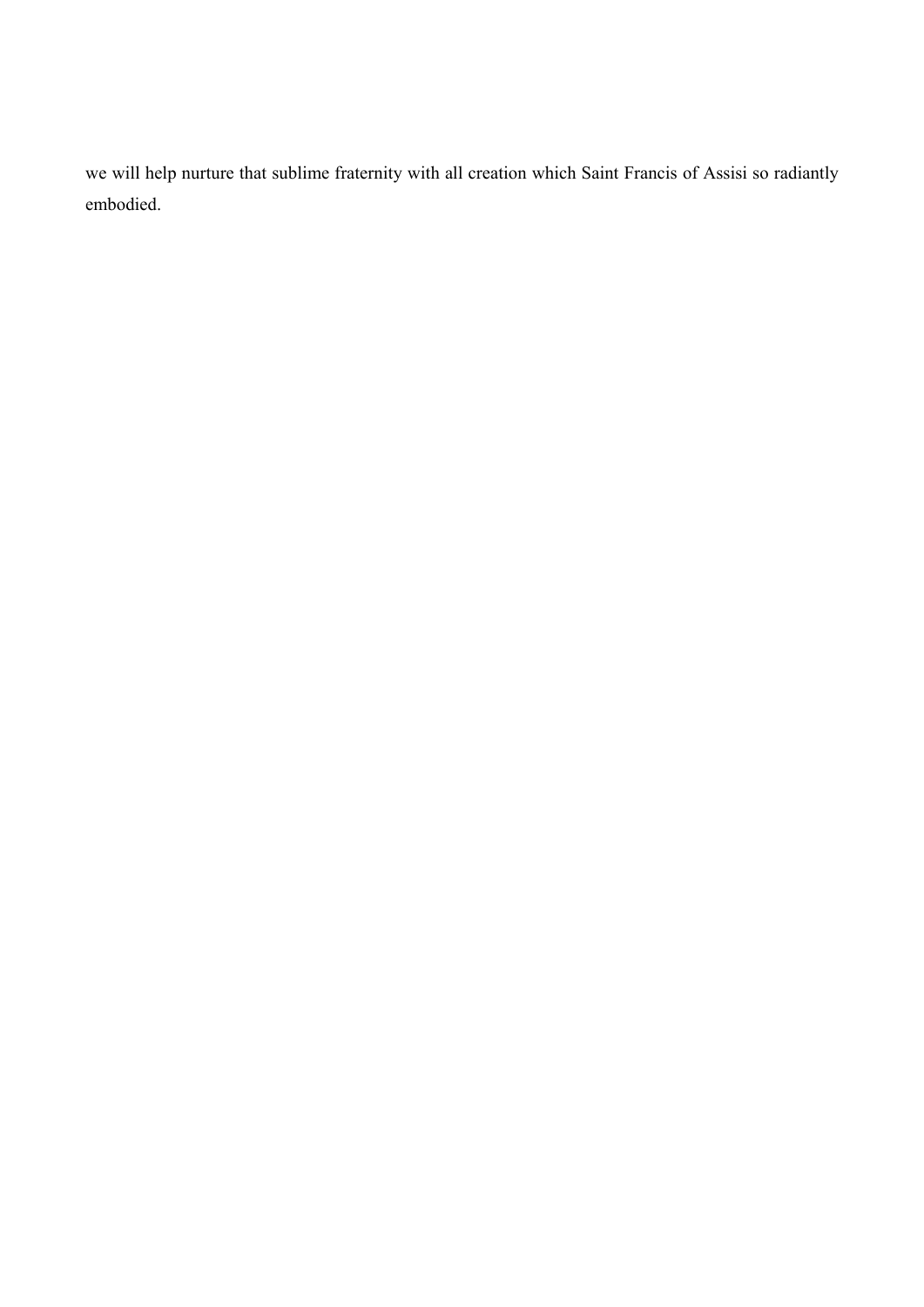#### IV. JOY AND PEACE

222. Christian spirituality proposes an alternative understanding of the quality of life, and encourages a prophetic and contemplative lifestyle, one capable of deep enjoyment free of the obsession with consumption. We need to take up an ancient lesson, found in different religious traditions and also in the Bible. It is the conviction that "less is more". A constant flood of new consumer goods can baffle the heart and prevent us from cherishing each thing and each moment. To be serenely present to each reality, however small it may be, opens us to much greater horizons of understanding and personal fulfilment. Christian spirituality proposes a growth marked by moderation and the capacity to be happy with little. It is a return to that simplicity which allows us to stop and appreciate the small things, to be grateful for the opportunities which life affords us, to be spiritually detached from from what we possess, and not to succumb to sadness for what we lack. This implies avoiding the dynamic of dominion and the mere accumulation of pleasures.

223. Such sobriety, when lived freely and consciously, is liberating. It is not a lesser life or one lived with less intensity. On the contrary, it is a way of living life to the full. In reality, those who enjoy more and live better each moment are those who have given up dipping here and there, always on the look-out for what they do not have. They experience what it means to appreciate each person and each thing, learning familiarity with the simplest things and how to enjoy them. So they are able to shed unsatisfied needs, reducing their obsessiveness and weariness. Even living on little, they can live a lot, above all when they cultivate other pleasures and find satisfaction in fraternal encounters, in service, in developing their gifts, in music and art, in contact with nature, in prayer. Happiness means knowing how to limit some needs which only diminish us, and being open to the many different possibilities which life can offer.

224. Sobriety and humility did not enjoy high esteem in the last century. And yet, when there is a general breakdown in the exercise of a certain virtue in personal and social life, it ends up causing a number of imbalances, including environmental ones. That is why it is no longer enough to speak only of the integrity of ecosystems. We have to dare to speak of the integrity of human life, of the need to awaken and unify all the great values. Once we lose our humility, and become enthralled with the possibility of limitless mastery over everything, we inevitably end up harming society and the environment. It is not easy to promote this kind of healthy humility or happy sobriety when we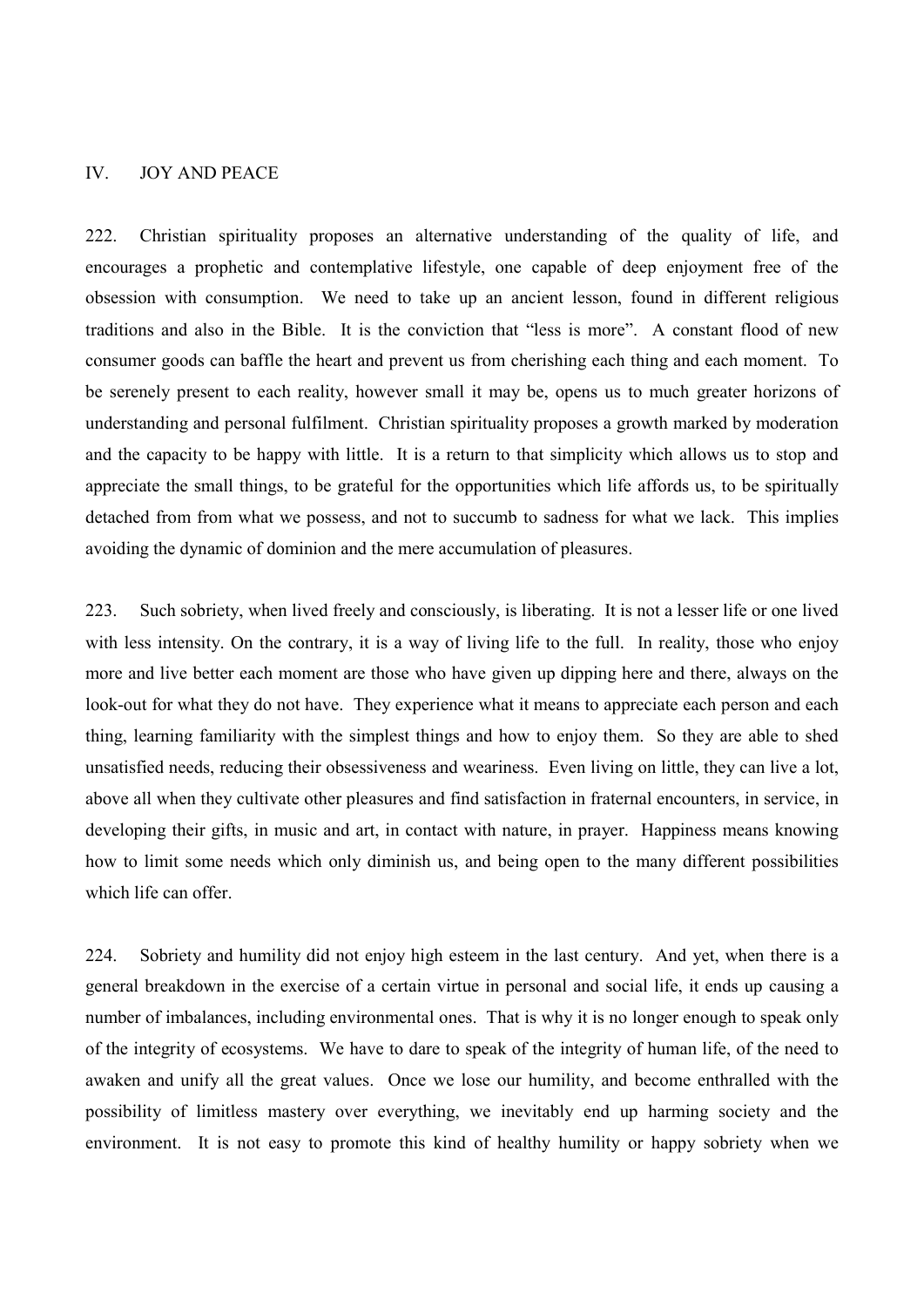consider ourselves autonomous, when we exclude God from our lives or replace him with our own ego, and think that our subjective feelings can define what is right and what is wrong.

225. On the other hand, no one can cultivate a sober and satisfying life without being at peace with him or herself. An adequate understanding of spirituality consists in filling out what we mean by peace, which is much more than the absence of war. Interior peace is closely related to care for ecology and for the common good because, lived out authentically, it is reflected in a balanced lifestyle united with a capacity for wonder which takes us to a deeper understanding of life. Nature is filled with words of love, but how can we listen to them amid constant noise, interminable and nervewracking distractions, or the cult of appearances? Many people today sense a profound imbalance which drives them to frenetic activity and makes them feel busy, in a constant hurry which in its turn leads them to ride rough-shod over everything around them. This too affects how they treat the environment. An integral ecology includes taking time to recover a serene harmony with creation, reflecting on our lifestyle and our ideals, and contemplating the Creator who lives among us and surrounds us, whose presence "must not be contrived but found, uncovered".<sup>155</sup>

226. We are speaking of an attitude of the heart, one which approaches life with serene attentiveness, which is capable of being fully present to someone without thinking of what comes next, which accepts each moment as a gift from God to be lived to the full. Jesus taught us this attitude when he invited us to contemplate the lilies of the field and the birds of the air, or when, seeing the rich young man and knowing his restlessness, "he looked at him with love" (*Mk* 10:21). He was completely present to everyone and to everything, and in this way he showed us the way to overcome that unhealthy anxiety which makes us superficial, aggressive and compulsive consumers.

227. One expression of this attitude is when we stop and give thanks to God before and after meals. I ask all believers to return to this beautiful and meaningful custom. That moment of blessing, however brief, reminds us of our dependence on God for life; it strengthens our feeling of gratitude for the gifts of creation; it acknowledges those who by their labours provide us with these goods; and it reaffirms our solidarity with those in greatest need.

 <sup>155</sup> Apostolic Exhortation *Evangelii Gaudium* (24 November 2013), 71: AAS 105 (2013), 1050.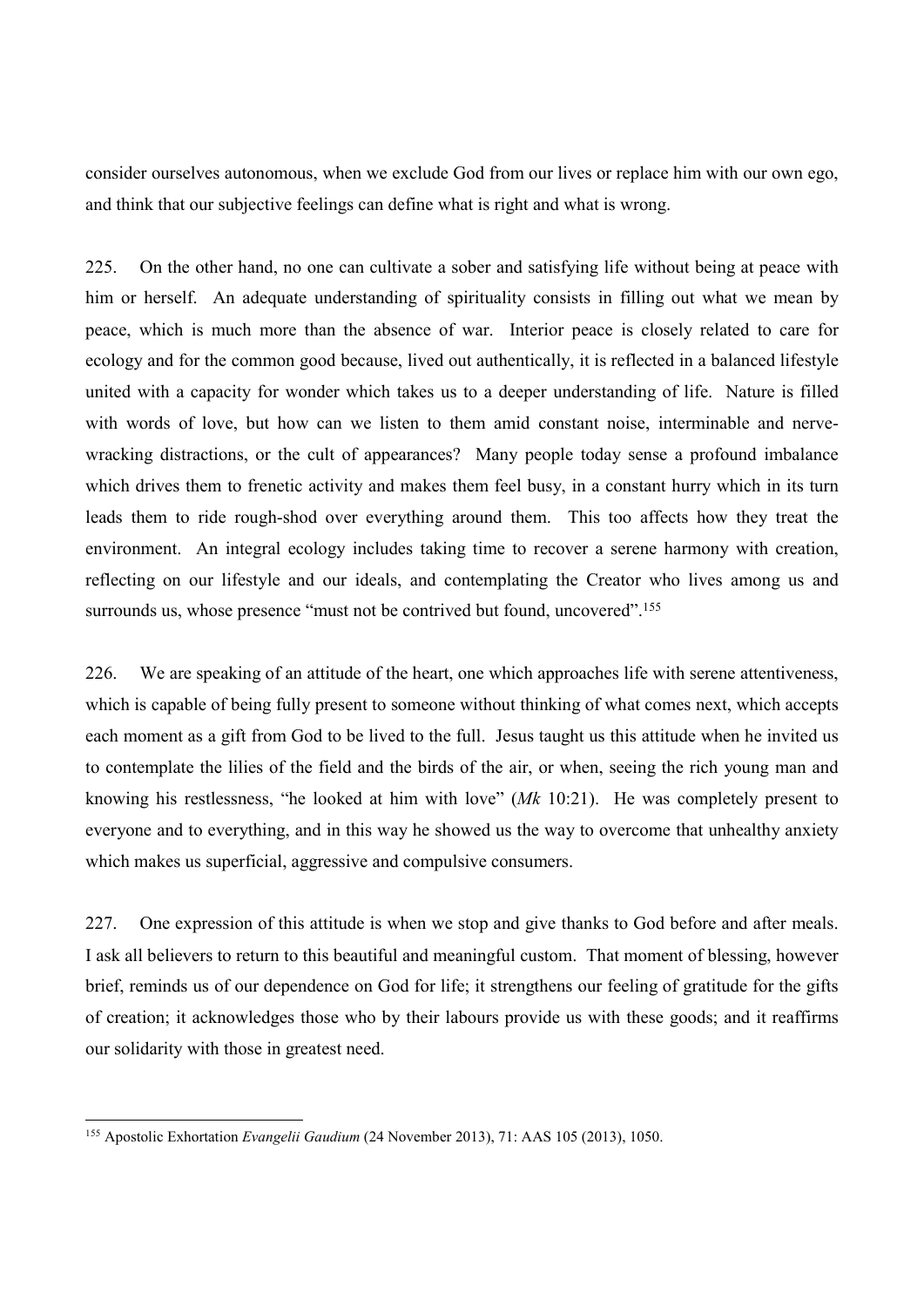### V. CIVIC AND POLITICAL LOVE

228. Care for nature is part of a lifestyle which includes the capacity for living together and communion. Jesus reminded us that we have God as our common Father and that this makes us brothers and sisters. Fraternal love can only be gratuitous; it can never be a means of repaying others for what they have done or will do for us. That is why it is possible to love our enemies. This same gratuitousness inspires us to love and accept the wind, the sun and the clouds, even though we cannot control them. In this sense, we can speak of a "universal brother- and sister-hood".

229. We must regain the conviction that we need one another, that we have a shared responsibility for others and the world, and that being good and decent are worth it. We have had enough of immorality and the mockery of ethics, goodness, faith and honesty. It is time to acknowledge that lighthearted superficiality has done us no good. When the foundations of social life are corroded, what ensues are battles over conflicting interests, new forms of violence and brutality, and obstacles to the growth of a genuine culture of care for the environment.

230. Saint Therese of Lisieux invites us to practise the little way of love, not to miss out on a kind word, a smile or any small gesture which sows peace and friendship. An integral ecology is also made up of simple daily gestures which break with the logic of violence, exploitation and selfishness. In the end, a world of exacerbated consumption is at the same time a world which mistreats life in all its forms.

231. Love, overflowing with small gestures of mutual care, is also civic and political, and it makes itself felt in every action that seeks to build a better world. Love for society and commitment to the common good are outstanding expressions of a charity which affects not only relationships between individuals but also "macro-relationships, social, economic and political ones".156 That is why the Church set before the world the ideal of a "civilization of love". 157 Social love is the key to authentic development: "In order to make society more human, more worthy of the human person, love in social life – political, economic and cultural – must be given renewed value, becoming the constant and

 <sup>156</sup> BENEDICT XVI, Encyclical Letter *Caritas in Veritate* (29 June 2009) 2: AAS 101 (2009) 642.

<sup>157</sup> PAUL VI, *Message for the 1977 World Day of Peace*: AAS 68 (1976), 709.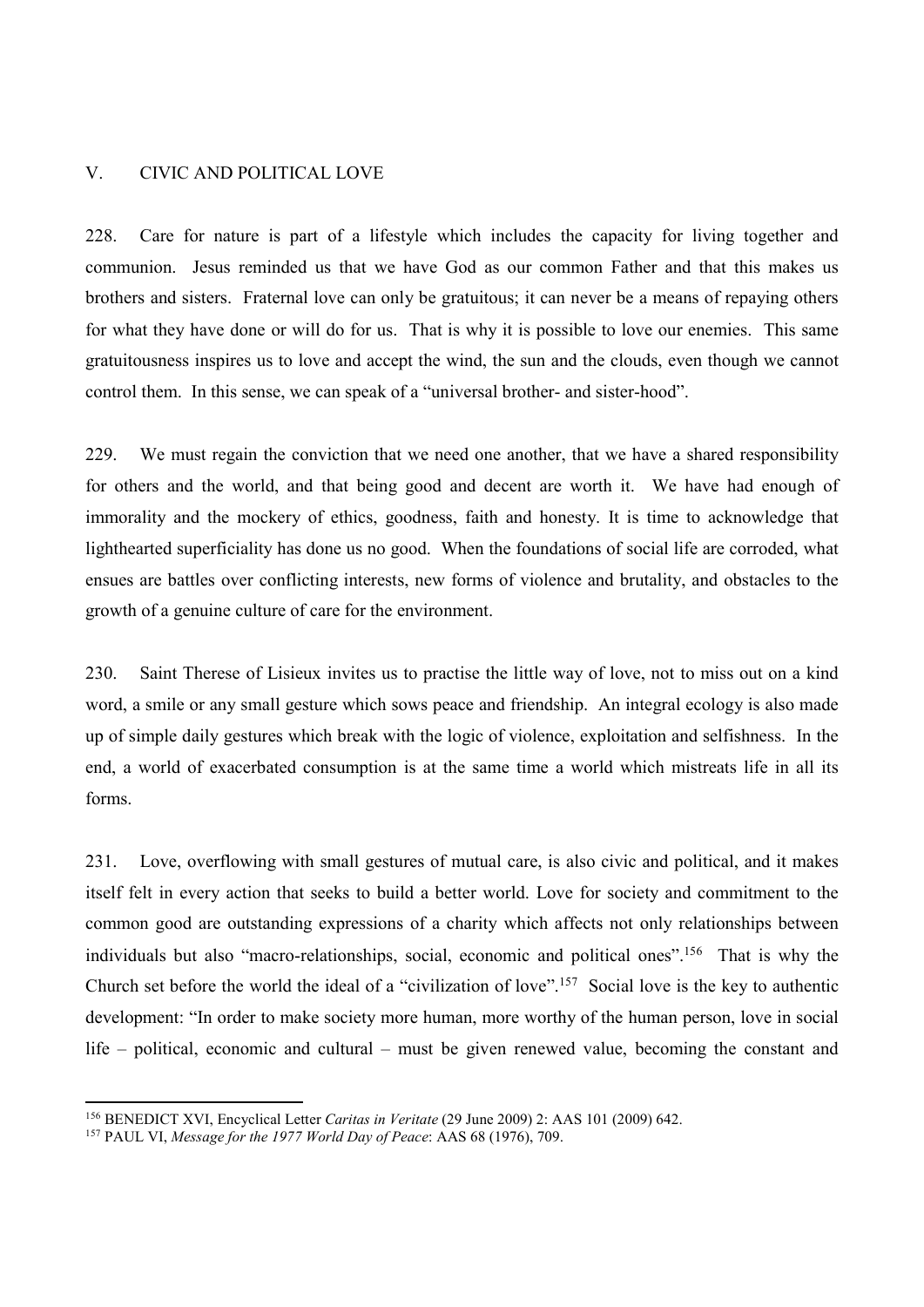highest norm for all activity".<sup>158</sup> In this framework, along with the importance of little everyday gestures, social love moves us to devise larger strategies to halt environmental degradation and to encourage a "culture of care" which permeates all of society. When we feel that God is calling us to intervene with others in these social dynamics, we should realize that this too is part of our spirituality, which is an exercise of charity and, as such, matures and sanctifies us.

232. Not everyone is called to engage directly in political life. Society is also enriched by a countless array of organizations which work to promote the common good and to defend the environment, whether natural or urban. Some, for example, show concern for a public place (a building, a fountain, an abandoned monument, a landscape, a square), and strive to protect, restore, improve or beautify it as something belonging to everyone. Around these community actions, relationships develop or are recovered and a new social fabric emerges. Thus, a community can break out of the indifference induced by consumerism. These actions cultivate a shared identity, with a story which can be remembered and handed on. In this way, the world, and the quality of life of the poorest, are cared for, with a sense of solidarity which is at the same time aware that we live in a common home which God has entrusted to us. These community actions, when they express self-giving love, can also become intense spiritual experiences.

# VI. SACRAMENTAL SIGNS AND THE CELEBRATION OF REST

233. The universe unfolds in God, who fills it completely. Hence, there is a mystical meaning to be found in a leaf, in a mountain trail, in a dewdrop, in a poor person's face.<sup>159</sup> The ideal is not only to pass from the exterior to the interior to discover the action of God in the soul, but also to discover God in all things. Saint Bonaventure teaches us that "contemplation deepens the more we feel the working of God's grace within our hearts, and the better we learn to encounter God in creatures outside ourselves". 160

 <sup>158</sup> PONTIFICAL COUNCIL FOR JUSTICE AND PEACE, *Compendium of the Social Doctrine of the Church*, 582.

<sup>&</sup>lt;sup>159</sup> The spiritual writer `Ali al-Khawas stresses from his own experience the need not to put too much distance between the creatures of the world and the interior experience of God. As he puts it: "Prejudice should not have us criticize those who seek ecstasy in music or poetry. There is a subtle mystery in each of the movements and sounds of this world. The initiate will capture what is being said when the wind blows, the trees sway, water flows, flies buzz, doors creak, birds sing, or in the sound of strings or flutes, the sighs of the sick, the groans of the afflicted..." (EVA DE VITRAY-MEYEROVITCH [ed.], *Anthologie du soufisme,* Paris 1978, 200).

<sup>160</sup> *In II Sent*., 23, 2, 3.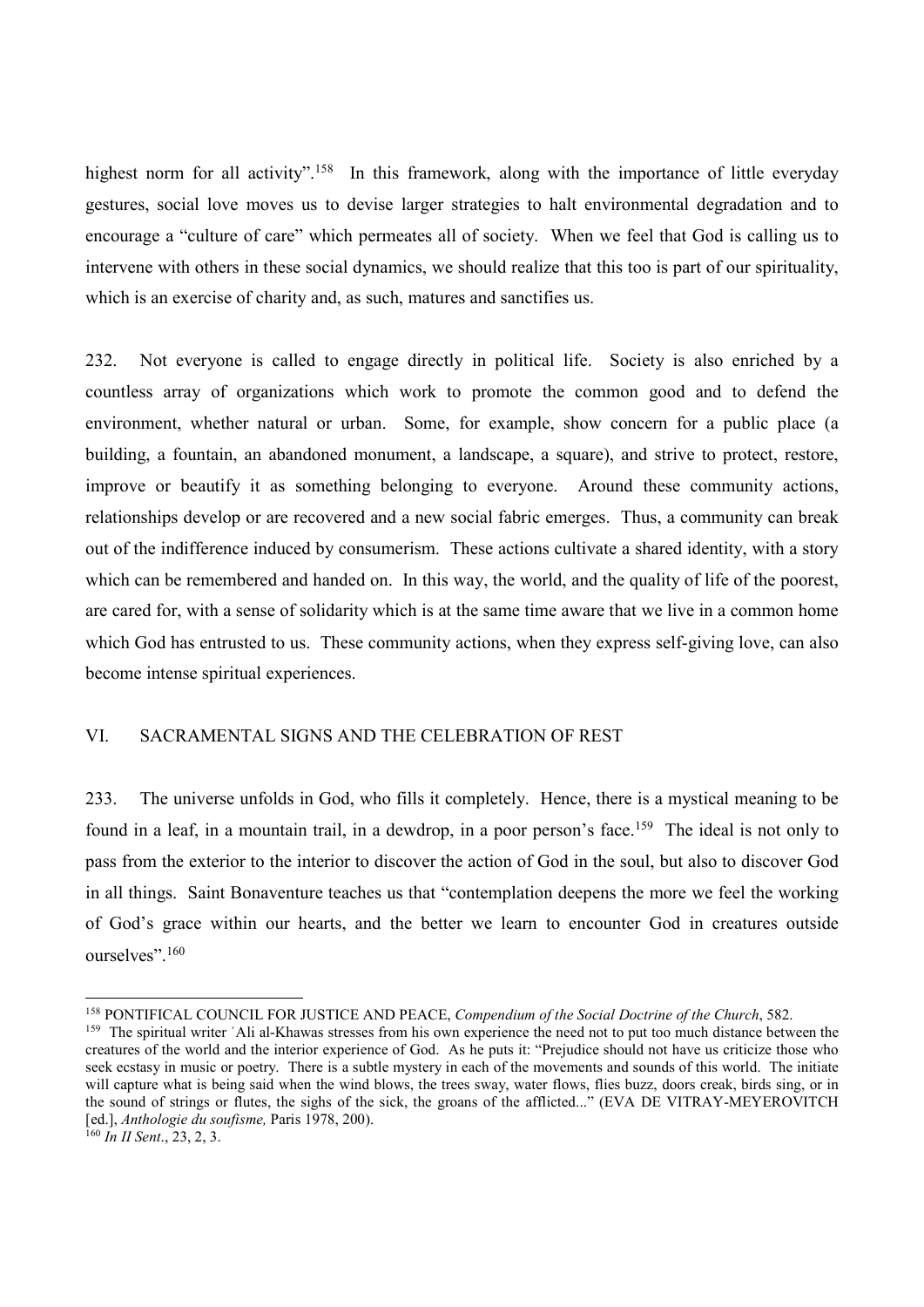234. Saint John of the Cross taught that all the goodness present in the realities and experiences of this world "is present in God eminently and infinitely, or more properly, in each of these sublime realities is God".<sup>161</sup> This is not because the finite things of this world are really divine, but because the mystic experiences the intimate connection between God and all beings, and thus feels that "all things are God".<sup>162</sup> Standing awestruck before a mountain, he or she cannot separate this experience from God, and perceives that the interior awe being lived has to be entrusted to the Lord: "Mountains have heights and they are plentiful, vast, beautiful, graceful, bright and fragrant. These mountains are what my Beloved is to me. Lonely valleys are quiet, pleasant, cool, shady and flowing with fresh water; in the variety of their groves and in the sweet song of the birds, they afford abundant recreation and delight to the senses, and in their solitude and silence, they refresh us and give rest. These valleys are what my Beloved is to me".<sup>163</sup>

235. The Sacraments are a privileged way in which nature is taken up by God to become a means of mediating supernatural life. Through our worship of God, we are invited to embrace the world on a different plane. Water, oil, fire and colours are taken up in all their symbolic power and incorporated in our act of praise. The hand that blesses is an instrument of God's love and a reflection of the closeness of Jesus Christ, who came to accompany us on the journey of life. Water poured over the body of a child in Baptism is a sign of new life. Encountering God does not mean fleeing from this world or turning our back on nature. This is especially clear in the spirituality of the Christian East. "Beauty, which in the East is one of the bestloved names expressing the divine harmony and the model of humanity transfigured, appears everywhere: in the shape of a church, in the sounds, in the colours, in the lights, in the scents".164 For Christians, all the creatures of the material universe find their true meaning in the incarnate Word, for the Son of God has incorporated in his person part of the material world, planting in it a seed of definitive transformation. "Christianity does not reject matter. Rather, bodiliness is considered in all its value in the liturgical act, whereby the human body is disclosed in its

 <sup>161</sup> *Cántico Espiritual*, XIV, 5.

<sup>162</sup> Ibid.

<sup>163</sup> Ibid., XIV, 6-7.

<sup>164</sup> JOHN PAUL II, Apostolic Letter *Orientale Lumen* (2 May 1995), 11: AAS 87 (1995), 757.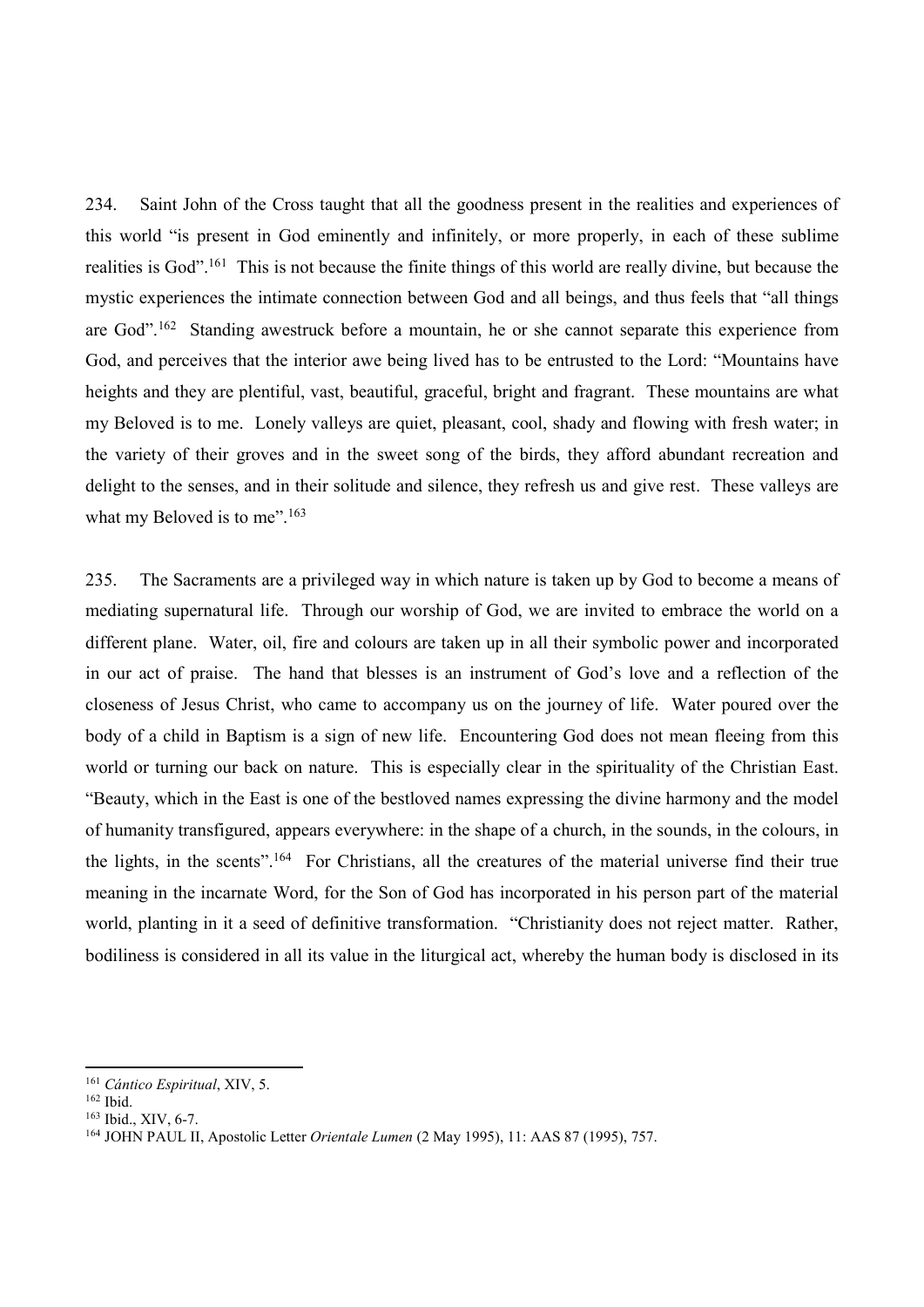inner nature as a temple of the Holy Spirit and is united with the Lord Jesus, who himself took a body for the world's salvation".165

236. It is in the Eucharist that all that has been created finds its greatest exaltation. Grace, which tends to manifest itself tangibly, found unsurpassable expression when God himself became man and gave himself as food for his creatures. The Lord, in the culmination of the mystery of the Incarnation, chose to reach our intimate depths through a fragment of matter. He comes not from above, but from within, he comes that we might find him in this world of ours. In the Eucharist, fullness is already achieved; it is the living centre of the universe, the overflowing core of love and of inexhaustible life. Joined to the incarnate Son, present in the Eucharist, the whole cosmos gives thanks to God. Indeed the Eucharist is itself an act of cosmic love: "Yes, cosmic! Because even when it is celebrated on the humble altar of a country church, the Eucharist is always in some way celebrated on the altar of the world".<sup>166</sup> The Eucharist joins heaven and earth; it embraces and penetrates all creation. The world which came forth from God's hands returns to him in blessed and undivided adoration: in the bread of the Eucharist, "creation is projected towards divinization, towards the holy wedding feast, towards unification with the Creator himself".<sup>167</sup> Thus, the Eucharist is also a source of light and motivation for our concerns for the environment, directing us to be stewards of all creation.

237. On Sunday, our participation in the Eucharist has special importance. Sunday, like the Jewish Sabbath, is meant to be a day which heals our relationships, with God, with ourselves, with others and with the world. Sunday is the day of the Resurrection, the "first day" of the new creation, whose first fruits are the Lord's risen humanity, the pledge of the final transfiguration of all created reality. It also proclaims "man's eternal rest in God".168 In this way, Christian spirituality incorporates the value of relaxation and festivity. We tend to demean contemplative rest as something unproductive and unnecessary, but this is to do away with the very thing which is most important about work: its meaning. We are called to include in our work a dimension of receptivity and gratuity, which is quite different from mere inactivity. Rather, it is another way of working, which forms part of our very essence. It protects human action from becoming empty activism; it also prevents that unfettered greed

 <sup>165</sup> Ibid*.*

<sup>166</sup> ID., Encyclical Letter *Ecclesia de Eucharistia* (17 April 2003), 8: AAS 95 (2003), 438.

<sup>167</sup> BENEDICT XVI, *Homily for the Mass of Corpus Domini* (15 June 2006): AAS 98 (2006), 513.

<sup>168</sup> *Catechism of the Catholic Church*, 2175.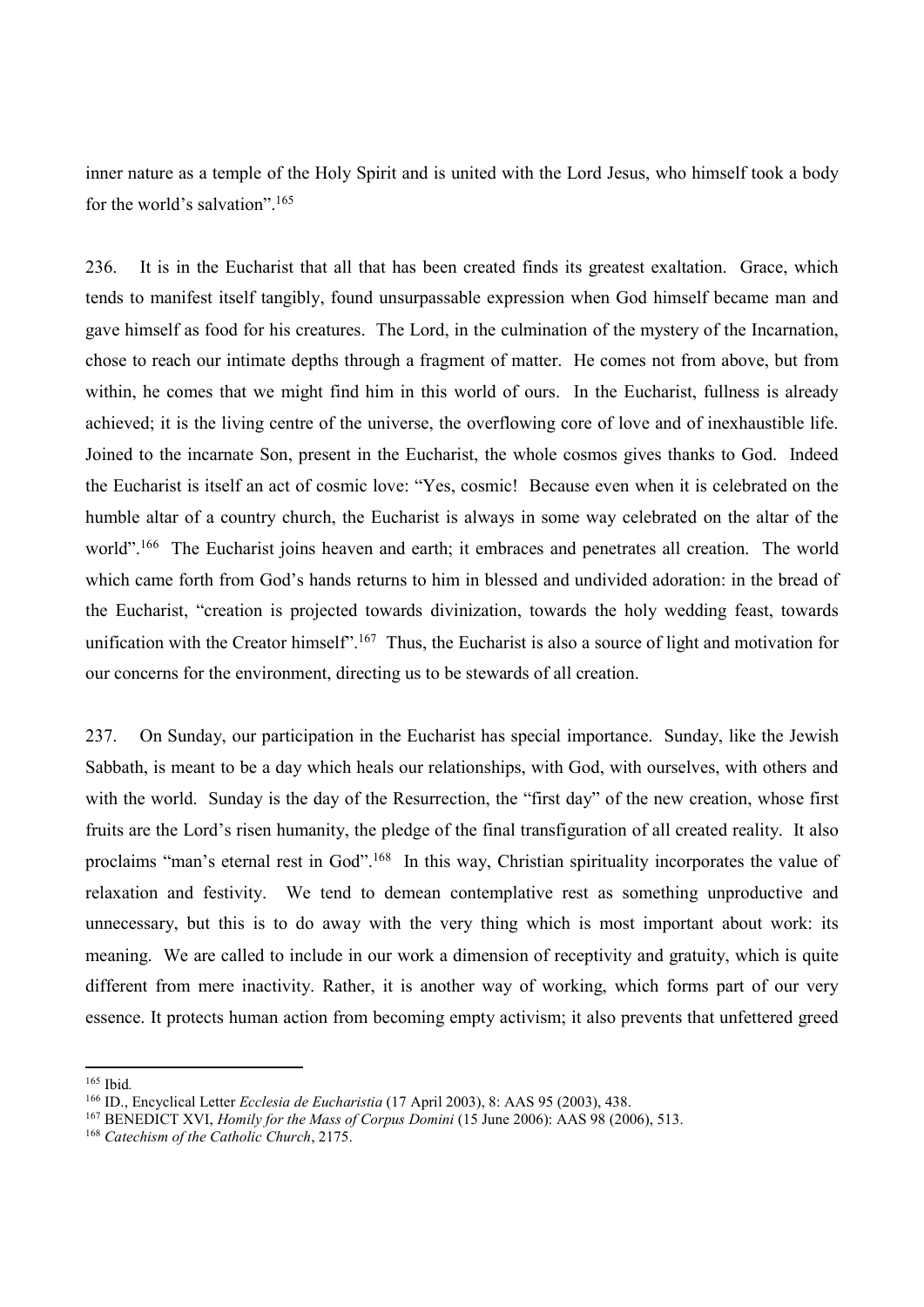and sense of isolation which make us seek personal gain to the detriment of all else. The law of weekly rest forbade work on the seventh day, "so that your ox and your donkey may have rest, and the son of your maidservant, and the stranger, may be refreshed" (*Ex* 23:12). Rest opens our eyes to the larger picture and gives us renewed sensitivity to the rights of others. And so the day of rest, centred on the Eucharist, sheds it light on the whole week, and motivates us to greater concern for nature and the poor.

# VII. THE TRINITY AND THE RELATIONSHIP BETWEEN CREATURES

238. The Father is the ultimate source of everything, the loving and self-communicating foundation of everything that exists. The Son, his reflection, through whom all things were created, united himself to this earth when he was formed in the womb of Mary. The Spirit, infinite bond of love, is intimately present at the very heart of the universe, inspiring and binging new pathways. The world was created by the three Persons acting as a single divine principle, but each one of them performed this common work in accordance with his own personal property. Consequently, "when we contemplate with wonder the universe in all its grandeur and beauty, we must praise the whole Trinity".<sup>169</sup>

239. For Christians, believing in one God who is trinitarian communion, suggests that the Trinity has left its mark on all creation. Saint Bonaventure went so far as to say that human beings, before sin, were able to see how each creature "testifies that God is three". The reflection of the Trinity was there to be recognized in nature "when that book was open to man and our eyes had not yet become darkened".<sup>170</sup> The Franciscan saint teaches us that *each creature bears in itself a specifically Trinitarian structure*, so real that it could be readily contemplated if only the human gaze were not so partial, dark and fragile. In this way, he points out to us the challenge of trying to read reality in a Trinitarian key.

240. The divine Persons are subsistent relations, and the world, created according to the divine model, is a web of relationships. Creatures tend towards God, and in turn it is proper to every living being to tend towards other things, so that throughout the universe we can find any number of constant and secretly interwoven relationships.<sup>171</sup> This leads us not only to marvel at the manifold connections

 <sup>169</sup> JOHN PAUL II, *Catechesis* (2 August 2000), 4: *Insegnamenti* 23/2 (2000), 112.

<sup>170</sup> *Quaest. Disp. de Myst. Trinitatis*, 1, 2 concl.

<sup>171</sup> Cf. THOMAS AQUINAS, *Summa Theologiae,* I, q. 11, art. 3; q. 21, art. 1, ad 3; q. 47, art. 3.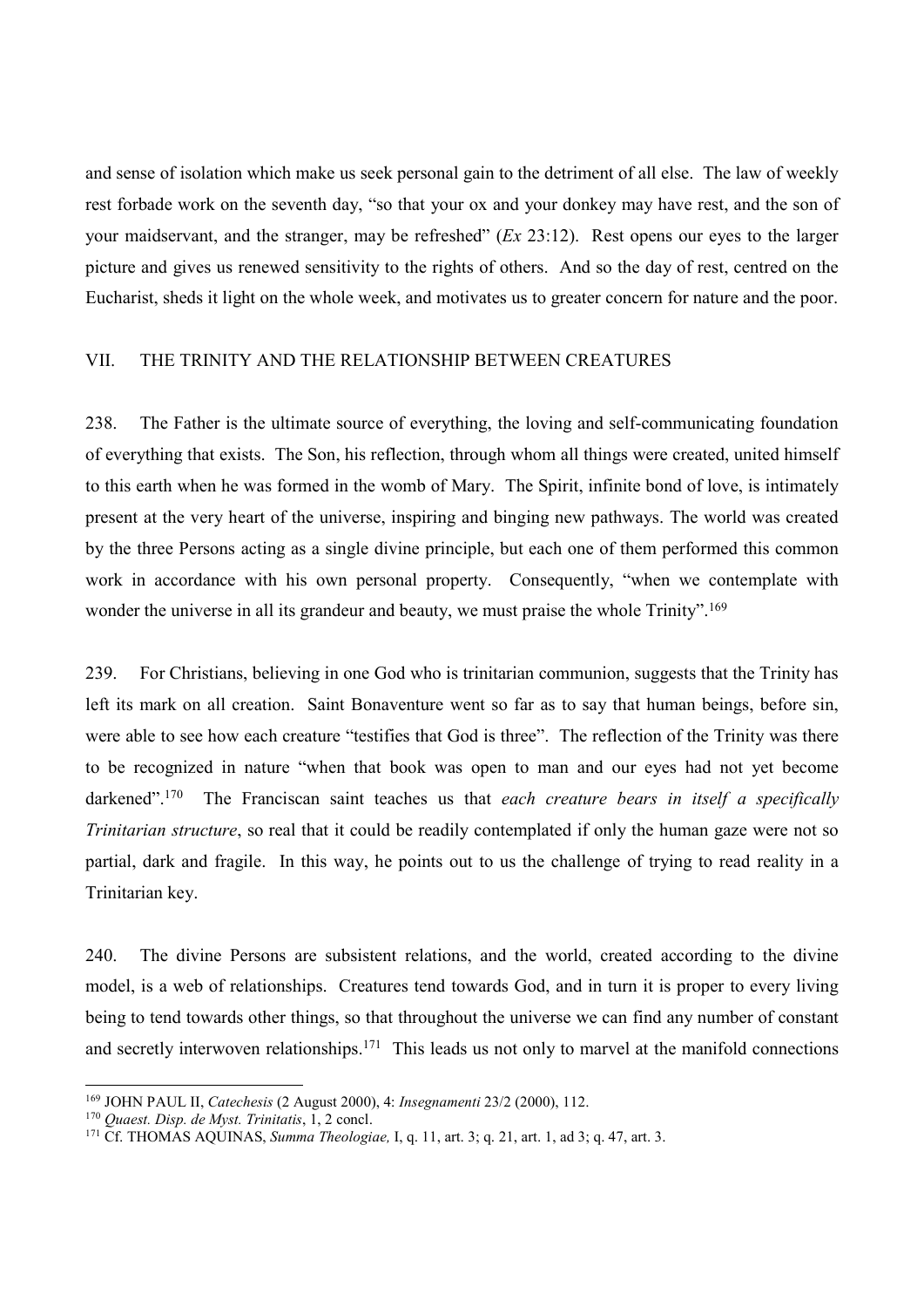existing among creatures, but also to discover a key to our own fulfilment. The human person grows more, matures more and is sanctified more to the extent that he or she enters into relationships, going out from themselves to live in communion with God, with others and with all creatures. In this way, they make their own that Trinitarian dynamism which God imprinted in them when they were created. Everything is interconnected, and this invites us to develop a spirituality of that global solidarity which flows from the mystery of the Trinity.

#### VIII. QUEEN OF ALL CREATION

241. Mary, the Mother who cared for Jesus, now cares with maternal affection and pain for this wounded world. Just as her transfixed heart mourned the death of Jesus, so now she grieves for the sufferings of the crucified poor and for the creatures of this world laid waste by human power. Completely transfigured, she now lives with Jesus, and all creatures sing of her fairness. She is the Woman, "clothed in the sun, with the moon under her feet, and on her head a crown of twelve stars" (*Rev* 12:1). Carried up into heaven, she is the Mother and Queen of all creation. In her glorified body, together with the Risen Christ, part of creation has reached the fullness of its beauty. She treasures the entire life of Jesus in her heart (cf. *Lk* 2:19,51), and now understands the meaning of all things. Hence, we can ask her to enable us to look at this world with eyes of wisdom.

242. At her side in the Holy Family of Nazareth, stands the figure of Saint Joseph. Through his work and generous presence, he cared for and defended Mary and Jesus, delivering them from the violence of the unjust by bringing them to Egypt. The Gospel presents Joseph as a just man, hard-working and strong. But he also shows great tenderness, which is not a mark of the weak but of those who are genuinely strong, fully aware of reality and ready to love and serve in humility. That is why he was proclaimed custodian of the universal Church. He too can teach us how to show care; he can inspire us to work with generosity and tenderness in protecting this world which God has entrusted to us.

## IX. BEYOND THE SUN

243. At the end, we will find ourselves face to face with the infinite beauty of God (cf. *1 Cor* 13:12), and be able to read with admiration and happiness the mystery of the universe, which with us will share in unending plenitude. Even now we are journeying towards the sabbath of eternity, the new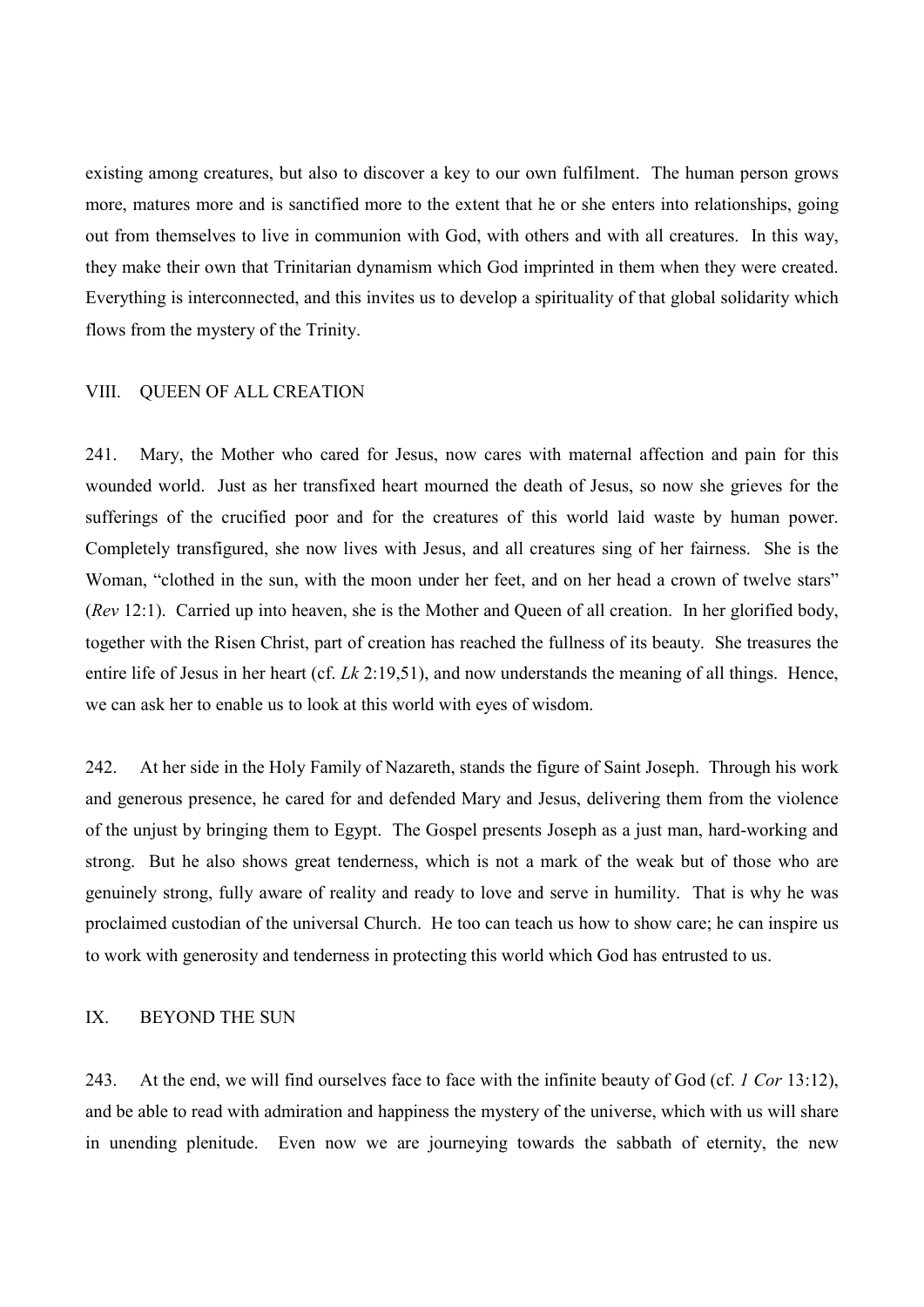Jerusalem, towards our common home in heaven. Jesus says: "I make all things new" (*Rev* 21:5). Eternal life will be a shared experience of awe, in which each creature, resplendently transfigured, will take its rightful place and have something to give those poor men and women who will have been liberated once and for all.

244. In the meantime, we come together to take charge of this home which has been entrusted to us, knowing that all the good which exists here will be taken up into the heavenly feast. In union with all creatures, we journey through this land seeking God, for "if the world has a beginning and if it has been created, we must enquire who gave it this beginning, and who was its Creator".172 Let us sing as we go. May our struggles and our concern for this planet never take away the joy of our hope.

245. God, who calls us to generous comitment and to give him our all, offers us the light and the strength needed to continue on our way. In the heart of this world, the Lord of life, who loves us so much, is always present. He does not abandon us, he does not leave us alone, for he has united himself definitively to our earth, and his love constantly impels us to find new ways forward. *Praise be to him*!

\* \* \* \* \*

246. At the conclusion of this lengthy reflection which has been both joyful and troubling, I propose that we offer two prayers. The first we can share with all who believe in a God who is the all-powerful Creator, while in the other we Christians ask for inspiration to take up the commitment to creation set before us by the Gospel of Jesus.

#### *A prayer for our earth*

All-powerful God, you are present in the whole universe and in the smallest of your creatures. You embrace with your tenderness all that exists. Pour out upon us the power of your love, that we may protect life and beauty.

 <sup>172</sup> BASIL THE GREAT, *Hom. in Hexaemeron*, I, 2, 6: PG 29, 8.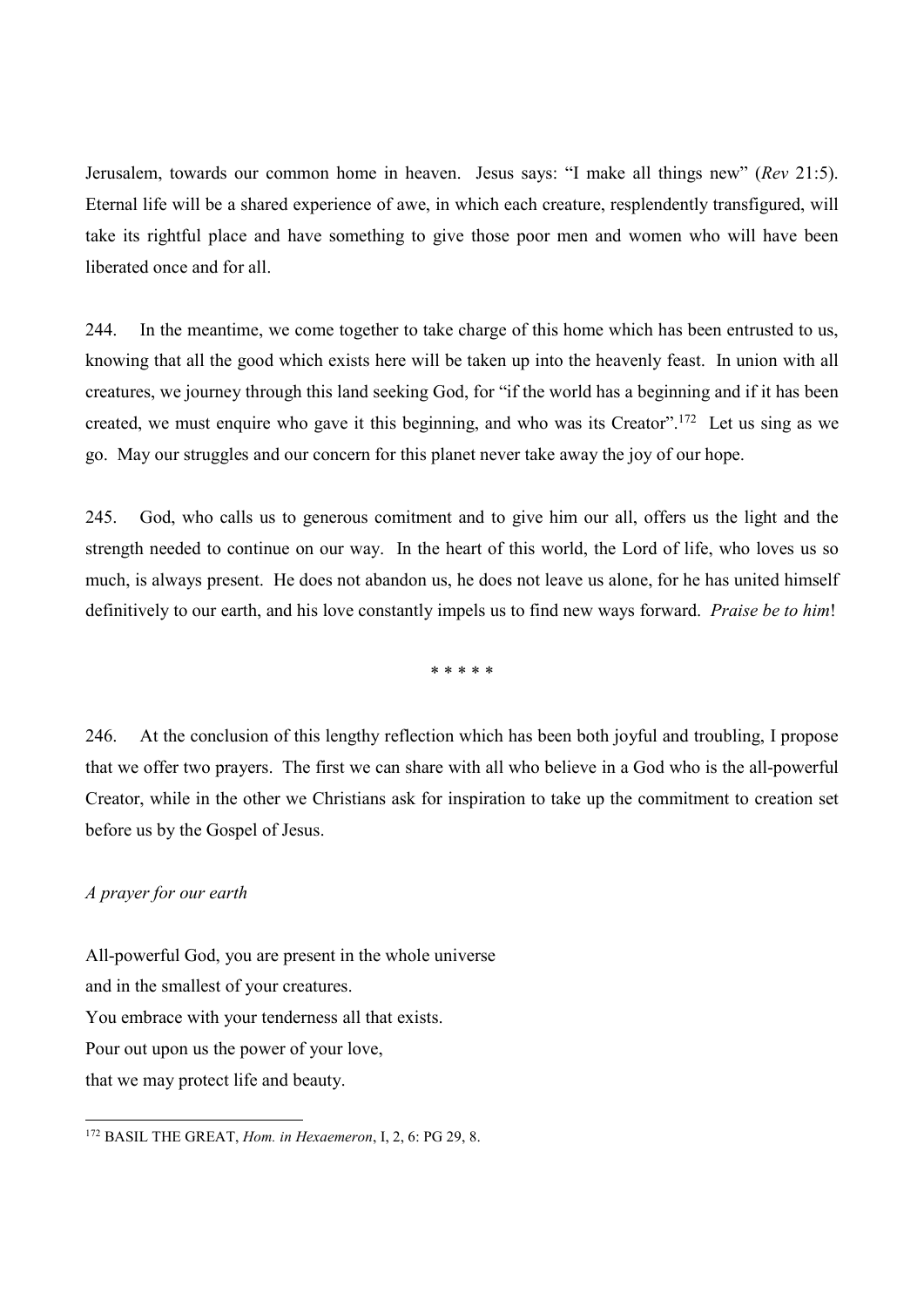Fill us with peace, that we may live as brothers and sisters, harming no one. O God of the poor, help us to rescue the abandoned and forgotten of this earth, so precious in your eyes. Bring healing to our lives, that we may protect the world and not prey on it, that we may sow beauty, not pollution and destruction. Touch the hearts of those who look only for gain at the expense of the poor and the earth. Teach us to discover the worth of each thing, to be filled with awe and contemplation, to recognize that we are profoundly united with every creature as we journey towards your infinite light. We thank you for being with us each day. Encourage us, we pray, in our struggle for justice, love and peace.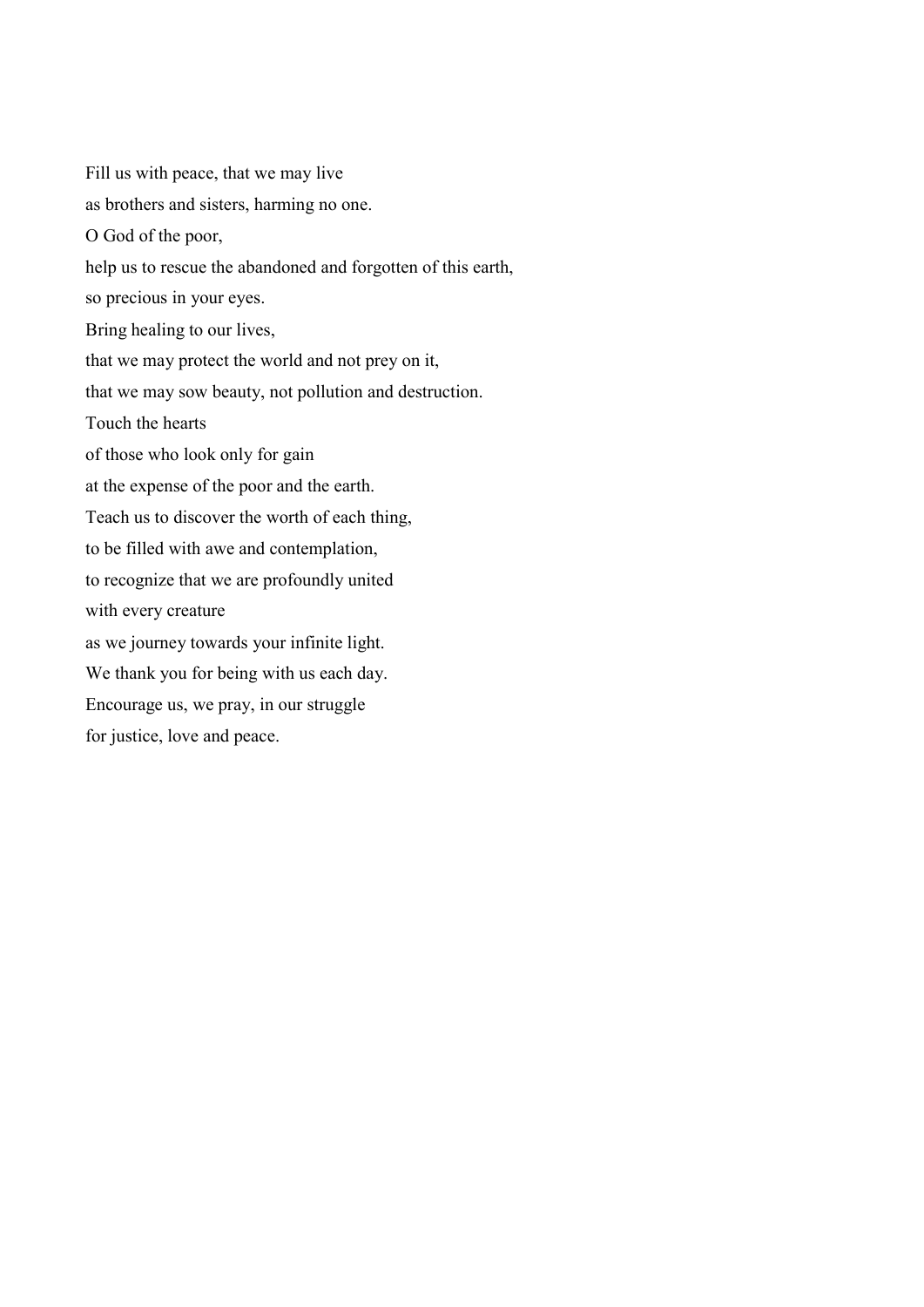#### *A Christian prayer in union with creation*

Father, we praise you with all your creatures. They came forth from your all-powerful hand; they are yours, filled with your presence and your tender love. Praise be to you!

Son of God, Jesus, through you all things were made. You were formed in the womb of Mary our Mother, you became part of this earth, and you gazed upon this world with human eyes. Today you are alive in every creature in your risen glory. Praise be to you!

Holy Spirit, by your light you guide this world towards the Father's love and accompany creation as it groans in travail. You also dwell in our hearts And you inspire us to do what is good. Praise be to you!

Triune Lord, wondrous community of infinite love, teach us to contemplate you in the beauty of the universe, for all things speak of you. Awaken our praise and thankfulness for every being that you have made. Give us the grace to feel profundly joined to everything that is.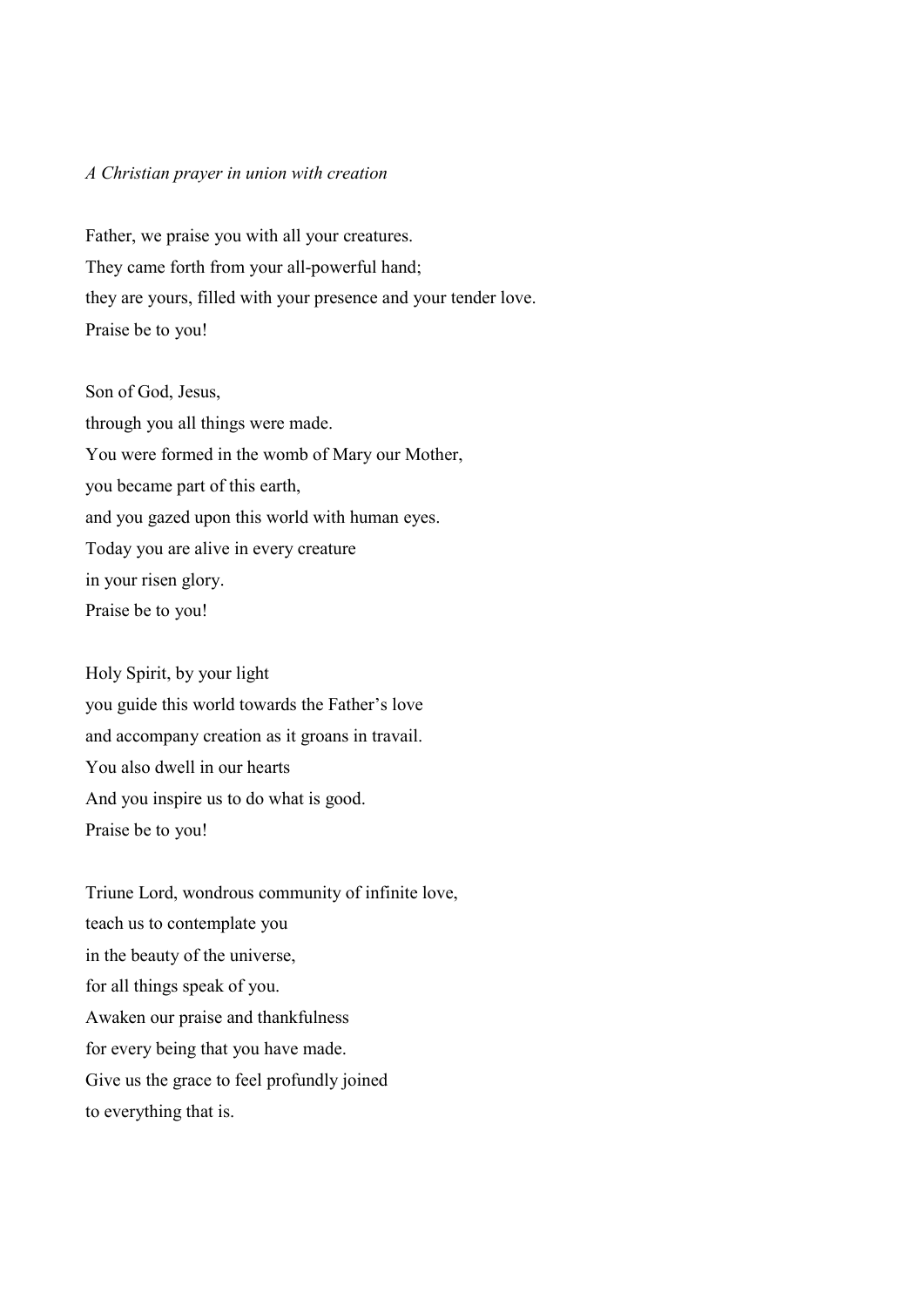God of love, show us our place in this world as channels of your love for all the creatures of this earth, for not one of them is forgotten in your sight. Enlighten those who possess power and money that they may avoid the sin of indifference, that they may love the common good, advance the weak, and care for this world in which we live. The poor and the earth are crying out. O Lord, seize us with your power and light, help us to protect all life, to prepare for a better future, for the coming of your Kingdom of justice, peace, love and beauty. Praise be to you! Amen.

Given in Rome at Saint Peter's on 24 May, the Solemnity of Pentecost, in the year 2015, the third of my Pontificate.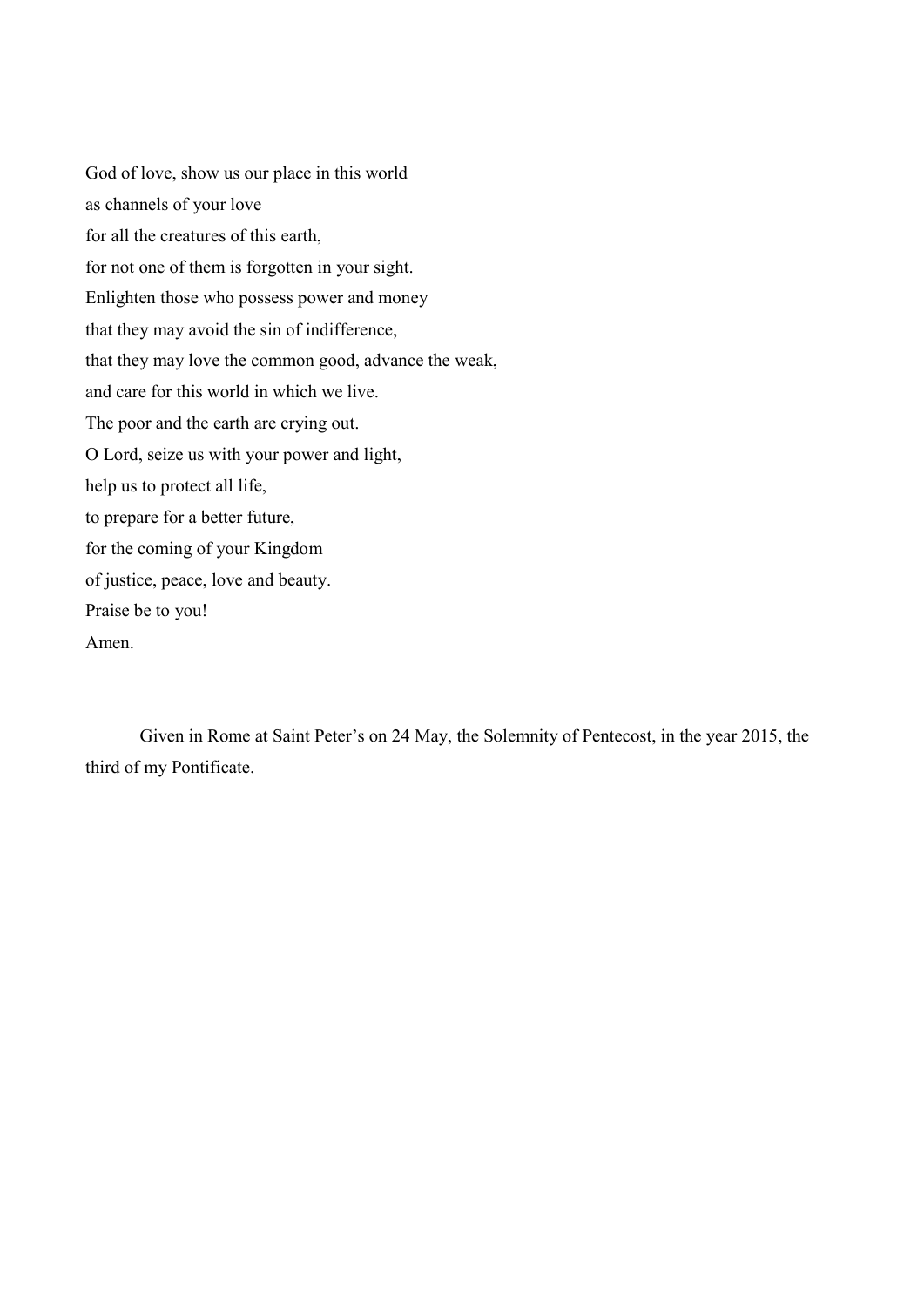# TABLE OF CONTENTS

# LAUDATO SI', MI' SIGNORE [1-2]

Nothing in this world is indifferent to us [3-6] United by the same concern [7-9] Saint Francis of Assisi [10-12] My appeal  $[13-16]$ 

# CHAPTER ONE

WHAT IS HAPPENING TO OUR COMMON HOME [17-61]

- I. POLLUTION AND CLIMATE CHANGE [20-26] Pollution, refuse and the culture of waste [20-22] Climate as a common good [23-26]
- II. THE ISSUE OF WATER [27-31]
- III. LOSS OF BIODIVERSITY [32-42]
- IV. DECLINE IN THE QUALITY OF HUMAN LIFE AND THE BREAKDOWN OF SOCIETY [43-47]
- V. GLOBAL INEQUALITY [48-52]
- VI. WEAK RESPONSES [53-59]
- VII. A VARIETY OF OPINIONS [60-61]

# CHAPTER TWO

THE GOSPEL OF CREATION [62-100]

- I. THE LIGHT OFFERED BY FAITH [63-64]
- II. THE WISDOM OF THE BIBLICAL ACCOUNTS [65-75]
- III. THE MYSTERY OF THE UNIVERSE [76-83]
- IV. THE MESSAGE OF EACH CREATURE
	- IN THE HARMONY OF CREATION [84-88]
- V. A UNIVERSAL COMMUNION [89-92]
- VI. THE COMMON DESTINATION OF GOODS [93-95]
- VII. THE GAZE OF JESUS [96-100]

# CHAPTER THREE

# THE HUMAN ROOTS OF THE ECOLOGICAL CRISIS [101-136]

- I. TECHNOLOGY: CREATIVITY AND POWER [102-105]
- II. THE GLOBALIZATION OF THE TECHNOCRATIC PARADIGM [106-114]
- III. THE CRISIS AND EFFECTS OF MODERN ANTHROPOCENTRISM [115-121] Practical relativism [122-123]

The need to protect employment [124-129]

New biological technologies [130-136]